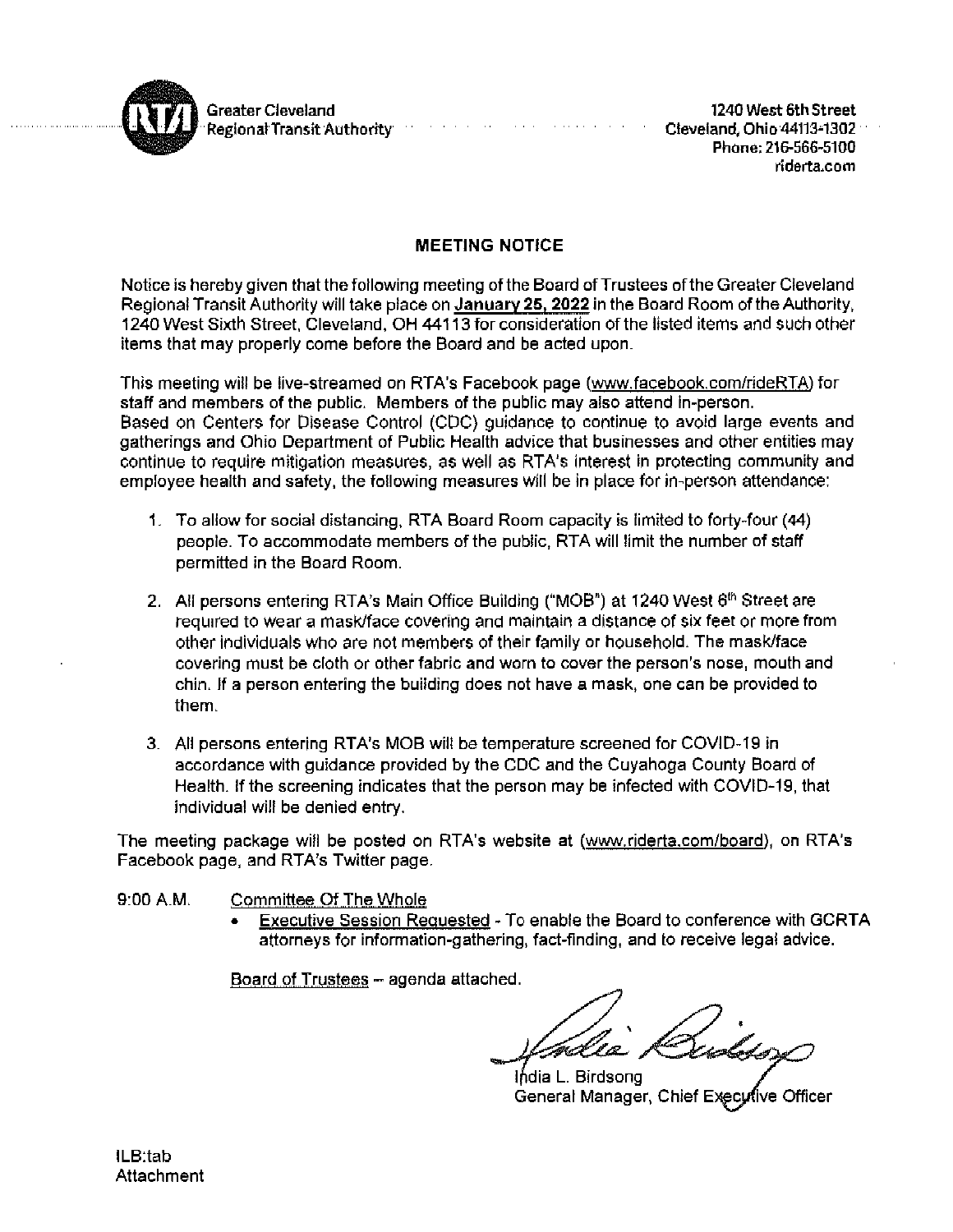# **AGENDA**

 $\sim 10^{-10}$  km

 $\sim$ 

and and the state

# RTA COMMITTEE OF THE WHOLE BOARD

## Tuesday, January 25, 2022

#### **Committee Members:** President Charles P. Lucas (Chair) Ms. Karen Gabriel Moss (Vice Chair) Mayor Michael P. Byrne Ms. Roberta Duarte Mr. Terence P. Joyce Mayor Paul A. Koomar Ms. Valarie J. McCall Ms. Luz N. Pellot Mr. Leo Serrano Mayor David E. Weiss

- $\mathbf{L}$ Roll Call
- П. Executive Session Requested - To enable the Board to conference with  $\sim$ GCRTA attorneys for information-gathering, fact-finding, and to receive legal advice.
- **III.** Adjourn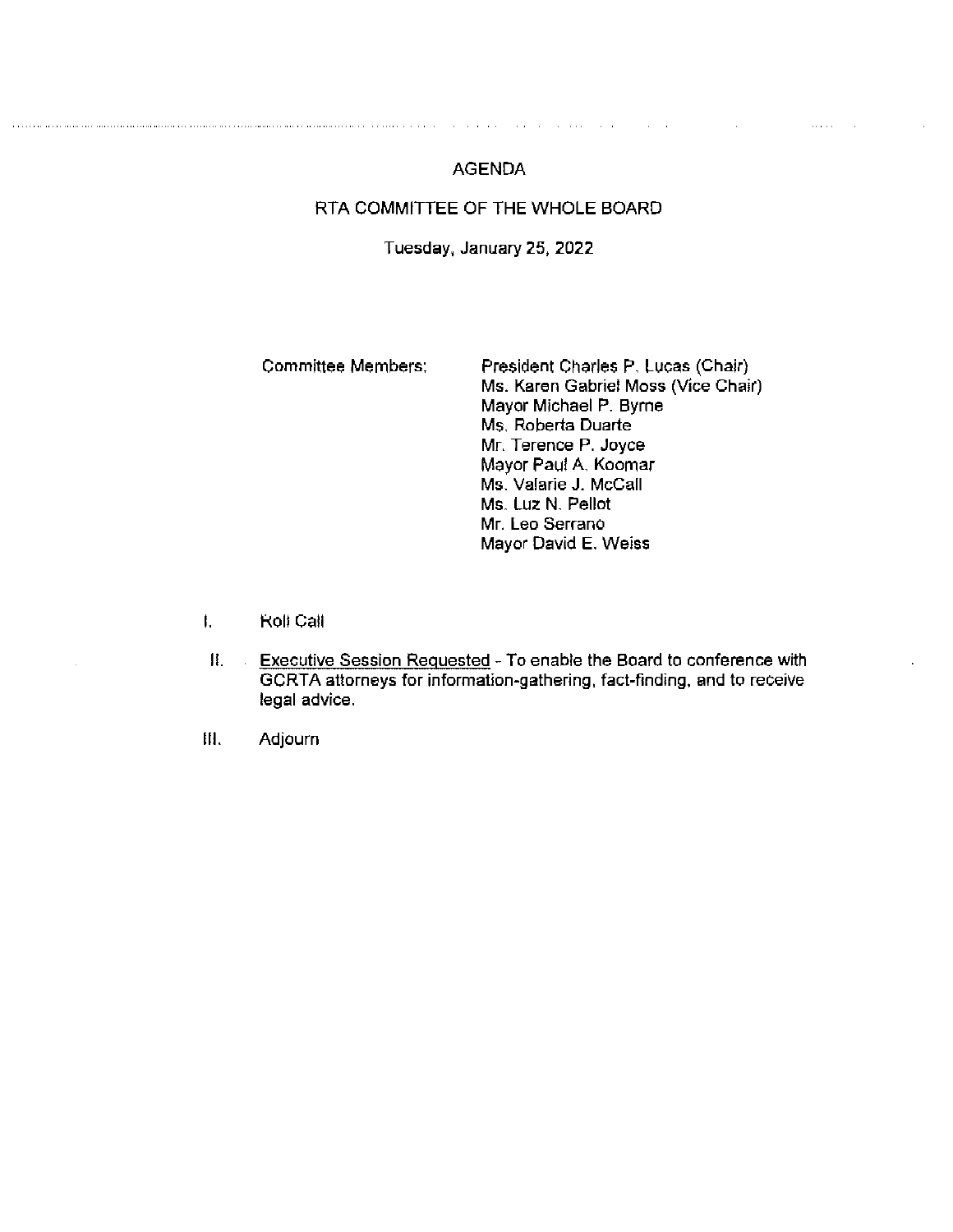

# **AGENDA**

 $\mathcal{L}_{\text{max}}$  and  $\mathcal{L}_{\text{max}}$  are the set of the set of the set of the set of the  $\mathcal{L}_{\text{max}}$ 

# RTA Board of Trustees Meeting Tuesday, January 25, 2022

 $9.00 a.m.$ 

- 1. Call to order
- $\mathbf{H}$ Roll Call
- Ш. Certification regarding notice of meeting
- IV. Approval of the Board Meeting minutes:
	- December 7, 2021 Special Board Meeting
	- December 21, 2021 Board Meeting  $\bullet$
- V. Public comments (2 minutes) on agenda items can be made in person or phoned in using the dial in information:

Phone: 440-276-4600

- VI. Board Governance Committee report
- Operational Planning & Infrastructure Committee report VII.
	- Chair: Mr. Terence P. Joyce
- VIII. I Organizational, Services & Performance Monitoring Committee report
	- Chair: Mayor Michael P. Byrne
		- o Inclement weather service recap for Monday, January 17, 2022
- IX. Audit, Safety Compliance and Real Estate Committee report
	- Chair: Karen Gabriel Moss
- X. External and Stakeholder Relations and Advocacy Committee report
	- Chair: Valarie J. McCall
- Community Advisory Committee (CAC) XI.
	- Board Liaison: Roberta Duarte
- XII. Ad Hoc Committee reports
	- Ad Hoc Paratransit Committee President Charles P. Lucas, Chair
	- Ad Hoc Technology Committee Luz Pellot, Chair
- XIII. Introduction of new employees and announcement of promotions
- XIV. Introduction of resolutions: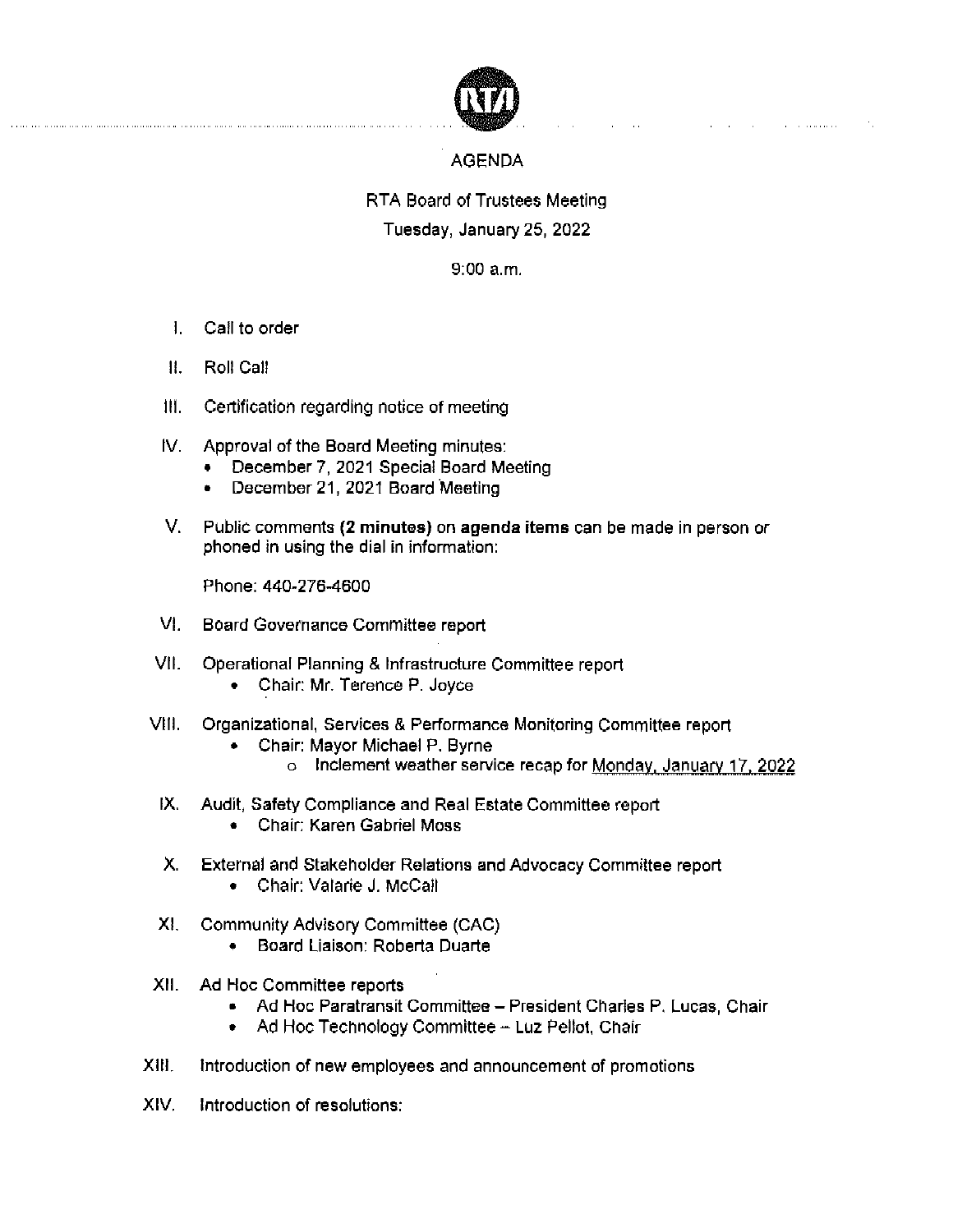A. 2022-1 - Expressing congratulations to the employees of the Greater Cleveland Regional Transit Authority who retired during the fourth quarter of 2021

- В., 2022-2 - Authorizing Contract No. 2021-156 with K&J Safety and Security Consulting Services, Inc. for project 19.18 - Consultant Services for Safety Certification of GCRTA Rail Transit Projects-2021 in an amount not to exceed \$400,000.00 for a period of 36 months (RTA Capital and/or RTA Development Fund, Engineering & Project Development Department budget)
- 2022-3 Authorizing Contract No. 2021-169 with Feghali Brothers, LLC for C. Project 18.68 - GCRTA Main Office Building Vestibule Modifications, as specified and as required, in an amount not to exceed \$176,000.00 (RTA Capital Fund, Engineering & Project Development Department budget)
- 2022-4 Authorizing Contract No. 2021-175 with Oracle America, Inc. to D. provide Oracle software maintenance, licenses and support services for a period of one year in an amount not to exceed \$404,116.34 (General Fund, Innovation & Technology Department budget)
- 2022-5 Authorizing Contract No. 2021-179 with Cleveland Charcoal and Е. Salt Supply Company for the furnishing of chemical ice melt, as specified and as required, for a period of two years in an amount not to exceed \$133,000.00 (General Fund, Fleet Management Department budget)
- 2022-6 Authorizing Contract No. 2021-180 with Amerigas Propane, L.P. F. for the furnishing of liquid propane gas, as required, for a period of one year in an amount not to exceed \$180,000.00 (General Fund, Paratransit Department budget)
- G. 2022-7 Authorizing Contract No. 2021-161 with Swiger Coil Systems, a Wabtec Co., to provide heavy rail traction motor overhaul services for a total contract amount not to exceed \$2,210,344.00 for a two-year period (General Fund, Rail District Department budget)
- H. 2022-8 Repealing Section 628.02 and removing Section 644.12 from the Codified Rules and Regulations of the Greater Cleveland Regional Transit Authority
- 2022-9 Repealing Section 628.01, amending Section 646.02 and moving  $\mathbf{I}$ . Section 646.02 from the Codified Rules and Regulations of the Greater Cleveland Regional Transit Authority to the Personnel Policies
- J. 2022-10 Authorizing Electric Vehicle Charging Station Program Partner Agreements between the Northeast Ohio Areawide Coordinating Agency (NOACA) and the Greater Cleveland Regional Transit Authority (GCRTA)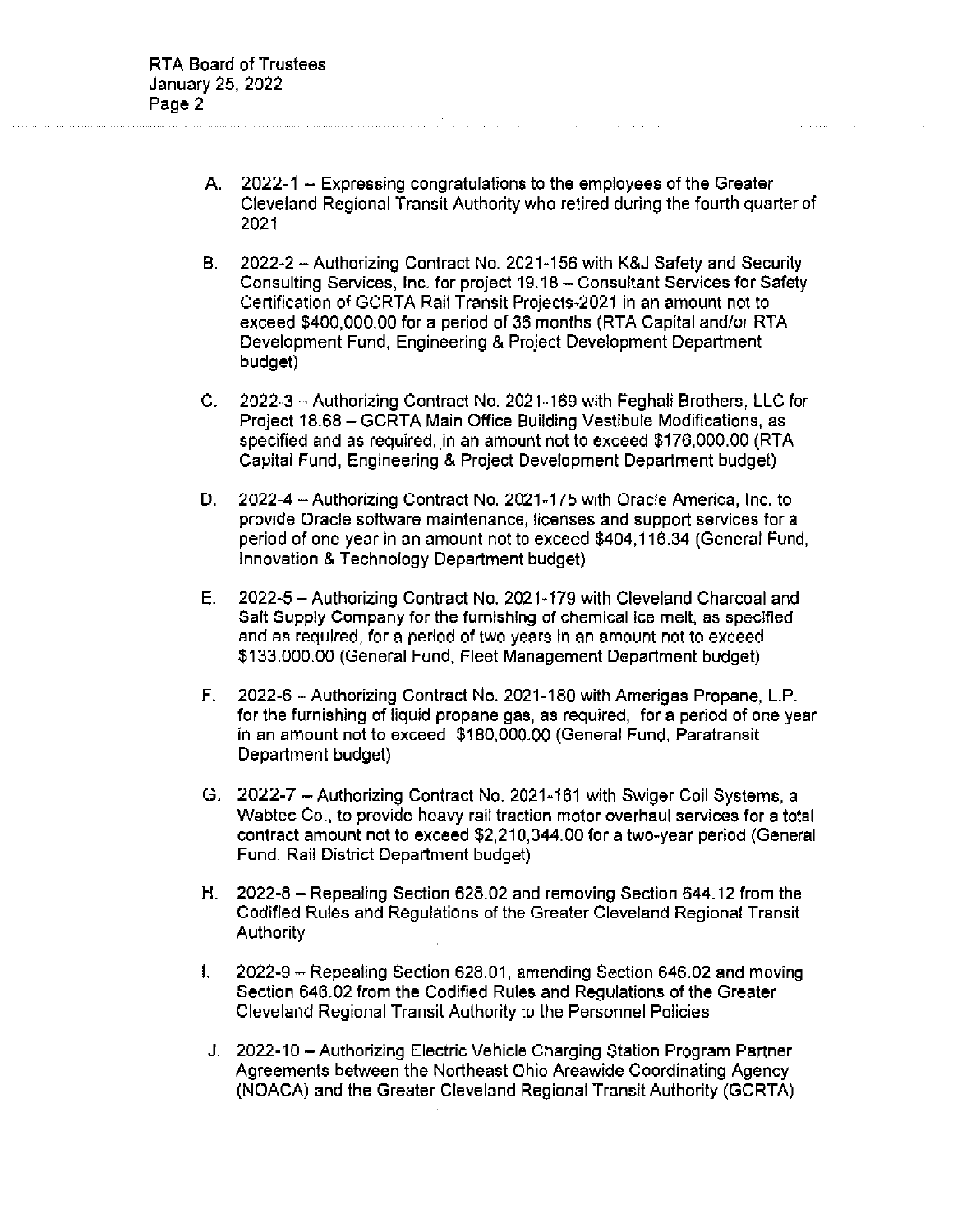2022-11 - Authorizing an amendment to an existing utility agreement with К. Cleveland Electric Illuminating Company to relocate an existing duct bank in conjunction with extending electric service to the new Warrensville Van Aken Substation (Project No. 60B) in an amount not to exceed \$163,777.12

- L. 2022-12 - Authorizing an interagency agreement with Shaker Heights providing for Shaker Heights to contribute towards the cost of relocating an electrical duct bank for service to the Warrensville/Van Aken Substation in an amount up to \$114,643.98
- XV. Secretary-Treasurer's Report:
	- A. General Fund Revenue - status as of December 31, 2021 versus 2021 actuals
	- B. General Fund Revenue status as of December 31, 2021 versus the 2022 budget
	- C. Sales & Use Tax Receipts Report budgeted during 2022, actual receipts through January 2022
	- Inventory of Treasury investments as of December 31, 2021 D.
	- Е. Debt Service Schedule and Status of Bond Retirement Fund (cash basis) as of December 31, 2021
	- F. Summary of Investment Performance, Year to Date through December 31, 2021
	- G. Report on Investment Earnings (cash basis) as of December, 2021
	- Composition of Investment Portfolio as of December, 2021 Н.
	- $\mathbf{1}$ Banking and Financial Relationships as of December, 2021
- XVI. General Manager's Report
- XVII. President's Report
- XVIII. Old Business
- XIX. New Business
- XX. Public comments (2 minutes) on any transit related items can be made in person or phoned in using the dial in information:

Phone: 440-276-4600

- XXI. The next regular Board meeting is scheduled for Tuesday, February 15, 2022 in the Board Room of the Authority, Root-McBride Building, 1240 West Sixth Street, Cleveland, Ohio 44113. This meeting will be live-streamed on RTA's Facebook page (www.facebook.com/rideRTA) for staff and members of the public.
- XXII. Adjournment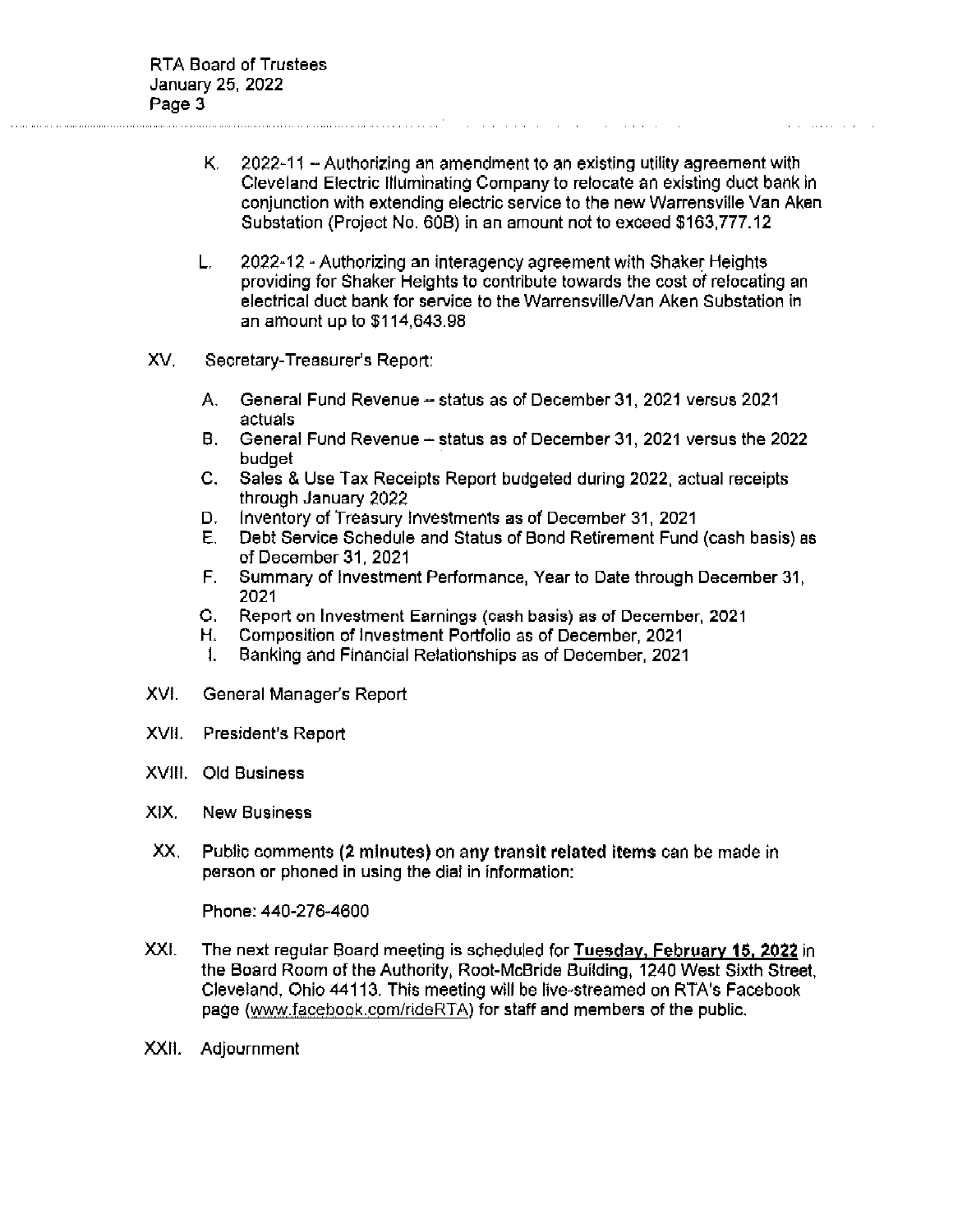Minutes and the company of the company 

Special RTA Board Meeting

9:04 a.m., Tuesday, December 7, 2021

Board Members: Lucas (Chair), Moss (Vice Chair), Byrne, Joyce, Koomar, McCall, Serrano, **Weiss** 

Not present: Duarte, Pellot (virtual)

Staff: Becker, Birdsong, Burney, Caver, Dangelo, Davidson, Dietrich, Fesler, Fields, Garofoli, Gautam, Gettings, Harris, Kirkland, Krecic, Lincoln, Mothes, Orlando, Petit, Schipper, Scott, Shurik, Sutula, Talley, Walker-Minor

**Public: Gibbons, Loh, Pinkney** 

The meeting was called to order at 9:04 a.m. There were eight (8) Board members present.

This meeting was live-streamed on RTA's Facebook page (www.facebook.com/rideRTA) for staff and members of the public. Members of the public were allowed to attend in-person. Based on Centers for Disease Control (CDC) guidance to continue to avoid large events and gatherings and Ohio Department of Public Health advice that businesses and other entities may continue to require mitigation measures, as well as RTA's interest in protecting community and employee health and safety, several measures were put in place for in-person attendance, which are spelled out in the meeting notice.

The Secretary advised that notice of this meeting have been posted more than twenty-four hours in advance of the meeting, that the usual notification has been given the news media and other interested persons, and that all requirements of the Ohio Revised Code and Rules and Bylaws of this Board regarding notice of meeting have been complied with.

#### Resolution

A. 2021-102 - Authorizing Contract No. 2021-103 with Applied Graphics LTD. for the procurement of bus exterior graphics production and installation services of up to 80 CNG coaches over a five (5) year term, and for funding in an amount not to exceed \$89,460.00 for the first 20 CNG coaches (RTA Development Fund, Current and future funding. Fleet Management Department budget), the adoption of which was moved by Mr. Serrano, seconded by Mayor Byrne and approved by unanimous vote.

The meeting was adjourned at 9:05 a.m.

President

the contract of the contract and con-

Attest:

Secretary-Treasurer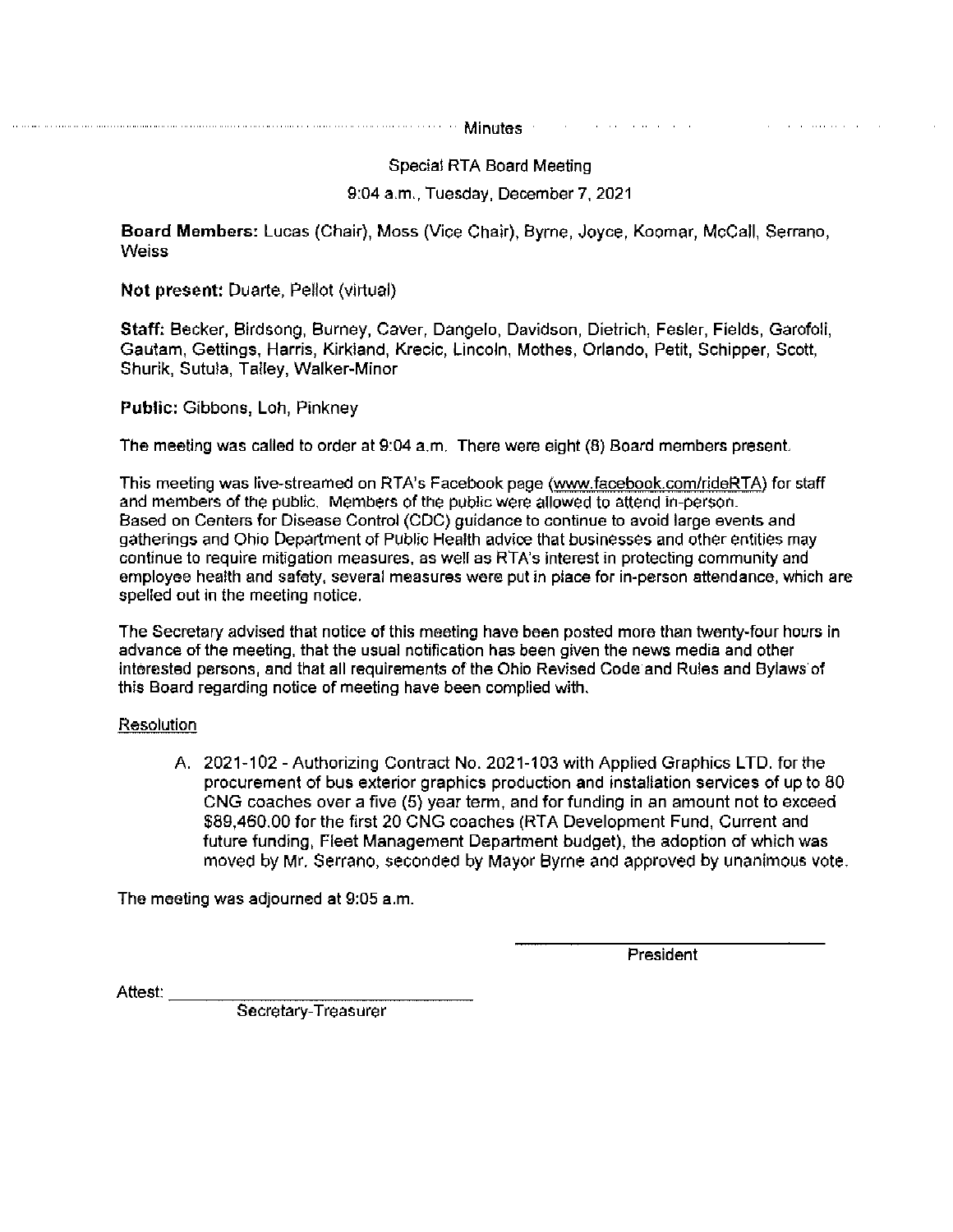#### **Minutes**

and a straight and a

## RTA Board of Trustees Meeting

## 9:05 a.m. December 21, 2021

Present: Lucas (Chair), Byrne, Joyce, Koomar, McCall, Pellot, Serrano, Weiss

Not present: Duarte, Moss (virtual)

Staff: Biggar, Birdsong, Coffey, Dangelo, Fields, Freilich, Garofoli, Gautam, Kirkland, Krecic, Lincoln, Miller, Mothes, Petit, Schipper, Sutula, Walker-Minor

Public: Gibbons, Loh, Martin, Morris, Pinkney-Butts, Rodriguez

President Lucas called the meeting to order at 9:05 a.m. The secretary called the roll and reported that eight (8) board members were present.

This meeting was live-streamed on RTA's Facebook page (www.facebook.com/rideRTA) for staff and members of the public. Based on Centers for Disease Control guidance to continue to avoid large events and gatherings and Ohio Department of Public Health advice that businesses may continue to require mitigation measures, as well as RTA's interest in protecting community and employee health and safety, several measures were put in place for in-person attendance, which are spelled out on the meeting notice. The public was allowed to attend the meeting in-person.

The Secretary advised that notice of this meeting have been posted more than twenty-four hours in advance of the meeting, that the usual notification has been given the news media and other interested persons, and that all requirements of the Ohio Revised Code and Rules and Bylaws of this Board regarding notice of meeting have been complied with.

# **Minutes**

President Lucas stated that the minutes from the November 16, 2021 Board meeting had been previously distributed and reviewed, and asked whether there were any additions and/or corrections. There were no corrections. The minutes were approved.

#### Public Comments – Agenda Items (comments were submitted in-person and by phone)

Ms. Birdsong said that public comment is a right and privilege. Keep comments civil and respectful of the work done by RTA employees. We require comments be within those boundaries, reframing from name-calling, disparaging remarks towards the staff, Board or passengers. We are here to serve you and it is our job to take comments seriously.

- 1. Rev. Pamela Pinkney-Butts -- Cleveland, OH -- She said she is always respectful but it is difficult to have communication when people do not return phone calls. That is why the public says what they say because they cannot have one on ones with RTA employees. The government has become destructive to the people. She opposes the budget. Resos 108 through 113 have vague language. People watching or who can't attend in person do not have clarity for these items. She opposes the entire agenda. The budget is racially biased. She would like to know more about the DBE goals. She asked that she be addressed directly next time rather than putting her on camera.
- 2. Chris Martin Cleveland, OH He is only able to attend in person today because he is not working. Normally the time of the meeting is a barrier to his attendance. He requested the Board host meetings outside of regular business hours. The public comment phone system is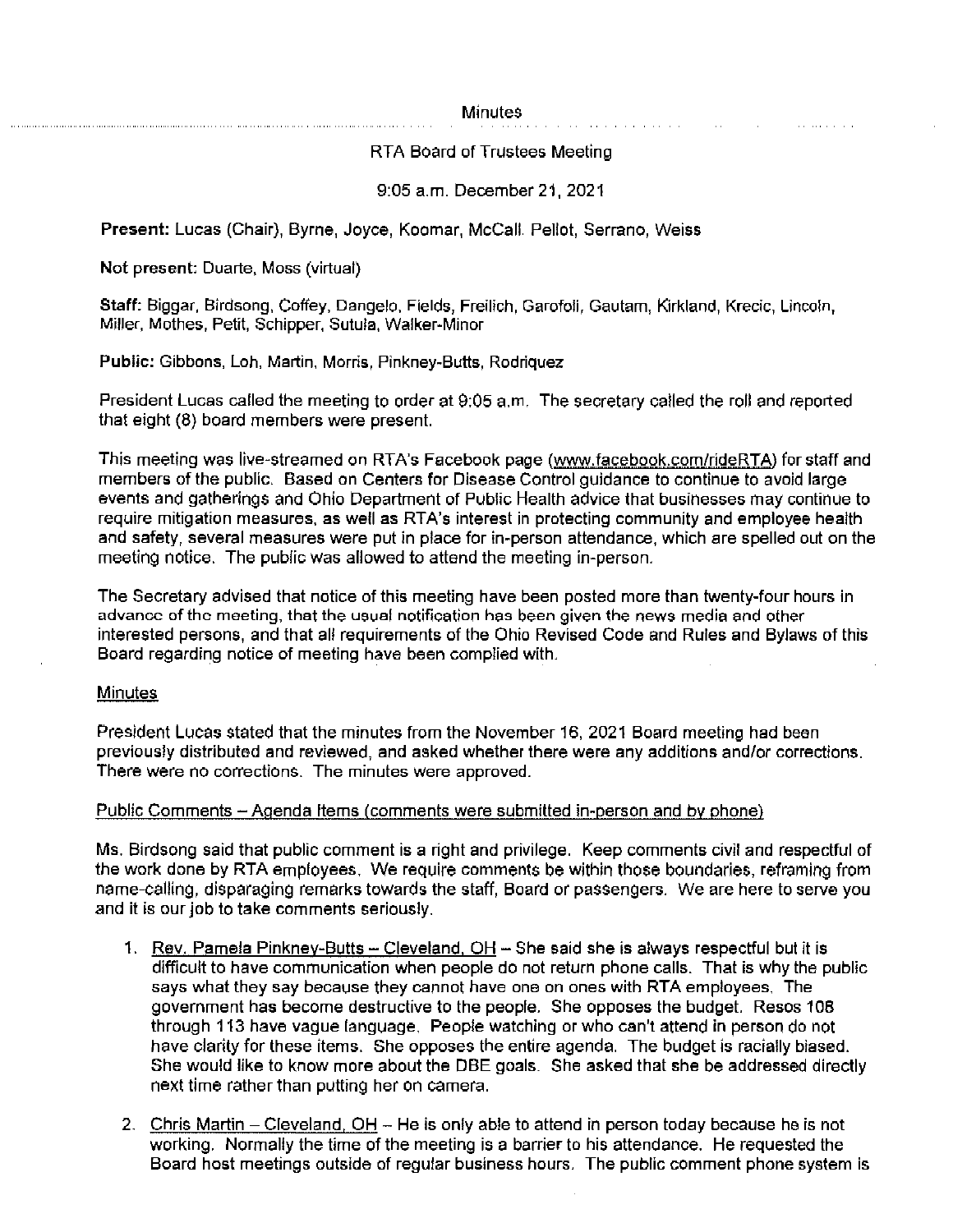not good. He request email comments be allowed again. Not everyone has a Facebook account to watch meetings. The last few meetings have had tech issues with the video and audio. He suggest we find a better way to stream meetings.

#### **Committee Reports**

Vice President Moss is not here today. The Audit Committee left a note at the desk that if any Board member has questions that they contact her or Tony Garofoli. Mr. Garofoli submitted a form for the Board to list their concerns for the 2022 Internal Audit Plan.

#### Community Advisory Committee (CAC)

There were no reports.

#### Ad Hoc Committee Reports

Ms. Pellot said she is working with staff to create the 2022 meeting schedule.

#### Introduction of New Employees/Promotions

Laura Paull and Tiffany Holder are the new Talent Acquisition Managers. Ms. Pauli will introduce the new hires and promotions today. Ms. Holder was not able to be present today.

#### New Hires:

- 1. Keturah Oliver Paratransit Operator
- 2. Myla Cllark Paratransit Operator
- 3. Taniesha Carey Triskett Operator
- 4. Curtis Bearden Hayden Operator
- 5. Marcus Rand Hayden Operator
- 6. Carmen Hudson Paratransit Operator
- 7. Marilyn Milner Paratransit Operator
- 8. Rakia Hollis Hayden Operator
- 9. Nia Young Hayden Operator
- 10. Ciera Green Triskett Operator
- 11. Anthony Bryant Hayden Hostler
- 12. Thomas Starkey Hayden Hostler
- 13. Vincent Howell Jr. Paratransit Operator
- 14. Yvon Lowe Triskett Hostler
- 15. Ibraahiym Rosa Triskett Operator

#### Promotions:

- 1. Sheila Harmon Paratransit Dispatcher
- 2. Robert Seay Triskett Equipment Repair Leader
- 3. Shaquita Ellison Operator Instructor
- 4. Chaun'Drea Clark Service Quality Coordinator
- 5. Richard Williams Hayden Equipment Repair Leader
- 6. Miles Varga Power & Way Supervisor

#### **Introduction of Resolutions:**

A. 2021-106 - Authorizing Contract No. 2021-071 with the Segal Company (Midwest), Inc. DBA Segal to provide a compensation study for a total contract amount NTE \$170,000.00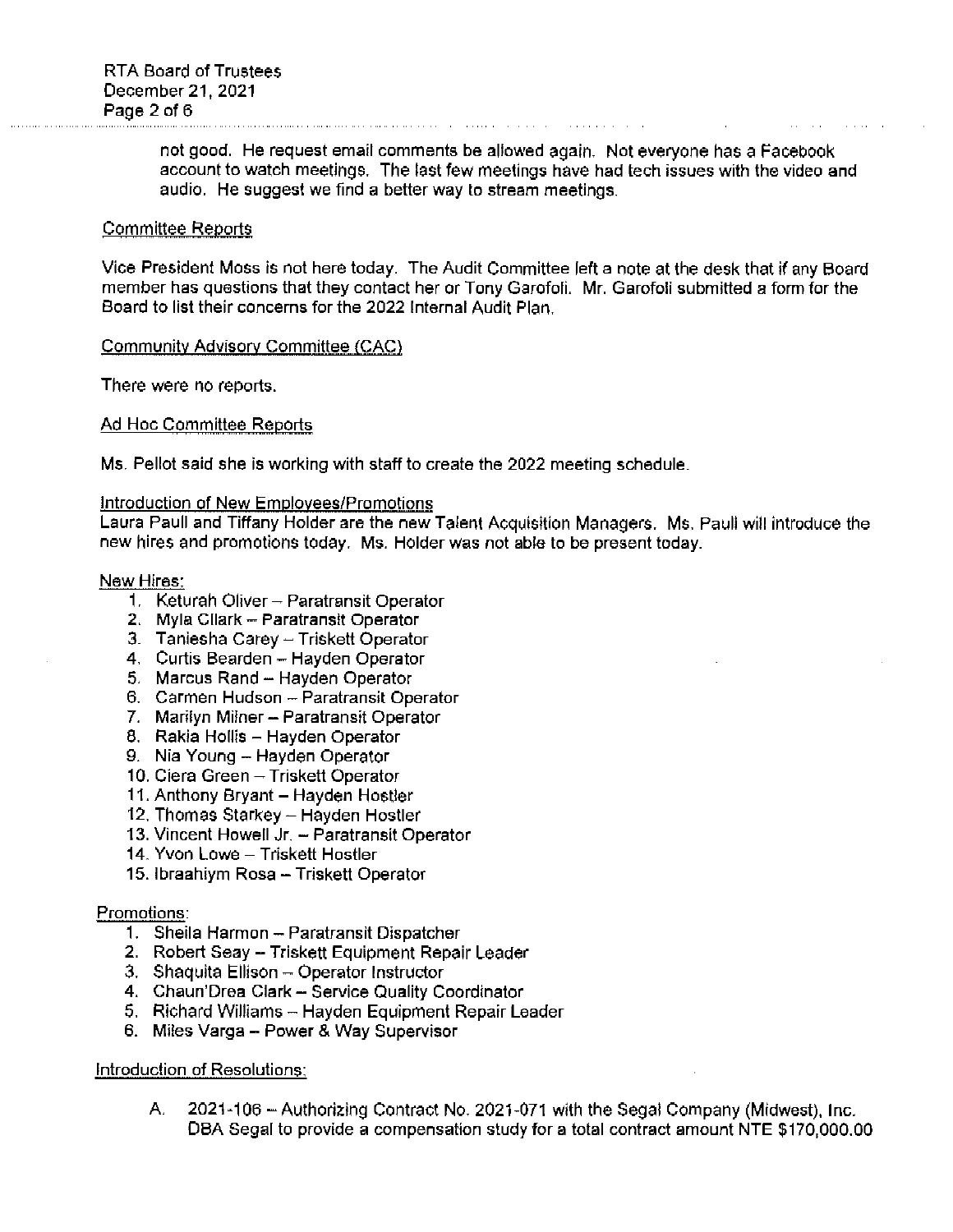(General Fund, Human Resources Department budget), the adoption of which was moved by Mr. Serrano, seconded by Mayor Weiss and approved by unanimous vote.

- В. 2021-107 - Authorizing Contract No. 2021-176 with MNJ Technologies Direct. Inc. to provide laptop computers, docking stations and desktop computers, as specified, in an amount not to exceed \$494,722.00 (RTA Development Fund, Innovation and Technology Department budget), the adoption of which was moved by Ms. Pellot, seconded by Chief McCall and approved by unanimous vote.
- C. 2021-108 Amending Section 460.03 of the Codified Rules and Regulations of the Greater Cleveland Regional Transit Authority, the adoption of which was moved by Mr. Serrano, seconded by Mr. Joyce and approved by unanimous vote.
- D. 2021-109- Amending Chapter 297 of the Codified Rules and Regulations of the Greater Cleveland Regional Transit Authority, the adoption of which was moved by Mr. Serrano, seconded by Mayor Byrne and approved by unanimous vote.
- E. 2021-110– Repealing Chapter 852 of the Codified Rules and Regulations of the Greater Cleveland Regional Transit Authority, the adoption of which was moved by Mr. Serrano, seconded by Mr. Joyce and approved by unanimous vote.
- $E_{\rm{c}}$ 2021-111- Amending appropriations for the current expenses and other expenditures for the Greater Cleveland Regional Transit Authority, as adopted in Resolution Nos. 2020-101, 2021-019, 2021-064 and 2021-074 and increasing the transfer to the Reserve Fund by \$85,000,000, the adoption of which was moved by Mayor Byrne, seconded by Mayor Weiss and approved by unanimous vote.
- G. 2021-112-Making appropriations for the current expenses and other expenditures for the Greater Cleveland Regional Transit Authority during Fiscal Year ("FY") 2022, the adoption of which was moved by Mr. Joyce, seconded by Mayor Koomar and approved by unanimous vote.
- Η. 2021-113 – Amending budget appropriations for the FY 2022 Capital Improvement Fund budget to provide for an increase of \$34,200,000, the adoption of which was moved by Mr. Serrano, seconded by Mayor Byrne and approved by unanimous vote.
- $\mathbf{L}$ 2021-114- Authorizing the establishment of a three-year Overall Annual Goal for Disadvantaged Business Enterprise (DBE) participation in the Authority's federally funded contract procurement opportunities for Federal Fiscal Years 2022 thru 2024, and it's submission to the Federal Transit Administration, the adoption of which was moved by Mr. Serrano, seconded by Chief McCall and approved by unanimous vote.
- J. 2021-115 - Authorizing the purchase of property insurance from various insurance underwriters through AON Risk Services Northeast, Inc. for a period of twelve (12) months for a total contract amount not to exceed \$1,183,061.00 (General Fund, Risk Management Department budget), the adoption of which was moved by Mayor Byrne. seconded by Ms. Pellot and approved by unanimous vote.
- К. 2021-116 - Authorizing a salary adjustment for Anthony A. Garofoli, Executive Director of Internal Audit, the adoption of which was moved by Chief McCall, seconded by Mayor Koomar and approved by unanimous vote.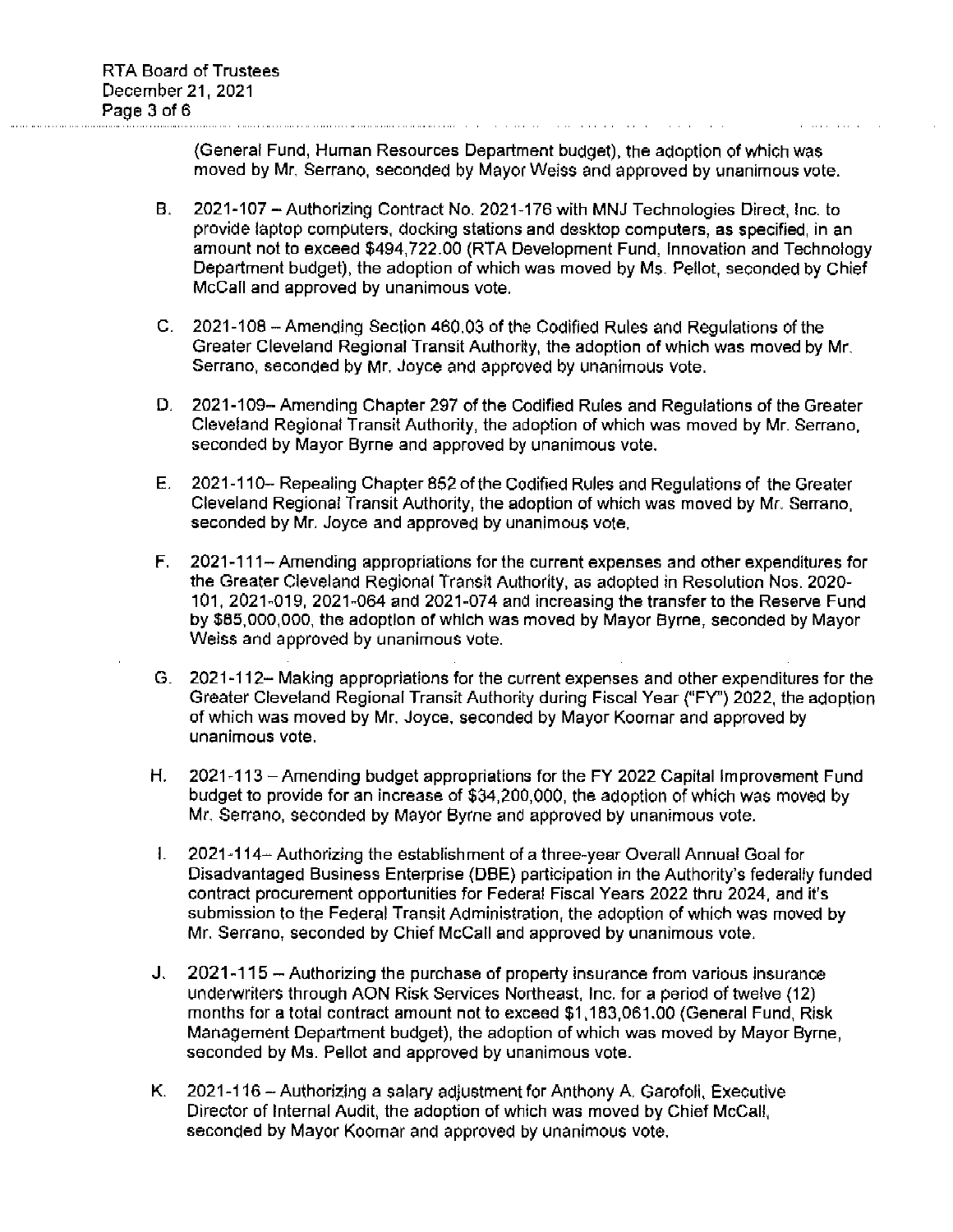### Secretary-Treasurer's Report

Raian Gautam, Deputy General Manager of Finance and Secretary-Treasurer, gave the report. In October 2021, the U.S. unemployment rate dropped from 4.8% to 4.6%. The Ohio rate dropped from 5.4% to 5.1%. Cuyahoga county rate dropped from 4.9% to 4.1%. In November, the U.S. rate dropped to 4.2%, the lowest it has been for two years. In November, the U.S. inflation rate hit 6.8%, which is the highest since 1982. The federal 12-month and 24-month forecast for inflation is expected to decline to 2.5% to 3% by the end of 2022 and slowly taper down in 2023. The assumptions that are inherent in these estimates is supply chain related with the goods not being available and too much money chasing those goods.

The Federal Reserve announced at its December meeting that it would end its pandemic era bond purchases in March. Paving away for a series of interest rate hikes by the end of 2022 as policy makers have voiced concerns over persistently high inflation and a backdrop of steady recovery in the labor market. Ridership has increased by 8% in August and September and 3% in October compared to previous months. November ridership increased by 26.4% when compared to 2020 levels. YTD ridership is still below 2022 levels representing an 8.8% decline. President Lucas asked if ridership is increasing. Ridership is higher compared to 2020 levels but in total, it is down. The first two months of 2020 were pre-pandemic.

Passenger fares have increased by 20.6% in November. YTD total passenger fares are 11.1% lower compared to 2020. Sales tax has continued to be extremely strong. The December receipts relate to September's activity due to the three-month lag for collections. It was 14% higher than December 2020. YTD it is 13.8% higher than 2020 levels. Eighteen of the 23 categories that make up the sales tax are positive. Motor vehicles and motor craft YTD are 20.3% higher than 2020. Online sales continue to be strong. YTD they are 43% higher. Regular statewide sales YTD are 11.2% higher.

#### General Manager/CEO Report

India Birdsong, General Manager/CEO, presented the report. Vice President Moss asked for an update on the cyber liability program. It was discussed at committees but the outcome of the project came in under \$100,000, so it is within the GM authority. The committee discussed the IT liability and the exposure risk that we have potential for as we update our systems. This has been spearheaded by Mark Petit, Deputy General Manager of IT and Judy Lincoln, Director of Claims. USI presented a good recommendation. We were not sure what would come to us as far as options. We elected to go with Cowbell, which has a \$5 M coverage limit. This is the same limit as our expiring policy. The current expiring premium is \$64,000. The new premium is \$79,992, which is a 24% increase. It is more but less than projected. This compares to \$1 M coverage with current incumbent Chubb. Cowbell has an extensive program. Other transit systems similar to us had an excess of \$3 M of cyber coverage. President Lucas said Judy has worked hard to get us the right coverage. Ms. Birdsong thanked Mark Petit and his team.

Winter service adjustments took effect on December 12. RTA will operate Saturday schedules Christmas Eve, Christmas, New Year's Eve and New Year's Day. There are no rail shutdowns scheduled. The RTA vaccination incentive program offers employees \$500 for being vaccinated. The mobile vaccination bus has been touring the Authority. The bus will go around the districts again in 2022. It will also be deployed in some downtown areas. The Board does not qualify for the incentive pay. We have 2,200 employees. We have 64% of employees who provided proof of vaccination. If a federal testing mandate happens, we will know the vaccination status of employees. We have had a surge of COVID cases. This time last year, we had a significant spike. We are ramping up the disinfectant procedures wiping down the property and using the Moonbeam technology. We had 281 cases in October with 262 back in the office. We are currently at 362 cases. We had 21 cases last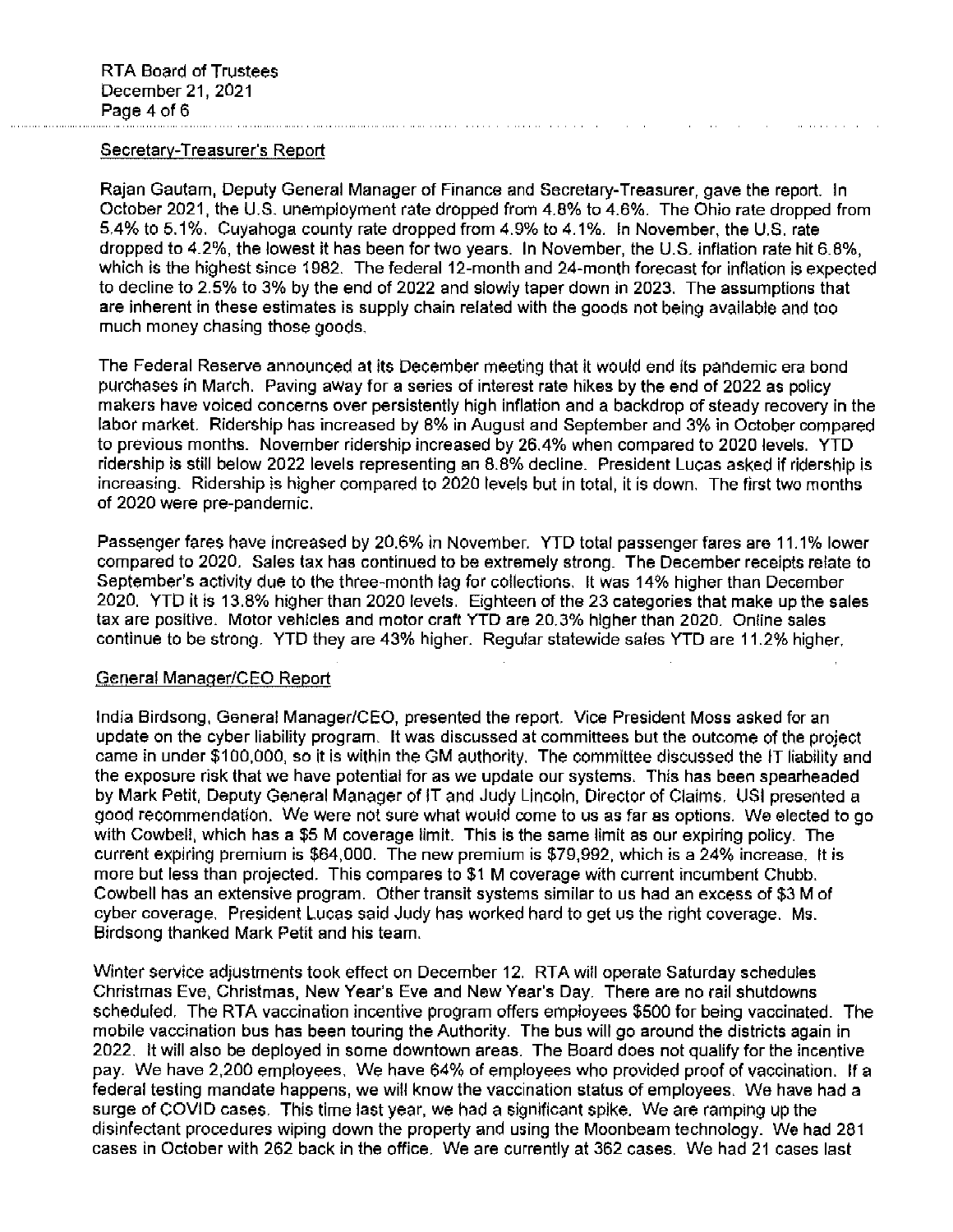week and 25 cases the week before. Staff will meet to look at the policy going forward for the holiday and will come back to the Board about how to handle meetings if the surge continues.

We are working towards the fare collection vision for 2022. This will be spearheaded by the ITS department led by Mike Lively. He currently was promoted to Director. He will spearhead the fare collection replacement program with support from Mark Petit and IT. In the short term, we would like to replace RTA's currently mobile app RTACLE. We want to look at fare collection from a regional perspective. We want to push the tech but also be sensitive per FTA Title 6 and 7, to the unbanked who use cash to purchase fares. We want to replace the TVMs and CSKs and identify the new technology for new payment methods.

The GM/CEO recently visited the districts, TC and Main Office to connect with employees, thank them for their work and to share the mission and vision. Each employee received a RTA hat and cookie. Staff was able to engage and ask questions. A visit to Transit Police is pending. Each department had different topics that were prominent. Several Main Office staff attended the visits to take notes and show support. A workforce development video featuring RTA's partnership with Tri-C was shown. The program is also expanding. Recruitment efforts are ramped up with job fairs and offer letters on the spot.

Steve Bitto, Executive Director of Marketing and Communications will retire December 31 after 28 years of service. Mayor Anthony D. Biasjotta was elected by the Mayors & City Managers Association last week to serve on the RTA Board beginning March 2022. He replaces current Board member Mayor Michael P. Byrne of Parma Heights.

#### President's Report

President Lucas thanked the staff for their hard work. Mayor Byrne will be acknowledged at the proper time.

#### Public Comments – Non-Agenda Items (comments were submitted in-person and phone)

- 1. Rev. Pinkney-Butts She congratulated Mr. Bitto on his retirement. The 2022 budget and agenda is offensive. It will cause more racial disparity. She does not see enough non-white employees making the decisions. She submitted a letter and pictures with her concerns. The public comment time has been cut. She asked that the platform is not used to threaten her.
- 2. Larry Rodriguez The Transit Ambassadors will do fare validation/proof of payment on the HL and Red Line in the future. He asked the Board not to lose sight of proof of payment and getting that back in place. He urged them to ride the HL bus during rush hour and use the fare validator. We need all-door boarding. City of Cleveland needs to decriminalize fare evasion.
- 3. Loh  $-$  It is good that the riders and RTA has gone through the pandemic together. Fare evasion has had a long history. If staff cannot communicate, it will be hard for customers to believe that RTA is improving and working together with riders. She task Ms. Birdsong to start a serious internal culture change and Ms. Walker-Minor to help strengthen communication. Communication is combined with marketing but most of that is about the holidays instead of showing customers the new changes coming up. We do not have the service change meetings anymore so customers have less channels to understand the changes. Sherwin Williams and Next Connect projects will be long-term and require a lot of communication. This will help gain trust from the riders.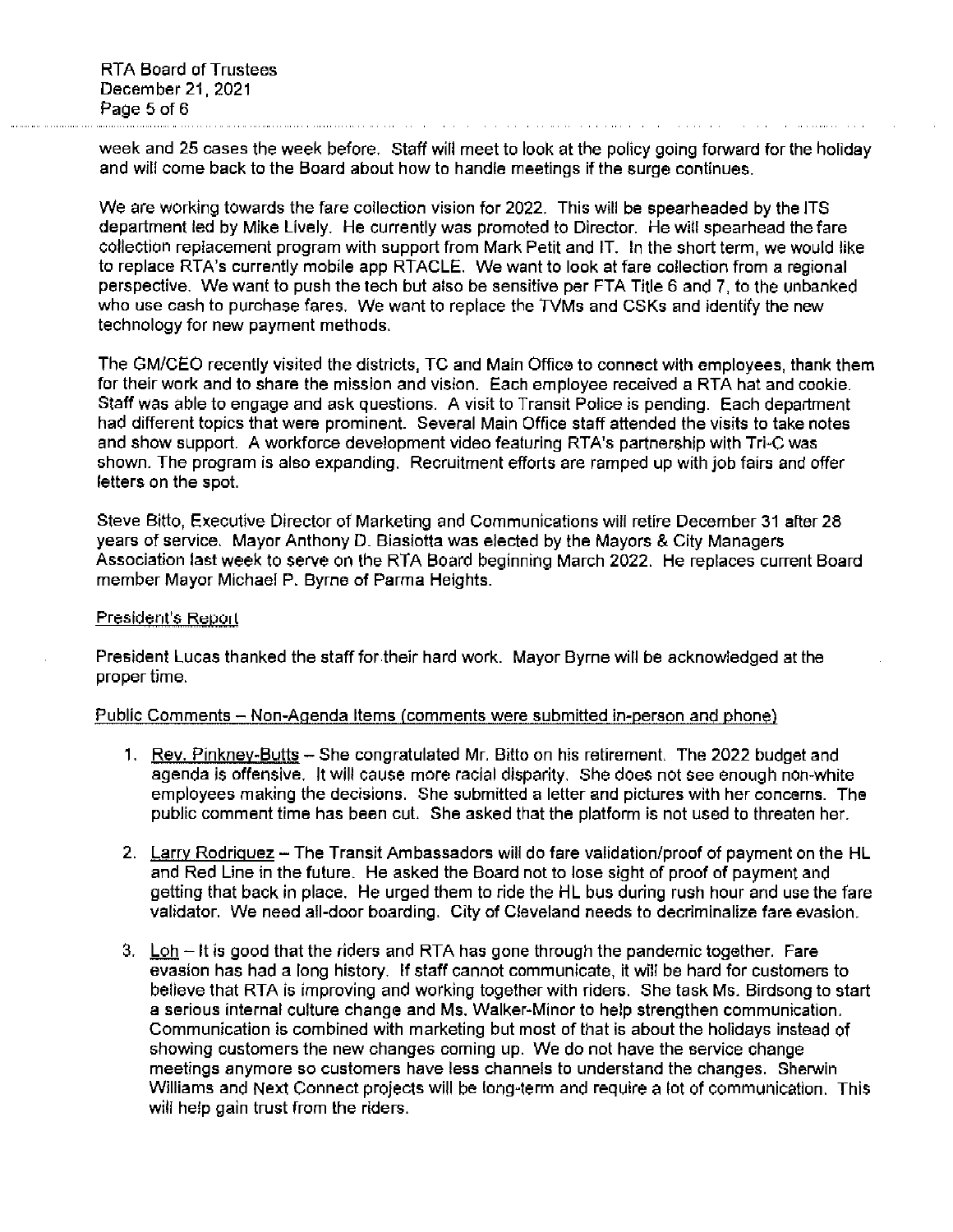- 4. Arric Stewart He reminded management staff that they have a responsibility through tax funded employment to meet the claim they want to meet. The #50 hourly bus takes longer than the #48A hourly bus to reach UH and Cleveland Clinic. If the #50 remains hourly, it would get to these hospitals and have more riders if it began at Marymount Hospital. This would allow the #48 to go back to hourly because it would share a 30-minute interval with the #50. The 48A could be put back in place, which gets to the Clinic and UH faster and still can get to Shaker Square without having to transfer and wait 15 minutes at 131<sup>st</sup> in Miles and have a better transfer point for people catching the Blue/Green Line at Shaker Square as opposed to E. 116<sup>th</sup>. The #50 should be running there. He has not received any feedback on his suggestion.
- 5. Ms. Montgomery She echoed Mr. Stewart's comments about RTA being a public agency that serves the people. Removing the #15A has taken away service to people in the interior area of Walden and E. 154<sup>th</sup> area. She requested the #15A be re-instated. She also agrees with the #48A service proposal from Mr. Stewart. President Lucas said they have been in conversation with Cleveland City Councilman Jones about a date to discuss these routes further.

#### **Upcoming Meetings**

The next regular Board meeting is scheduled for Tuesday, January 25, 2022 in the Board Room of the Authority, Root-McBride Building, and 1240 West Sixth Street, Cleveland, Ohio 44113. This meeting will be live streamed on RTA's Facebook page for staff and members of the public at www.facebook.com/riderta The public is allowed to attend in-person.

The meeting was adjourned at 10:06 a.m.

President

Attest: \_\_\_\_\_\_\_\_

Secretary-Treasurer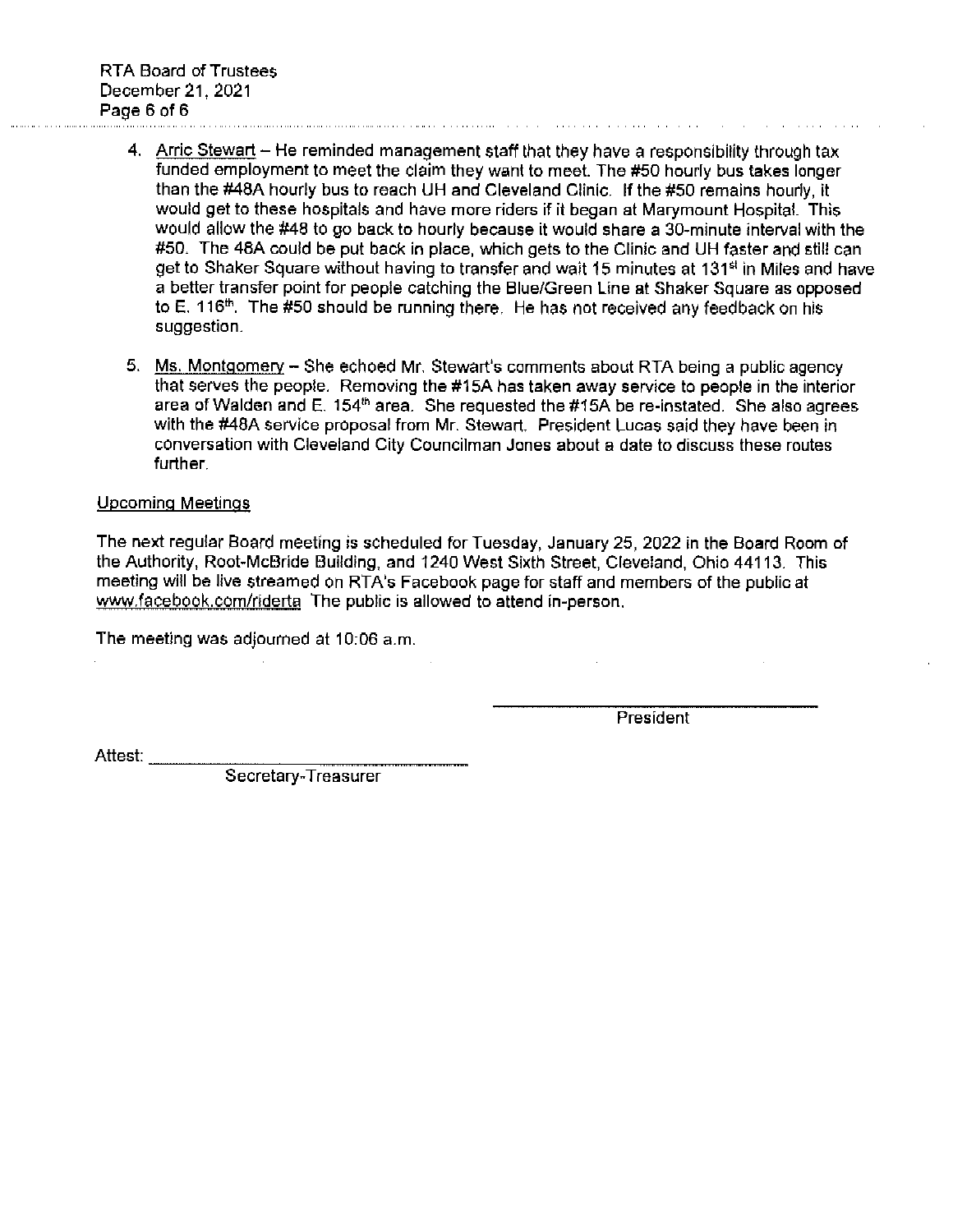$\mathcal{L}^{\mathcal{A}}$  and  $\mathcal{L}^{\mathcal{A}}$  are also the set of the  $\mathcal{L}^{\mathcal{A}}$ 

## EXPRESSING CONGRATULATIONS TO THE EMPLOYEES OF THE GREATER CLEVELAND REGIONAL TRANSIT AUTHORITY WHO RETIRED DURING THE FOURTH QUARTER OF 2021

WHEREAS, the following employees retired from the Greater Cleveland Regional Transit Authority during the fourth quarter of 2021 after numerous years of dedicated public service:

| Name                     | <u>Title</u>                               | <b>Work Location</b>  |
|--------------------------|--------------------------------------------|-----------------------|
| David Kocjancic          | Assistant Supervisor                       | Rail                  |
| Lynn Williams            | Janitor                                    | <b>CBM</b>            |
| Denoval Joiner           | Operator                                   | Triskett              |
| Kim Mason                | Operator                                   | Triskett              |
| Sharon Moore             | Operator                                   | Triskett              |
| Gerhard Reschke          | Paratransit Group Leader                   | Paratransit           |
| David Thomason           | <b>Equipment Maintainer</b>                | Triskett              |
| Jerry Jones              | Operating Instructor                       | Main Office           |
| Robin Kruter             | Assistant Supervisor - Equipment           | Triskett              |
| Sheila Ferguson          | Revenue Control Analyst                    | Revenue               |
| Kevin Register           | Material Handier Leader                    | CBM                   |
| Wanda Ware               | <b>Manager Service Quality</b>             | Main Office           |
| <b>Charles Eggleston</b> | Material Handler Leader                    | CBM                   |
| <b>Richard Maurer</b>    | <b>Equipment Maintainer</b>                | Paratransit           |
| Lawrence Geer            | <b>Equipment Maintainer</b>                | Paratransit           |
| James Davis              | <b>Station Attendant</b>                   | Rail                  |
| Darryl Donofrio          | <b>Equipment Maintainer</b>                | CBM                   |
| <b>Everett Hall</b>      | Operator                                   | Triskett              |
| Gerald Sanders           | Operator                                   | Triskett              |
| Daniel Waken             | <b>Assistant Supervisor - Section</b>      | CBM                   |
| Michael Loftin           | Operator                                   | Triskett              |
| Joseph Vukmanic          | Assistant Equipment Manager                | <b>CBM</b>            |
| <b>Theresa Pollard</b>   | Hostler                                    | Triskett              |
| Donald Lemmer            | Service Quality Supervisor!                | Main Office           |
| Neeley O'Dell            | Operator                                   | Triskett              |
| Stephen Bitto            | Director - Marketing and<br>Communications | Main Office           |
| Richard Sadowski         | Equipment Mechanic                         | CBM                   |
| Helena Cherry            | <b>Vehicle Servicer</b>                    | Rail                  |
| Damian Gammalo           | <b>Equipment Maintainer</b>                | CBM                   |
| Martin Wisnieski         | Assistant Equipment Manager                | <b>CBM</b>            |
| <b>Anthony Harris</b>    | Service Quality Supervisor, Rail           | Main Office           |
| Cheryl Johnson           | Operator                                   | <b>Triskett</b>       |
| Kenneth Delgado          | <b>Equipment Maintainer</b>                | <b>CBM</b>            |
| Maranda Sylvertooth      | Operator                                   | <b>Triskett</b>       |
| <b>Edward Easley</b>     | Operator                                   | Triskett              |
| Kelly King               | Lieutenant                                 | <b>Transit Police</b> |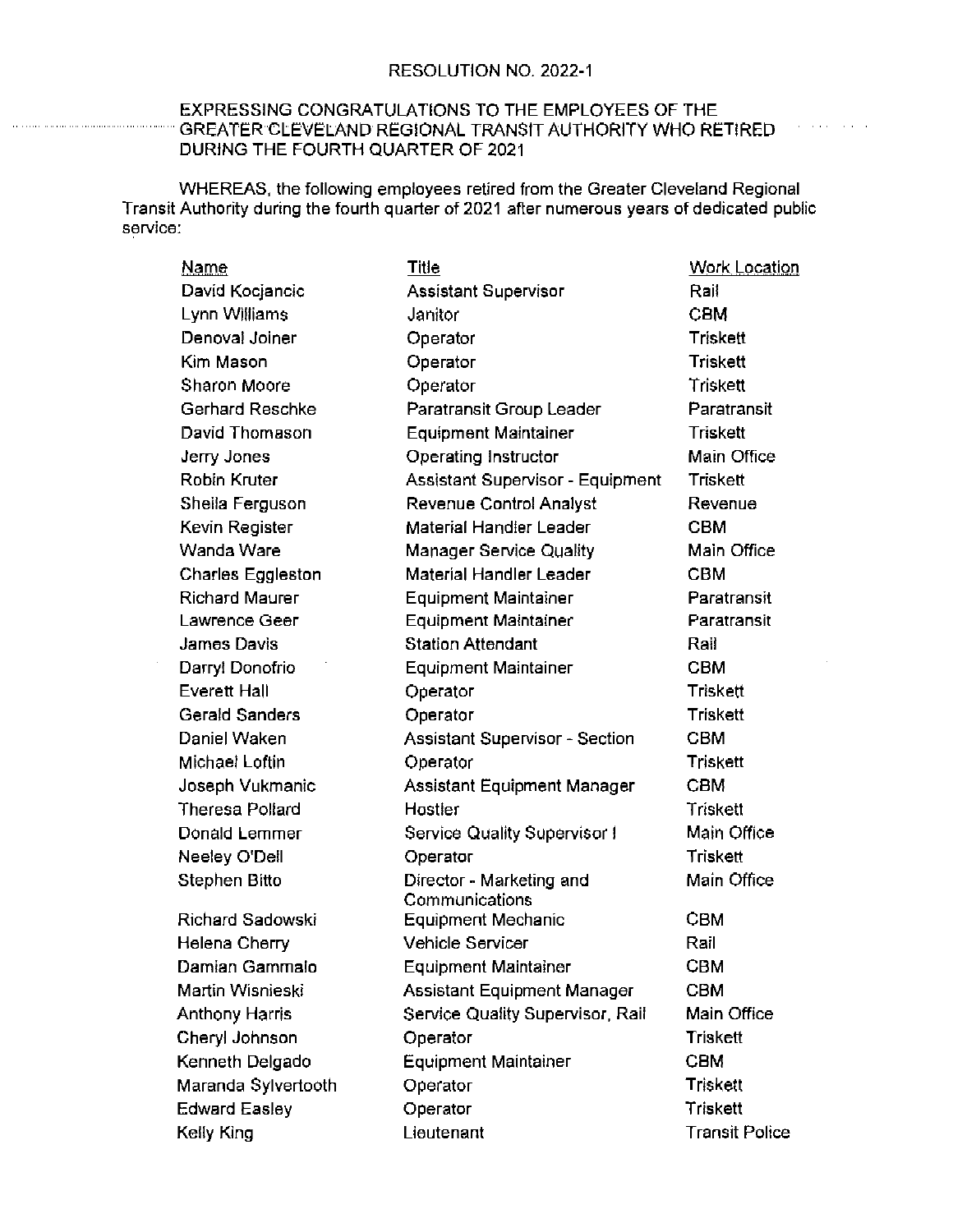WHEREAS, these retirees faithfully gave of their skills, time and talents to provide high quality public transportation to the community; and

WHEREAS, these retirees did much to contribute to the quality of life in Greater Cleveland by providing much-needed public transit service and protecting our valuable environment; and

WHEREAS, the retirees' outstanding diligence in the performance of their jobs was of immeasurable value to both riders and residents of Cuyahoga County; and

WHEREAS, these retirees represent hundreds of years of invaluable public transit experience, and they will be missed.

NOW, THEREFORE, BE IT RESOLVED by the Board of Trustees of the Greater Cleveland Regional Transit Authority, Cuyahoga County, Ohio:

Section 1. That the sincere congratulations and gratitude of the Board of Trustees is hereby extended to each of the above named employees on the occasion of their retirement from the Greater Cleveland Regional Transit Authority.

Section 2. That the members of the Board of Trustees offer their best wishes to the retirees for continued success and happiness, which they so richly deserve.

Section 3. That this resolution shall become effective immediately upon its adoption.

Adopted: January 25, 2022

President

Attest:

Secretary-Treasurer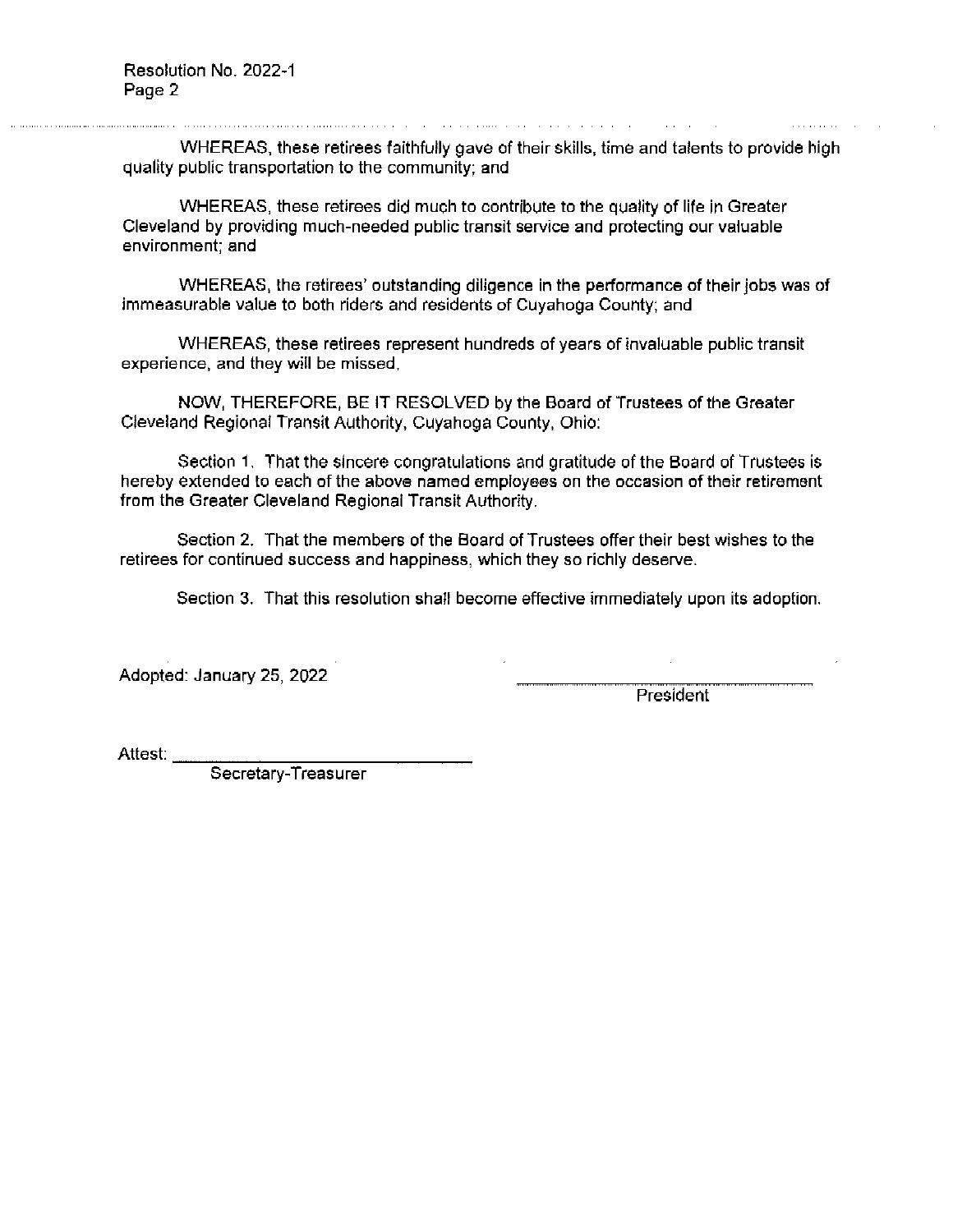



To:

**Regional Transit Authority** 

Rev. Charles P. Lucas, President and Members, Board of Trustees

From: India L. Birdsong General Manager, Chief Executive Officer (



January 20, 2022 Date:

Subject: Disadvantaged Business Enterprise (DBE) Prime Contractor for January 25, 2022 Board Meeting

Please be advised the following resolution involving a DBE firm as the prime contractor will be presented at the January 25, 2022 Board meeting.

> Authorizing Contract No. 2021-156 with K&J Safety and Security Consulting Services to provide professional services, for Contract No. 2021-156 - Safety Certification of GCRTA Rail Transit Projects-2021.

If you have any questions please feel free to contract me. You can also contact Carl Kirkland, Director of Office of Business Development directly at (216)-356-3128.

CC:IB:CK:db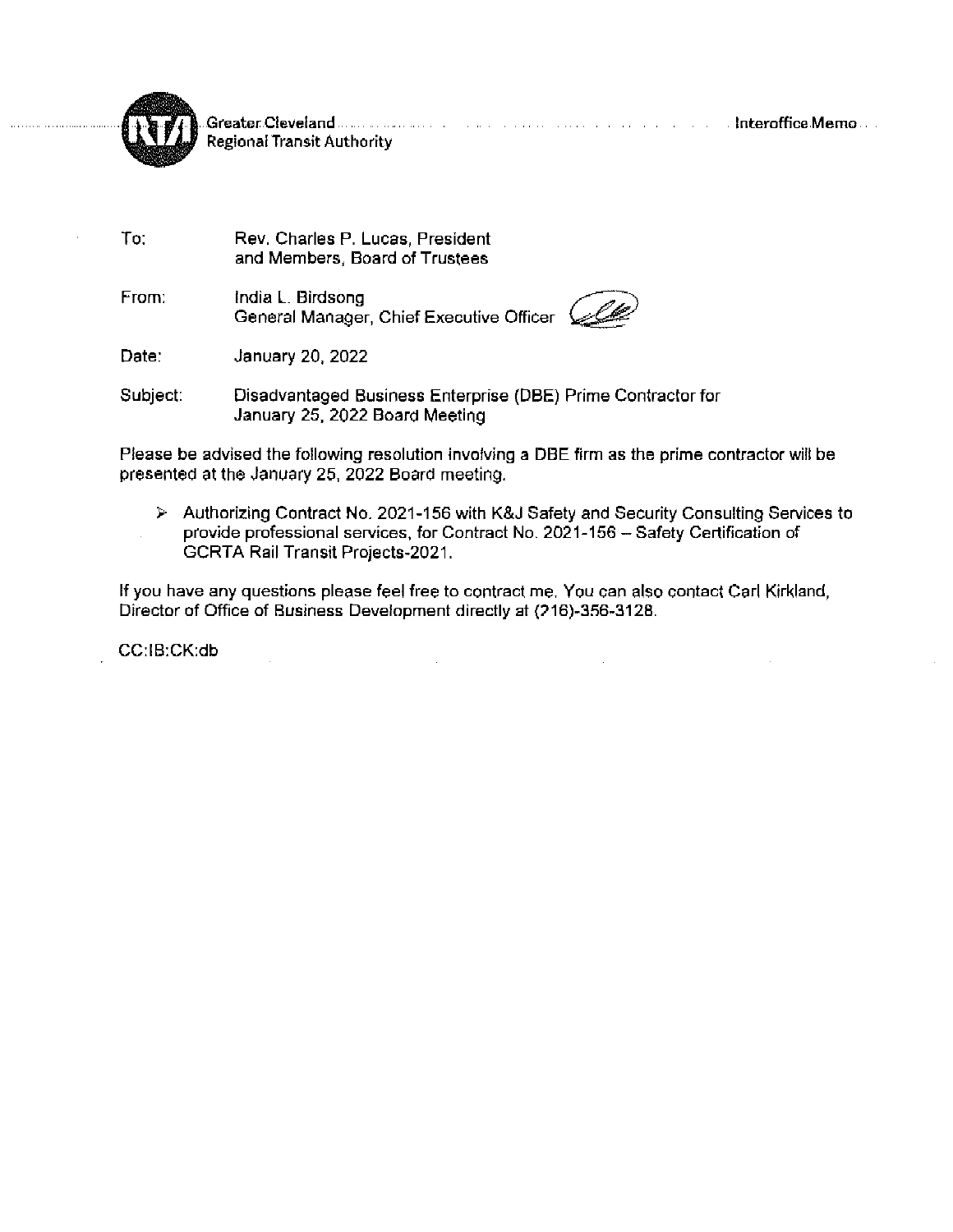| Form<br><b>ANT A Strater Cleveland Regional Transit Authority</b><br>STAFF SUMMARY AND COMMENTS<br>100-326<br>07-03-97 |
|------------------------------------------------------------------------------------------------------------------------|
|------------------------------------------------------------------------------------------------------------------------|

| <b>TITLE/DESCRIPTION:</b> |                                                                    | <b>Resolution No.:</b>                                        |
|---------------------------|--------------------------------------------------------------------|---------------------------------------------------------------|
|                           | CONTRACT: PROJECT 19.18 - CONSULTANT SERVICES FOR                  | 2022-2                                                        |
|                           | SAFETY CERTIFICATION OF GCRTA RAIL TRANSIT<br>PROJECTS-2021        | Date:<br>January 20, 2022                                     |
| <b>VENDOR:</b>            | <b>K&amp;J SAFETY AND SECURITY CONSULTING</b><br>SERVICES, INC.    | Initiator:<br><b>Engineering &amp; Project</b><br>Development |
| AMOUNT:                   | NOT TO EXCEED \$400,000 FOR A PERIOD OF 36<br><b>MONTHS</b>        |                                                               |
| <b>ACTION REQUEST:</b>    |                                                                    |                                                               |
| Approval<br>⊠             | <b>B</b> Review/Comment<br>$\Box$ Information Only<br>$\Box$ Other |                                                               |

- PURPOSE/SCOPE: This action will allow the Authority to enter into a contract for consultant  $1.0$ services for safety and security certification for the period of 36 months.
- $2.0$ DESCRIPTION/JUSTIFICATION: This project will provide a consultant to conduct a Safety and Security Certification for the GCRTA Rail Transit Projects. Such certification will ensure that the projects are operationally safe for passengers, employees, emergency responders and the general public in order to comply with the GCRTA Safety and Security Certification Plan adopted in May 2007 and all applicable additions. The identified tasks for this contract include the following; Warrensville Van Aken Station Renovation, Rehabilitation of Track Bridges over W. 117<sup>th</sup> Street, E. 79<sup>th</sup> Light Rail Station Reconstruction, and other Safety and Security Certification-related projects to be determined at a later date at GCRTA's discretion.
- PROCUREMENT BACKGROUND: The Request for Proposal ("RFP") was posted on the 3.0 GCRTA Procurement web site and advertised in the local newspapers. Twelve interested parties, including potential subcontractors, downloaded the solicitation package. These services were solicited through a competitive negotiated procurement, utilizing the Brooks Act procedures. Under this process, the Authority's evaluation panel first selects the most technically qualified firm, solicits a pricing proposal from that firm, and negotiates only with that firm. Should the Authority determine that an agreement could not be reached with the most qualified firm, it may reject that proposal and repeat the process with the next most qualified firm.

In this instance, negotiations were held with the first ranked firm, K&J Safety and Security Consulting Services, Inc., and an acceptable price was reached. K&J Safety and Security Consulting Services. Inc. has successfully completed projects for the Greater Cleveland RTA, WMATA, LYNX, and SEPTA, among others.

The Procurement Department performed a cost analysis and determined the proposed pricing to be fair and reasonable to the Authority.

- 4.0 AFFIRMATIVE ACTION/DBE BACKGROUND: All Affirmative Action requirements have been met. A 13% DBE goal was established for this procurement. K&J Safety and Security Consulting Services is a certified DBE (Female-owned) firm, fulfilling the DBE participation goal established for this contract.
- $5.0$ POLICY IMPACT: Does not apply.

 $6.0$ ECONOMIC IMPACT: This contract shall be payable from the RTA Capital and/or RTA Development Funds, Engineering & Project Development Department budget, including but not limited to 100% Local funds and FTA grants to be determined, in an amount not to exceed \$400,000.00 for a period of 36 months.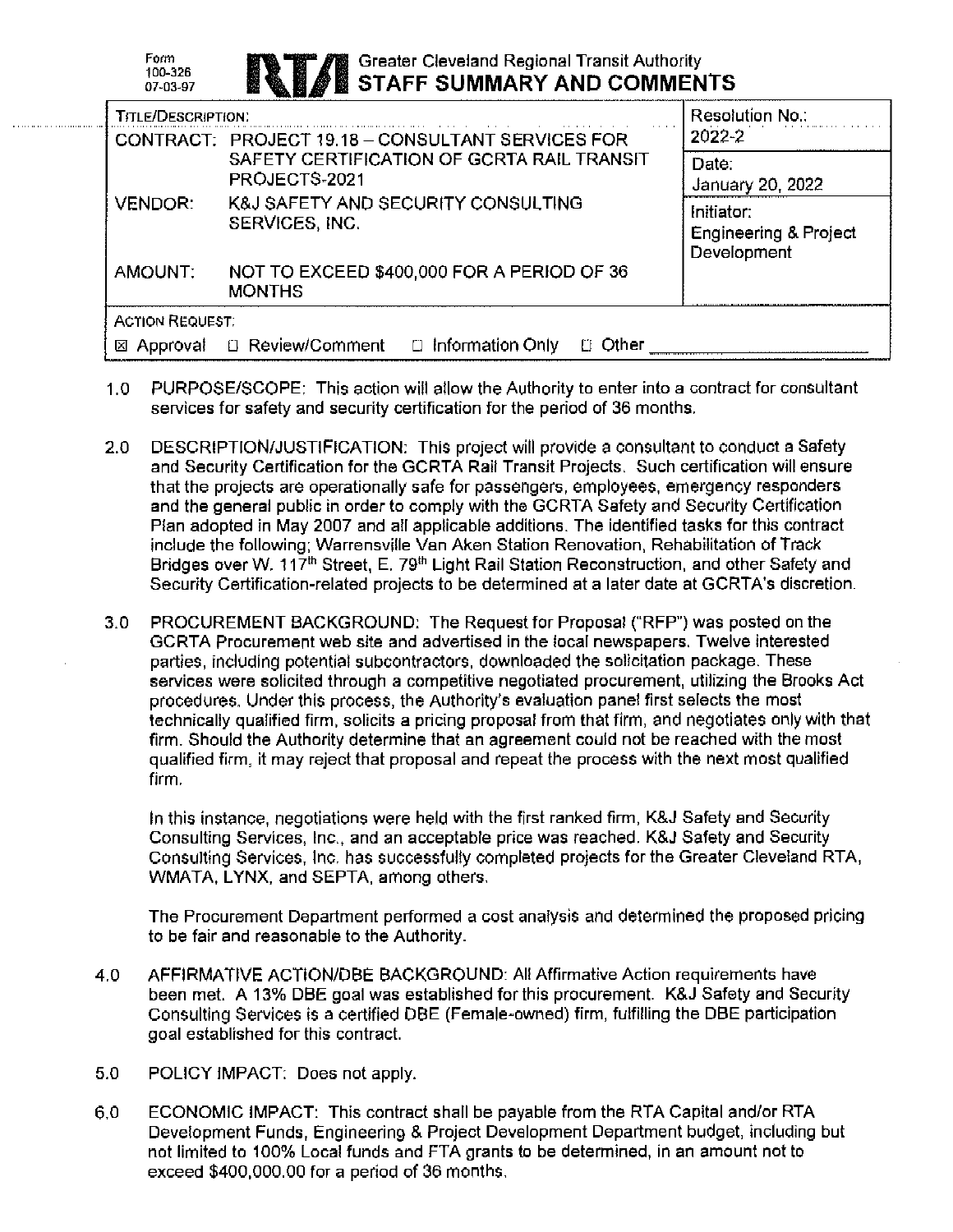- ALTERNATIVES: Reject this offer. Rejection of this offer will impact the Authority's  $7.0$ ability to comply with its Safety and Security Certification Plan and provide safe operations for passengers.
- 8.0 RECOMMENDATION: This procurement was discussed by the Board of Trustees at the January 11, 2022 Operational Planning and Infrastructure Committee meeting. It is recommended that the offer from K&J Safety and Security Consulting Services, Inc. be accepted and the resolution passed authorizing the General Manager, Chief Executive Officer to enter into a contract.
- $9.0$ ATTACHMENTS: None.

Recommended and certified as appropriate to the availability of funds, legal form and conformance with the Procurement requirements.

General Manager, Chief Executive Officer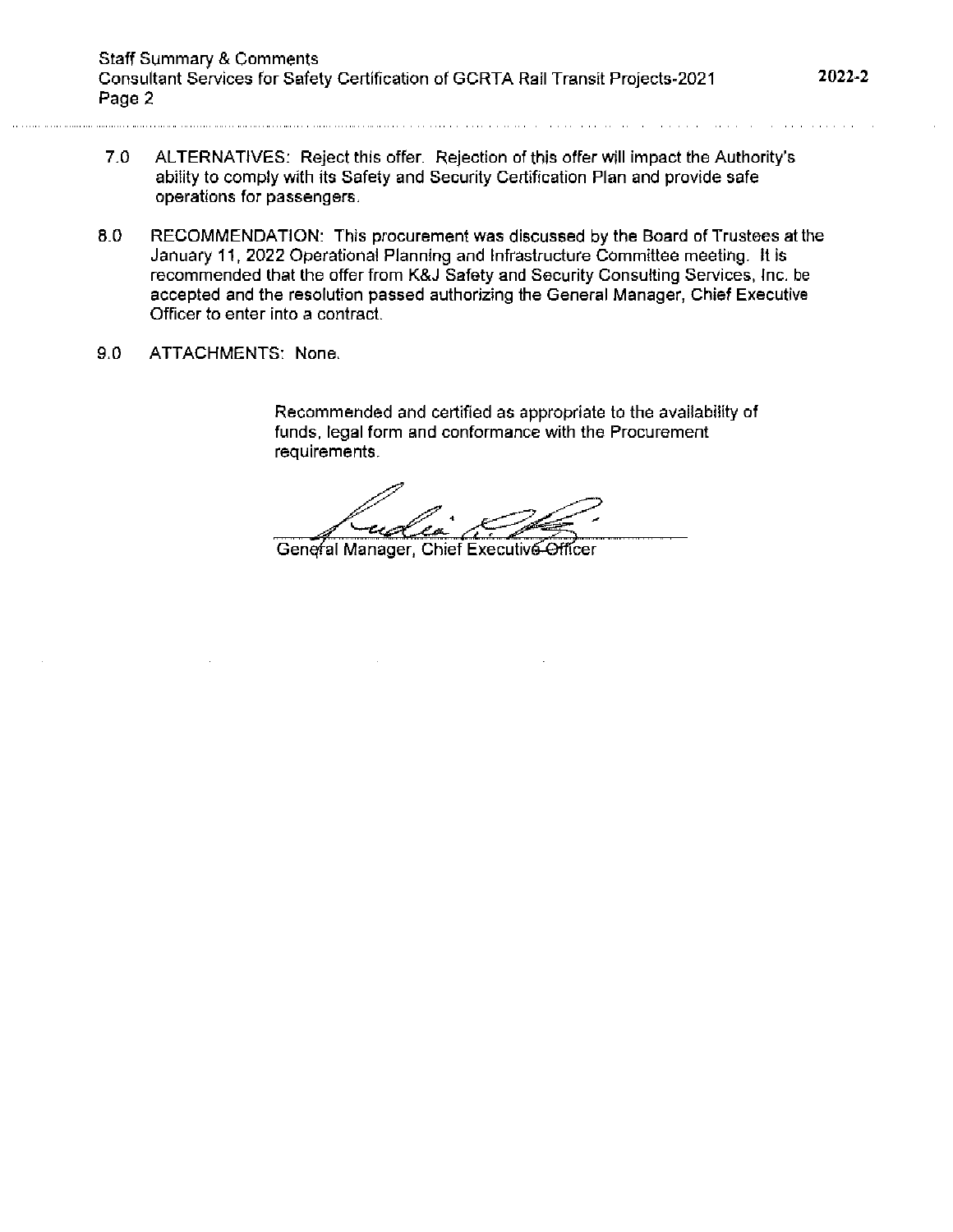AUTHORIZING CONTRACT NO. 2021-156 WITH K&J SAFETY AND SECURITY CONSULTING SERVICES, INC. FOR PROJECT 19.18 -**CONSULTANT SERVICES FOR SAFETY CERTIFICATION OF GCRTA RAIL** TRANSIT PROJECTS-2021 IN AN AMOUNT NOT TO EXCEED \$400,000.00 FOR A PERIOD OF 36 MONTHS (RTA CAPITAL AND/OR RTA DEVELOPMENT FUND, ENGINEERING & PROJECT DEVELOPMENT DEPARTMENT BUDGET)

WHEREAS, the Authority requires consultant services for safety and security certification for several GCRTA rail transit projects including but not limited to Warrensville Van Aken Station Renovation, Rehabilitation of Track Bridges over W. 117<sup>th</sup> Street, E. 79<sup>th</sup> Light Rail Station Reconstruction, among others; and

WHEREAS, the proposal of K&J Safety and Security Consulting Services, Inc., with an office located at 3257 Elcano Lane, Cantonment, Florida, 32533-6876, to perform said services was received on December 1, 2021 in response to a competitive solicitation; and

WHEREAS, after negotiations, K&J Safety and Security Consulting Services, Inc. has agreed to perform the required services in an amount not to exceed \$400,000.00 for a period of 36 months; and

WHEREAS, the General Manager, Chief Executive Officer deems the offer of K&J Safety and Security Consulting Services, Inc. to be the most advantageous to the Authority and recommends acceptance thereof by the Board of Trustees.

NOW, THEREFORE, BE IT RESOLVED by the Board of Trustees of the Greater Cleveland Regional Transit Authority, Cuyahoga County, Ohio:

Section 1. That the negotiated offer of K&J Safety and Security Consulting Services, Inc. to provide Consultant Services for Safety Certification of GCRTA Rail Transit Projects under Project 19.18, be and the same is hereby accepted.

Section 2. That the General Manager, Chief Executive Officer of the Authority be and she is hereby authorized to enter into a contract with K&J Safety and Security Consulting Services, Inc. for the performance of said services.

Section 3. That said contract shall be payable from the RTA Capital and/or RTA Development Funds, Engineering & Project Development Department budget, including but not limited to 100% local funds and FTA grants to be determined, in an amount not to exceed \$400,000.00 for a period of 36 months.

Section 4. That said contract shall be binding upon and an obligation of the Authority contingent upon compliance by the contractor to the Specifications and Addenda, if any; the Affirmative Action Plan adopted by the Board of Trustees; bonding and insurance requirements and all applicable laws relating to contractual obligations of the Authority.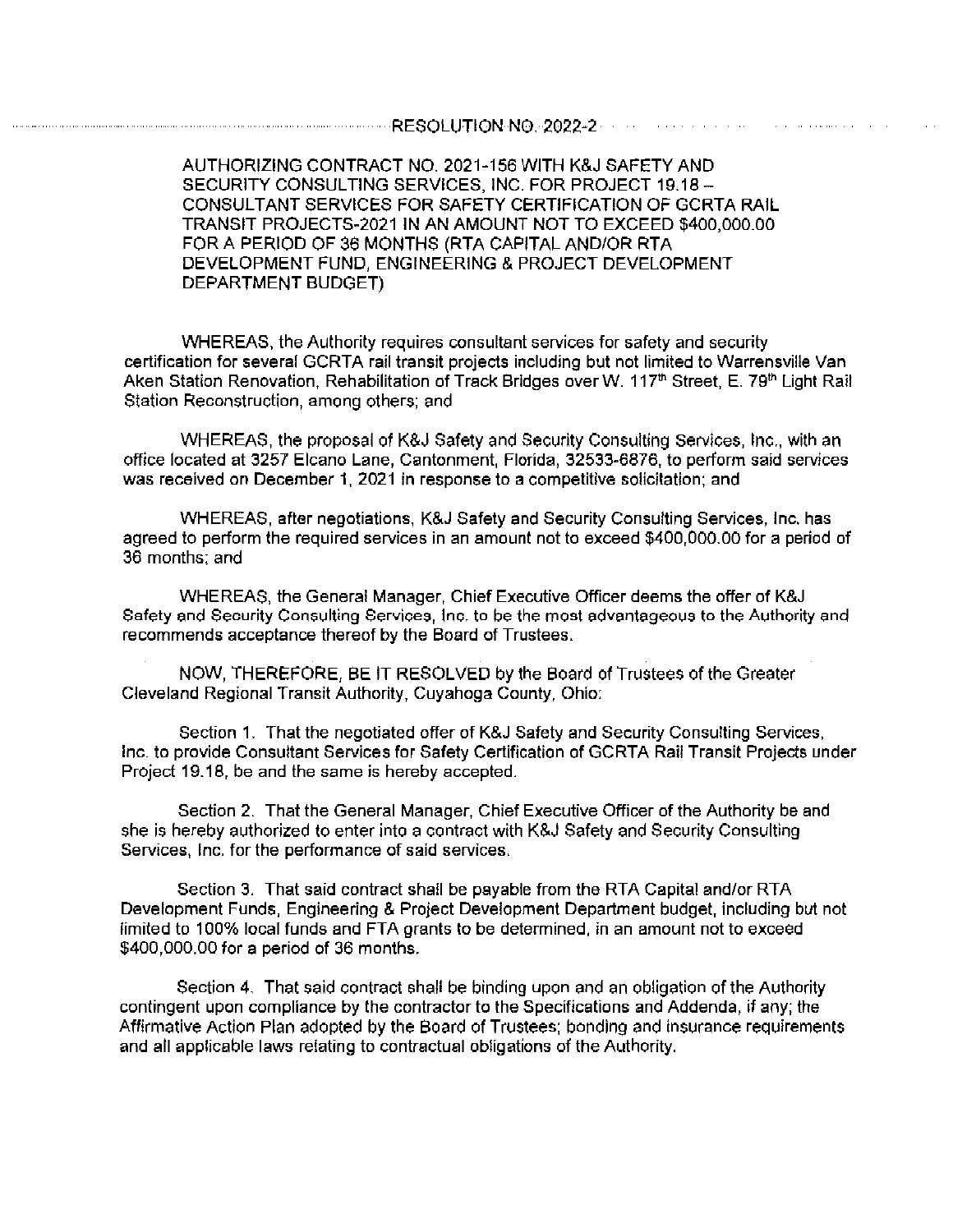Page 2

> Section 5. That the Greater Cleveland Regional Transit Authority's Board of Trustees expects that K&J Safety and Security Consulting Services, Inc. will attempt to exceed the 13% minimum DBE goal assigned to this procurement.

Section 6. That this resolution shall become effective immediately upon its adoption.

Adopted: January 25, 2022

President

Attest:

Secretary-Treasurer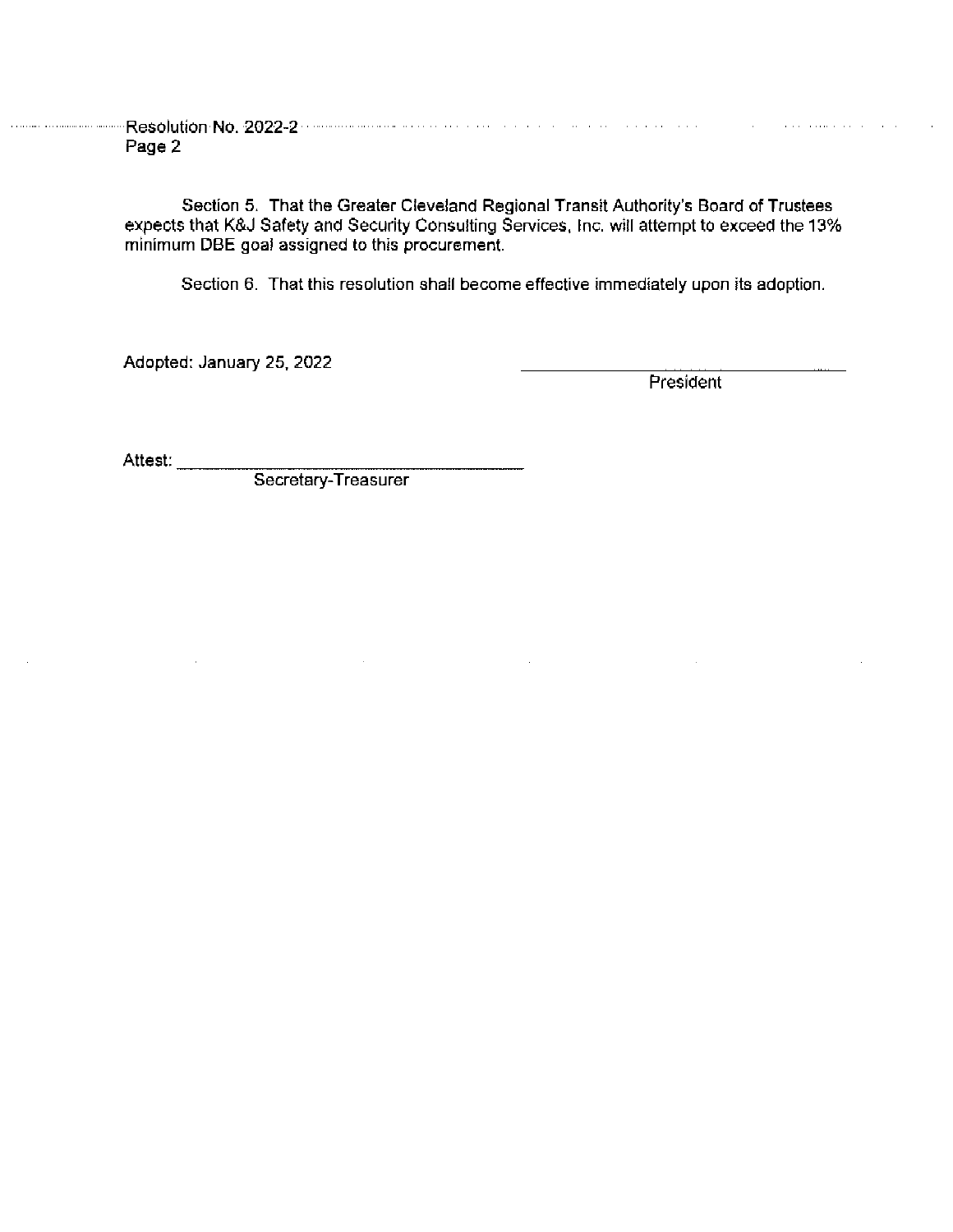Form 100-326 07-03-97

. . . . . . . . . . . . . . . . . . . .



# Greater Cleveland Regional Transit Authority **STAFF SUMMARY AND COMMENTS**

| <b>LTITLE/DESCRIPTION.</b>                           |                                                                    |              | Resolution No                                                    |
|------------------------------------------------------|--------------------------------------------------------------------|--------------|------------------------------------------------------------------|
| CONTRACT: PROJECT 18.68 - GCRTA MAIN OFFICE BUILDING |                                                                    | 2022-3       |                                                                  |
|                                                      | <b>VESTIBULE MODIFICATIONS</b>                                     |              | Date:                                                            |
| <b>VENDOR:</b>                                       | <b>FEGHALI BROTHERS, LLC</b>                                       |              | January 20, 2022                                                 |
| AMOUNT:                                              | \$176,000.00                                                       |              | Initiator:<br>Engineering & Project<br>Development<br>Department |
| <b>ACTION REQUEST:</b>                               |                                                                    |              |                                                                  |
|                                                      | $\boxtimes$ Approval $\Box$ Review/Comment $\Box$ Information Only | Other<br>ГJ. |                                                                  |

- $1.0$ PURPOSE/SCOPE: This action will allow the Authority to enter into a contract to provide construction services for Project 18.68 - GCRTA Main Office Building Vestibule Modifications.
- $2.0$ DESCRIPTION/JUSTIFICATION: The work to be performed under this contract includes, but is not limited to, demolition of the entrance door, wood framed vestibule, and plastic laminate reception desk; installation of a new storefront entrance; construction of new vestibule area; and installation of a new reception desk.
- $3.0$ PROCUREMENT BACKGROUND: The Invitation for Bids ("IFB") was posted on the GCRTA Procurement website and advertised in the local newspapers. Eleven interested parties, including potential subcontractors, downloaded the solicitation package. Two responsive bids were received and opened on December 23, 2021, as follows:

| Company Name               | Total Base Bid |
|----------------------------|----------------|
| Feghali Brothers, LLC      | \$176,000.00   |
| Millstone Management Group | \$198,000.00   |

The Basis of Award is the lowest responsive bid from a responsible bidder for the Total Base Bid price, Feghali Brothers, LLC was determined to be a responsible bidder. The Total Base Bid price of \$176,000,00 from Feghali Brothers, LLC is 3,3% less than the Engineer's Estimate of \$182,000.00.

- 4.0 AFFIRMATIVE ACTION/DBE BACKGROUND: All Affirmative Action requirements have been met. A 6% DBE goal was established for this procurement. Feghali Brothers, LLC has committed to meeting the DBE goal through the utilization of River City Building Solutions, LLC (Female-owned) to supply materials in the amount of \$10,800.00 (\$18,000.00 x 60%) for DBE participation of \$18,000.00 or 6%.
- 5.0 POLICY IMPACT: Does not apply.
- 6.0 ECONOMIC IMPACT: This procurement shall be payable through the RTA Capital Fund, Engineering & Project Development Department budget, including but not limited to, 100% Local funds for a total contract amount not to exceed \$176,000.00.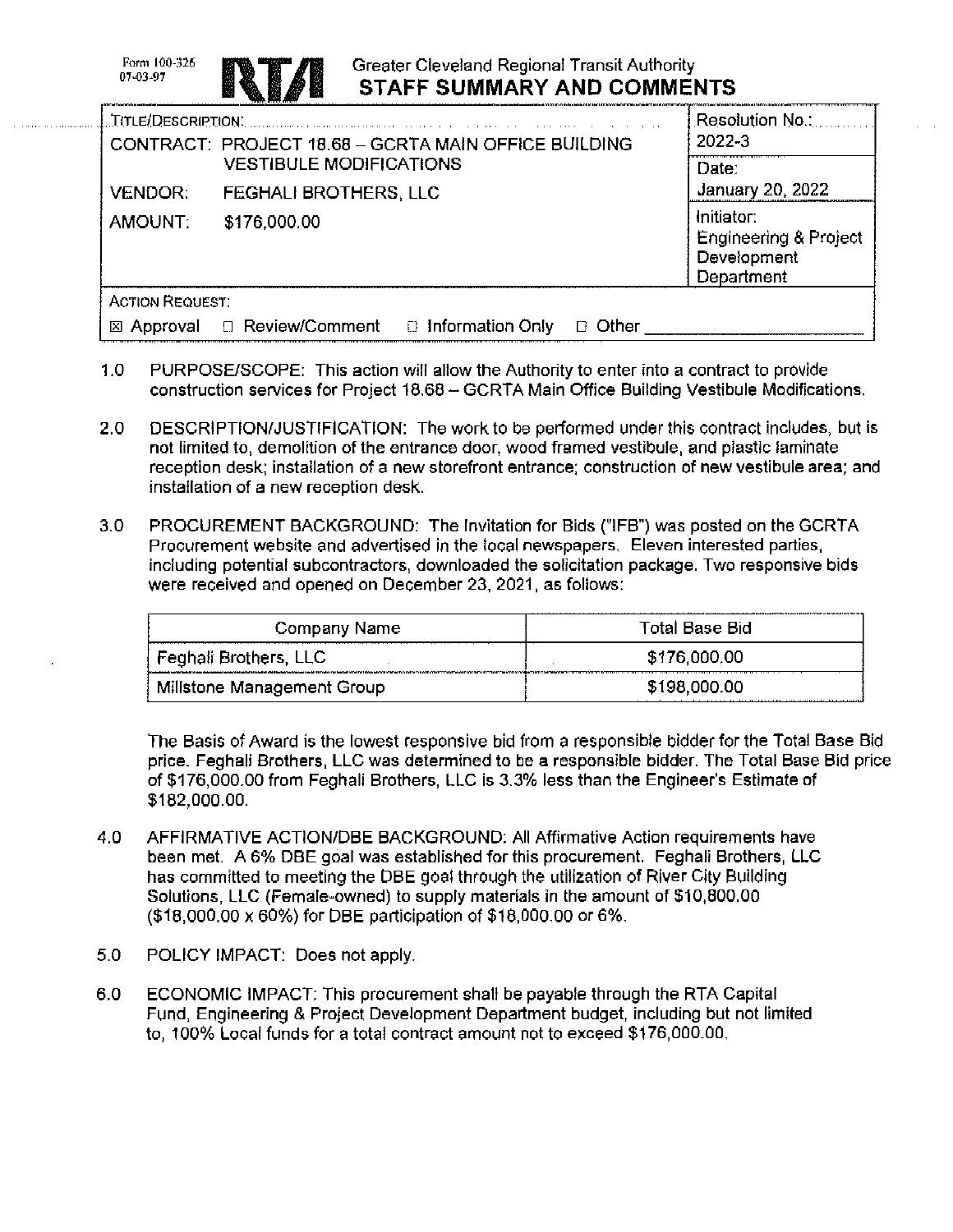|                                                                                                                                                                                                                                | $2022 - 3$ |
|--------------------------------------------------------------------------------------------------------------------------------------------------------------------------------------------------------------------------------|------------|
| <b>Staff Summary &amp; Comments</b>                                                                                                                                                                                            |            |
| GCRTA Main Office Building Vestibule Modifications and the contract of the contract of the contract of the contract of the contract of the contract of the contract of the contract of the contract of the contract of the con |            |
| Page 2                                                                                                                                                                                                                         |            |

 $\ddot{\phantom{a}}$ 

- $7.0$ ALTERNATIVES: Reject this offer. Rejection of this offer will allow for the vestibule of the Main Office Building to continue to fall into disrepair.
- 8.0 RECOMMENDATION: It is recommended that the bid of Feghali Brothers, LLC be accepted and the resolution passed authorizing the General Manager, Chief Executive Officer to enter into a contract.
- $9.0$ ATTACHMENTS: None.

Recommended and certified as appropriate to the availability of funds, legal form and conformance with the Procurement requirements.

.<br>-Call

General Manager, Chief Executive Officer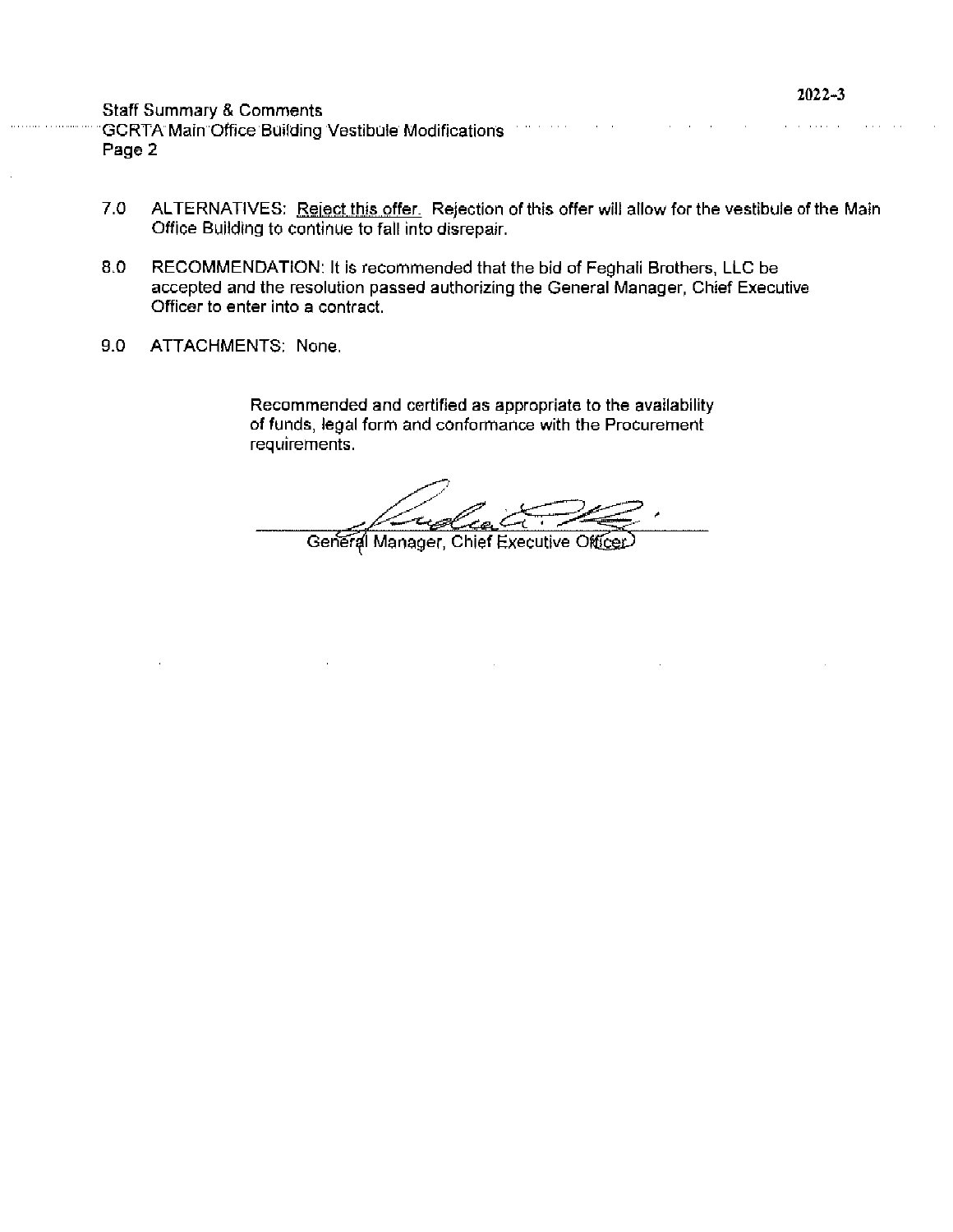## RESOLUTION NO. 2022-3

## AUTHORIZING CONTRACT NO. 2021-169 WITH FEGHALI BROTHERS, LLC FOR PROJECT 18.68 - GCRTA MAIN OFFICE BUILDING VESTIBULE MODIFICATIONS, AS SPECIFIED AND AS REQUIRED. IN AN AMOUNT NOT TO EXCEED \$176,000.00 (RTA CAPITAL FUND, ENGINEERING & PROJECT DEVELOPMENT DEPARTMENT BUDGET)

WHEREAS, the Authority deems it necessary to acquire construction services, as required, under Project 18,68 - GCRTA Main Office Building Vestibule Modifications; and

WHEREAS, the bid of Feghali Brothers, LLC, located at 4636 Beech Ct., Canfield, Ohio 44406, was received on December 23, 2021 in an amount not to exceed \$176,000.00; and

WHEREAS, the General Manager, Chief Executive Officer deems the bid of Feghall Brothers, LLC to be the lowest responsive bid from a responsible bidder and recommends acceptance thereof by the Board of Trustees.

NOW, THEREFORE, BE IT RESOLVED by the Board of Trustees of the Greater Cleveland Regional Transit Authority, Cuyahoga County, Ohio:

Section 1. That the bid of Feghali Brothers, LLC for Project 18.68 - GCRTA Main Office Building Vestibule Modifications, be and the same is hereby accepted.

Section 2. That the General Manager, Chief Executive Officer of the Authority be and she is hereby authorized to enter into a contract with Feghali Brothers, LLC for Project 18.68 -**GCRTA Main Office Building Vestibule Modifications.** 

Section 3. This procurement shall be payable through the RTA Capital Fund, Engineering & Project Development Department budget, including but not limited to, 100% local funds for a total contract amount not to exceed \$176,000.00.

Section 4. That said contract shall be binding upon and an obligation of the Authority contingent upon compliance by the contractor to the Specifications and Addenda, thereto, if any: the Affirmative Action Plan adopted by the Board of Trustees; bonding and insurance requirements; and all applicable laws relating to the contractual obligations of the Authority.

Section 5. That the Greater Cleveland Regional Transit Authority's Board of Trustees expects that Feghali Brothers, LLC will attempt to exceed the 6% minimum DBE goal assigned to this procurement.

Section 6. That this resolution shall become effective immediately upon its adoption.

Adopted: January 25, 2022

President

Attest:

Secretary-Treasurer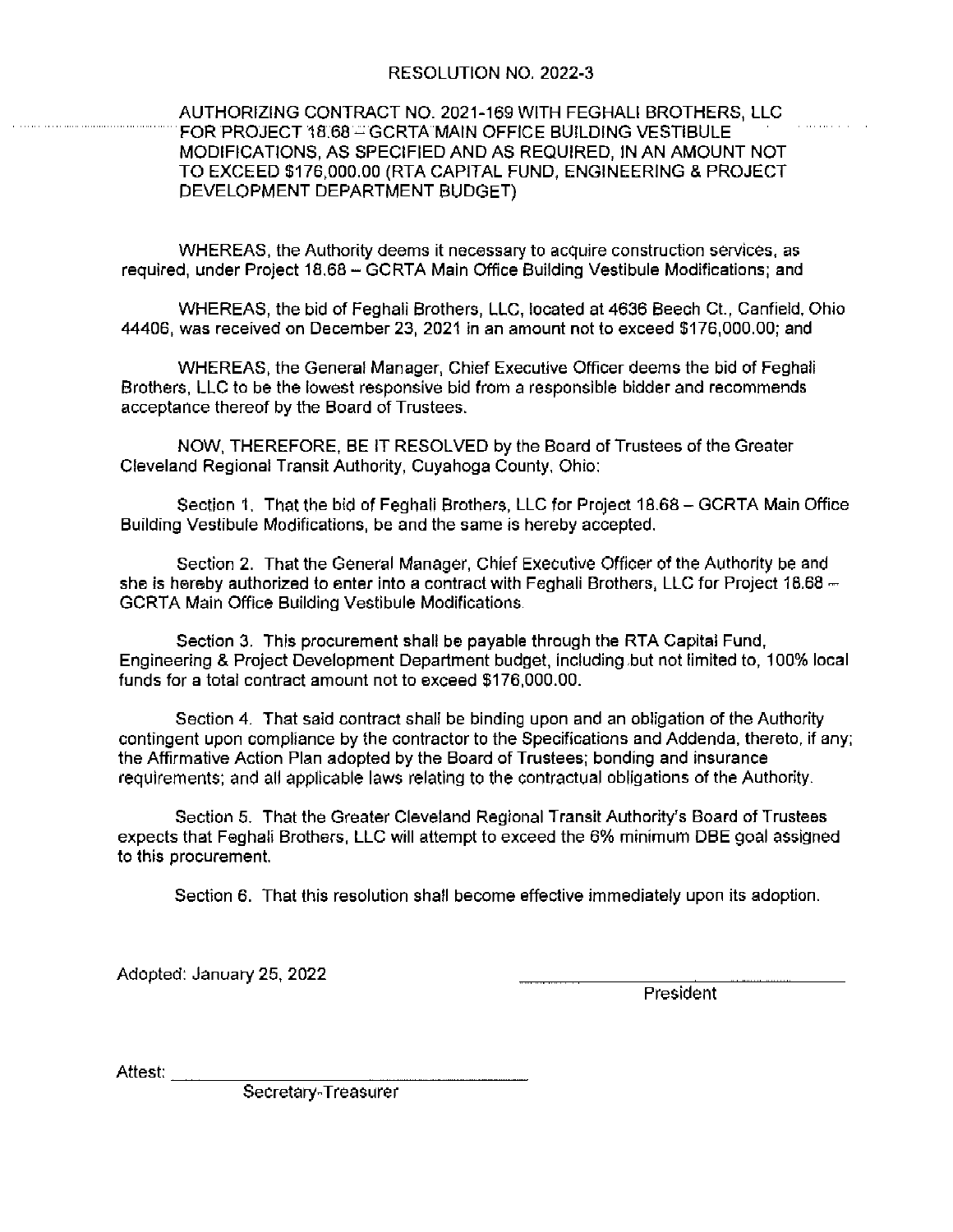| Form 100-326<br>07-03-97 |                             | Greater Cleveland Regional Transit Authority<br><b>STAFF SUMMARY AND COMMENTS</b> |                                            |
|--------------------------|-----------------------------|-----------------------------------------------------------------------------------|--------------------------------------------|
| TITLE/DESCRIPTION:       |                             | CONTRACT: ORACLE SOFTWARE MAINTENANCE, LICENSES &                                 | Resolution No.:<br>2022-4                  |
|                          | <b>SUPPORT SERVICES</b>     |                                                                                   | Date:<br>January 20, 2022                  |
| <b>VENDOR:</b>           | <b>ORACLE AMERICA, INC.</b> |                                                                                   | Initiator:<br>Innovation and<br>Technology |
| AMOUNT:                  | NTE \$404,116.34            |                                                                                   | Department                                 |
| <b>ACTION REQUEST:</b>   |                             |                                                                                   |                                            |
|                          | ⊠ Approval □ Review/Comment | <b>D</b> Information Only<br>Other                                                |                                            |

- 1.0 PURPOSE/SCOPE: This action will allow the Authority to renew a sole source agreement for the annual software maintenance, licenses and support of various Oracle applications for a period of one year.
- $2.0$ DESCRIPTION/JUSTIFICATION: The Authority has been utilizing Oracle technology and applications since 1995. Annual maintenance, licenses and support are required to maintain the Oracle Enterprise Business Suite - Financials, Procurement, and HR/Payroll applications, as well as GCRTA applications that interface with Oracle database technology. These applications include HASTUS, Ultramain, Kronos, Riskmaster and various Trapeze products. Oracle database technology and applications are proprietary products designed exclusively by Oracle America, Inc.
- 3.0 PROCUREMENT BACKGROUND: This contract for maintenance, licenses and support services is exempt from competitive bidding as authorized under Section 306.43(H)(3) of the Ohio Revised Code. Oracle America, Inc. developed the Enterprise Business Suite on a proprietary basis and is the only source authorized to maintain the system. After negotiations, Oracle America, Inc. offered to provide maintenance, licenses and support for the various Oracle software products for a negotiated amount not to exceed \$404,116.34 for a one-year period. The Innovation and Technology Department reviewed the offer for adherence to technical scope.

A price analysis has been performed and the Procurement Department has determined that the negotiated price is fair and reasonable to the Authority.

- AFFIRMATIVE ACTION/DBE BACKGROUND: All Affirmative Action requirements have 4.O been met. A 0% DBE participation goal was established for this procurement because it is for the maintenance of proprietary software, which work is limited and exclusive to the original provider and installer by agreement.
- 5.0 POLICY IMPACT: Does not apply.

- ECONOMIC IMPACT: This contract shall be payable from the General Fund, Innovation 6.0 & Technology Department budget, in an amount not to exceed \$404,116.34 for a period of one year.
- $7.0$ ALTERNATIVES: Reject this offer. Rejection of this offer would leave the Oracle software applications without adequate maintenance, licenses and support and jeopardize the functionality of critical Financial, Procurement and HR/Payroll systems vital to the organization.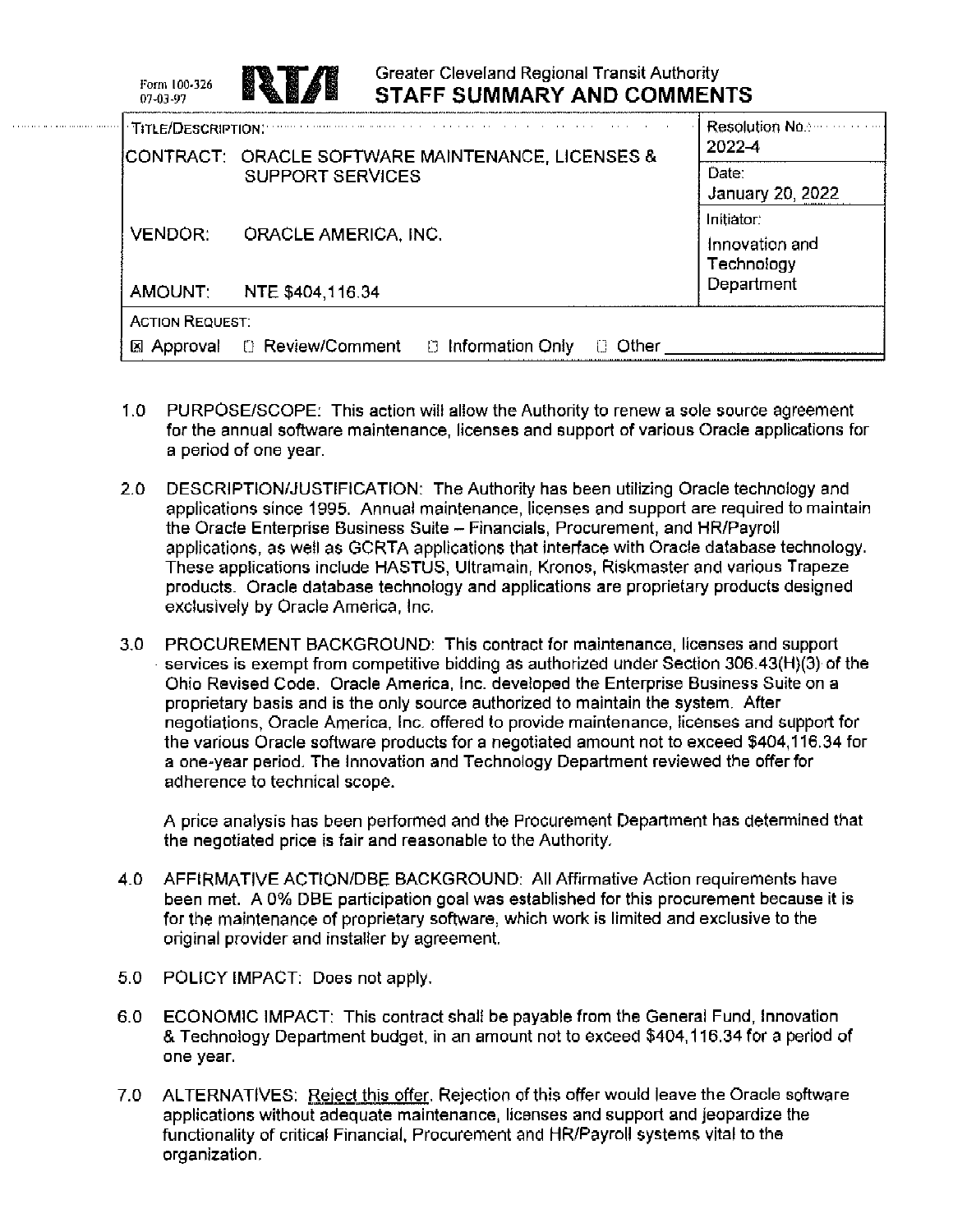Staff Summary & Comments with the common and continued and continued  $\alpha$  and  $\alpha$  are  $\alpha$  and  $\alpha$  $\alpha$  ,  $\beta$ 2022-4 Oracle Annual Maintenance, Licenses & Support Page 2

- 8.0 RECOMMENDATION: It is recommended that the offer of Oracle America, Inc. be accepted and the resolution passed authorizing the General Manager, Chief Executive Officer to enter into a contract.
- 9.0 ATTACHMENTS: None.

Recommended and certified as appropriate to the availability of funds, legal form and conformance with the Procurement requirements.

تتعصصت

General Manager, Chief Executive Officer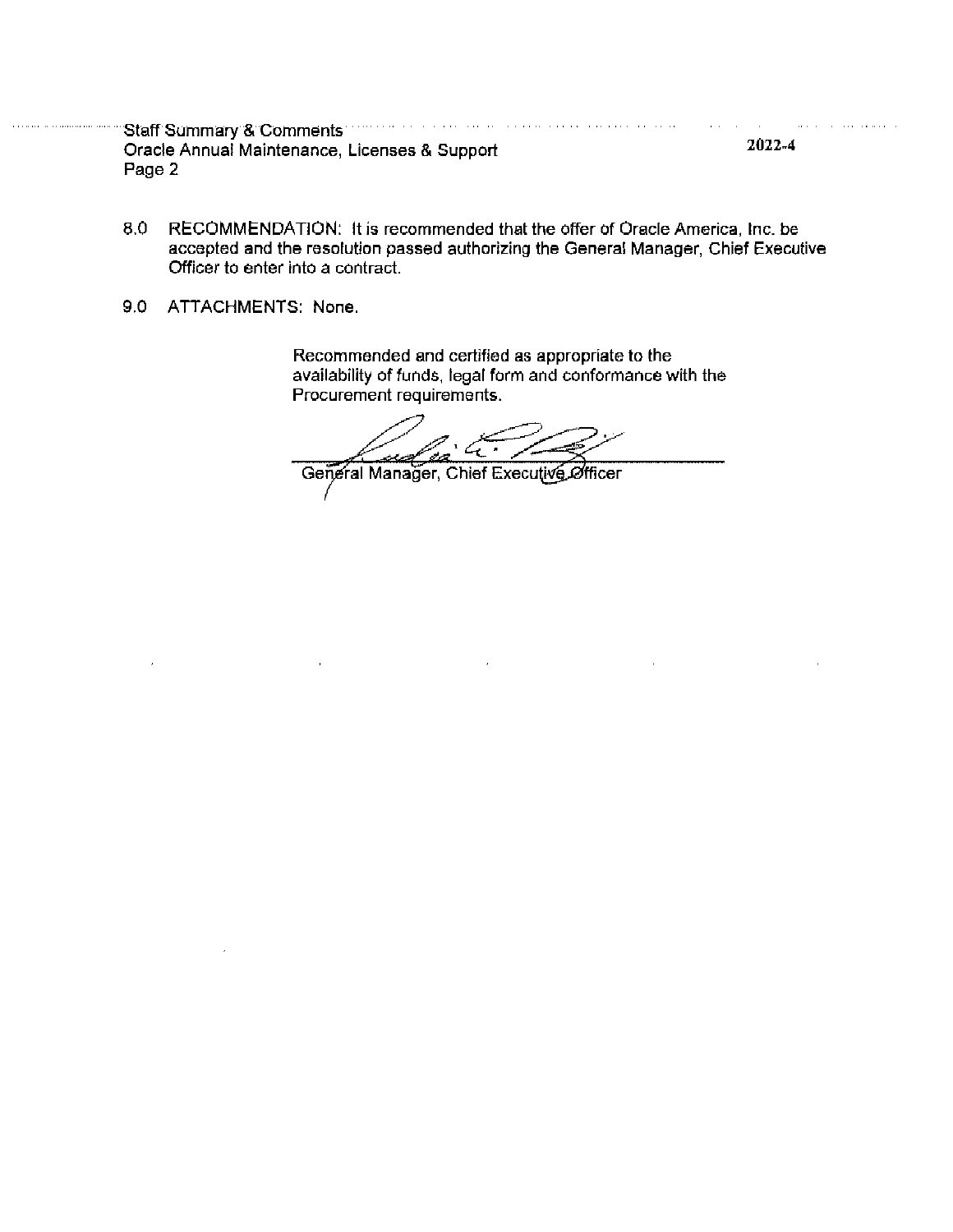### AUTHORIZING CONTRACT NO. 2021-175 WITH ORACLE AMERICA. INC. TO PROVIDE ORACLE SOFTWARE MAINTENANCE, LICENSES AND SUPPORT SERVICES FOR A PERIOD OF ONE YEAR IN AN AMOUNT NOT TO EXCEED. \$404,116.34 (GENERAL FUND, INNOVATION & TECHNOLOGY DEPARTMENT BUDGET)

WHEREAS, the Authority currently utilizes Oracle-licensed products for financial, procurement, and human resources management applications; and

WHEREAS, annual maintenance, licenses and support are required to maintain these software applications; and

WHEREAS, these services are available from Oracle America, Inc., located at 500 Oracle Parkway, Redwood City, CA 94065, the original licensor of these products; and

WHEREAS, the Ohio Revised Code, Section 306.43(H)(3) provides that competitive bidding is not required when the expenditure is for a renewal or renegotiation of a lease or license for telecommunications or electronic data processing equipment, services or systems, or for the upgrade of such equipment, services or systems, or for the maintenance thereof as supplied by the original source or its successors or assigns; and

WHEREAS, Oracle America, Inc. has offered to provide said maintenance, licenses and support services at a negotiated amount not to exceed \$404,116.34 for a period of one year; and

WHEREAS, the General Manager, Chief Executive Officer deems the offer of Oracle America, Inc., as negotiated, to provide maintenance, licenses and support services for the Oracle software applications, to be in the best interest of the Authority and recommends acceptance thereof by the Board of Trustees.

NOW, THEREFORE, BE IT RESOLVED by the Board of Trustees of the Greater Cleveland Regional Transit Authority, Cuyahoga County, Ohio:

Section 1. That the offer of Oracle America, Inc., as negotiated, to provide Oracle software maintenance, licenses and support services for a period of one year be and the same is hereby accepted.

Section 2. That the General Manager, Chief Executive Officer of the Authority be and she is hereby authorized to enter into a sole source contract with Oracle America, Inc. to provide said services.

Section 3. The contract will be funded through the General Fund, Innovation & Technology Department budget, in an amount not to exceed \$404,116.34 for a period of one vear.

Section 4. That said contract shall be binding upon and an obligation of the Authority contingent upon compliance by the contractor to the Specifications and Addenda, if any; the Affirmative Action Plan adopted by the Board of Trustees, bonding and insurance requirements and all applicable laws relating to contractual obligations of the Authority.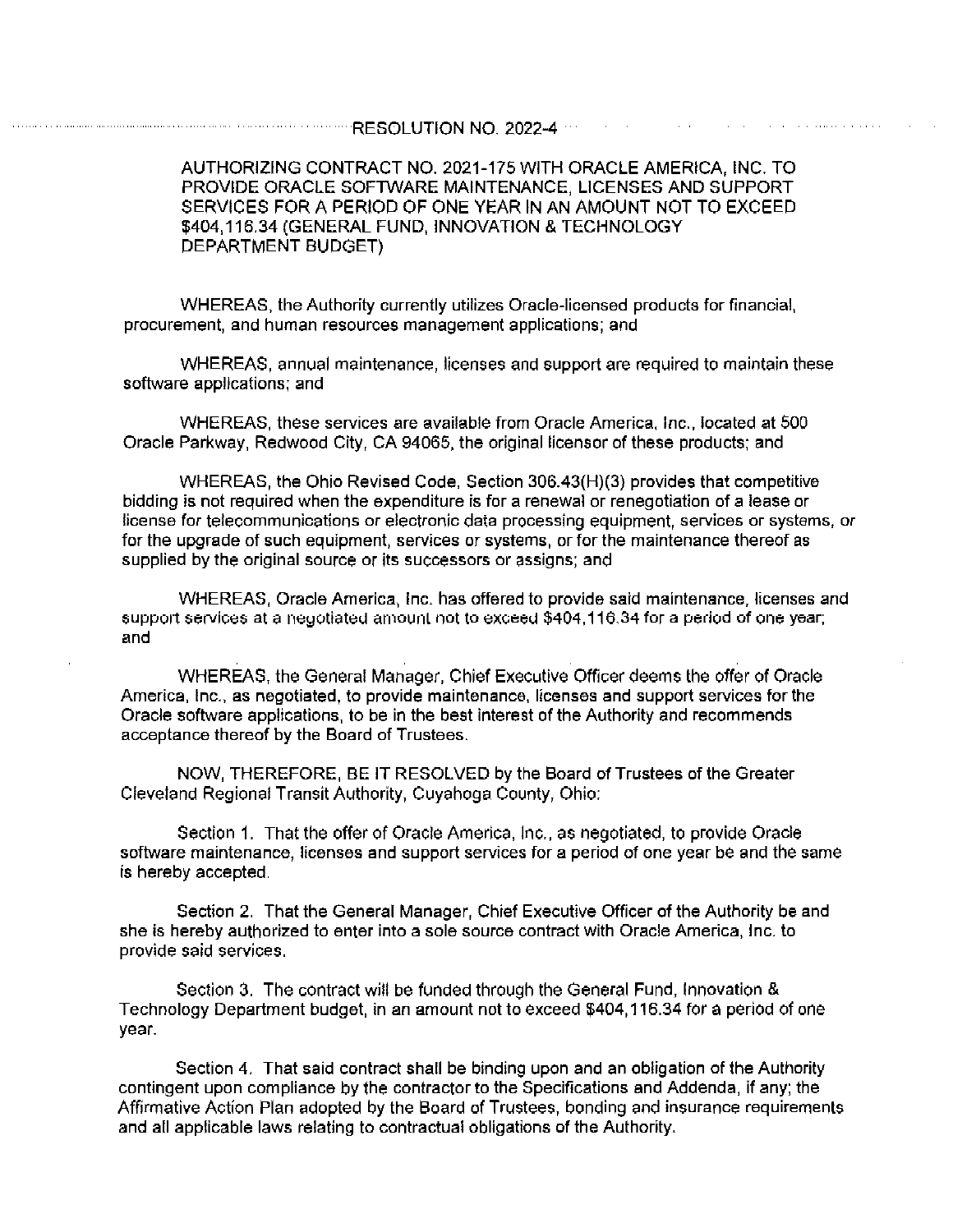**Experimental Resolution No. 2022-4 Constitution of the construction of the constitution of the construction** Page 2

> Section 5. That the Greater Cleveland Regional Transit Authority's Board of Trustees expects that Oracle America, Inc. will attempt to exceed the 0% minimum DBE goal assigned to this procurement.

> > $\bar{z}$

Section 6. That this resolution shall become effective immediately upon its adoption.

Adopted: January 25, 2022

President

l,

Attest: \_\_\_\_\_\_\_\_\_

Secretary-Treasurer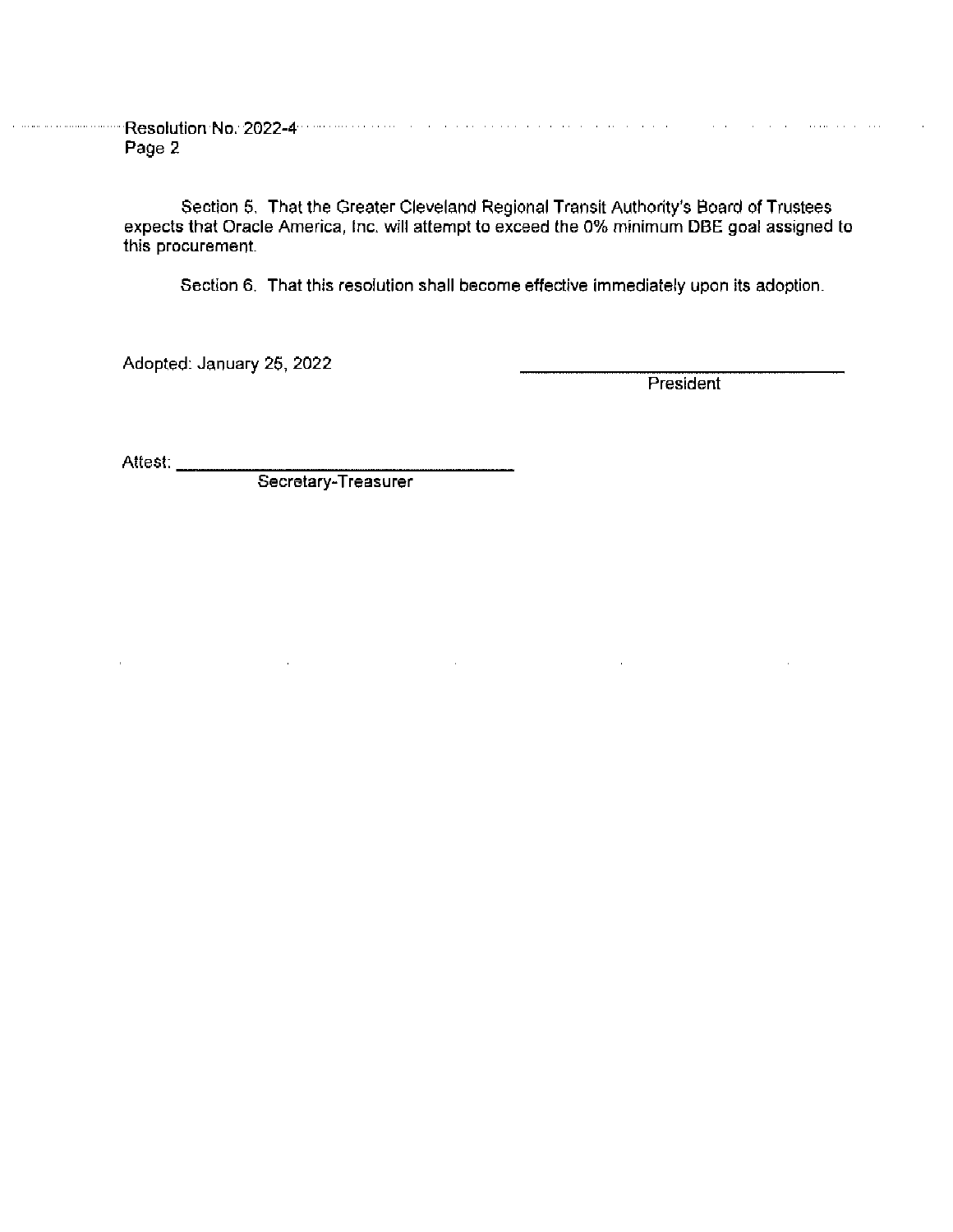Form 100-326 07-03-97



| TITLE/DESCRIPTION:     | the common and an article of the service of the control of the control of the service of the service of the service<br>CONTRACT: FURNISHING OF CHEMICAL ICE MELT, AS SPECIFIED<br>AND AS REQUIRED, FOR A PERIOD OF TWO YEARS | <b>Resolution No.:</b> No.:<br>2022-5 |
|------------------------|------------------------------------------------------------------------------------------------------------------------------------------------------------------------------------------------------------------------------|---------------------------------------|
|                        |                                                                                                                                                                                                                              | Date:<br>January 20, 2022             |
| <b>VENDOR:</b>         | CLEVELAND CHARCOAL AND SALT SUPPLY<br><b>COMPANY</b>                                                                                                                                                                         | Initiator:                            |
|                        |                                                                                                                                                                                                                              | <b>Fleet Management</b>               |
| AMOUNT:                | NOT TO EXCEED \$133,000.00 FOR TWO-YEAR PERIOD                                                                                                                                                                               | Department                            |
| <b>ACTION REQUEST:</b> |                                                                                                                                                                                                                              |                                       |
|                        | $\boxtimes$ Approval $\Box$ Review/Comment $\Box$ Information Only<br>Other                                                                                                                                                  |                                       |

- $1.0$ PURPOSE/SCOPE: This action will allow the Authority to enter into a contract for the furnishing of chemical ice melt, as specified and as required, for a period of two years.
- $2.0<sub>1</sub>$ DESCRIPTION/JUSTIFICATION: This is a recurring procurement for ice melt to be used to facilitate the melting of ice and snow from the Authority's platforms, steps and sidewalks.
- PROCUREMENT BACKGROUND: The Invitation for Bids ("IFB") was posted on the  $3.0<sub>1</sub>$ Procurement section of the Authority's web site and advertised in the local newspapers. Twenty-three interested parties downloaded the solicitation. Three responsive bids were received on January 5, 2022. The following is a summary of those three bids:

| Anticipated<br>Annual<br>Usage | Price Year 1<br>Per 50 lb.<br>Container | Price Year 2<br>Per 50 lb.<br>Container | <b>Total Price</b> |
|--------------------------------|-----------------------------------------|-----------------------------------------|--------------------|
|                                |                                         |                                         |                    |
| 10,000<br>Bags                 | \$6.55<br>\$65,500.00                   | \$6.75<br>\$67,500.00                   | \$133,000.00       |
|                                |                                         |                                         |                    |
| Bags                           | \$84,743.13                             | \$93,217.44                             | \$177,960.56       |
|                                |                                         |                                         |                    |
| 10,000<br>Bags                 | \$8.81<br>\$88,100.00                   | \$88,100.00                             | \$176,200.00       |
|                                | 10,000                                  | \$8.47                                  | \$9.32<br>\$8.81   |

Cleveland Charcoal & Salt Supply Company was determined to be a responsible bidder. The total bid of Cleveland Charcoal and Salt Supply Company has been determined by the Procurement Department to be the lowest responsive bid from a responsible bidder.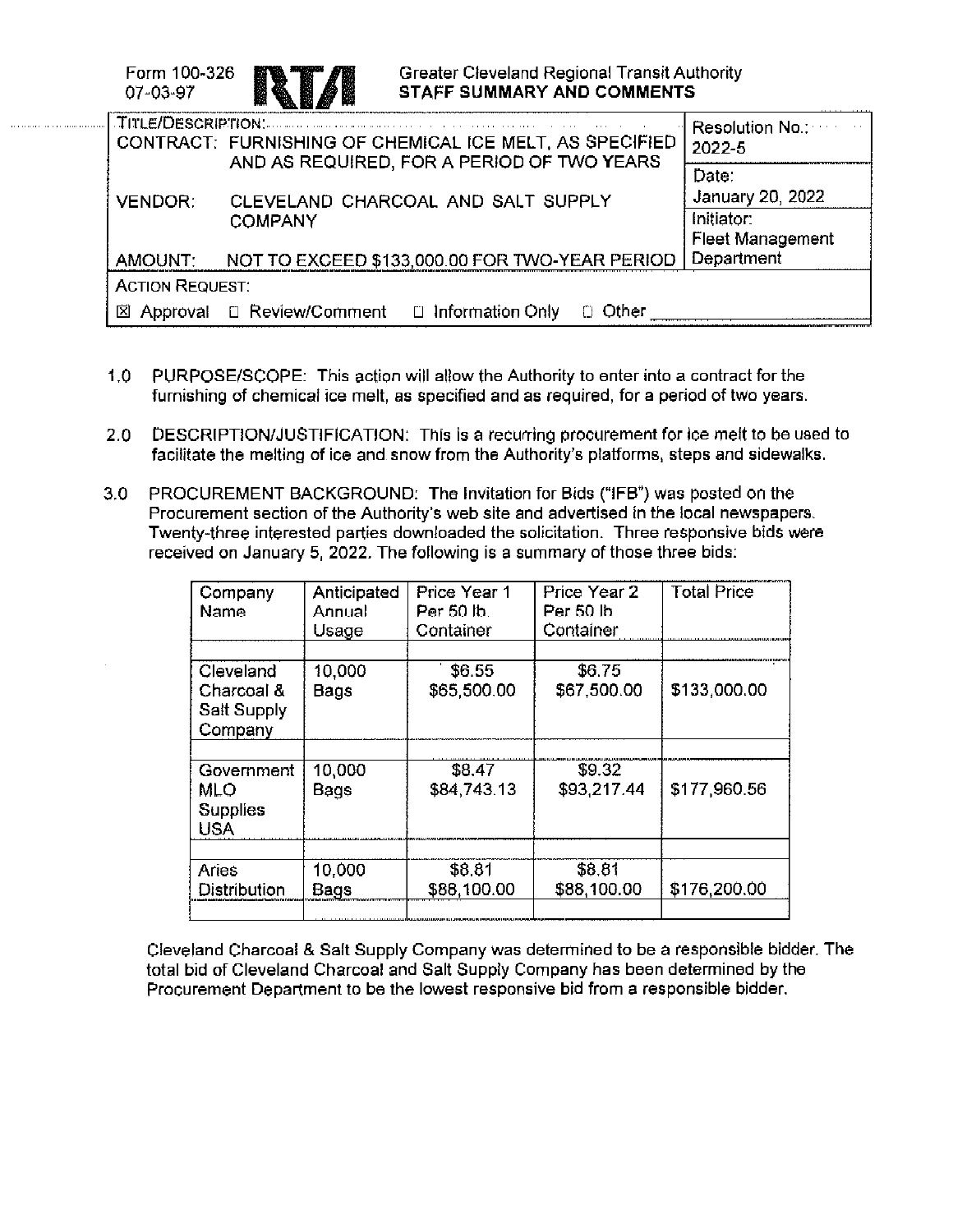- $4.0$ AFFIRMATIVE ACTION/DBE BACKGROUND: All Affirmative Action requirements have been met. A 0% DBE goal was established for this procurement due to lack of certified DBE firms.
- $5.0$ POLICY IMPACT: Does not apply.
- 6.0 ECONOMIC IMPACT: That said contract shall be payable from the General Fund, Fleet Management Department budget, in an amount not to exceed \$133,000.00 for a period of two years.
- $7.0$ ALTERNATIVES: Reject this offer. Rejection of this offer could potentially disrupt service and impact service quality.
- 8.0 RECOMMENDATION: It is recommended that the offer of Cleveland Charcoal and Salt Supply Company be accepted and the resolution adopted authorizing the General Manager, Chief Executive Officer to enter into a contract.
- ATTACHMENTS: None  $9.0$

Recommended and certified as appropriate to the availability of funds, legal form and conformance with the Procurement requirements.

General Manager, Chief Executive Officer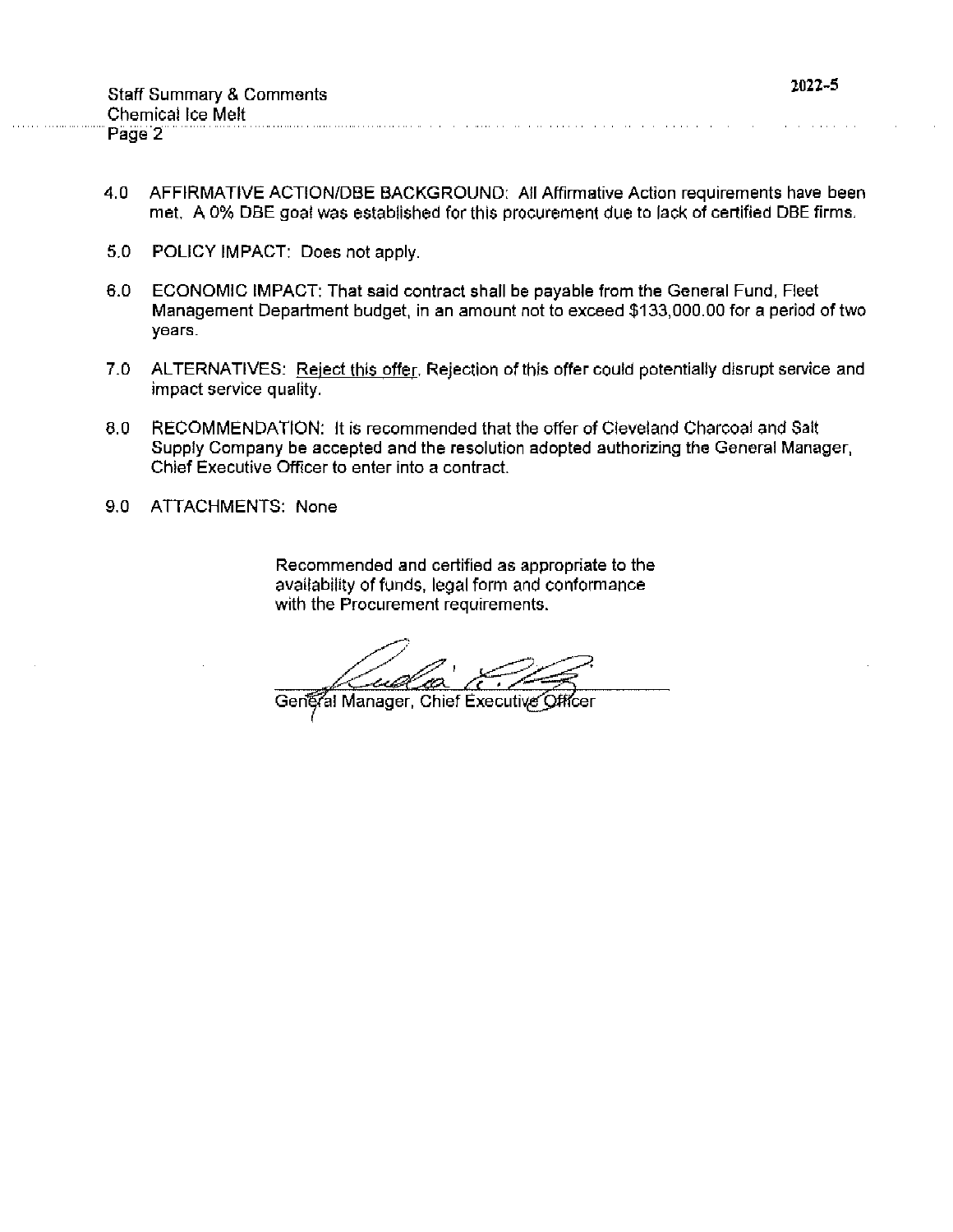# RESOLUTION NO. 2022-5

## AUTHORIZING CONTRACT NO. 2021-179 WITH CLEVELAND CHARCOAL AND SALT SUPPLY COMPANY FOR THE FURNISHING OF CHEMICAL ICE MELT, AS SPECIFIED AND AS REQUIRED, FOR A PERIOD OF TWO YEARS IN AN AMOUNT NOT TO EXCEED \$133,000.00 (GENERAL FUND, FLEET **MANAGEMENT DEPARTMENT BUDGET)**

WHEREAS, the Greater Cleveland Regional Transit Authority reguires the furnishing of chemical ice melt to facilitate the melting of snow and ice; and

WHEREAS, the bid of Cleveland Charcoal and Salt Supply Company, located at 940 East 67<sup>th</sup> Street, Cleveland, OH, 44103, for the furnishing of chemical ice melt, as specified and as required, for a period of two years was received on January 5, 2022, at unit prices resulting in an amount not to exceed \$133,000.00; and

WHEREAS, the General Manager, Chief Executive Officer deems the bid of Cleveland Charcoal and Sait Supply Company to be the lowest responsive bid from a responsible bidder and recommends acceptance thereof by the Board of Trustees.

NOW, THEREFORE, BE IT RESOLVED by the Board of Trustees of the Greater Cleveland Regional Transit Authority, Cuyahoga County, Ohio:

Section 1. That the bid of Cleveland Charcoal and Salt Supply Company, for the furnishing of chemical ice melt, as specified and as required, for a period of two years be and the same is hereby accepted.

Section 2. That the General Manager, Chief Executive Officer of the Authority be and she is hereby authorized to enter into a contract with Cleveland Charcoal and Salt Supply Company, for the furnishing of chemical ice melt, as specified and as required, for a period of two years.

Section 3. That said contract shall be payable from the General Fund, Fleet Management Department budget, in an amount not to exceed \$133,000,00 for a period of two years.

Section 4. That said contract shall be binding upon and an obligation of the Authority contingent upon funding for future years and compliance by the contractor with the Specifications and Addenda, if any; the Affirmative Action Plan adopted by the Board of Trustees; bonding and insurance requirements and all applicable laws relating to contractual obligations of the Authority.

Section 5. That the Greater Cleveland Regional Transit Authority's Board of Trustees expects that Cleveland Charcoal and Salt Supply Company, will attempt to exceed the 0% minimum DBE goal assigned to this procurement.

Section 6. That this resolution shall become effective immediately upon its adoption.

Adopted: January 25, 2022

President

Attest:

Secretary-Treasurer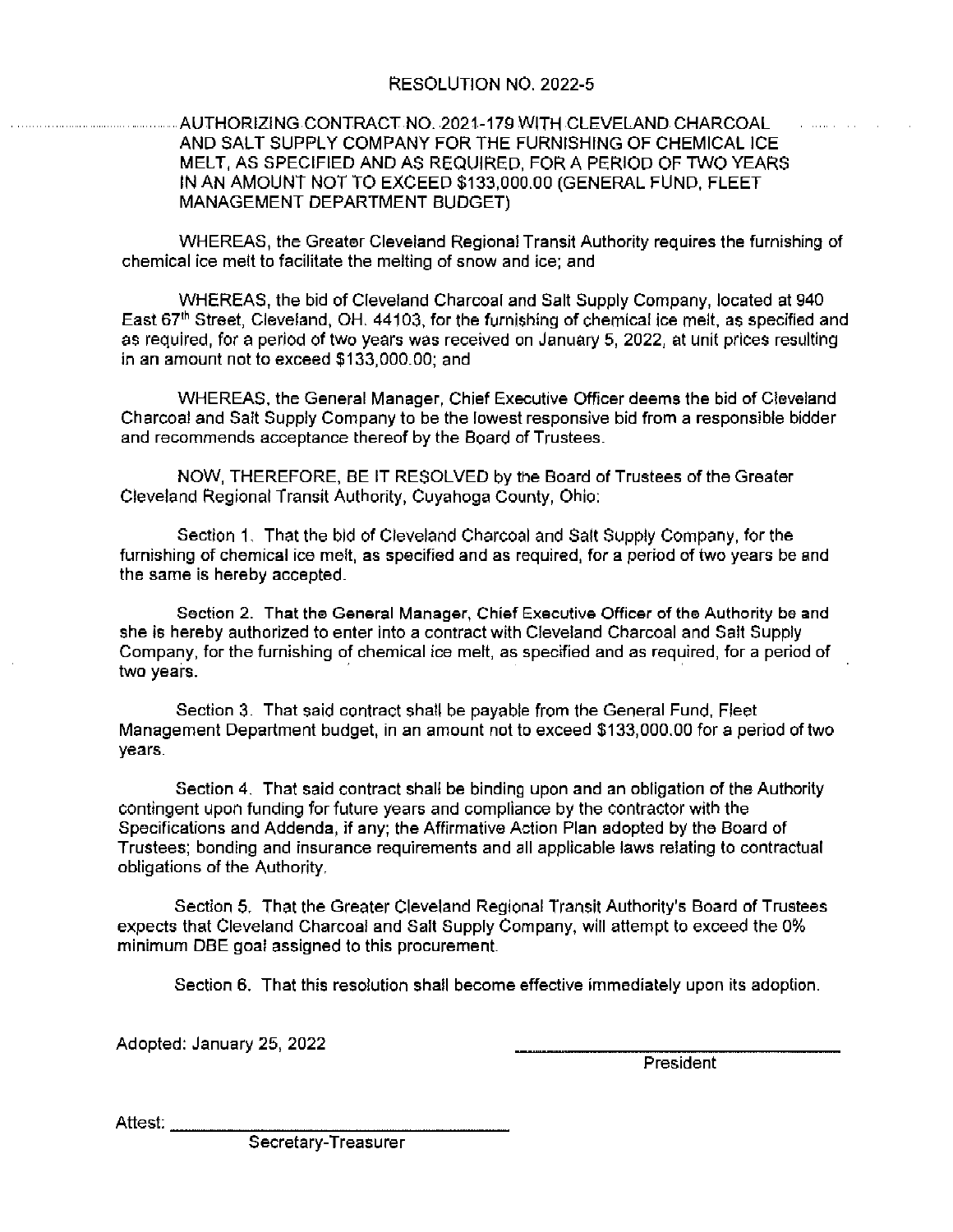Form 100-326 07-03-97



# **Greater Cleveland Regional Transit Authority STAFF SUMMARY AND COMMENTS**

| <b>TITLE/DESCRIPTION:</b>                                             | Resolution No.:<br>2022-6 |
|-----------------------------------------------------------------------|---------------------------|
| CONTRACT: FURNISHING OF LIQUID PROPANE GAS                            | Date:<br>January 20, 2022 |
| <b>VENDOR:</b><br>AMERIGAS PROPANE, L.P.                              | Initiator:                |
| NTE \$180,000.00 FOR PERIOD OF ONE YEAR<br>AMOUNT:                    | Paratransit<br>Department |
| <b>ACTION REQUEST:</b>                                                |                           |
| D Review/Comment<br>$\Box$ Information Only<br>Approval<br>Other<br>П |                           |

- $1.0 -$ PURPOSE/SCOPE: This action will allow the Authority to enter into a sole source contract to provide Liquid Propane Gas (LPG) for a period of one year.
- $2.0$ DESCRIPTION/JUSTIFICATION: LPG is necessary to power the eleven remaining EiDorado Coaches that currently provide paratransit service to customers.
- PROCUREMENT BACKGROUND: As authorized by the Board of Trustees under  $3.0$ Resolution Nos. 2020-50 and 2021-52, the Authority is in process of purchasing twenty, new ElDorado National Aerotech Paratransit coaches to replace coaches that have reached or exceeded their useful life. These new coaches are gasoline powered and are replacing the older coaches currently powered by LPG. Due to global supply chain issues, including microchip storage, delivery of some of these new coaches has been delayed. This means that the Authority must continue to operate the remaining eleven LPG powered coaches to maintain its fleet in order to service its customers. Amerigas Propane, L.P., is the current provider of LPG to the Authority, and has a proprietary fuel dispensing system and two, 1,000 gallon LPG storage tanks installed and located at the GCRTA Paratransit Facility. This purchase is exempt from competitive bidding as authorized by Section 306.43(H)(2) of the Ohio Revised Code.

The Authority has adopted an Energy Risk Management Policy & Strategy to better manage its fuel cost due to the volatile fuel market. As a part of the energy risk management strategy, the Authority plans to price the delivery of LPG on the Mont Belvieu Weekly Average as posted in BPN Weekly. The one year negotiated price of \$180,000.00 reflects the cost of the weekly average of the fuel cost delivered that day plus margin. A cost analysis has been performed and the Procurement Department has determined the negotiated proposal from Amerigas Propane, L.P. is fair and reasonable to the Authority.

- 4.0 AFFIRMATIVE ACTION/DBE BACKGROUND: All Affirmative Action requirements have been met. A 0% DBE goal was established for this procurement due to the lack of certified DBE firms.
- 5.0 POLICY IMPACT: Does not apply.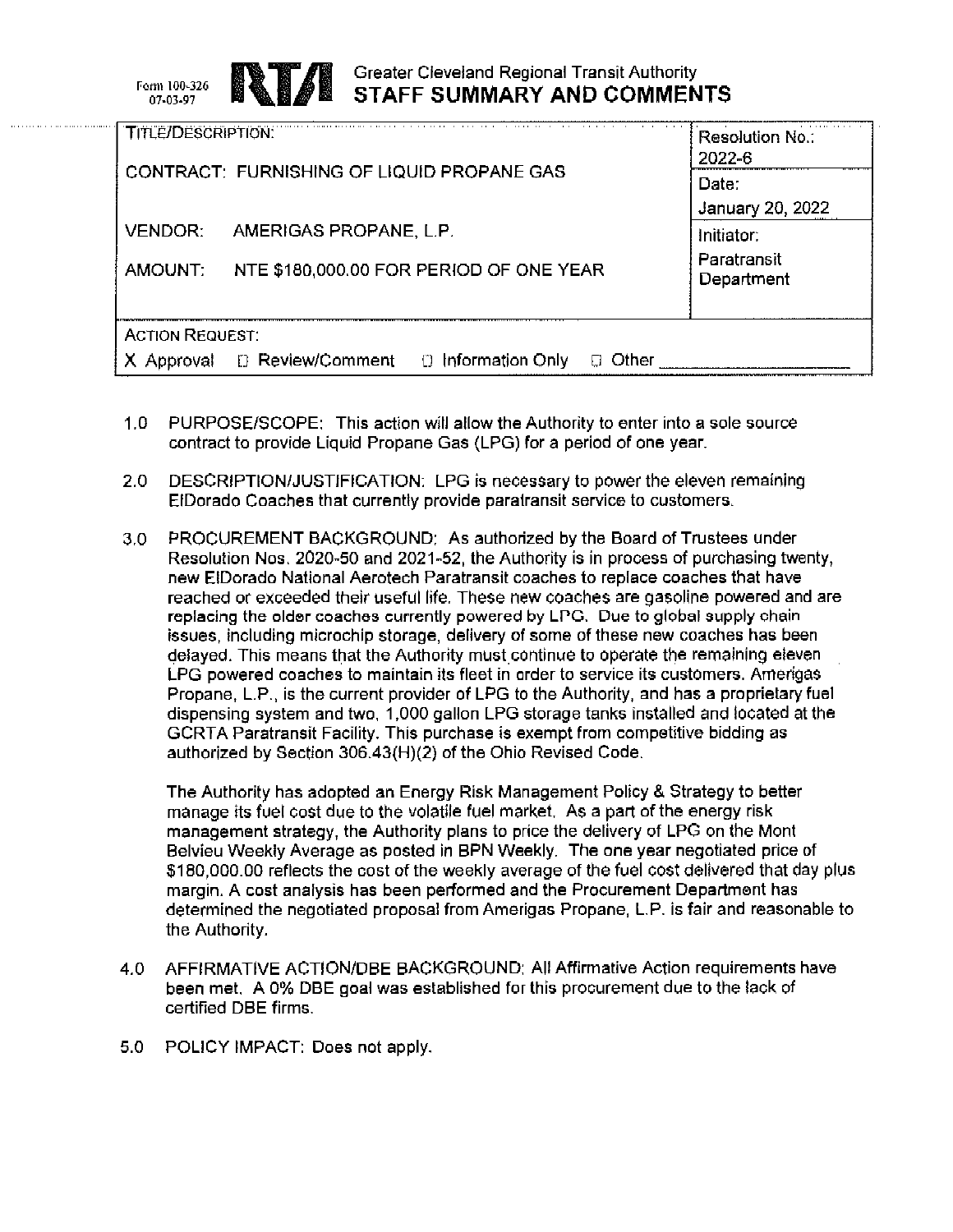- ECONOMIC IMPACT: This procurement will be funded through the General Fund. 6.0 Paratransit Department budget. The cost of the LPG fuel will fluctuate weekly depending on the Mont Belvieu weekly average and is estimated in an amount not to exceed \$180,000.00 for a period of one year.
- 7.0 ALTERNATIVES: Rejection of this offer would significantly impact the Authority's ability to provide LPG fuel to the Authority's propane powered coaches, which would significantly affect the Authority's ability to service its customers.
- 8.0 RECOMMENDATION: It is recommended that the offer of Amerigas Propane, L.P. be accepted and the resolution passed authorizing the General Manager, Chief Executive Officer to enter into a contract.
- ATTACHMENTS: None 9.0

Recommended and certified as appropriate to the availability of funds, legal form and conformance with the Procurement requirements.

General Manager, Chief Executive Officer

**Service**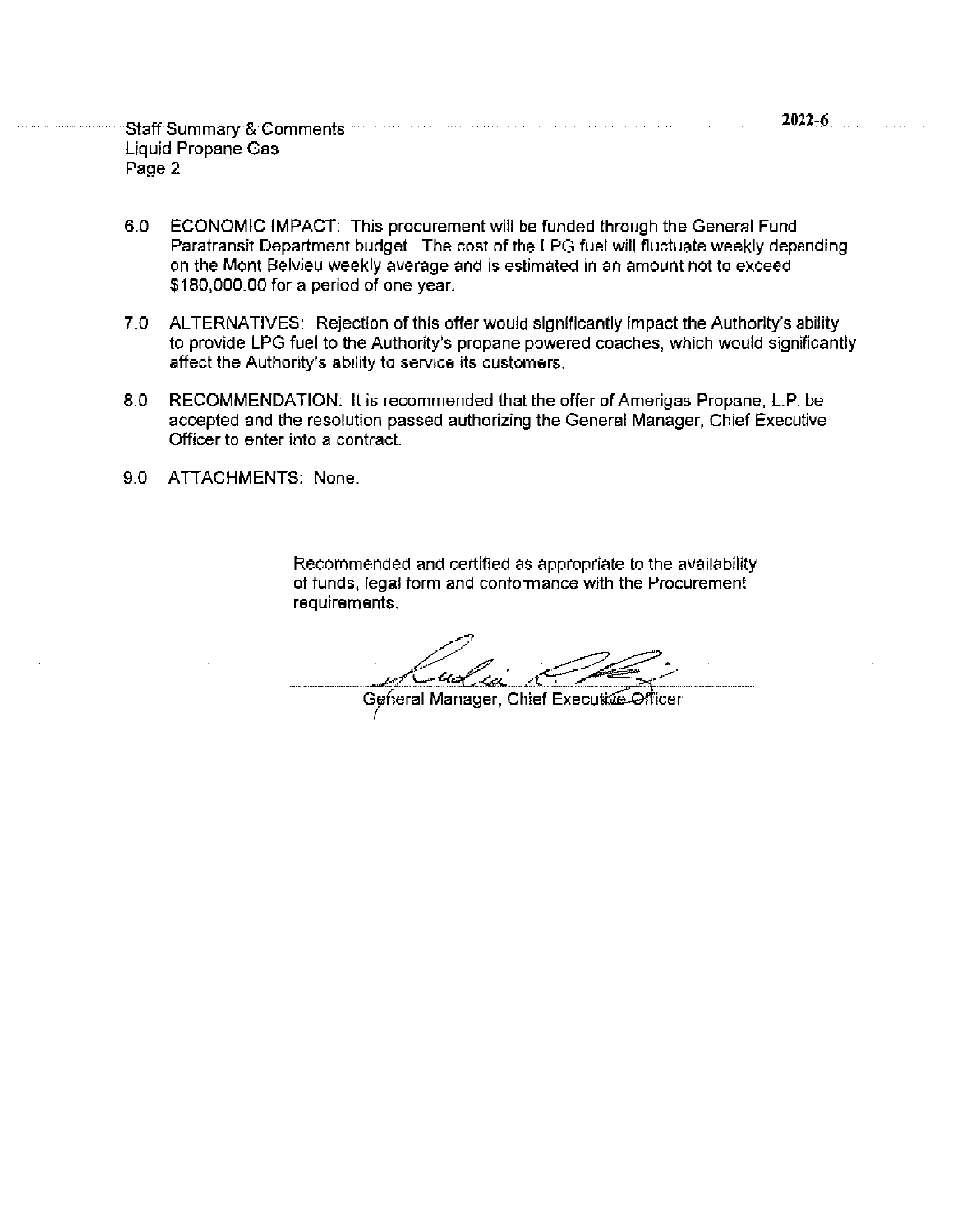#### RESOLUTION NO. 2022-6

and the control

#### AUTHORIZING CONTRACT NO. 2021-180 WITH AMERIGAS PROPANE, L.P. FOR THE FURNISHING OF LIQUID PROPANE GAS, AS REQUIRED. FOR A PERIOD OF ONE YEAR IN AN AMOUNT NOT TO EXCEED \$180,000.00 (GENERAL FUND, PARATRANSIT DEPARTMENT BUDGET)

WHEREAS, the Authority is in the process of purchasing ElDorado Paratransit coaches that are gasoline powered to replace the eleven remaining Paratransit coaches that are currently powered by Liquid Propane Gas (LPG); and

WHEREAS, due to global supply chain issues, the Authority must operate the eleven remaining LPG powered Paratransit coaches to maintain its fleet and continue service to its customers; and

WHEREAS, Amerigas Propane, L.P., the current provider of LPG to the Authority, has a proprietary fuel dispensing system and two, 1,000 gallon LPG storage tanks installed and located at the GCRTA Paratransit Facility; and

WHEREAS, Amerigas Propane, L.P., with an office located at 460 North Gulph Road #100. King of Prussia, Pennsylvania, 19406, has offered to furnish LPG, as required, for a period of one year in a negotiated amount not to exceed \$180,000.00; and

WHEREAS, the General Manager, Chief Executive Officer deems, after reasonable inquiry, that Amerigas Propane, L.P. is the only one source of supply reasonably available, as justified under Section 306.43 (H) (2) of the Ohio Revised Code; and

WHEREAS, the General Manager, Chief Executive Officer deems the negotiated offer of Amerigas Propane, L.P., to be in the best interest of the Authority, price and other factors considered, and recommends acceptance thereof by the Board of Trustees.

NOW, THEREFORE, BE IT RESOLVED by the Board of Trustees of the Greater Cleveland Regional Transit Authority, Cuyahoga County, Ohio:

Section 1. That the offer of Amerigas Propane, L.P., to provide Liquid Propane Gas (LPG) for a period of one year, is hereby accepted.

Section 2. That the General Manager, Chief Executive Officer of the Authority is hereby authorized to enter into a contract with Amerigas Propane, L.P., to provide LPG for a period of one year.

Section 3. That said contract shall be payable from the General Fund, Paratransit Department budget. The cost of the LPG fuel will fluctuate weekly depending on the Mont Belvieu weekly average and is estimated in an amount not to exceed \$180,000,00 for a period of one year.

Section 4. That said contract shall be binding upon and an obligation to the Authority contingent upon compliance by the contractor to the Specifications and Addenda thereto, if any: the Affirmative Action Plan adopted by the Board of Trustees, bonding and insurance requirements, and all applicable laws relating to contractual obligations of the Authority.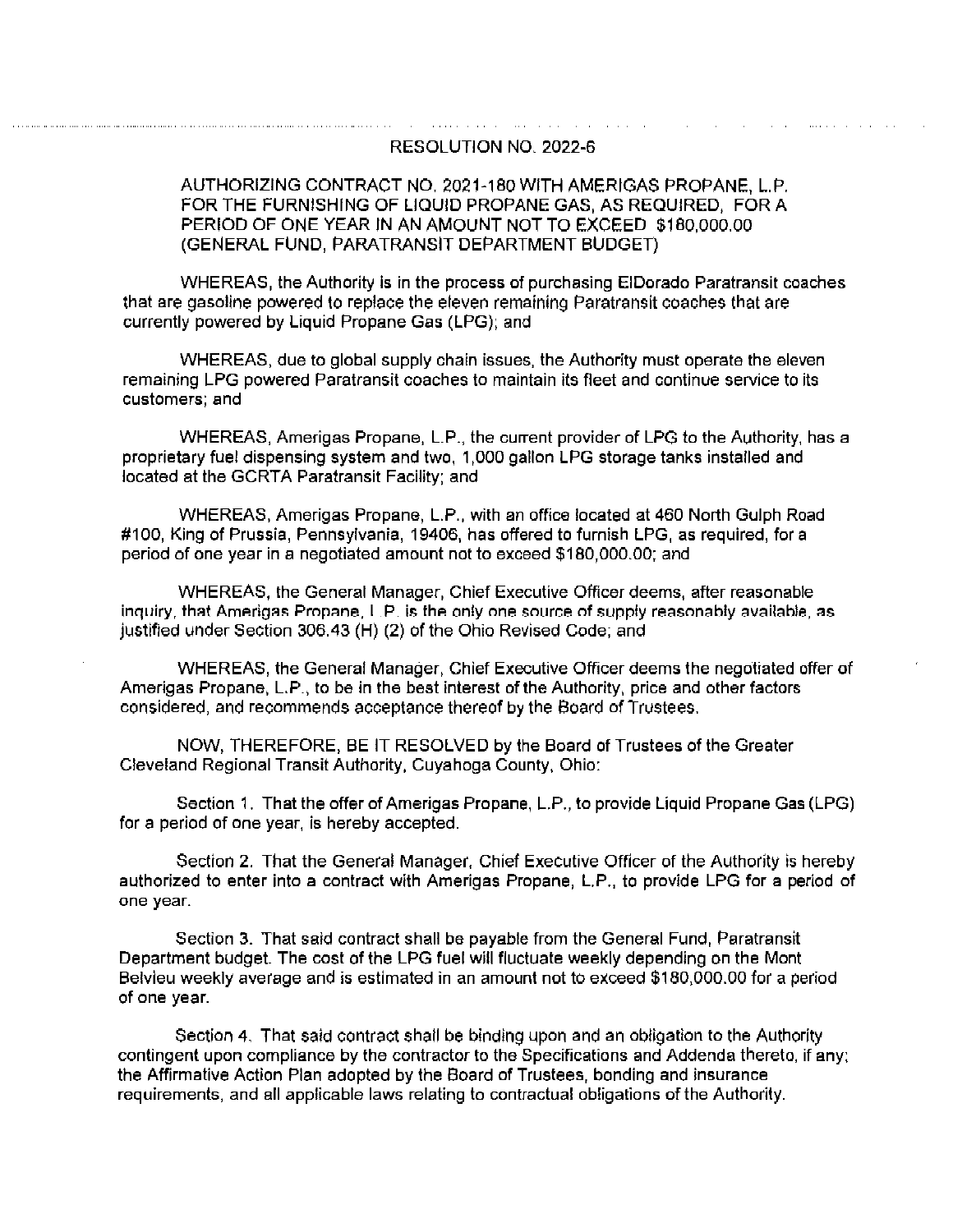**Manufacture Resolution No. 2022-6 Communication of the Communication of the Communication** Page 2

> Section 5. That the Greater Cleveland Regional Transit Authority's Board of Trustees expects that Amerigas Propane, L.P., will attempt to exceed the 0% DBE goal assigned to this procurement.

> > $\bar{z}$

Section 6. That this resolution shall become effective immediately upon its adoption.

Adopted: January 25, 2022

President

 $\sim$ 

 $\bar{z}$ 

Attest:

 $\mathcal{L}^{\mathcal{L}}$ 

Secretary-Treasurer

 $\sim 10^{-10}$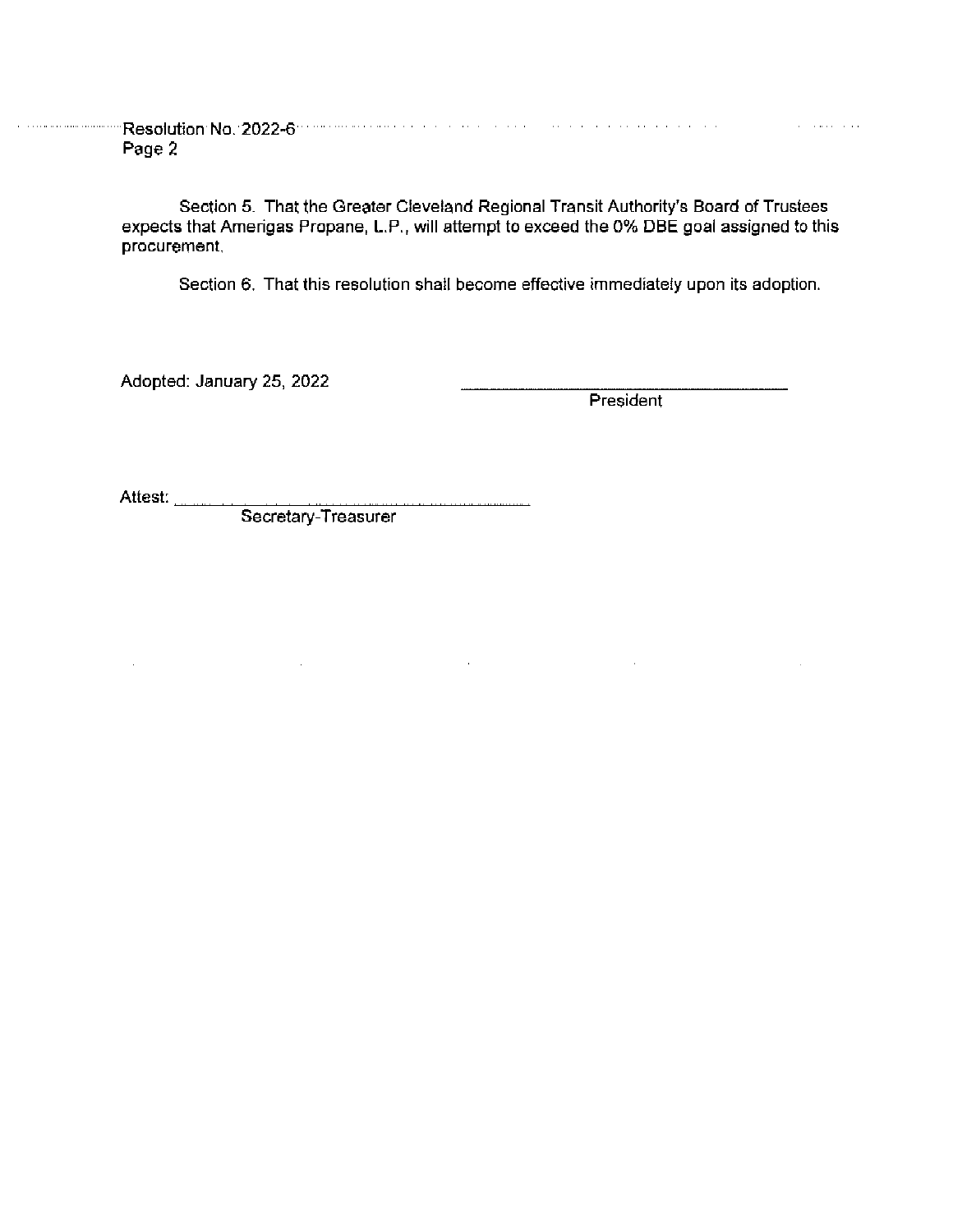Form 100-326 07-03-97

# **Greater Cleveland Regional Transit Authority** STAFF SUMMARY AND COMMENTS

| <b>TITLE/DESCRIPTION:</b>                                       | Resolution No.:<br>2022-7          |
|-----------------------------------------------------------------|------------------------------------|
| CONTRACT: HEAVY RAIL TRACTION MOTOR OVERHAUL<br><b>SERVICES</b> | Date:<br>January 20, 2022          |
| <b>VENDOR:</b><br>SWIGER COIL SYSTEMS, A WABTEC CO.             | Initiator:                         |
| AMOUNT:<br>NTE \$2,210,344.00 FOR A TWO-YEAR PERIOD             | <b>Rail District</b><br>Department |
| <b>ACTION REQUEST:</b>                                          |                                    |
| □ Information Only<br>□ Review/Comment<br>Other<br>Approval     |                                    |

- $1.0 -$ PURPOSE/SCOPE: This action will allow the Authority to enter into a sole source contract to provide heavy rail traction motor overhaul services for GCRTA's heavy rail vehicle (HRV) for a two-year period.
- DESCRIPTION/JUSTIFICATION: The Authority has experienced an increase in traction  $2.0<sub>1</sub>$ motor failures on its heavy rail fleet. In 2021, there were 18 FTA reportable events. As a result of these motor failures, the Authority has the need to overhaul 168 HRV traction motors, which includes 4 motors per car and 2 spare sets per car.
- $3.0<sub>1</sub>$ PROCUREMENT BACKGROUND: The sole source contract is exempt from competitive bidding as authorized by Section 306.43(H)(6) of the Ohio Revised Code, which provides that competitive bidding is not required when the purchase substantially involves services of a personal, professional, highly technical, or scientific nature, including but not limited to the services of an attorney, physician, surveyor, appraiser, investigator, court reporter, adjuster, advertising consultant, or licensed broker, or involves the special skills or proprietary knowledge required for the servicing of specialized equipment owned by the regional transit authority. Swiger Coil Systems, A Wabtec Co., has the proprietary tools, components and drawings for the HRV traction motors and owns the OEM documentation for the HRV motors which need to be repaired/overhauled. A total of 168 heavy rail traction motors will be repaired/overhauled over a period of two years, for a total amount not to exceed \$2,210,344.00.

A cost analysis has been performed, and the Procurement Department has determined the negotiated proposal from Swiger Coil Systems, A Wabtec Co., is fair and reasonable to the Authority.

- $4.0$ AFFIRMATIVE ACTION/DBE BACKGROUND: All Affirmative Action requirements have been met. A 0% DBE goal was established for this procurement due to the lack of certified DBE firms.
- 5.0 POLICY IMPACT: Does not apply.
- ECONOMIC IMPACT: This procurement will be funded through the General Fund, Rail  $6.0$ District Department budget, in an amount not to exceed \$2,210,344.00 for a two-year period.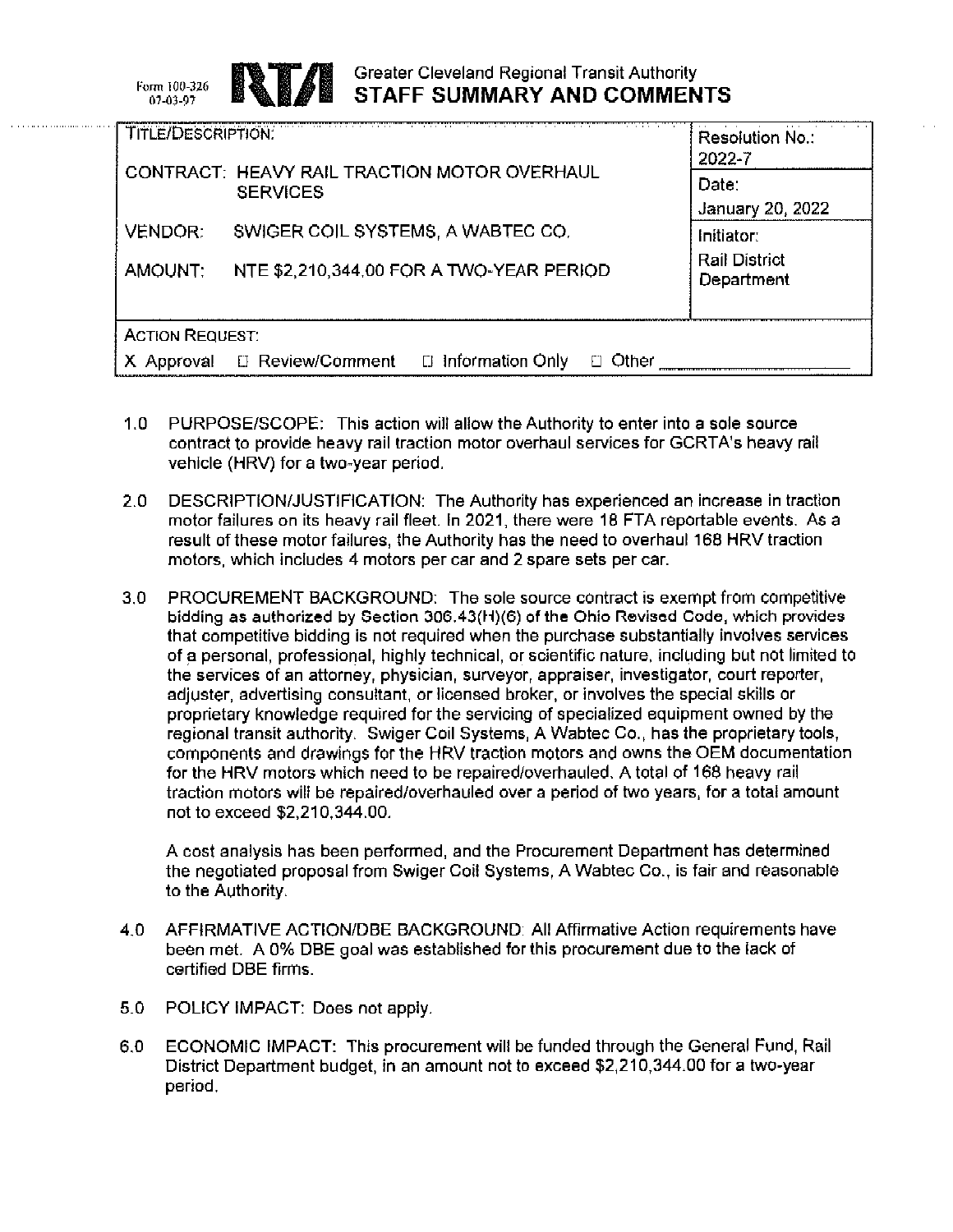Staff-Summary & Comments were assessed as a state of the state **Heavy Rail Traction Motor Overhaul Services** Page 2

- $7.0$ ALTERNATIVES: Reject this offer. Rejection of this offer would impact the Authority's ability to ensure the safety of its heavy rail fleet.
- 8.0 RECOMMENDATION: This procurement was discussed by the Organizational, Services & Performance Monitoring Committee at the January 11, 2022 meeting. It is recommended that the offer of Swiger Coil Systems, A Wabtec Co., be accepted and the resolution passed authorizing the General Manager, Chief Executive Officer to enter into a contract.
- 9.0 ATTACHMENTS: None.

Recommended and certified as appropriate to the availability of funds, legal form and conformance with the Procurement requirements.

General Manager, Chief Executive-Officer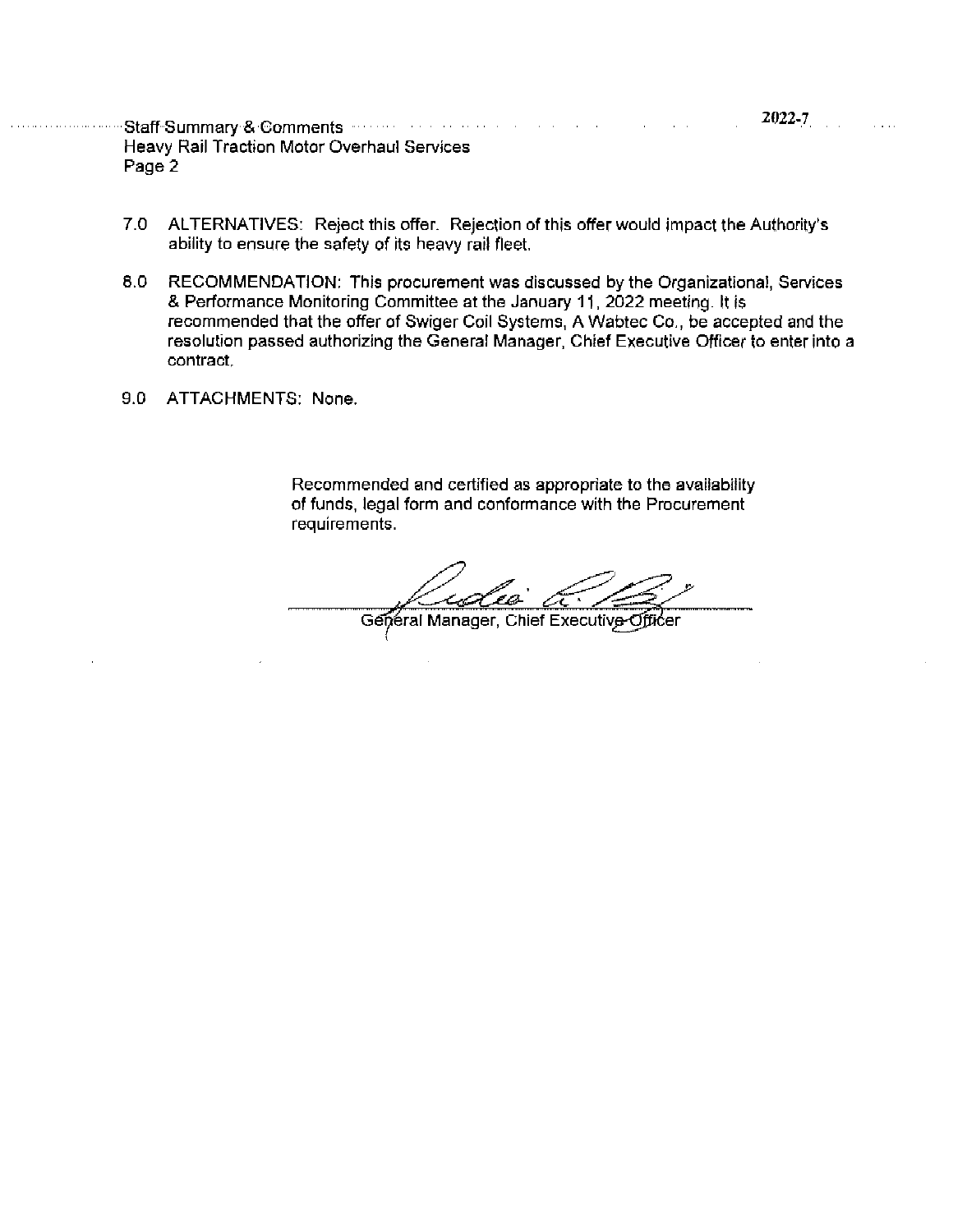and a series

AUTHORIZING CONTRACT NO. 2021-181 WITH SWIGER COIL SYSTEMS, A WABTEC CO., TO PROVIDE HEAVY RAIL TRACTION MOTOR OVERHAUL SERVICES FOR A TOTAL CONTRACT AMOUNT NOT TO EXCEED \$2,210,344.00 FOR A TWO-YEAR PERIOD (GENERAL FUND, RAIL DISTRICT DEPARTMENT BUDGET)

WHEREAS, the Authority has experienced an increase in traction motor failures, resulting in 18 FTA reportable incidents in 2021; and

WHEREAS, as a result of these motor failures, the Authority has the need to overhaul 168 heavy rail vehicle (HRV) traction motors, which include 4 motors per car and 2 spare sets per car; and

WHEREAS, the Ohio Revised Code, Section 306.43(H)(6) provides that competitive bidding is not required when the purchase substantially involves services of a personal, professional, highly technical, or scientific nature, including but not limited to the services of an attorney, physician, surveyor, appraiser, investigator, court reporter, adjuster, advertising consultant, or licensed broker, or involves the special skills or proprietary knowledge required for the servicing of specialized equipment owned by the regional transit authority; and

WHEREAS, Swiger Coil Systems, A Wabtec Co., has the proprietary tools, components and drawings for the HRV traction motors and owns the OEM documentation for the HRV motors which need to be repaired/overhauled; and

WHEREAS, Swiger Coil Systems, A Wabtec Co., located at 4677 Manufacturing Road, Cleveland, Ohio 44135, has offered to provide heavy rail traction motor overhaul services, in a total contract amount not to exceed \$2,210,344.00 for a two-year period; and

WHEREAS, the General Manager, Chief Executive Officer deems that the negotiated offer of Swiger Coil Systems, A Wabtec Co., to be in the best interest of the Authority, price and other factors considered, and recommends acceptance thereof by the Board of Trustees.

NOW, THEREFORE, BE IT RESOLVED by the Board of Trustees of the Greater Cleveland Regional Transit Authority, Cuyahoga County, Ohio:

Section 1. That the offer of Swiger Coil Systems, A Wabtec Co., to provide heavy rail traction motor overhaul services for a two-year period, is hereby accepted.

Section 2. That the General Manager, Chief Executive Officer of the Authority be and she is hereby authorized to enter into a contract with Swiger Coil Systems, A Wabtec Co., to provide heavy rail traction motor overhaul services for a two-year period.

Section 3. This procurement will be funded through the General Fund, Rail District Department budget in an amount not to exceed \$2,210,344.00 for a two-year period.

Section 4. That said contract shall be binding upon and an obligation to the Authority contingent upon future funding, compliance by the contractor to the Specifications and Addenda thereto, if any; the Affirmative Action Plan adopted by the Board of Trustees, bonding and insurance requirements and all applicable laws relating to contractual obligations of the Authority.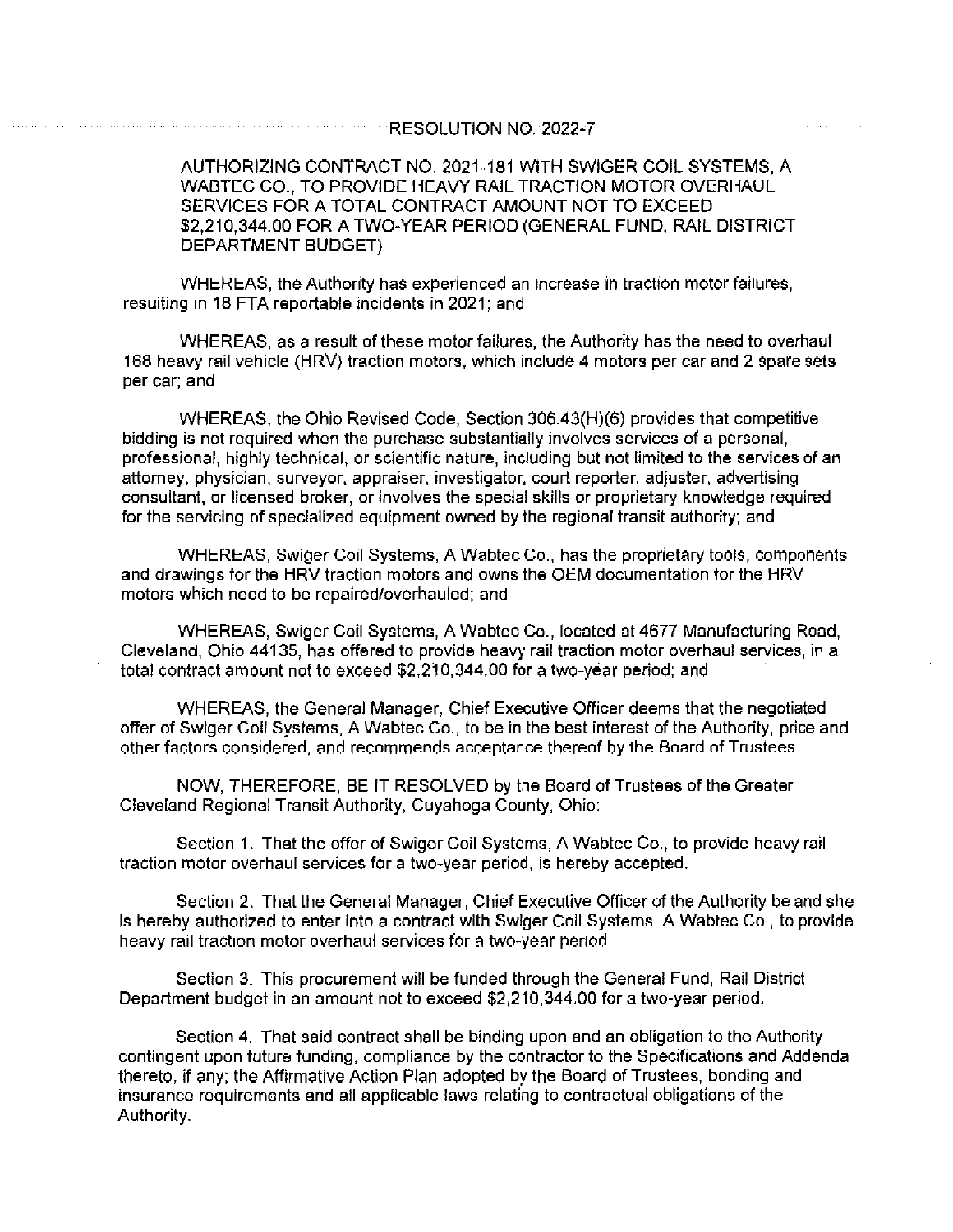**Constitution Resolution No. 2022-7** West Constitution and Constitution and Constitution and Constitution and Co Page 2

> Section 5. That the Greater Cleveland Regional Transit Authority's Board of Trustees<br>expects that Swiger Coil Systems, A Wabtec Co., will attempt to exceed the 0% DBE goal assigned to this procurement...

Section 6. That this resolution shall become effective immediately upon its adoption.

Adopted: January 25, 2022

President

 $\bar{\epsilon}$ 

Attest:

 $\mathcal{L}^{\text{max}}$ 

Secretary-Treasurer

 $\sim$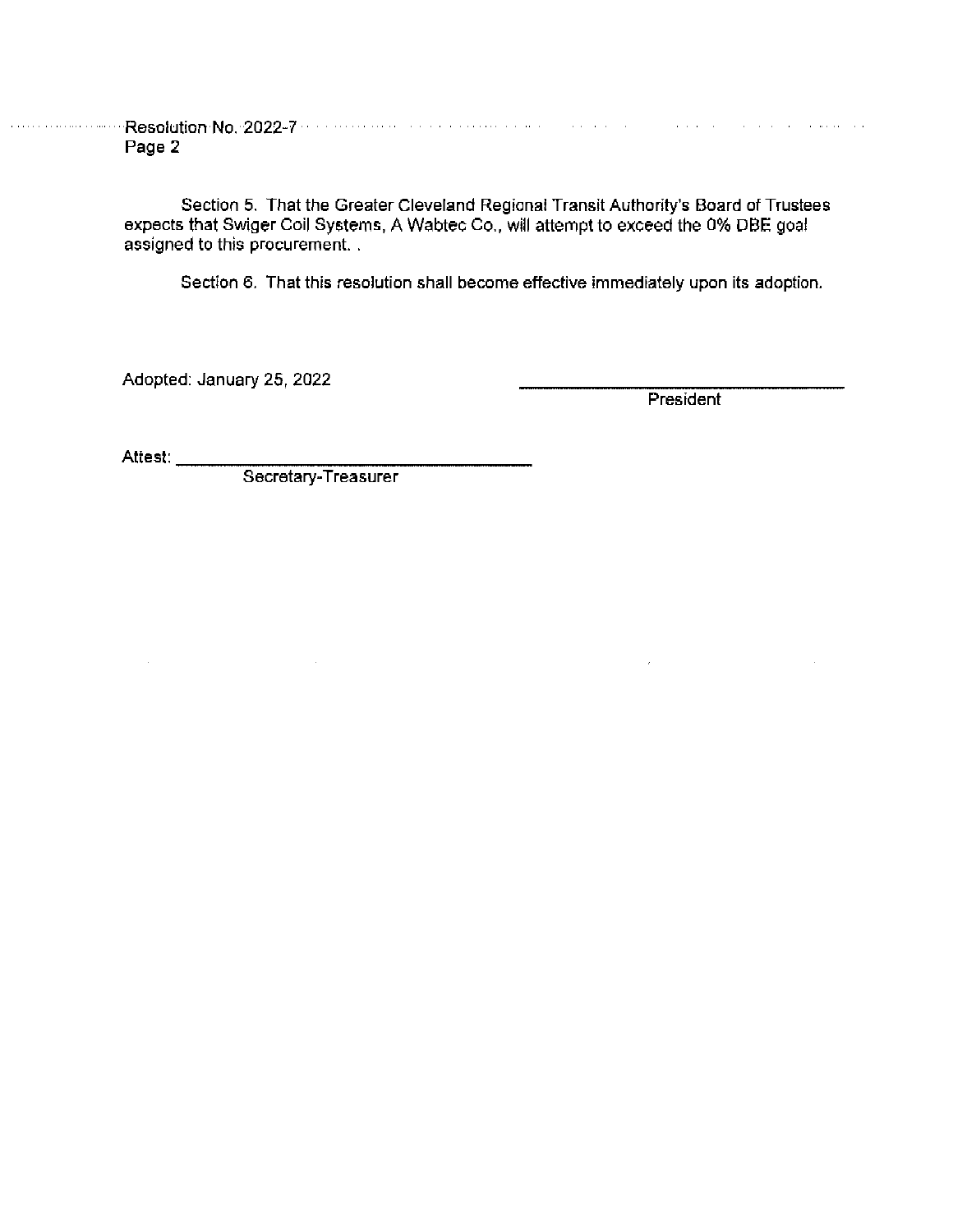## Greater Cleveland Regional Transit Authority **STAFF SUMMARY AND COMMENTS**

 $\cdots$ 

| TITLE/DESCRIPTION:                                            | <b>Resolution No.:</b><br>2022-8 |
|---------------------------------------------------------------|----------------------------------|
| REPEALING SECTION 628.02 AND REMOVING SECTION 644.12          | Date:                            |
| FROM THE CODIFIED RULES AND REGULATIONS OF THE                | January 20, 2022                 |
| GREATER CLEVELAND REGIONAL TRANSIT AUTHORITY                  |                                  |
|                                                               | Initiator:                       |
|                                                               | <b>Human Resources</b>           |
| <b>ACTION REQUEST:</b>                                        |                                  |
| □ Review/Comment □ Information Only<br>Approval<br>Other<br>図 |                                  |
|                                                               |                                  |

- $1.0$ PURPOSE/SCOPE: This resolution will repeal Section 628.02, Unemployment Compensation and remove Section 644.12, Unemployment Compensation from the Codified Rules and Regulations ("Code") of the Greater Cleveland Regional Transit Authority because it duplicates Personnel Policy 400.12.
- $2.0$ DESCRIPTION/JUSTIFICATION: The Policies and Procedures of the Board of Trustees were codified in 1989, pursuant to Resolution 1989-176. The Code Book is now undergoing a comprehensive review and update so that the Code will conform to the current structure and operations of the Authority.

Human Resources provisions are located in three places: (1) the Code Book, which provides the broad, overarching guidance for the Authority enacted by the Board of Trustees; (2) the Personnel Policies, which govern day-to-day operations and are approved by the Board of Trustees and (3) the Personnel Procedures, which contain detailed procedures that are not approved by the Board of Trustees. The proposed amendment will repeal Section 628.02 because it is obsolete and remove Section 644.12 because it duplicates a provision that is already in the Personnel Policies.

- $3.0$ PROCUREMENT BACKGROUND: Does not apply.
- AFFIRMATIVE ACTION/DBE BACKGROUND: Does not apply.  $4.0$
- 5.0 POLICY IMPACT: Adoption of the resolution will result in repealing an obsolete provision and removing a provision that is already in the Personnel Policies, so that there is one policy regarding unemployment compensation located in the Personnel Policies.
- 6.0 ECONOMIC IMPACT: Does not apply.

Form 100-326

07-03-97

- $7.0$ ALTERNATIVES: Not adopting this resolution. Not adopting this resolution would result in retaining policies that are out of date and duplicate a policy that is already in the Personnel Policies.
- 8.0 RECOMMENDATION: This resolution was discussed at the January 11, 2022 Committee of the Whole meeting and recommended for consideration by the full Board of Trustees. It is recommended that this resolution be adopted.
- 9.0 ATTACHMENTS: A. Red-line of proposed amendments to Section 628.02
	- B. Red-line of proposed amendments to Section 644.12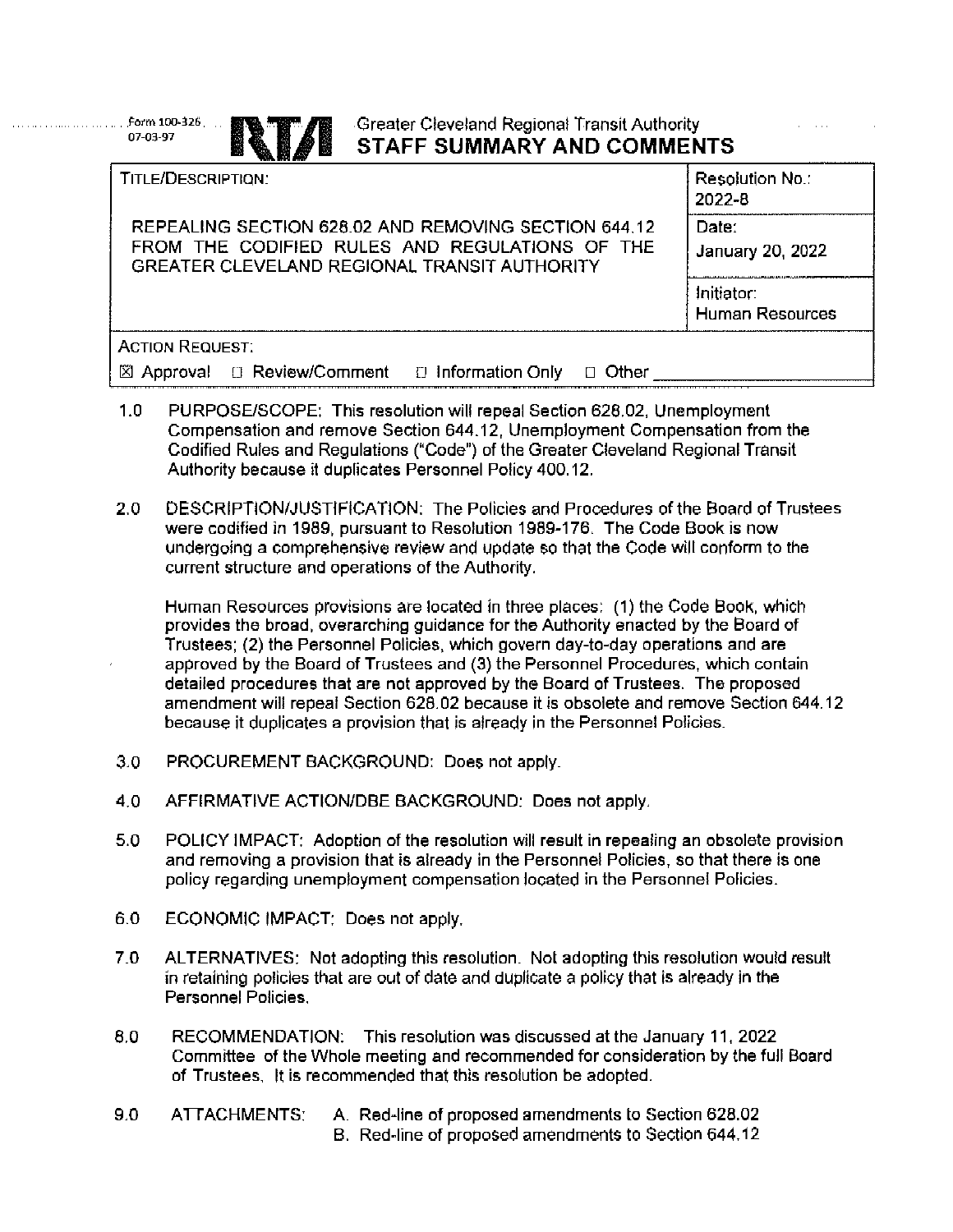................Staff Summary & Comments<br>Unemployment Compensation Page. 2

Recommended and certified as appropriate to the availability of funds, legal form and conformance with the Procurement requirements.

General Manager, Chief Executive Officer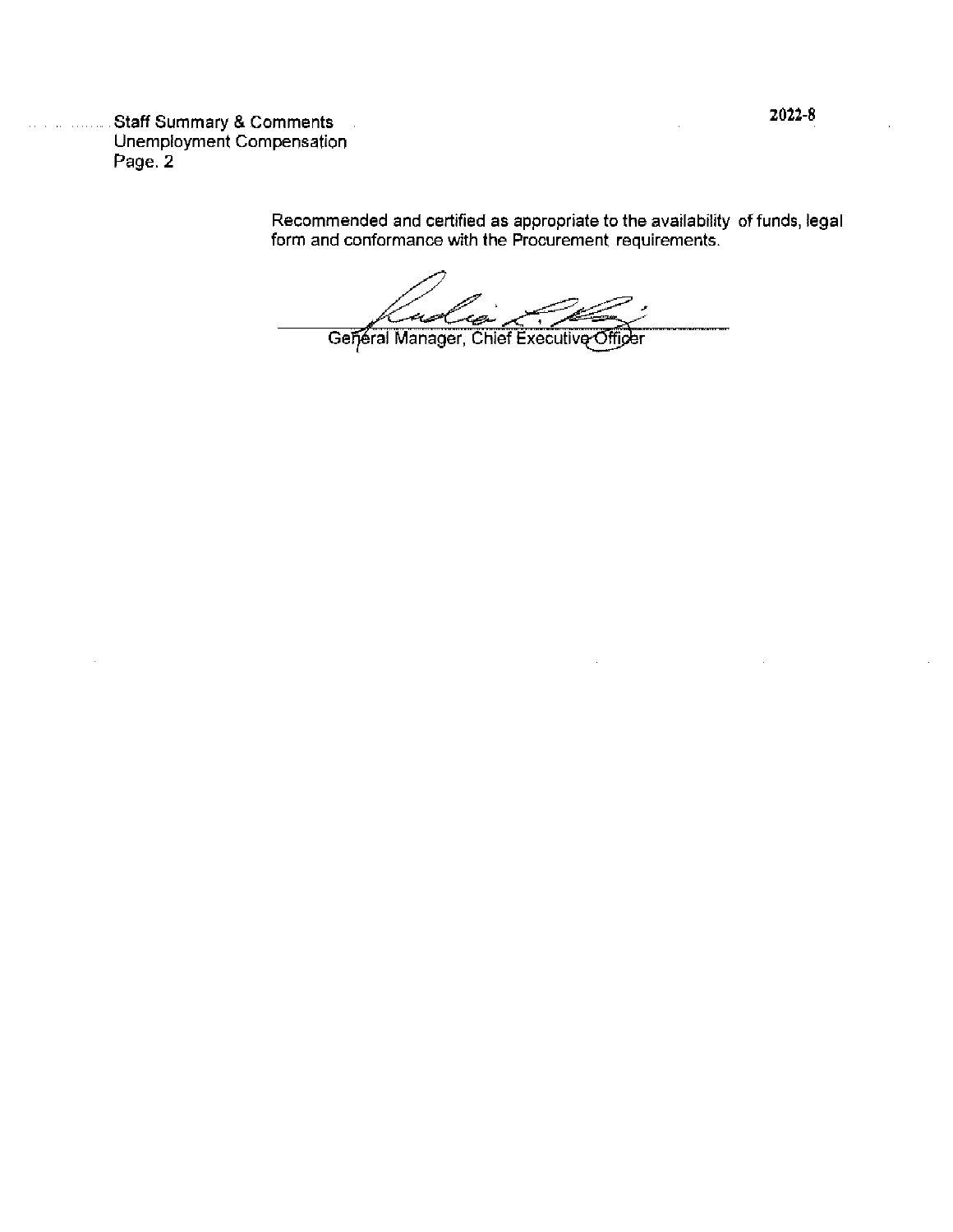## ATTACHMENT A TO STAFF SUMMARY

628.02 UNEMPLOYMENT COMPENSATION.

(a) The Authority hereby elects to cover under Ohio R.C. Chapter 4141 services performed by all employees of the Authority.

 (b) Notice of the election provided for in subsection (a) hereof shall be promptly transmitted by the General Manager/Secretary-Treasurer to the Administrator, Ohio Bureau of Employment Services, Columbus, Ohio.

(cb) The General Manager/Secretary-Treasurer is hereby authorized and instructed to pay the amount of benefits incurred when billed by the Ohio Bureau of Employment Services. (Res. 1976-2. Passed 1-20-76.)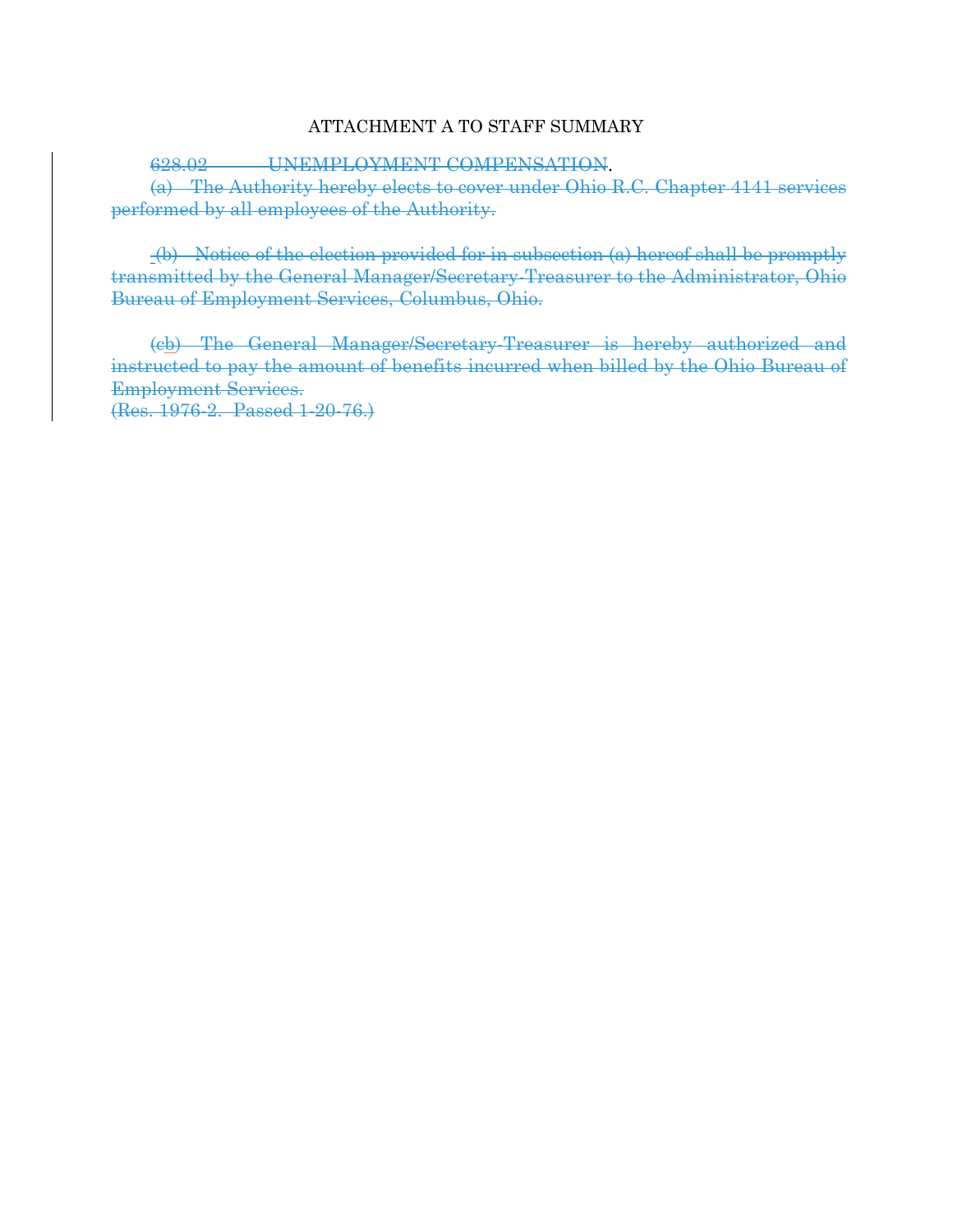## ATTACHMEMT B TO STAFF SUMMARY

## 644.12 UNEMPLOYMENT COMPENSATION.

(a) Under Ohio law, when an Authority employee is laid off for lack of work or is otherwise separated from employment, the employee may be eligible for unemployment compensation. Such eligibility shall be determined solely by the Ohio Department of Job and Family Services (ODJFS). To determine eligibility an application must be filed with ODJFS.

(b) The Labor and Employee Relations Department or its vendor will provide employee separation information to ODJFS. The Labor and Employee Relations Department may appeal an ODJFS benefit eligibility determination. (Res. 1992-31. Passed 2-18-92; Res. 2001-119. Passed 8-21-01; Res. 2013-95. Passed 9-17-13.)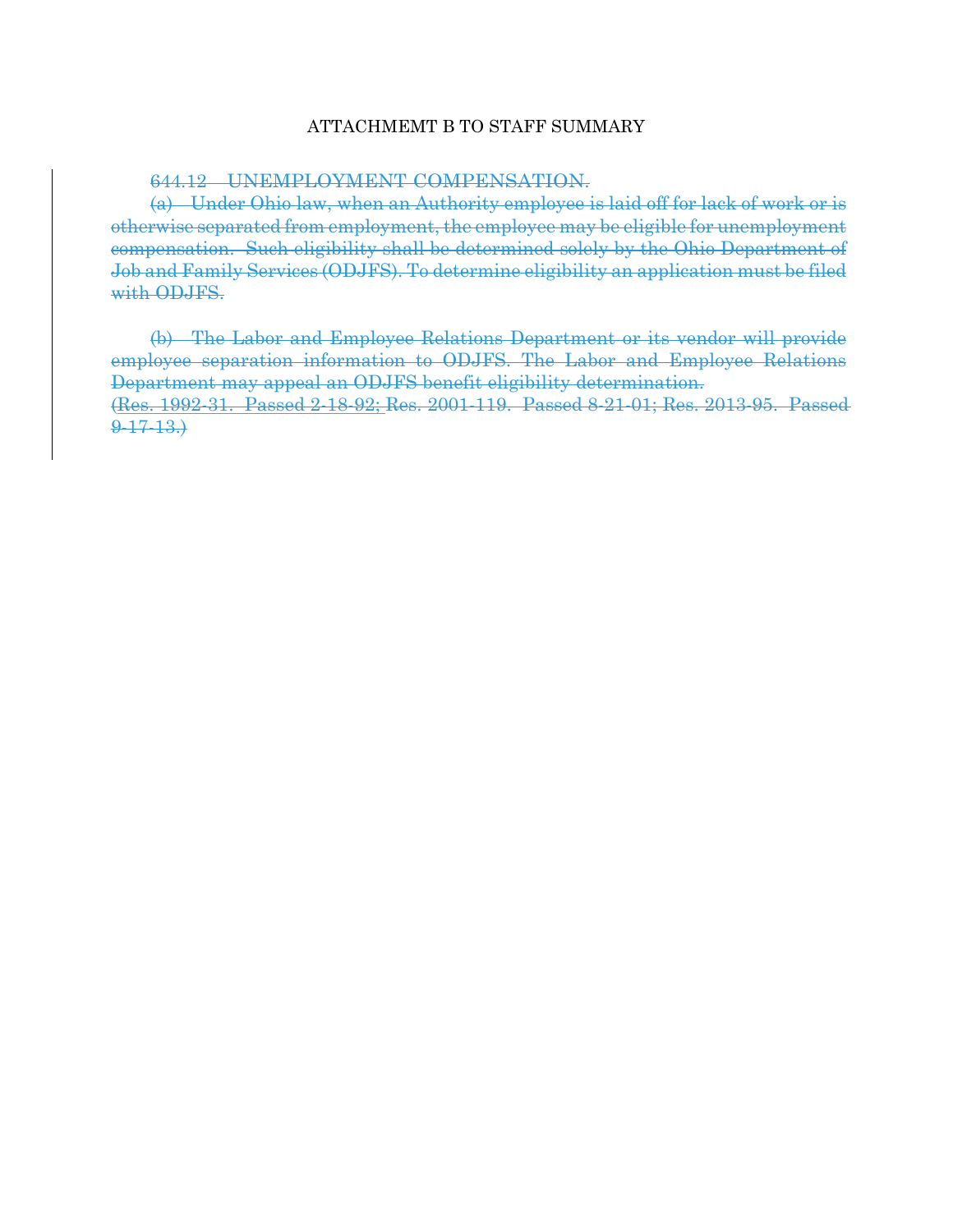**Experience of the contract of the RESOLUTION NO. 2022-8** 

## REPEALING SECTION 628.02 AND REMOVING SECTION 644.12 FROM THE CODIFIED RULES AND REGULATIONS OF THE GREATER CLEVELAND REGIONAL **TRANSIT AUTHORITY**

WHEREAS, pursuant to Resolution No. 1989-176, the Board of Trustees of the Authority codified the resolutions establishing its policies and procedures; and

WHEREAS, the Authority has conducted a review and determined that Section 628.02, Unemployment Compensation should be repealed and Section 644.12, Unemployment Compensation should be removed because it duplicates a provision already contained in the Personnel Policies.

NOW, THEREFORE, BE IT RESOLVED by the Board of Trustees of the Greater Cleveland Regional Transit Authority, Cuyahoga County, Ohio:

Section 1. That Section 628.02 is hereby repealed in its entirety.

Section 2. That Section 644.12 is hereby removed from the Codified Rules and Regulations of the Greater Cleveland Regional Transit Authority.

Section 3. That the Board of Trustees hereby waives the fourteen-day period provided for in Article XI, Section 2 of the Bylaws.

Section 4. That this resolution shall become effective immediately upon its adoption.

Adopted: January 25, 2022

President

Attest: .

Secretary-Treasurer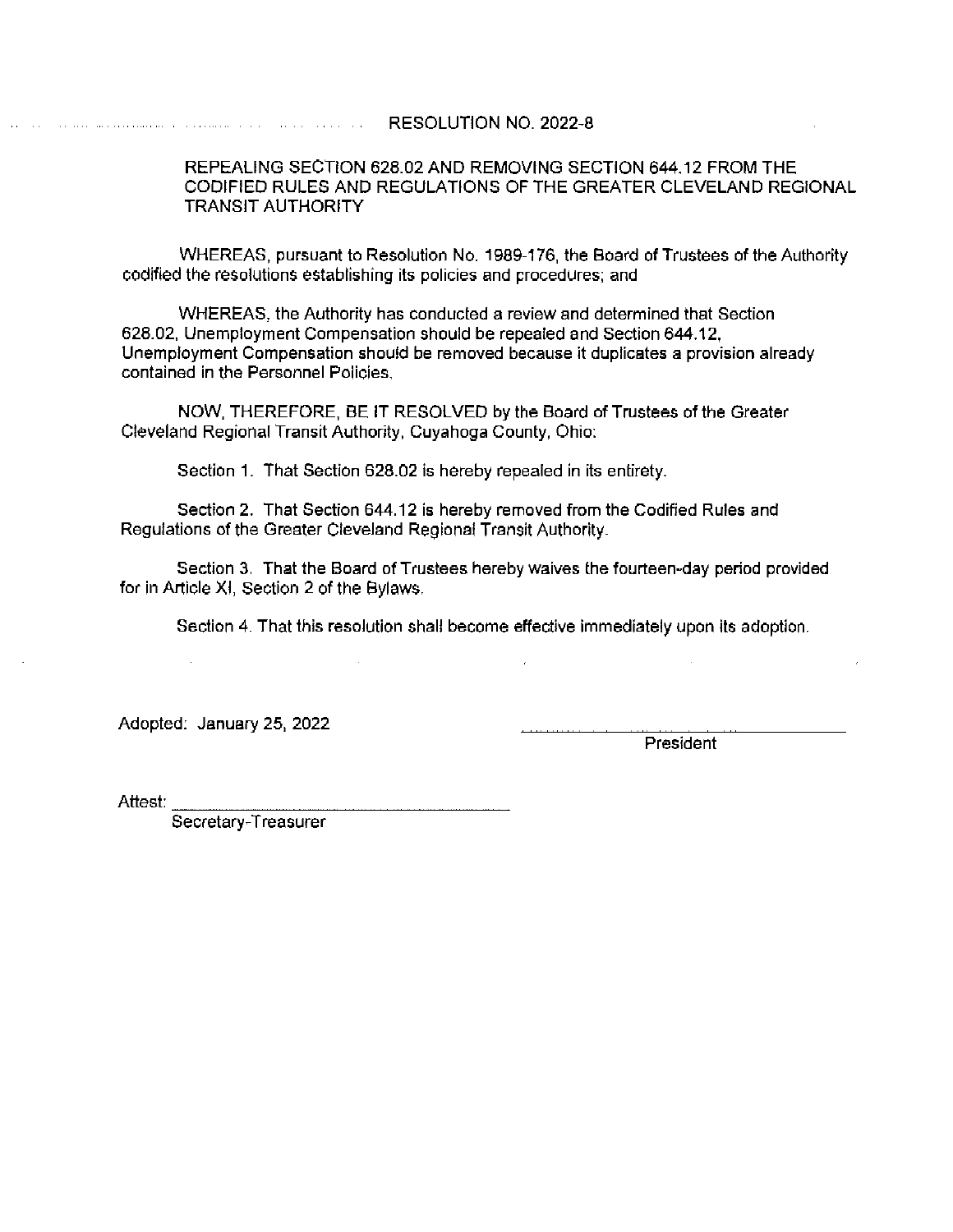## - Greater Cleveland Regional Transit Authority STAFF SUMMARY AND COMMENTS

| TITLE/DESCRIPTION:                                                                                                                                          | Resolution No.:<br>2022-9     |
|-------------------------------------------------------------------------------------------------------------------------------------------------------------|-------------------------------|
| REPEALING SECTION 628.01, AMENDING SECTION 646.02 AND<br>MOVING SECTION 646.02 FROM THE CODIFIED RULES AND<br>REGULATIONS OF THE GREATER CLEVELAND REGIONAL | Date:<br>January 20, 2022     |
| <b>TRANSIT AUTHORITY TO THE PERSONNEL POLICIES</b>                                                                                                          | Initiator:<br>Human Resources |
| <b>ACTION REQUEST:</b>                                                                                                                                      |                               |
| ○ Review/Comment ○ Information Only                                                                                                                         |                               |

- $1.0$ PURPOSE/SCOPE: This resolution will repeal Section 628.01, Vacations, amend Section 646.02, Vacation for Non-bargaining Employees and move Section 646.02 from the Codified Rules and Regulations ("Code") of the Greater Cleveland Regional Transit Authority to replace Personnel Policy 500.02.
- $2.0$ DESCRIPTION/JUSTIFICATION: The Policies and Procedures of the Board of Trustees were codified in 1989, pursuant to Resolution 1989-176. The Code Book is now undergoing a comprehensive review and update so that the Code will conform to the current structure and operations of the Authority.

Human Resources provisions are located in three places: (1) the Code Book, which provides the broad, overarching guidance for the Authority enacted by the Board of Trustees; (2) the Personnel Policies, which govern day-to-day operations and are approved by the Board of Trustees and (3) the Personnel Procedures, which contain detailed procedures that are not approved by the Board of Trustees. The proposed amendment will remove an obsolete provision related to employee vacations, amend a current provision on the same topic and move that provision to the Personnel Policies.

- $3.0$ PROCUREMENT BACKGROUND: Does not apply.
- 4.0 AFFIRMATIVE ACTION/DBE BACKGROUND: Does not apply.
- $5.0$ POLICY IMPACT: Adoption of the resolution will result in the elimination of an obsolete provision and move the vacation policy from the Code Book to the Personnel Policies to replace Personnel Policy 500.02.
- 6.0 ECONOMIC IMPACT: Does not apply.

Form 100-326

07-03-97

- ALTERNATIVES: Not adopting this resolution. Not adopting this resolution would retain  $7.0$ an obsolete provision and one that overlaps with the Personne! Policies.
- 8.0 RECOMMENDATION: This resolution was discussed at the January 11, 2022 Committee of the Whole meeting and recommended for consideration by the full Board of Trustees. It is recommended that this resolution be adopted.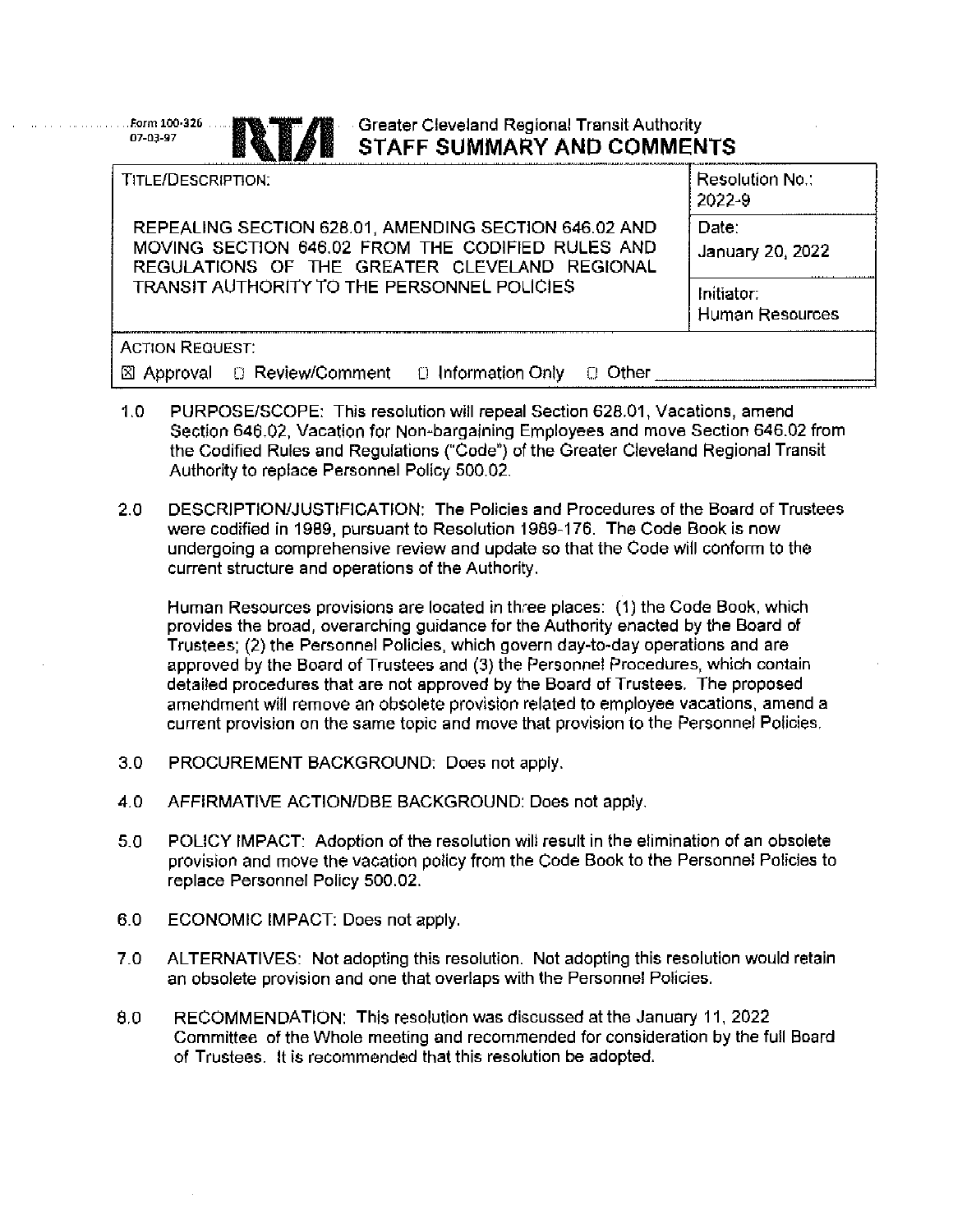Staff Summary & Comments Vacations Page. 2

 $9,0$ ATTACHMENTS:

and a straight and

 $\lambda$ 

A. Red-line of proposed amendments to Section 628.01<br>B. Red-line of proposed amendments to Section 646.02

Recommended and certified as appropriate to the availability of funds, legal form and conformance with the Procurement requirements.

est Ceneral Manager, Chief Executive Officer

2022-9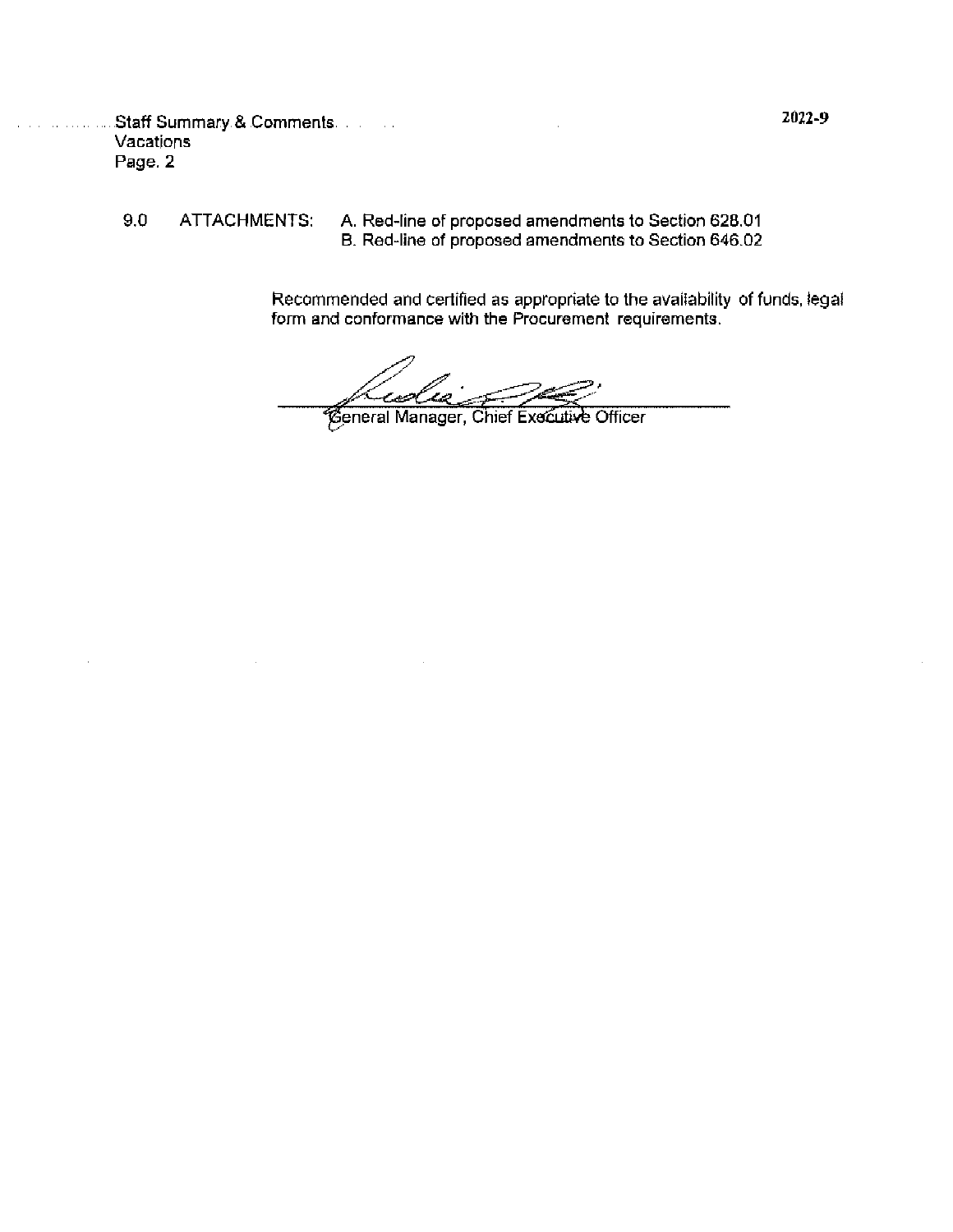### ATTACHMENT A TO STAFF SUMMARY

### 628.01 VACATIONS.

(a) Policy for Employees Not in Collective Bargaining Units. The vacation policy set forth in this section shall apply to all employees in letter grades and to those in the unclassified service. Such policy shall be effective January 1, 1988. Eligibility, work requirements and amount of vacation shall be as set forth in Article I, Section 10, of the Conditions of Employment. (See Chapter 624 of these Policies and Procedures.

(b) Vacation Accumulation Generally. Effective January 1, 1988, it shall be the policy of the Authority to allow employees not in bargaining units, i.e. employees in letter grades and those in the unclassified service, to accumulate a maximum of fifty days vacation. Vacation in excess of fifty days, if not taken in the current year, will be lost except as provided under subsection (c) hereof.

Vacation may be accumulated in one of two ways:

- (1) At the request of the employee involved, a matter of personal preference; and
- (2) Vacation not taken, because of business necessity, a matter beneficial to the Authority and at the request of the Authority.

Vacation accumulated at the request of the employee shall be compensated at the rate in effect for the employee on January 1 of the year in which the employee was first entitled to such vacation. Vacation accumulated at the request of or for the benefit of the Authority shall be compensated at the current salary. The Director of Personnel shall develop guidelines and procedures in accordance with this policy so as to properly and uniformly implement it.

(c) Vacation Accumulation in Excess of Fifty Days. Effective immediately upon the adoption of this vacation policy, the Director of Personnel shall make a determination of accumulated vacation of all employees in letter grades and in the unclassified service and so advise such employees. Employees in letter grades and in the unclassified service at the time of adoption of this policy shall have their accumulated vacation time fixed and shall be eligible to accumulate fifty-day vacations only, pursuant to this policy. Employees who have accumulated in excess of fifty days will be permitted to retain the accumulated time that is on file with the Director of Personnel. However, they will not be allowed to accumulate additional time.

(d) Retirement. Employees who retire are required to exhaust accumulated vacation time prior to the date of retirement. However, an employee may be compensated in a lump sum for vacation time accrued but not taken in the year of retirement. (Res. 1987-147. Passed 6-16-87.)

(e) Disputes. (EDITOR'S NOTE: Subsection (e) was repealed by implication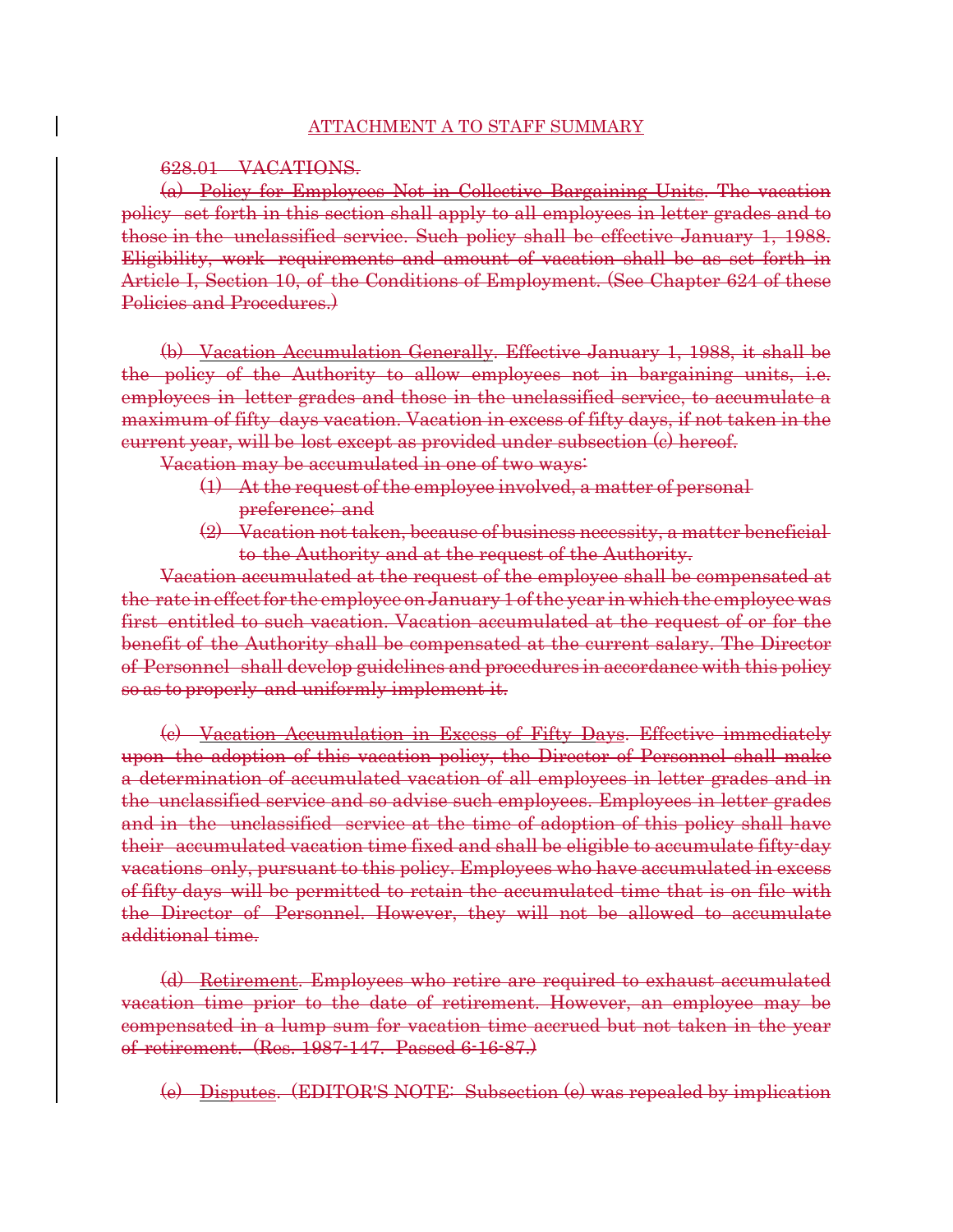## ATTACHMENT A TO STAFF SUMMARY

by the adoption of the new Personnel Policies and Procedures Manual (Chapter 640 et seq.)

(f) Additional Provisions. See Section 646.04 for additional provisions regarding vacations.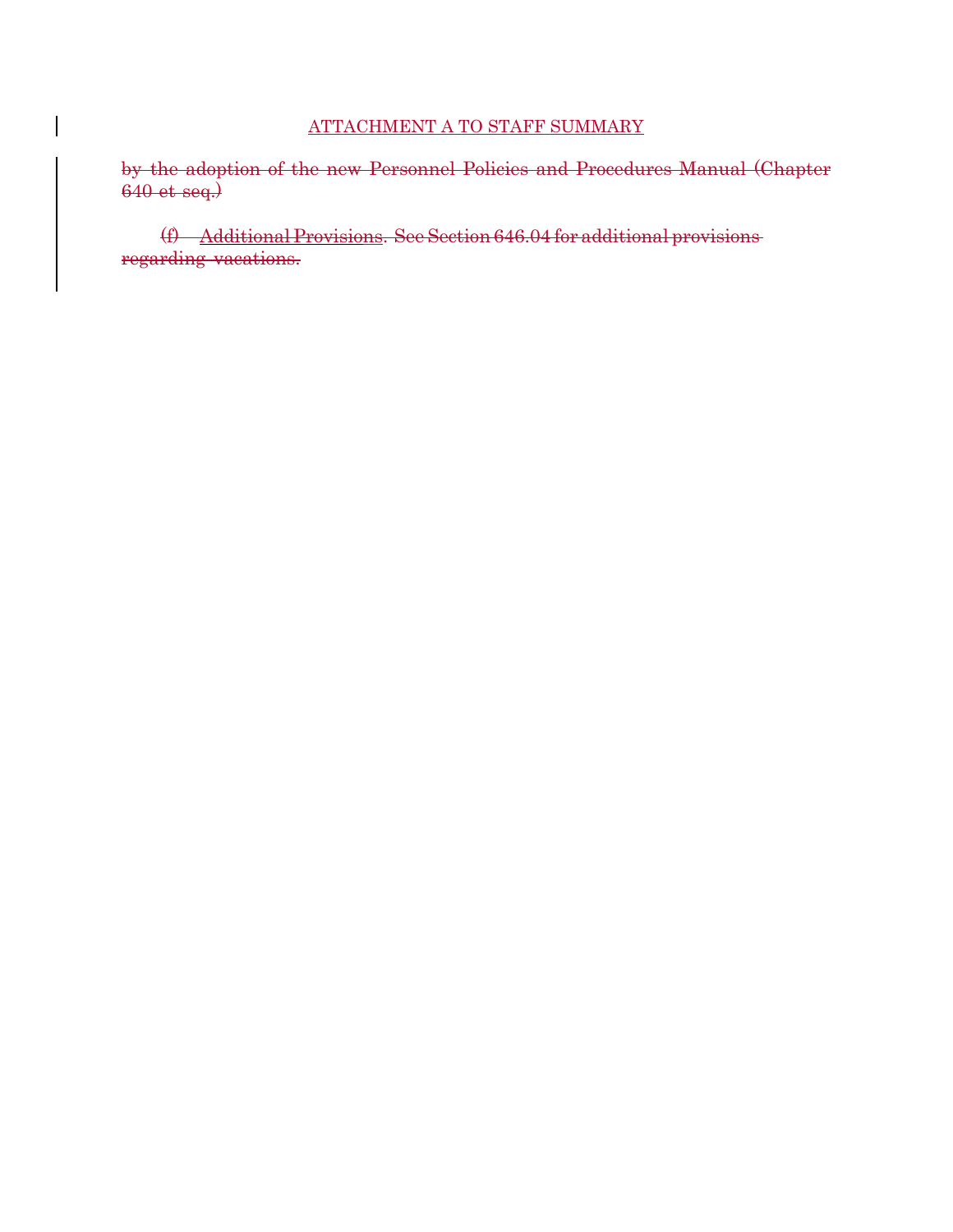## ATTACHMENT B TO STAFF SUMMARY

## 646.02 VACATION FOR NON-BARGAINING EMPLOYEES.

(a) Eligible non-bargaining employees shall accrue vacation according to the applicable accrual rates specified in the Per Pay Vacation Accrual Rate Schedule, below, beginning with their first pay after their date of hire. Vacation accrual credit shall be given when an employee is on active pay status, excluding overtime.

| <b>Total Years of Active</b><br>Service with GCRTA +<br>Prior Service Credit | Vacation Accrual Rate<br>per Pay-Ending Period | Maximum Number of<br>Weeks Earned for 26 Pay<br>Periods |
|------------------------------------------------------------------------------|------------------------------------------------|---------------------------------------------------------|
| Less than 1 year to less<br>than 5 years                                     | 3.08 hours                                     | 2 weeks                                                 |
| 5 years to less than 13<br>years                                             | $4.616$ hours                                  | 3 weeks                                                 |
| 13 years to less than 21<br>years                                            | 6.16 hours                                     | 4 weeks                                                 |
| 21 years to less than 30<br>years                                            | 7.696 hours                                    | 5 weeks                                                 |
| 30 years or more                                                             | $9.232$ hours                                  | 6 weeks                                                 |

### Per Pay Vacation Accrual Rate Schedule

(b) An employee on active pay status at the beginning of the bi-weekly pay period will receive the "per pay vacation accrual" for that pay. An employee who is receiving payment for an occupational injury or who is on extended disability is not in active pay status and is not entitled to earn time for vacation or to receive additional payment for vacation. An employee shall not earn or accrue vacation for any time not in active pay status.

(c) The employee's rate of accrual shall be consistent with the employee's anniversary date and total years of active service with RTA, plus prior service credit.

(d) Employees shall be able to use any vacation earned after six months from their date of hire or as determined by the CEO, General Manager, CEO. Employees shall be paid appropriate vacation hours as they correlate to their regular work schedule. The Department Director shall schedule vacation as necessary to minimize any disruption of service and to meet the operational needs of the department. The CEO, General Manager, CEO may revise vacation schedules whenever it is found to be in the best interest of the Authority.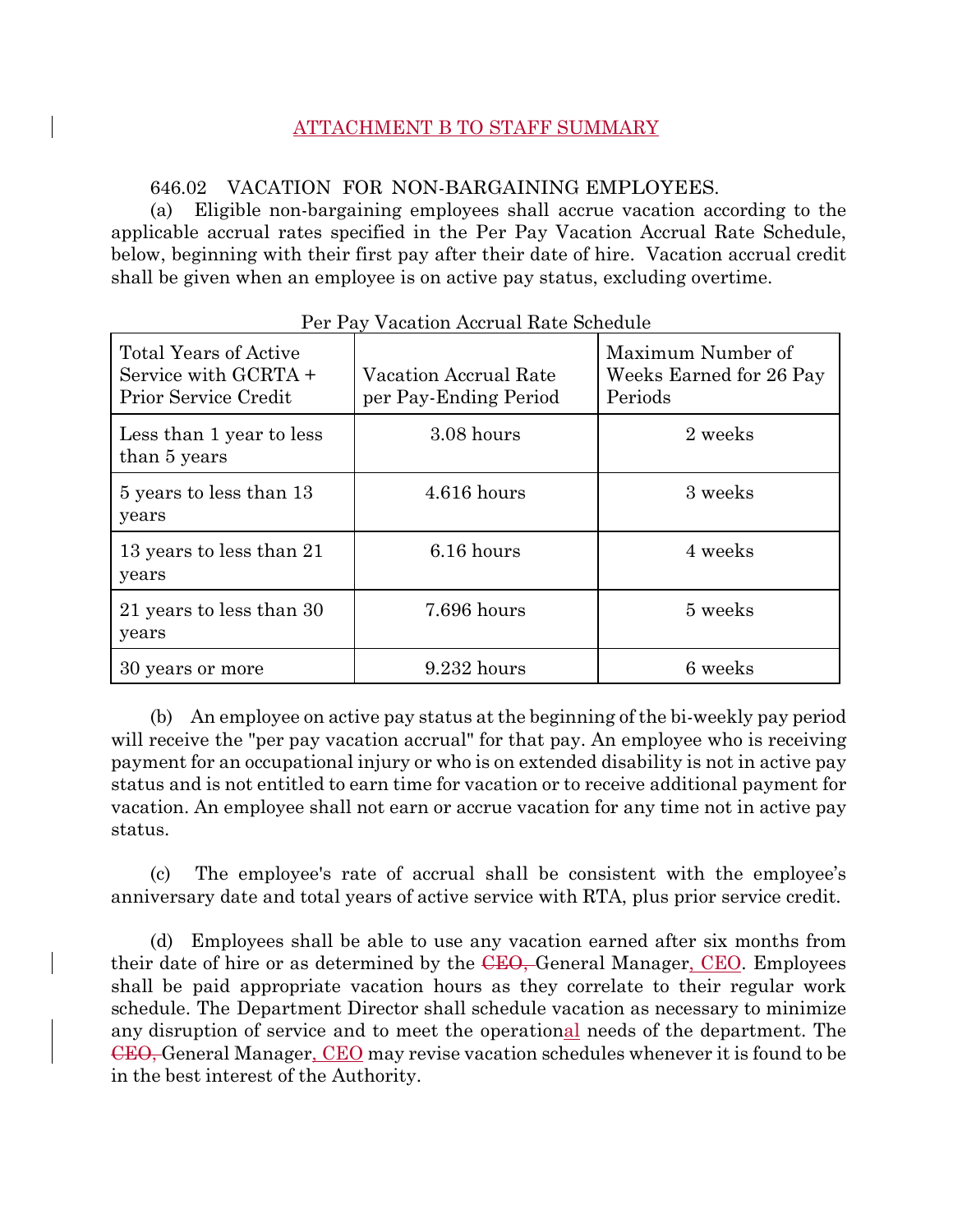### ATTACHMENT B TO STAFF SUMMARY

 (e) The CEO, General Manager, CEO, at his their discretion, to attract highly qualified applicants, may offer a vacation accrual rate greater than the applicant's years of service would otherwise allow.

(f) Increases in the per pay vacation accrual rate will be effective in the first full pay period following the employee's anniversary date of hire.

(g) Vacation time may be accumulated to a maximum of 400 hours as of December 31 of any year. Accumulated vacation balances in excess of 400 hours as of December 31 of any year, will be lost. Upon prior approval of the CEO, General Manager, CEO in situations involving extraordinary circumstances, payment or other equitable arrangements may be made to an employee for vacation balances in excess of 400 hours as of December 31.

(h) Upon separation from employment, payment will be made at the current rate of pay for all unused vacation hours.

(i) The CEO, General Manager, CEO shall implement administrative procedures, including procedures for employees who transfer to jobs that result in a change in their non-bargaining or bargaining status.

(Res. 2002-96. Passed 5-21-02; Res. 2013-95. Passed 9-17-13. Res. 2022-XX. Passed 1-XX-22.)

2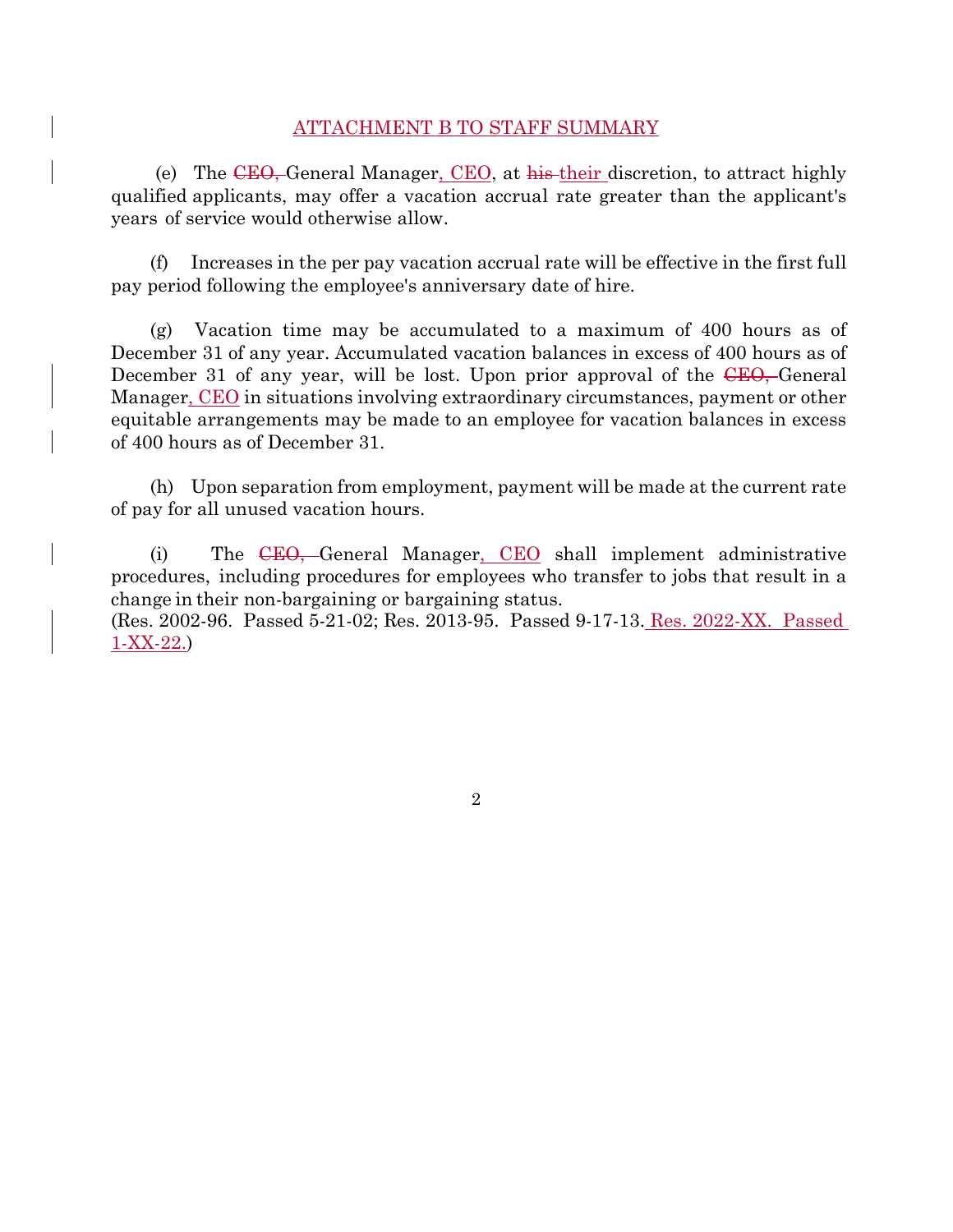## RESOLUTION NO. 2022-9

## REPEALING SECTION 628.01, AMENDING SECTION 646.02 AND MOVING SECTION 646.02 FROM THE CODIFIED RULES AND REGULATIONS OF THE GREATER CLEVELAND REGIONAL TRANSIT AUTHORITY TO THE PERSONNEL POLICIES

WHEREAS, pursuant to Resolution No. 1989-176, the Board of Trustees of the Authority codified the resolutions establishing its policies and procedures; and

WHEREAS, the Authority has conducted a review and determined that Section 628.01. Vacations should be repealed and Section 646.02. Vacation for Non-bargaining Employees should be amended and moved to the Personnel Policies.

NOW, THEREFORE, BE IT RESOLVED by the Board of Trustees of the Greater Cleveland Regional Transit Authority, Cuvahoga County, Ohio:

Section 1. That Section 628.01 is hereby repealed in its entirety.

Section 2. That Section 646.02 is hereby amended to read as specified in Attachment A hereto.

Section 3. That Section 646.02 shall be removed from the Codified Rules and Regulations of the Greater Cleveland Regional Transit Authority and shall replace Section 500.02 of the Personnel Policies.

Section 4. That the Board of Trustees hereby waives the fourteen-day period provided for in Article XI, Section 2 of the Bylaws.

Section 5. That this resolution shall become effective immediately upon its adoption.

Attachment: A. Section 646.02/Personnel Policy 500.02

Adopted: January 25, 2022

President

Attest:

and a series

Secretary-Treasurer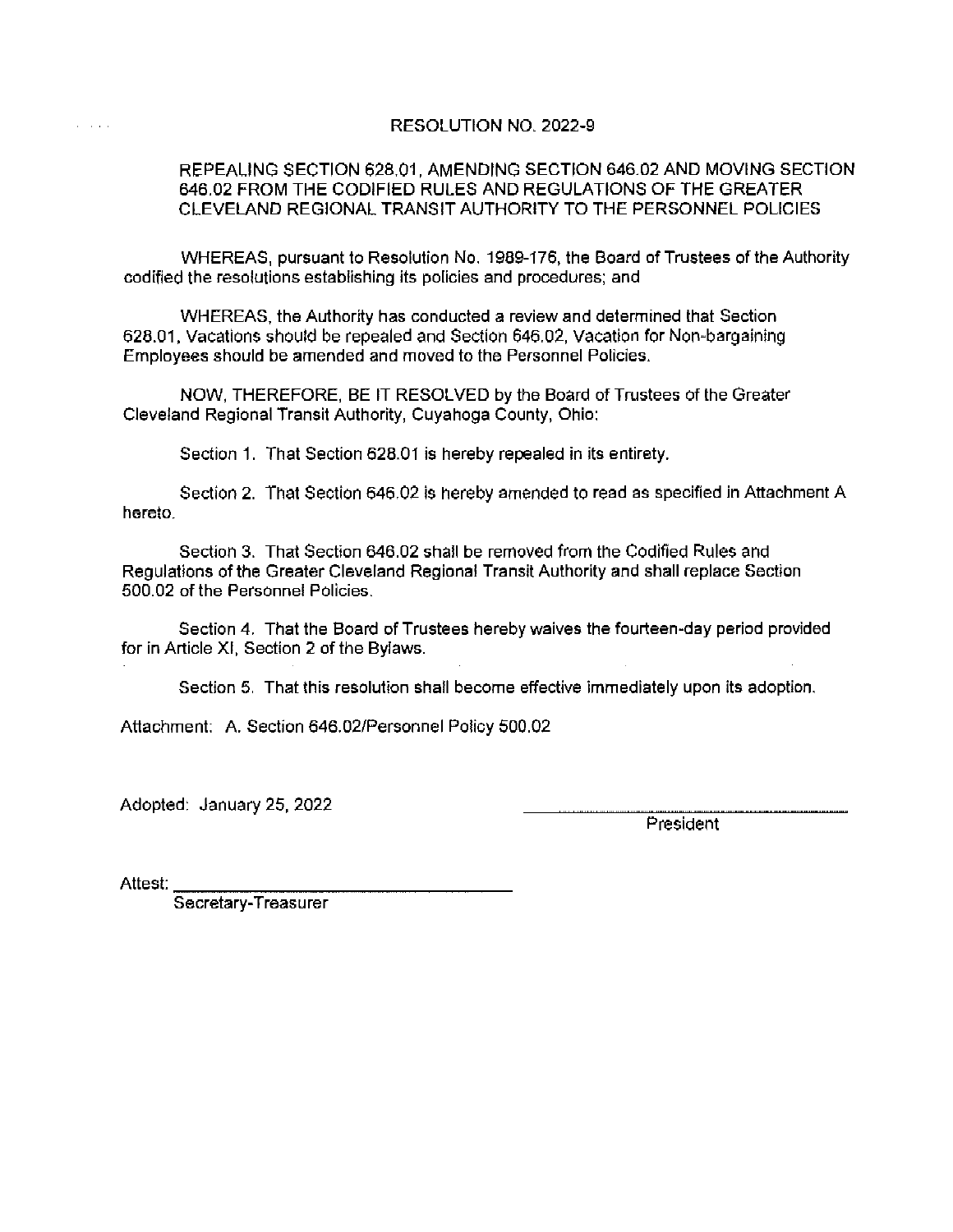### ATTACHMENT A TO RESOLUTION

## 646.02 VACATION FOR NON-BARGAINING EMPLOYEES – REPLACING PERSONNEL POLICY 500.02

(a) Eligible non-bargaining employees shall accrue vacation according to the applicable accrual rates specified in the Per Pay Vacation Accrual Rate Schedule, below, beginning with their first pay after their date of hire. Vacation accrual credit shall be given when an employee is on active pay status, excluding overtime.

| <b>Total Years of Active</b><br>Service with GCRTA +<br>Prior Service Credit | Vacation Accrual Rate<br>per Pay-Ending Period | Maximum Number of<br>Weeks Earned for 26 Pay<br>Periods |
|------------------------------------------------------------------------------|------------------------------------------------|---------------------------------------------------------|
| Less than 1 year to less<br>than 5 years                                     | 3.08 hours                                     | 2 weeks                                                 |
| 5 years to less than 13<br>years                                             | $4.616$ hours                                  | 3 weeks                                                 |
| 13 years to less than 21<br>years                                            | 6.16 hours                                     | 4 weeks                                                 |
| 21 years to less than 30<br>years                                            | 7.696 hours                                    | 5 weeks                                                 |
| 30 years or more                                                             | $9.232$ hours                                  | 6 weeks                                                 |

Per Pay Vacation Accrual Rate Schedule

(b) An employee on active pay status at the beginning of the bi-weekly pay period will receive the "per pay vacation accrual" for that pay. An employee who is receiving payment for an occupational injury or who is on extended disability is not in active pay status and is not entitled to earn time for vacation or to receive additional payment for vacation. An employee shall not earn or accrue vacation for any time not in active pay status.

(c) The employee's rate of accrual shall be consistent with the employee's anniversary date and total years of active service with RTA, plus prior service credit.

(d) Employees shall be able to use any vacation earned after six months from their date of hire or as determined by the General Manager, CEO. Employees shall be paid appropriate vacation hours as they correlate to their regular work schedule. The Department Director shall schedule vacation as necessary to minimize any disruption of service and to meet the operational needs of the department. The General Manager, CEO may revise vacation schedules whenever it is found to be in the best interest of the Authority.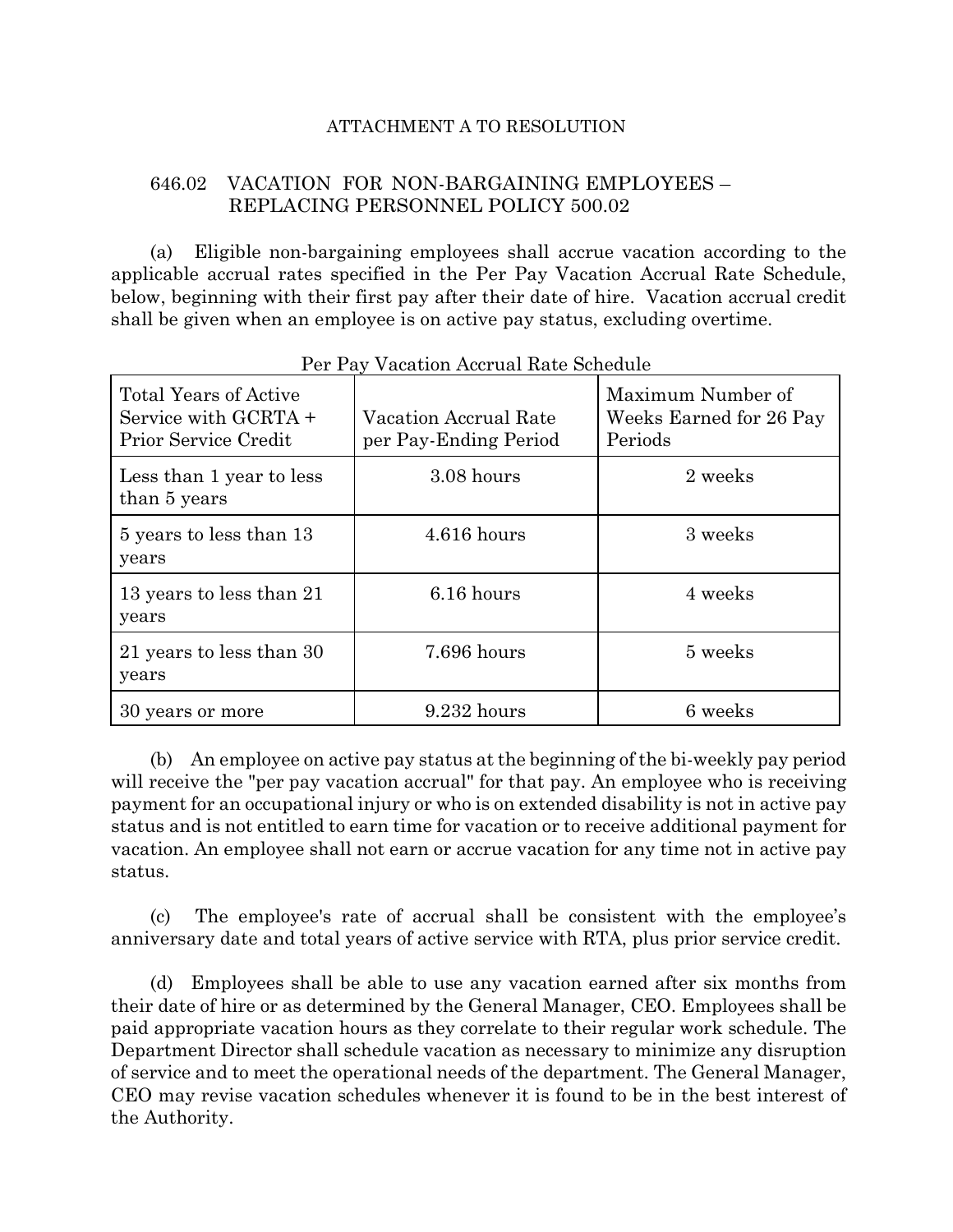(e) The General Manager, CEO, at their discretion, to attract highly qualified applicants, may offer a vacation accrual rate greater than the applicant's years of service would otherwise allow.

(f) Increases in the per pay vacation accrual rate will be effective in the first full pay period following the employee's anniversary date of hire.

(g) Vacation time may be accumulated to a maximum of 400 hours as of December 31 of any year. Accumulated vacation balances in excess of 400 hours as of December 31 of any year, will be lost. Upon prior approval of the General Manager, CEO in situations involving extraordinary circumstances, payment or other equitable arrangements may be made to an employee for vacation balances in excess of 400 hours as of December 31.

(h) Upon separation from employment, payment will be made at the current rate of pay for all unused vacation hours.

(i) The General Manager, CEO shall implement administrative procedures, including procedures for employees who transfer to jobs that result in a change in their non-bargaining or bargaining status.

(Res. 2002-96. Passed 5-21-02; Res. 2013-95. Passed 9-17-13. Res. 2022-XX. Passed 1-XX-22.)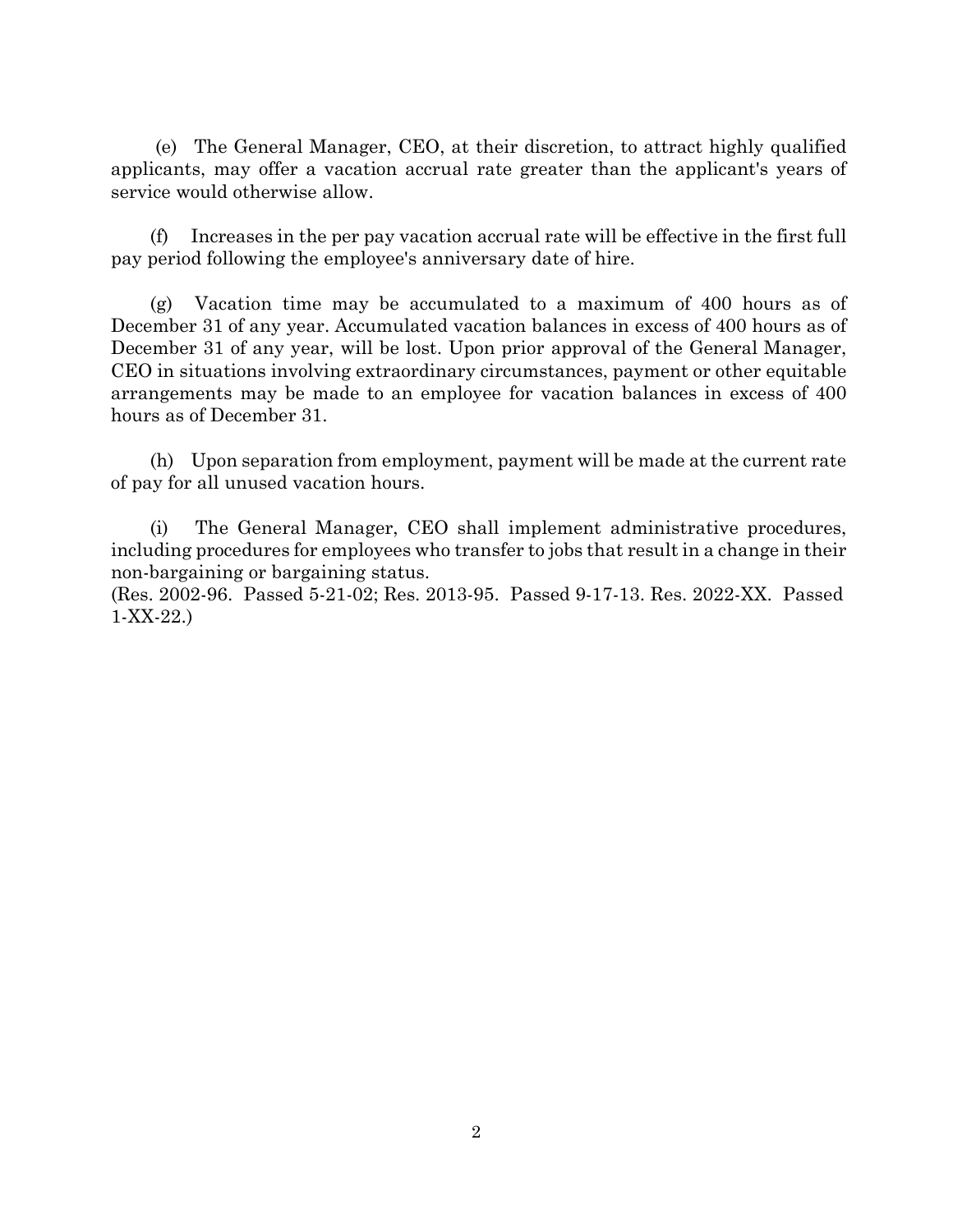| Form 100-326<br>07-03-97<br>E                        | Greater Cleveland Regional Transit Authority<br>STAFF SUMMARY AND COMMENTS |                               |
|------------------------------------------------------|----------------------------------------------------------------------------|-------------------------------|
| TITLE/DESCRIPTION:                                   |                                                                            | Resolution No.:               |
|                                                      | CONTRACT: ELECTRIC VEHICLE CHARGING STATION PROGRAM                        | 2022-10                       |
| PARTNER AGREEMENTS BETWEEN NOACA AND<br><b>GCRTA</b> |                                                                            | Date:<br>January 20, 2022     |
| <b>VENDOR:</b>                                       | N/A                                                                        | Initiator:<br>Programming and |
| AMOUNT:                                              | N/A                                                                        | Planning                      |
| <b>ACTION REQUEST:</b>                               |                                                                            |                               |
|                                                      | 図 Approval ロ Review/Comment ロ Information Only<br>Other                    |                               |

- $1.0$ PURPOSE/SCOPE: This action will allow the Authority to enter into Agreements with NOACA for an Electric Vehicle Charging Station Program, which will identify the roles and responsibilities of each party in the construction and operation of electric vehicle (EV) charging stations at the Brookpark Rapid Station, the Louis Stokes Station at Windermere. and the Green Road Station.
- $2.0 -$ DESCRIPTION/JUSTIFICATION: Carbon-based emissions from automobiles are the single highest source of air pollutants. The use of alternative power for automobiles serves to reduce environmentally harmful emissions. As use of electric vehicles accelerates in GCRTA's service area, the need for charging stations grows. GCRTA's rapid station parking facilities provide a prime location for the installation of EV charging facilities given their optimal locations throughout the county and openness to the public.

NOACA is implementing the EV Charging Station Program for the purpose of providing EV charging locations throughout the NOACA region. Three GCRTA rapid transit stations have been selected by NOACA for this program. Brookpark Rapid Station, the Louis Stokes Station at Windermere, and the Green Road Station.

To enter this program, GCRTA must execute a Partner Agreement with NOACA for each charging station site. Under the Agreements, NOACA will be permitted to administer all aspects of design, bidding, and construction activities required to construct the EV charging stations, at NOACA's cost. The Agreements also provide NOACA and its contractors the right to enter, use, and construct the EV charging stations on the properties listed above. All costs associated with design and construction will be borne 100% by NOACA.

After installation of the EV chargers, the stations will become the property of GCRTA. GCRTA will be responsible for all routine maintenance and electricity costs for a period of five (5) years. Under the provisions included in this Agreements, GCRTA is permitted to charge EV customers an electric charging fee to recoup the cost of the electricity provided. A five (5) year warranty and annual maintenance contract, and a five (5) year network service contract will be funded by NOACA. During that five (5) year period, GCRTA must ensure public access to these facilities. When the five (5) year term is ended, GCRTA can choose to continue maintenance of the EV charging stations or discontinue their operation.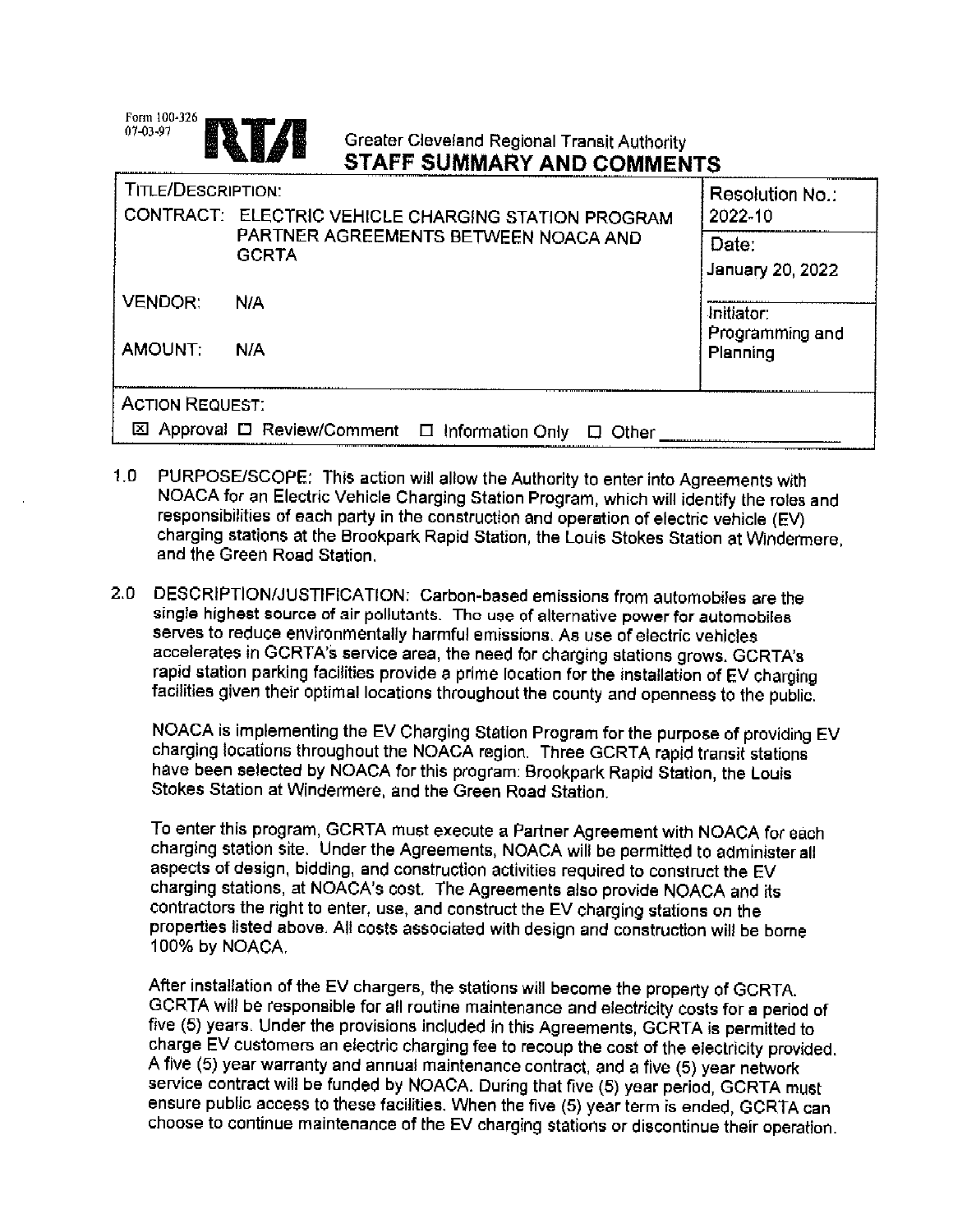**Staff Summary & Comments** NOACA charging stations Page 2

- 3.0 PROCUREMENT BACKGROUND: N/A
- $4.0$ DBE/AFFIRMATIVE ACTION BACKGROUND: N/A
- 5.0 POLICY IMPACT: The construction of EV charging stations on GCRTA facilities is consistent with GCRTA's Framework for the Future, Strategic Plan, and its Environmental Sustainability Program.
- 6.0 ECONOMIC IMPACT: The capital cost of design and construction for this project, along with a five (5) year warranty and network service contract, is 100% funded by NOACA through federal grant sources. GCRTA must cover routine electricity and maintenance costs for five (5) years but can charge for the electricity transferred to vehicles from the chargers.
- ALTERNATIVES: Reject the Agreements. Rejection of the Agreements would prevent  $7.0$ GCRTA from accepting funding from NOACA to install EV charging stations at its designated rapid transit station facilities.
- 8.0 RECOMMENDATION: This was discussed at the January 11, 2022 Operational, Planning & Infrastructure Committee Meeting. It is recommended that the Agreements be accepted and the resolution passed.
- 9.0 ATTACHMENTS: Attachment A - Electric Vehicle Charging Station Program Partner Agreements (one for each of three facilities).

Recommended and certified as appropriate to the availability of funds, legal form and conformance with the Procurement requirements.

General Manager, Chief Executive Officer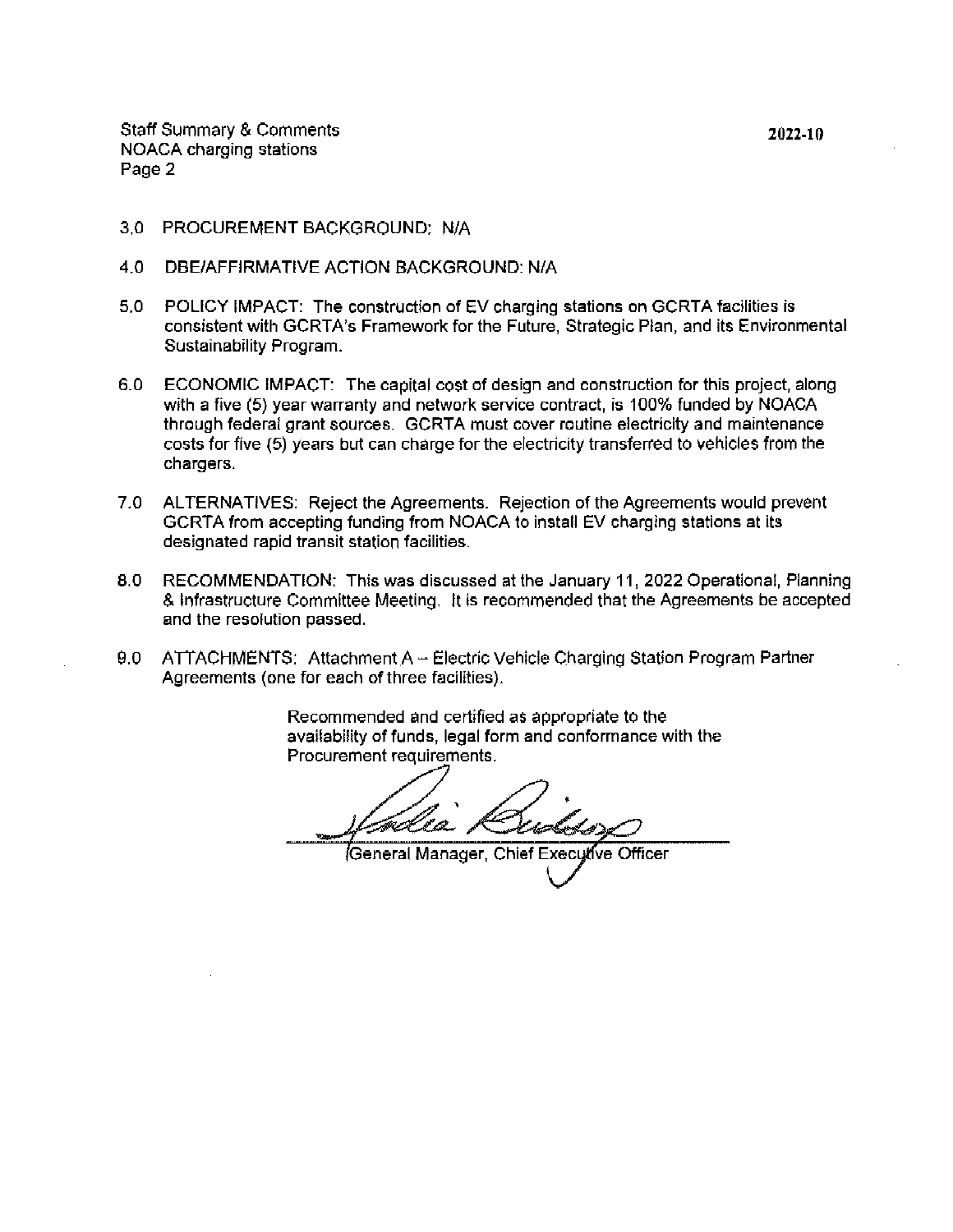## Electric Vehicle Charging Station Program Partner Agreement

THIS AGREEMENT is made effective and entered into as of the date last signed by the parties by and between the Greater Cleveland Regional Transit Authority, hereinafter referred to as the Partner, 1240 West 6th Street. Cleveland, OH, 44113; and the Northeast Ohio Areawide Coordinating Agency, herein referred to as NOACA, 1299 Superior Avenue, Cleveland, Ohio, 44114.

- 1. **PURPOSE**
- $1.1$ Chapter 23, Section 133 of the United States Code provides states with Federal funds to conduct the Congestion Mitigation and Air Quality (CMAQ) program and the funds apportioned to Ohio under 23 U.S.C. 149 are administered by the Ohio Department of Transportation ("ODOT").
- $1,2$ NOACA has been allocated federal funds and is contributing a portion of local funds for a project involving the planning, distribution and installation of DCFC and/or Level 2 Dual Port Electric Vehicle Charging Stations at multiple locations throughout Cuyahoga, Geauga, Lake, Lorain and Medina counties (hereinafter the "Project"), which has received Federal Highway Administration ("FHWA") approval and authorization. The Project is identified as PID 112897 and named District 12/District 3 NOACA EV Charging Stations.
- $1.3$ The Partner is authorized to enter into a contract with NOACA to administer the design, qualification of bidders, competitive bid letting, use of the improvement on local agency property, construction inspection, research, and acceptance of any projects or transportation facilities, provided the administration of such projects or transportation facilities is performed in accordance with all applicable local, state and federal laws and regulations with oversight by ODOT, specifically including Section 5501.03 of the Ohio Revised Code as to the Ohio Department of Transportation.
- $1.4$ The Greater Cleveland Regional Transit Authority owns the property known as GCRTA Louis Stokes Station at Windermere and located at 14232 Euclid Avenue, East Cleveland, 44112; and agrees to allow use of a portion of that property as a site for installation. operation and maintenance of electric vehicle charging stations under the Project.
- $1.5$ The purpose of this Agreement is to set forth requirements associated with the Federal funds available for the Project and to establish the responsibilities for NOACA and the Partner in administration, construction, operation and maintenance of the Project,
- 2. **FUNDING**
- $2.1$ NOACA shall use the above-mentioned federal funding and the local share that NOACA is providing to pay for all eligible items at a rate of 100% participation to implement the Project as scoped, including all expenses associated with preliminary engineering, design, planning, construction and construction administration activities.
- $2.2$ Unless otherwise agreed to in writing between the parties. Partner shall not be responsible for any costs of the development and construction of the Project, including costs related to preliminary engineering, environmental engineering, design and plans, construction contractor costs for purchase and installation of EV charging station equipment and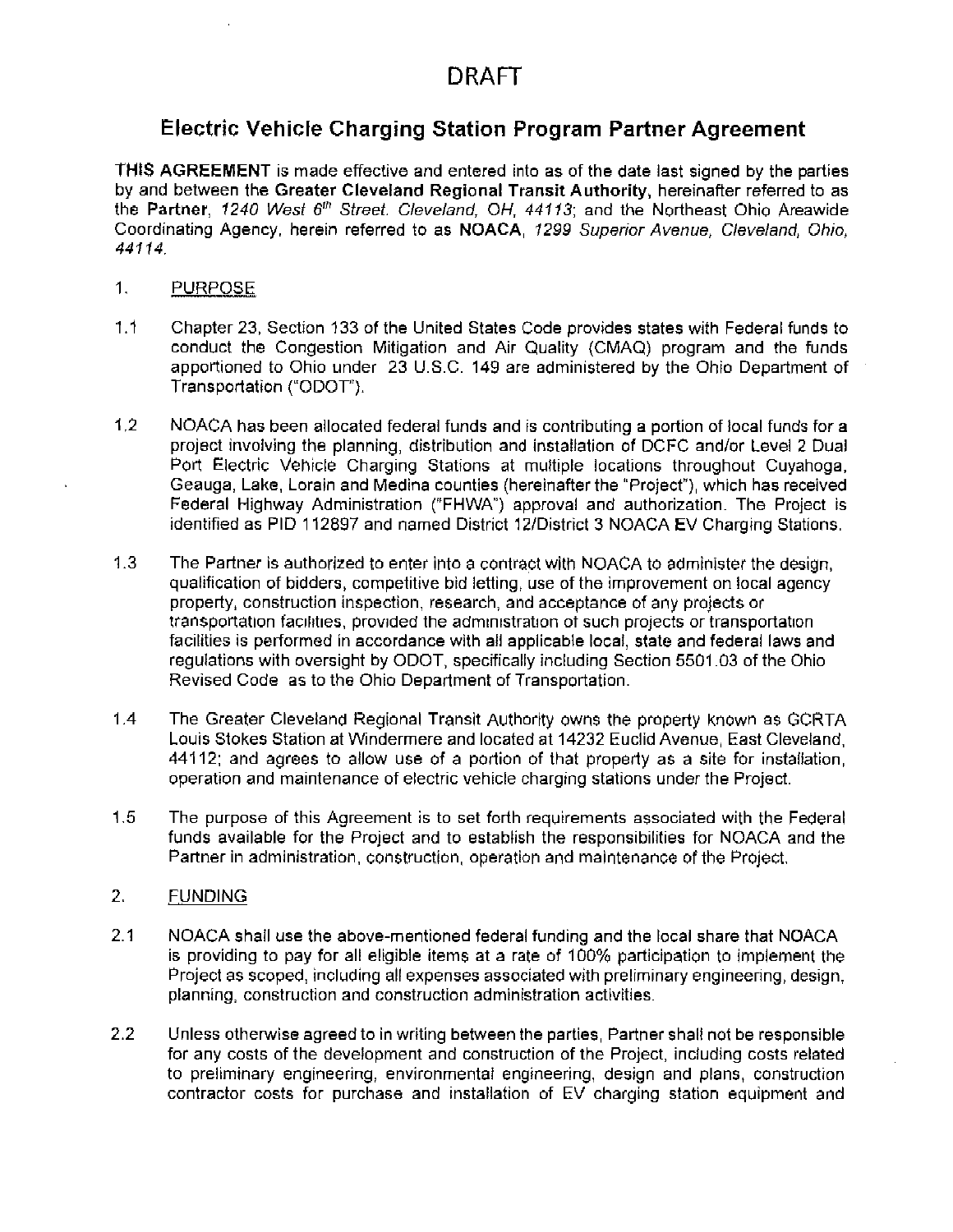software, site preparation, marking of parking spaces, extension of electric supply lines and connection to the charging stations.

- 3. **NOTICE**
- $3.1$ Notice under this Agreement shall be directed as follows:

NOACA and the Partner shall designate a point of contact for all communications with associated with performance of the Project. The point of contact shall be responsive to all communications in the performance of the Project. As of the Effective Date of this Agreement, the parties designate the following contacts:

| NOACA:                   | PARTNER:                                     |
|--------------------------|----------------------------------------------|
| Randy Lane               | Mandy Metcalf                                |
| <b>NOACA</b>             | Greater Cleveland Regional Transit Authority |
| 1299 Superior Avenue     | 1240 West 6th Street                         |
| Cleveland, OH 44114      | Cleveland, OH 44113                          |
| rlane@mpo.noaca.org      | Samantha.Metcalf@gcrta.org                   |
| (216) 241-2414, ext. 300 | 216-356-3290                                 |

 $\overline{4}$ . TERM

> The Term of this Agreement shall begin on the above-stated effective date and, unless otherwise terminated as provided in this Agreement, shall last for a period of five (5) years, which period shall coincide with the duration of the Project funding period with FHWA.

### 5. **EXPIRATION AND TERMINATION PROVISIONS**

 $5.1$ This Agreement and obligation of the parties herein may be terminated by either party with thirty (30) days advance written notice to the other party. In the event of termination during construction. NOACA shall order a cease work, terminate all subcontracts relating to such terminated activities, take all necessary or appropriate steps to limit disbursements and minimize costs at the site, and furnish all data results, reports, and other materials describing all work under this contract, including without limitation, results accomplished, conclusions resulting therefrom, and such other matters as NOACA and/or ODOT may require.

### 6. **OBLIGATIONS/RESPONSIBILITIES OF NOACA**

- $6.1$ NOACA will service as the Local Public Agency ("LPA") for the project, assuming all responsibilities to FHWA and ODOT in adherence to all requirements contained with the Locally Administered Transportation Projects Manual of Procedures. NOACA will engage the services of any consultants and contractors necessary to perform the Project provided under this Agreement.
- 6.2 NOACA will, in coordination with the Partner, assess potential sites to determine level of scope, costs, and schedule for charger installation at the identified site.
- 6.3 NOACA will be responsible for: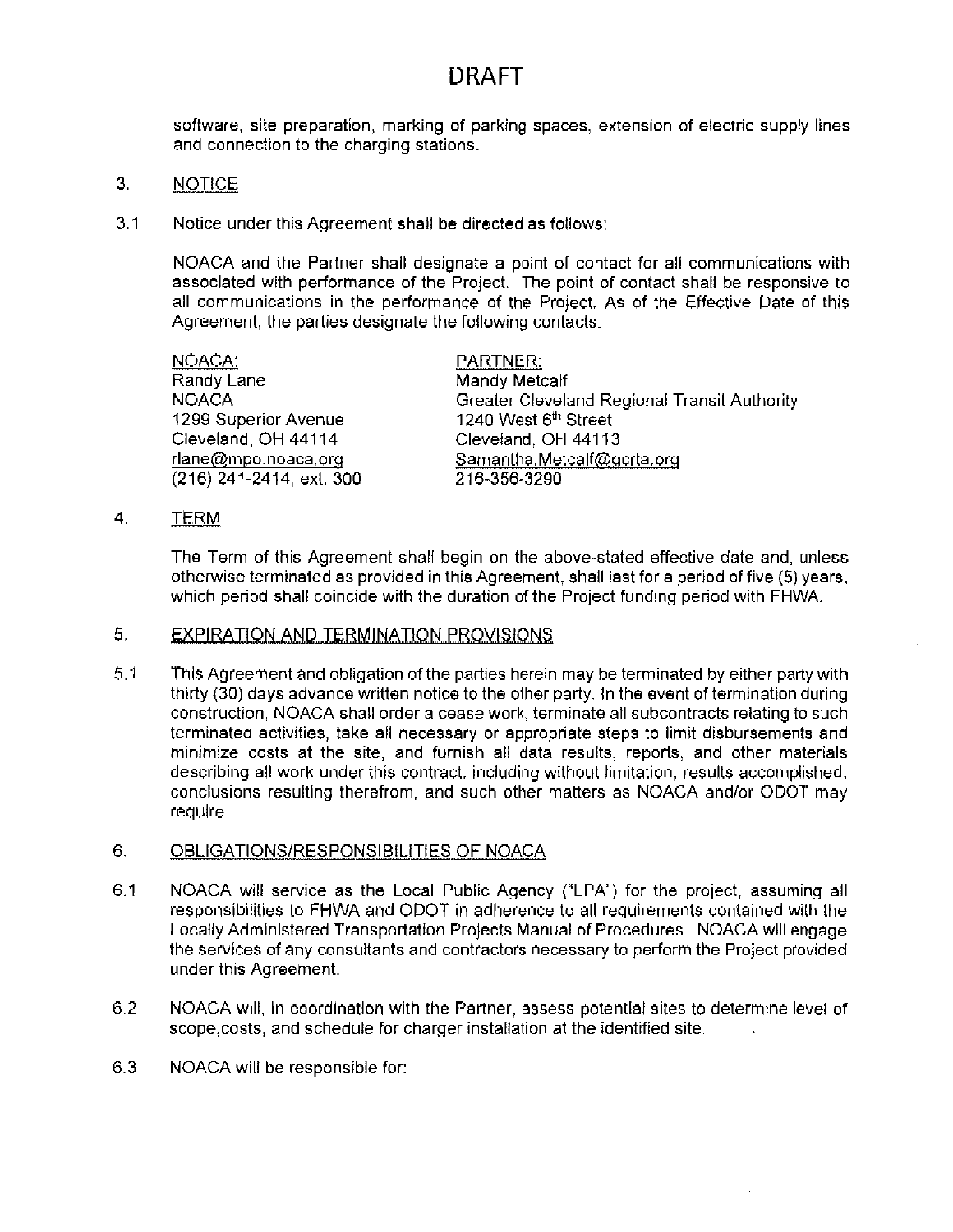- a. Development of detailed project scope and location identification as well as an engineer's estimate identifying all costs necessary for implementation of the Project.
- b. Development of the Plans, Specifications and Estimate (PS&E) package in accordance with ODOT Project Development Process (PDP) requirements, including: -Environmental (NEPA) Documentation
	- -Right of Way Certification to ODOT
	- -Design Plans (Consultant, proposed Design-Build).
	- -Construction Specifications (Design-Build Scope)
	- -Bidding Documents
- c. Procurement and contract award for charging station equipment, electrical upgrades, and all labor necessary for proper installation
- d. Directly or through a consultant perform construction inspection
- e. Directly or through its Project contractor, obtain any applicable zoning and building permits, certificate of occupancy or other license, permit and approval. To the extent necessary to obtain such permit, license or approval. Partner will cooperate with NOACA or its contractor in obtaining such permit, license or approval as may be necessary.
- 6.4 NOACA shall provide copies of its plans, drawings, specifications for the construction and installation of the EV charging stations at Partner's site for review and acceptance,
- 6.5 NOACA shall require of its construction contractor that it indemnify and hold harmless the State of Ohio and ODOT and that such contractor maintain those levels of liability, motor vehicle and Worker's Compensation insurance coverage that are provided in Section 107.12, of ODOT's Construction & Materials Specifications (Jan. 2019, as amended).
- 6.6 Typical construction items for which NOACA is responsible depending on site conditions, include:
	- New charging station units and associated equipment.
	- Conduit, signage at the parking spot, bollards, cable/wiring and electrical service  $\overline{a}$ box disconnects.
	- Concrete or asphalt addition or replacement.  $\overline{a}$
	- Paint striping and stenciling of the charging station parking spaces.
	- Charging station installation labor (electrical, trenching, etc.)  $\overline{\phantom{m}}$
	- Annual network fees for up to 5 years included in the original purchase price  $\mathbf{r}$
	- Warranty and annual maintenance contract costs for the charging equipment (at  $\overline{a}$ least 5 years warranty required) included in the original purchase price
	- Construction inspection  $\tilde{\phantom{a}}$
- $6.7$ NOACA shall require that its contractor or vendor cooperate with the Partner in setting up multiple pay options which users may employ to pay for any fee that may be charged for use of the EV charging stations under Section 12.
- 6.8 NOACA or its contractor or vendor will be responsible for registering the location, hours of availability and other details about the EV charging stations in any mapping or other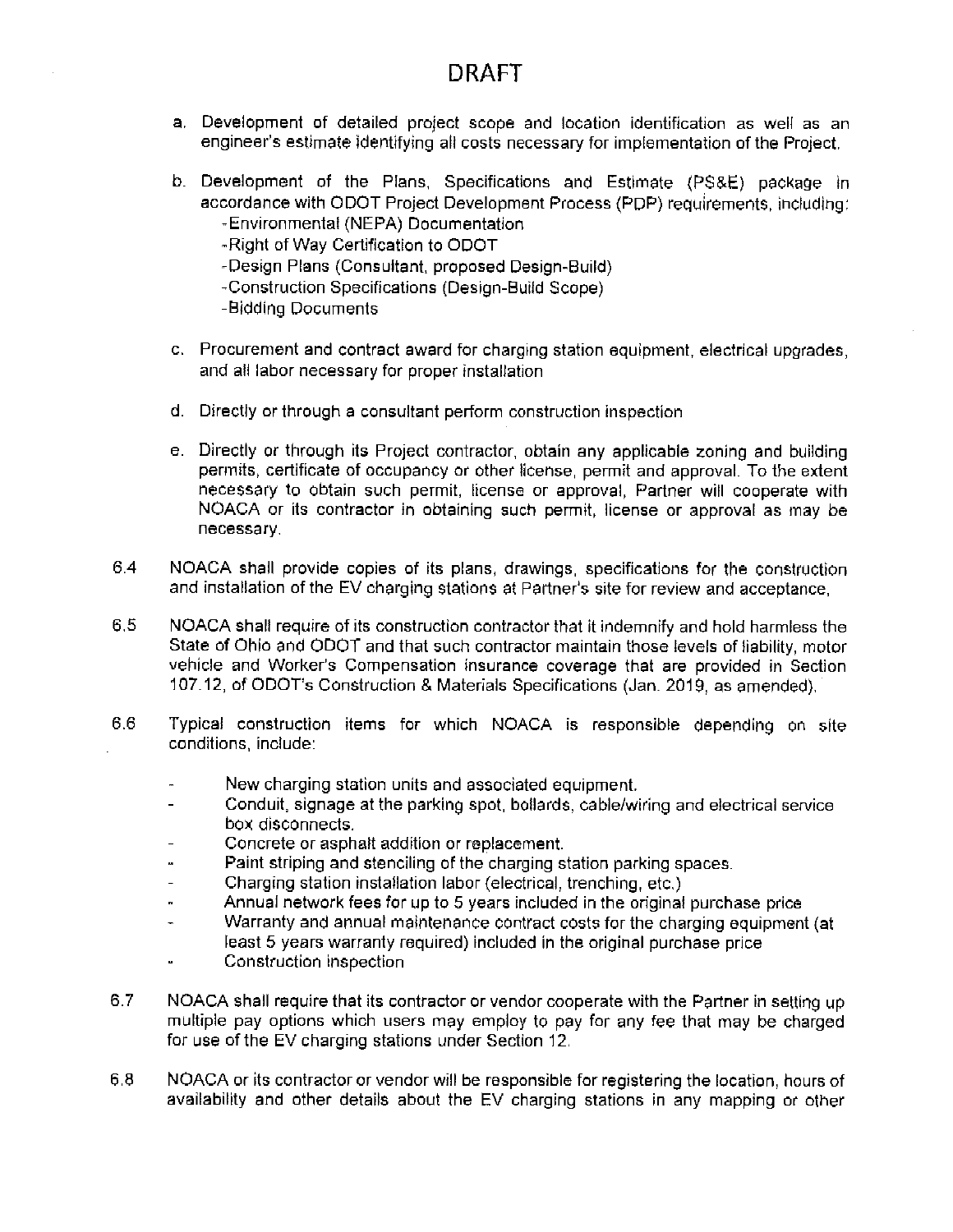relevant EV charging station database.

- 6.9 NOACA will ensure compliance with all federal requirements associated with project implementation, including environmental review, coordination of right of way or rights to locate on specific properties, design, contracting and reporting.
- $6.10$ NOACA will include provisions in its Project or construction contract requiring that routine troubleshooting of the EV charging equipment and network upgrades are included under that contract for the five (5) year useful life of the charging units.

### $7<sub>1</sub>$ OBLIGATIONS/RESPONSIBILITIES OF PARTNER

- $7.1$ As provided in Section 8, Partner will provide access to a specific location on its property for the construction, maintenance and use of the EV charging stations for the duration of the project, which coincides with the life expectancy of the charging stations of five (5) years.
- $7.2$ Partner will coordinate with NOACA in:
	- a. The assessment of potential sites to determine level of scope, costs, and schedule for charger installation at each identified site:
	- b. The development of detailed project scope and location identification.
	- c. The development of an engineer's estimate identifying all costs necessary for implementation.
	- d. The certification of availability of necessary property to comply with FHWA requlations for federally funded projects.
- $7.3$ Partner will within this Agreement grant NOACA a right of entry onto its property to perform inspections or surveys in the planning of construction and for the full construction/installation of the EV charging station equipment at Partner's site. In the event that any additional or supplemental instrument or conveyance is needed to allow such construction as well as troubleshooting and installation of network updates, during the term of this Agreement, Partner will cooperate to provide such instrument.
- $7.4$ Partner will allow for the installation of any additional electrical service facilities across its property which may be necessary to provide a power source to the EV charging stations.
- 7.5 Partner will maintain public access to the EV charging stations site for no less than twelve (12) hours per day for the useful life of the equipment of five (5) years.

### 8. RIGHT OF ENTRY AND LICENSE

 $8.1$ The Partner hereby grants a temporary license and permission for a Right of Entry to NOACA, its consultants, contractors and subcontractors, and utility providers ("Agents") for entry onto the work area located at 14232 Euclid Avenue, East Cleveland, 44112 for the purpose of making surveys and tests and constructing the Project, including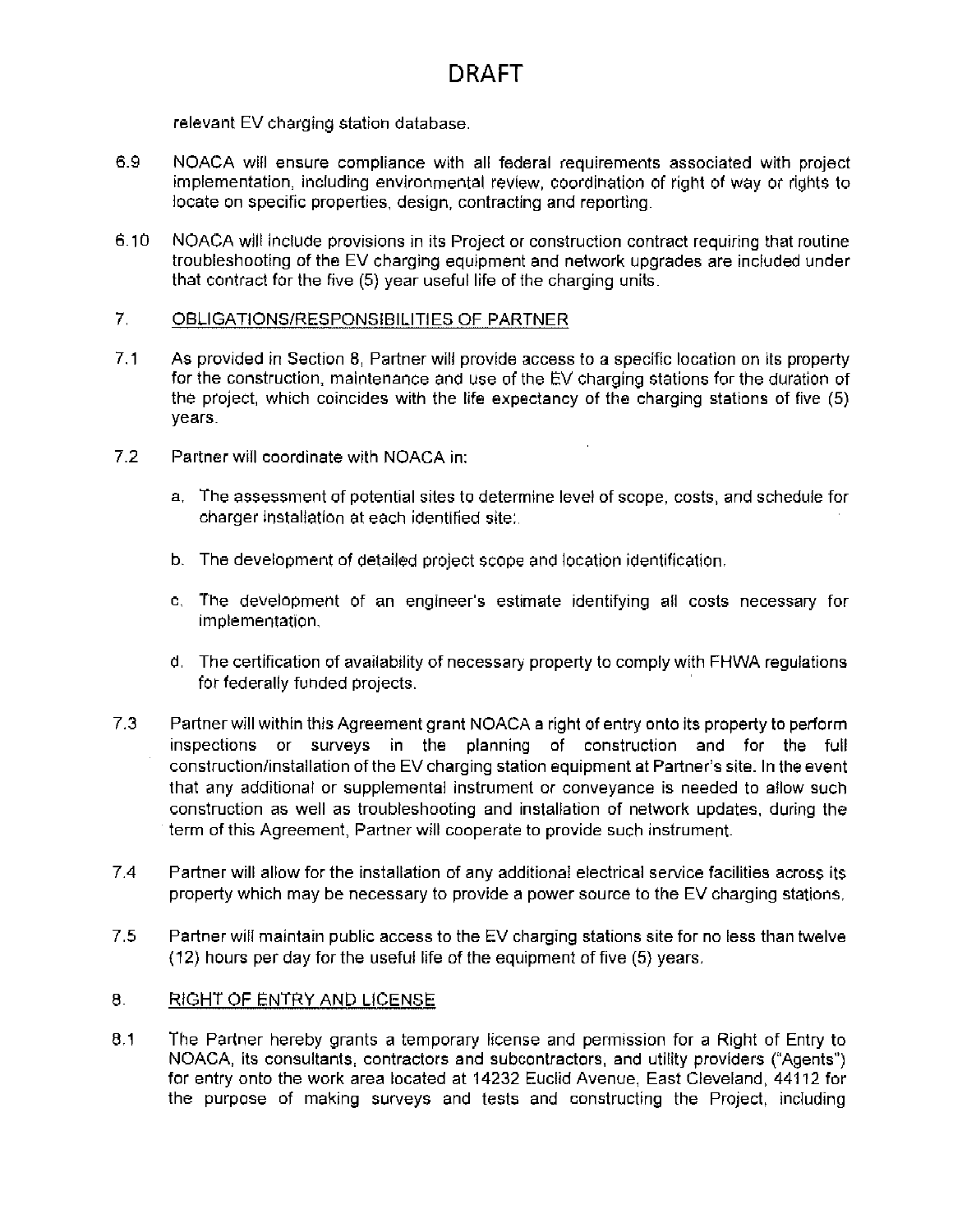installation of electric vehicle supply equipment ("EVSE"), necessary site and utilities improvements to operate the EVSE.

- 8.2 This Temporary Right of Entry and License shall commence on the effective date of this Agreement and shall continue until the date of final construction completion and mutual acceptance (the "Term"), unless extended in writing pursuant to the mutual agreement of the parties hereto, at which time NOACA and its Agents shall vacate the property.
- 8.3 Use of the Work Area and the installation of the Project shall be in compliance with the requirements of all applicable Federal, State and local laws, ordinances, rules and regulations.
- 8.4 NOACA and its Agents shall coordinate all improvements onsite with the designated Partner contact for the Work Area by telephone or by email.
- 8.5 NOACA, and its Agents shall notify the Partner contact at least 72 hours prior to entry onto the Work Area, and immediately if any unusual conditions are encountered. NOACA, or its Agents, shall provide the following information to the Partner contact at the time of notification:
	- (i) Access routes to and from the Work Area;
	- (ii) Type, size and number of vehicles and crews to be used to perform the work; and
	- (iii) Copies of all plans, drawings, permits, etc., including, but not limited to permits related to sediment and erosion control and storm-water management.
- $8.6$ Any and all proposed trimming of trees, cutting of timber and/or clearing of the Work Area by NOACA and its Agents, will be reviewed, approved and inspected by the Partner before any work is begun, to ensure that all such proposed work is permitted and within the Work Area.
- 8.7 NOACA and its Agents shall take any and all precautionary measures to protect any sensitive and threatened or endangered species and habitats.
- 8.8 In the event that historical, cultural or archeological resources are uncovered during the course of construction, work shall be halted immediately and NOACA shall contact State and Federal oversight agencies for guidance.

### 9. OWNERSHIP OF PROJECT EQUIPMENT

- $9.1$ Upon completion of installation and construction EV charging station at the Partner's site and confirmation that the equipment is fully operational, the Partner will be considered to be the owner of the charging stations and thereafter responsible for providing maintenance as covered in Section 10, including maintenance of an electric power supply.
- 9.2 Partner shall be required to maintain the charging stations at its site for a period of five (5) years. Upon the expiration of that five-year period, coinciding with the expiration of this Agreement, Partner may choose to retain the equipment in place and to operate it; or choose to have the equipment removed and discontinue making the charging stations available to the public.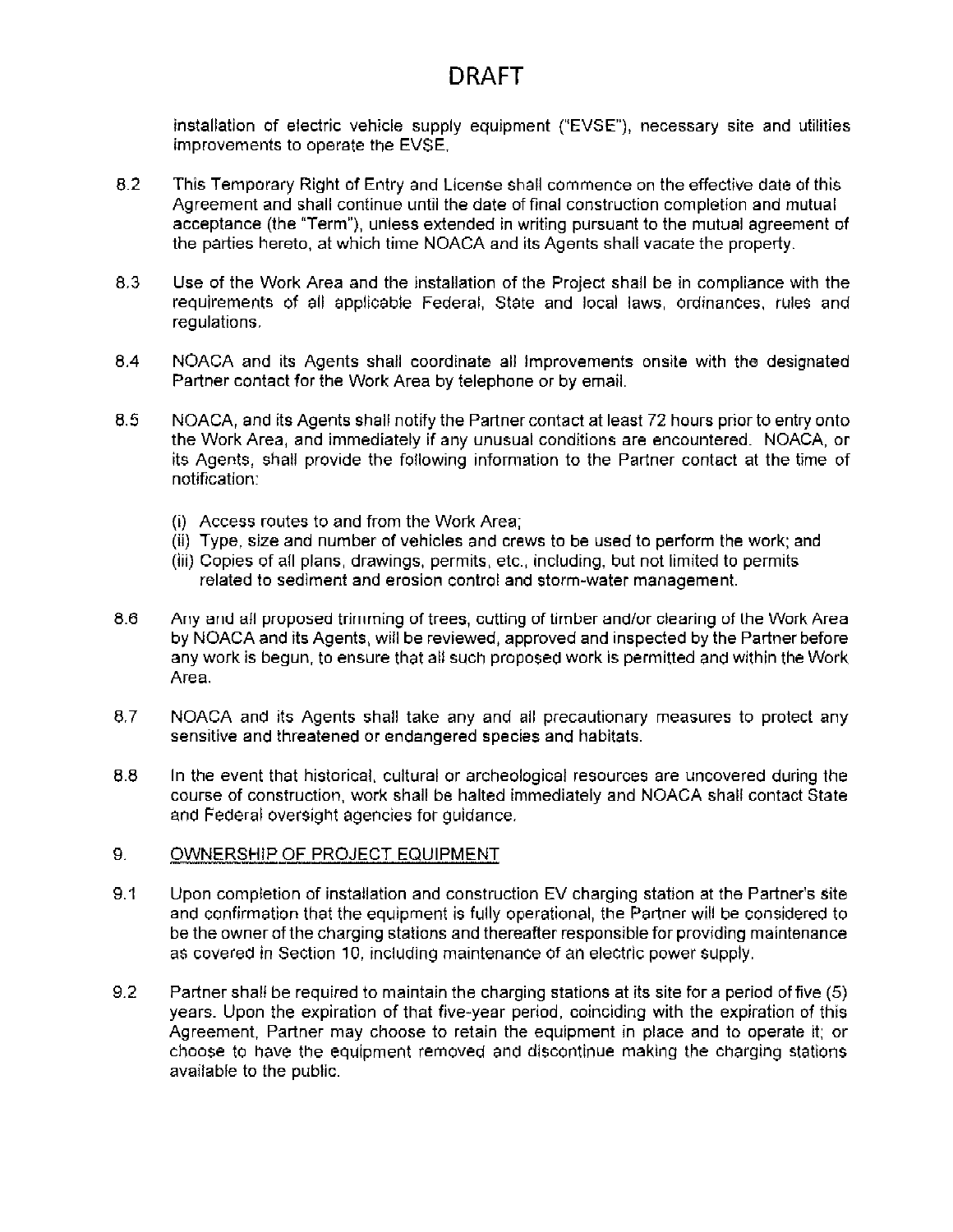9.3 In the event that Partner determines to retain and operate the equipment following the expiration of the five-year period, the Partner will be responsible for maintaining an agreement with a vendor for management of, receipt and disbursement of fees charges under Section 12.

#### $10.$ PROJECT MAINTENANCE

- $10.1$ 23 United States Code, Section 116 requires a formal agreement with the appropriate officials of jurisdiction in which the project is located to provide for the maintenance of the PROJECT for the useful life of five (5) years, beginning from the date the facility is open to the public. The Partner shall be responsible for the maintenance of the PROJECT under this agreement. This includes the maintenance of electrical vehicle supply equipment and associated site improvements to allow for continued operation and functionality. The Partner shall also maintain public access to the site for 12 hours or more per day for the full useful life.
- $10.2<sub>1</sub>$ Maintenance under this Section shall include maintaining an electric power supply to the charging equipment and paying the costs of such electric service.
- $10.3<sub>1</sub>$ The Project will be included for review under NOACA's annual Project Maintenance Monitoring Policy. If selected for maintenance review, NOACA will coordinate with the Partner to perform a site maintenance review in accordance with the policy, which may result in corrective plans and action to ensure the facility continues to be functional and accessible for public utilization.
- $11.$ DATA SHARING AND REPORTING
- $11.1$ The Partner will provide, or arrange to be provided through the Electric Vehicle Supply Equipment (EVSE) provider, usage data reports on a semi-annual basis for the five-year useful life (10 total reports). For each EVSE unit installed under this agreement, the following information, in summary form, will be required:
	- 1. Location: Site name, EVSE ID number, address, city, zip, county
	- 2. Operational uptime (percentage)
	- 3. Number of charge events
	- 4. Number of unique vehicles
	- 5. Average charge time per event (minutes)
	- 6. Average kW per charge event
	- 7. Total kW consumed

### $12.$ FEE STRUCTURE

- $12.1$ The Partner shall have the right to set and collect user or convenience fees to offset costs associated with electricity supply to and maintenance of EVSE. The Partner shall not monetarily profit or direct fees collected to any other purpose.
- $12.2$ Payment of the fee shall be available through several optional forms: web/mobile application, pay card, subscription and credit card at point of sale.
- $12.3$ Management of the fee payment system will be handled by NOACA's Project contractor or vendor, who shall collect the fees and disburse revenue. Details of the collection,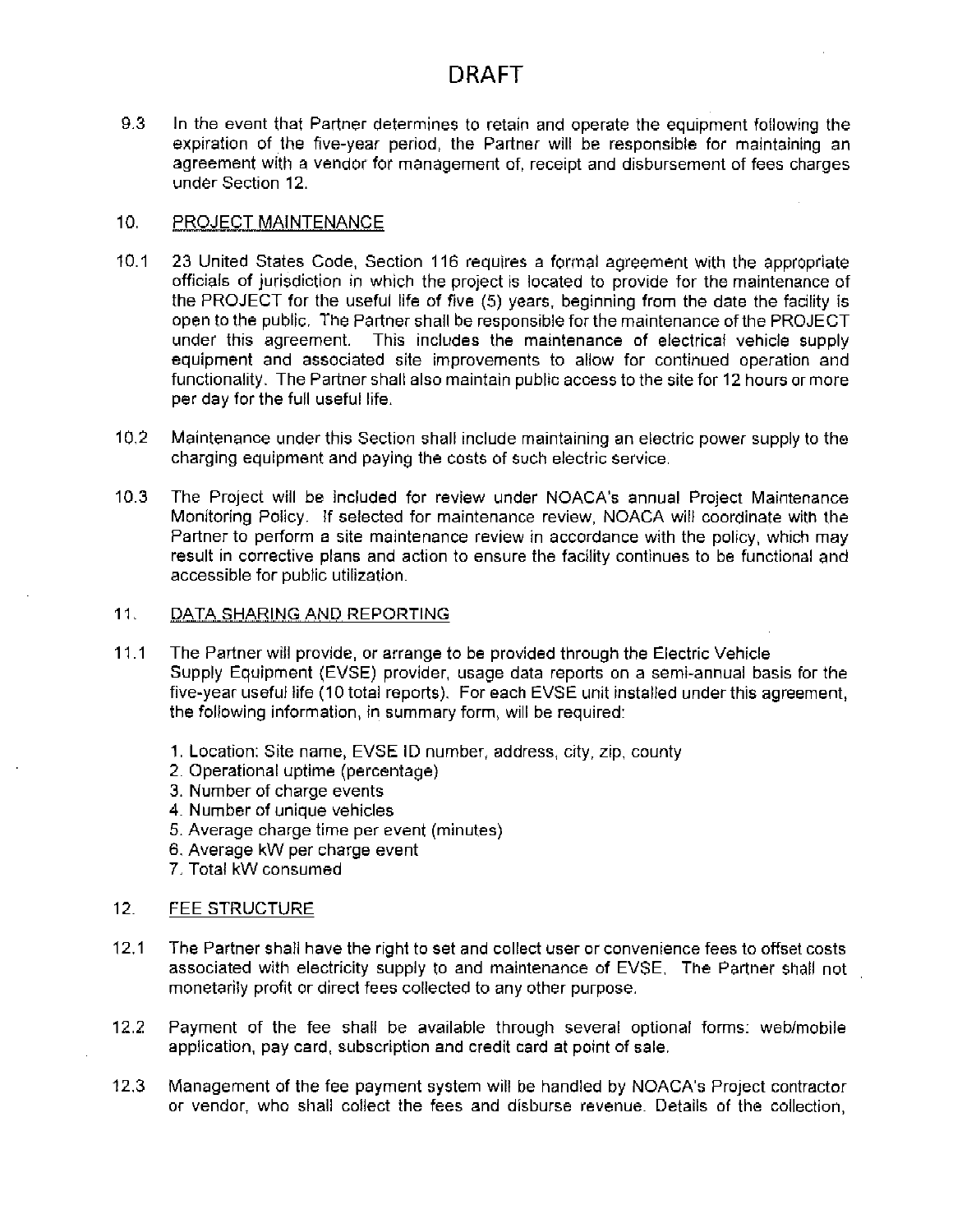management and disbursement of fees will be set out in a separate written Agreement to be entered after NOACA has awarded the Project construction contract.

- $12.4$ The Partner may apply the revenue resources to reimbursement costs of electricity supply and costs of maintenance or repair of the charging units during the term of this Agreement.
- $12.5$ Following the term of this Agreement, in the event that Partner chooses to retain the electric vehicle charging equipment in place and operate and manage that equipment. Partner will be required to enter into a new, separate agreement for a party to manage collection of fees and disbursement of revenue.

### $13<sup>1</sup>$ **INDEMNIFICATION**

- $13.1$ NOACA, to the extent allowable under law in the State of Ohio, and its Project contractor shall indemnify and save harmless the Partner against and from all expenses, liabilities, obligations, damages, penalties, claims, accidents, costs and expenses, including reasonable attorneys' fees paid, suffered or incurred for death or damage or injury to persons or property in whole arising out of the carelessness, negligence, or improper conduct of NOACA or its contractor or subcontractors, its agents, servants, employees or licensees resulting from its performance of its obligations under this Agreement or its use and occupancy of the Premises. Partner's liability shall be determined in accordance with Ohio Revised Code Chapter 2744. Notwithstanding anything to the contrary in this Agreement, no party shall be required to indemnify another party from or against such other party's intentional acts or omissions or negligence.
- $13.2$ This provision may be met by maintaining liability insurance policies as outlined in Section 107.12 of the ODOT CMS and providing to Partner copies of certificates of insurance coverage.

### $14.$ **GENERAL**

- $14.1$ Neither this contract, nor any rights, duties or obligation described herein shall be assigned by either party hereto without the prior express written consent of the other party. Any change to the provisions of this agreement must be made in a written amendment executed by both parties.
- $14.2$ This Agreement shall be construed and interpreted and the rights of the parties determined in accordance with the laws of the State of Ohio.
- $14.3$ Performance by the Partner as a political subdivision of the State of Ohio and in the event that the Agreement requires the payment of money, the Agreement is subject to Section 5705.41 requiring the certification of availability of funds by the Fiscal Officer of the political subdivision.
- $14.4$ Any person executing this Agreement in a representative capacity hereby warrants that he/she has been duly authorized by his/her principal to execute this Agreement on such principal's behalf.
- NOACA agrees for itself and its project contractors that it is in compliance with the  $14.5.$ requirements of R.C. § 125,111.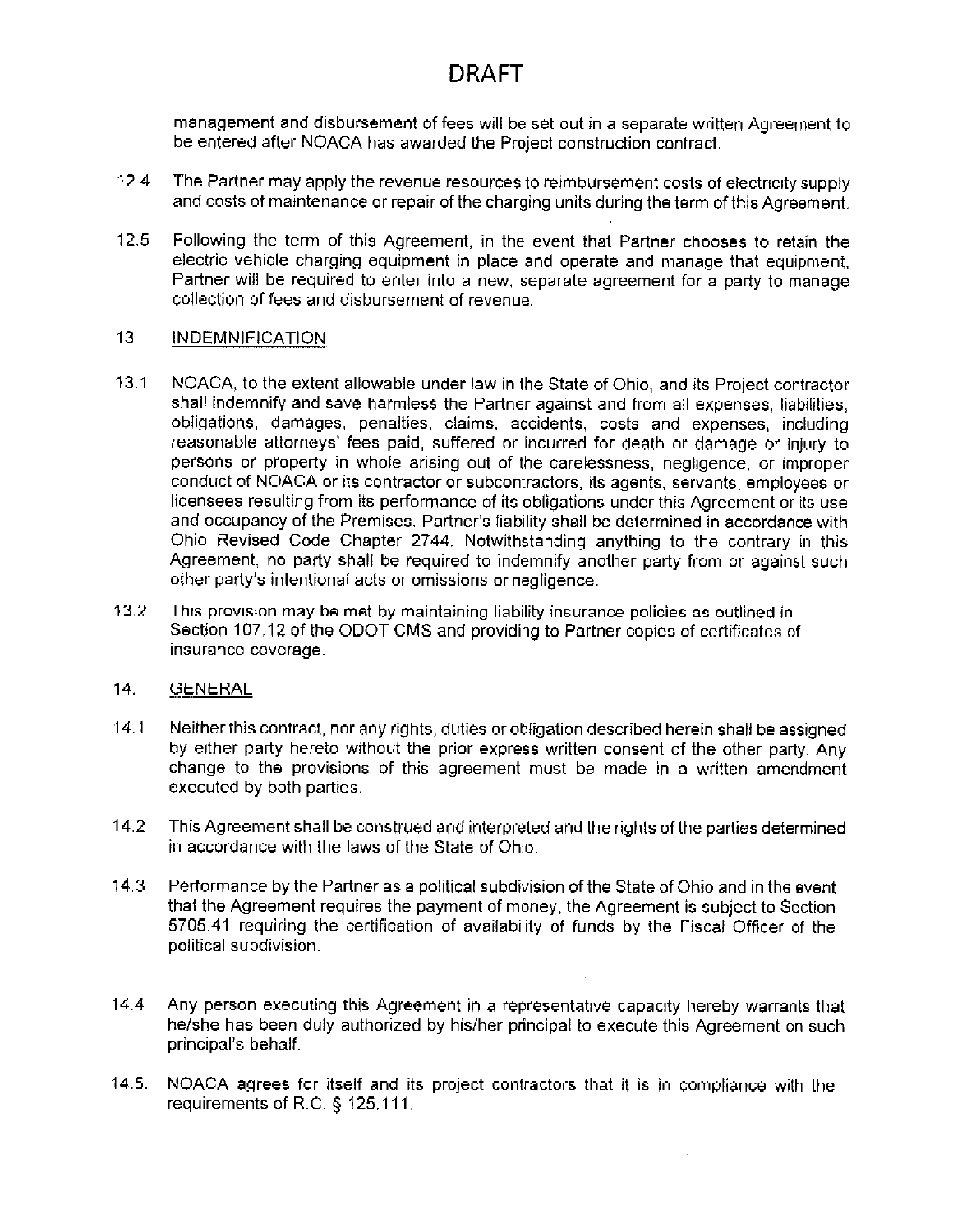- 14.6 NOACA certifies that it: (i) has reviewed and understands the Ohio ethics and conflict of interest laws as found in Ohio Revised Code Chapter 102 and in Ohio Revised Code Sections 2921.42 and 2921.43, and (ii) will take no action inconsistent with those laws. NOACA understands that failure to comply with Ohio's ethics and conflict of interest laws is grounds for termination of this Agreement and may result in the loss of other contracts or grants with the State of Ohio.
- 14.7. NOACA affirms that it is compliant with R.C. § 3517.13.
- $14.8$ NOACA affirms that it has read and understands Executive Order 2019-12D issued by Ohio Governor Mike DeWine. NOACA has signed and completed the Standard Affirmation and Disclosure Form and shall abide by those requirements in the performance of this Agreement and perform no services required under this Agreement outside of the United States. The Executive Order can be accessed at the following website: https://governor.ohio.gov/wps/portal/gov/governor/media/executiveorders/2019-12d.
- $14.9$ Pursuant to R.C. § 9.76 (B), NOACA warrants that it is not boycotting any jurisdiction with whom the State of Ohio can enjoy open trade, including Israel, and will not do so during the contract period.
- 14.10 This Agreement may be executed in multiple counterparts, each of which shall be deemed an original and all of which shall constitute one agreement. Signatures delivered electronically (by facsimile or electronic mail) shall be deemed originals for all intents and purposes. The signature of any party to any counterpart shall be deemed to be a signature to, and may be appended to, any other counterpart.
- 14.11 While this Agreement is captioned as Partner Agreement, neither that title nor any provision of this Agreement creates any agency, partnership, employer/employee, joint venture or other relationship between the Partner and NOACA.
- 14.12 If any term, covenant or condition of this Agreement or the application thereof to any part, person or circumstances shall, to any extent, be invalid or unenforceable, the remainder of this Agreement or the application of such term, covenant or condition shall be valid and shall be enforced to the fullest extent permitted by law.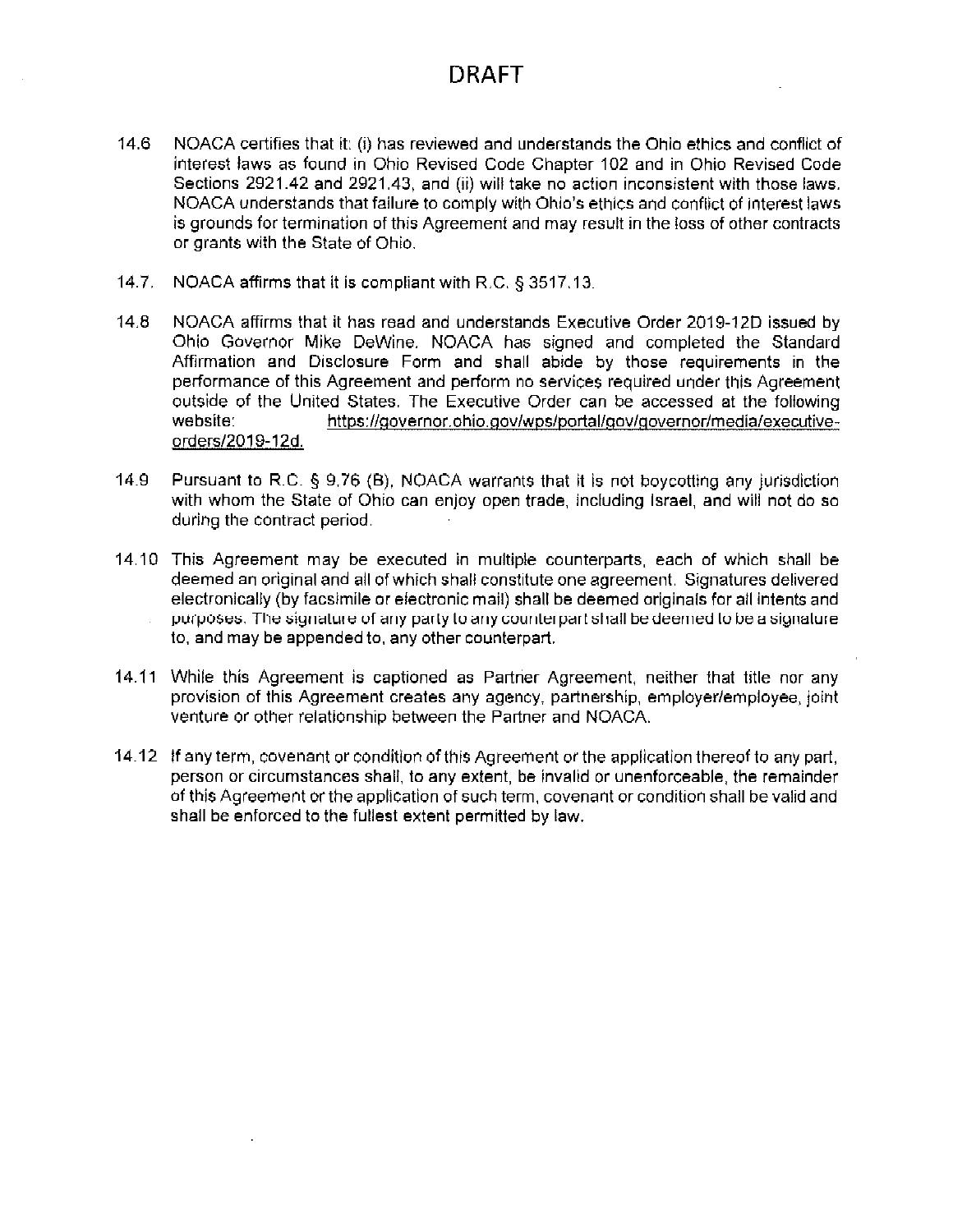IN WITNESS WHEREOF, the parties hereto have caused this Agreement to be duly executed as of the day and year last written below.

| <b>NORTHEAST OHIO AREAWIDE</b><br><b>COORDINATING AGENCY</b>                                                | <b>NORTHEAST OHIO AREAWIDE</b><br><b>COORDINATING AGENCY</b>                   |
|-------------------------------------------------------------------------------------------------------------|--------------------------------------------------------------------------------|
| By:                                                                                                         | By:                                                                            |
| <b>Legal Counsel</b>                                                                                        | <b>Executive Director</b>                                                      |
| Date:                                                                                                       | Date:                                                                          |
| <b>PARTNER: Greater Cleveland Regional</b><br><b>Transit Authority</b>                                      | <b>PARTNER: Greater Cleveland Regional</b><br><b>Transit Authority</b>         |
| By:                                                                                                         | By:                                                                            |
| <b>Sheryl King Benford, General</b><br>Counsel<br><b>Deputy General Manager for Legal</b><br><b>Affairs</b> | India L. Birdsong<br><b>General Manager, Chief Executive</b><br><b>Officer</b> |
| Date:                                                                                                       | Date:                                                                          |

 $\sim$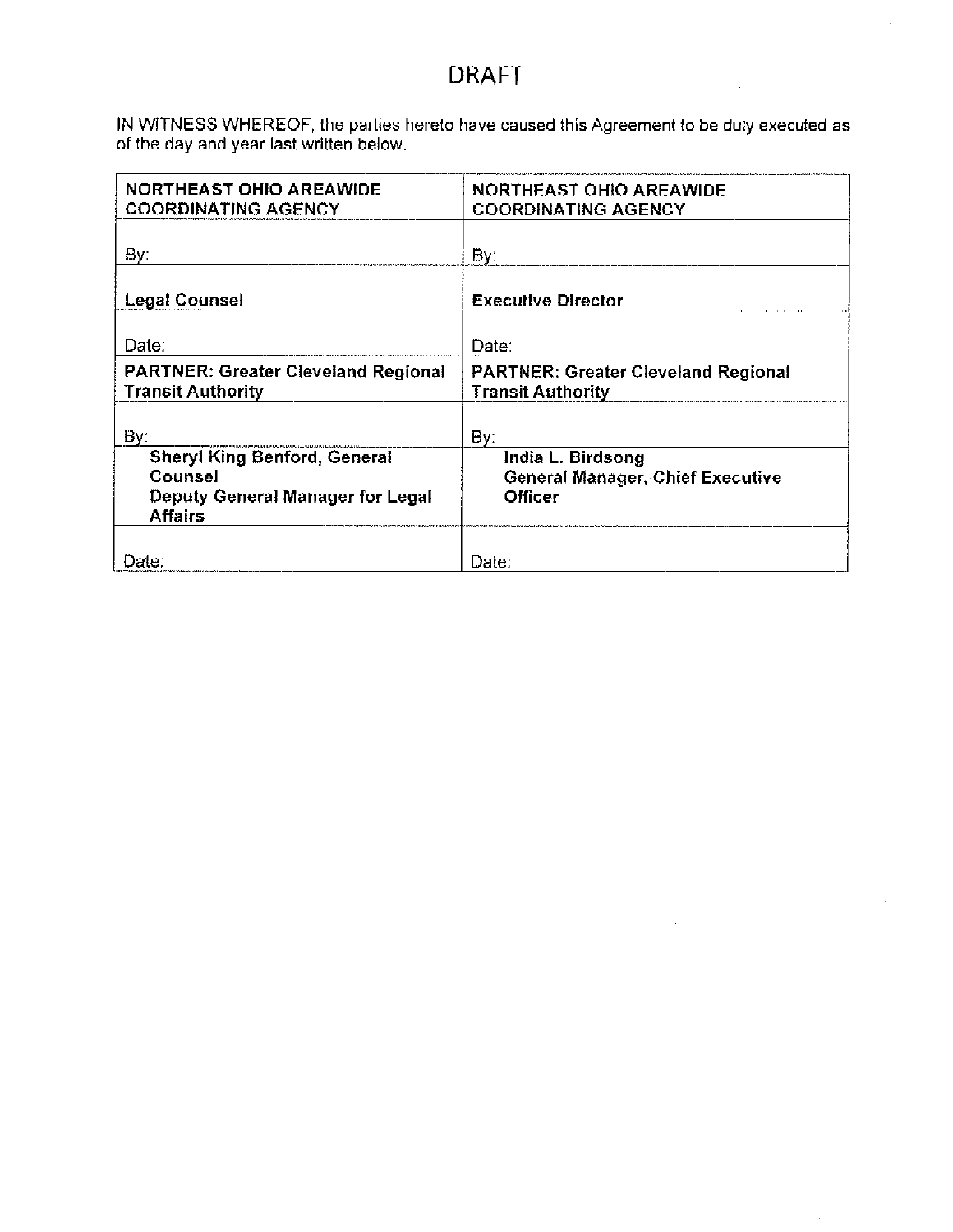## **Electric Vehicle Charging Station Program Partner Agreement**

THIS AGREEMENT is made effective and entered into as of the date last signed by the parties by and between the Greater Cleveland Regional Transit Authority, hereinafter referred to as the Partner, 1240 West 6th Street. Cleveland, OH, 44113; and the Northeast Ohio Areawide Coordinating Agency, herein referred to as NOACA, 1299 Superior Avenue, Cleveland, Ohio, 44114.

- 1. **PURPOSE**
- $1.1$ Chapter 23, Section 133 of the United States Code provides states with Federal funds to conduct the Congestion Mitigation and Air Quality (CMAQ) program and the funds apportioned to Ohio under 23 U.S.C. 149 are administered by the Ohio Department of Transportation ("ODOT").
- $1.2$ NOACA has been allocated federal funds and is contributing a portion of local funds for a project involving the planning, distribution and installation of DCFC and/or Level 2 Dual Port Electric Vehicle Charging Stations at multiple locations throughout Cuyahoga, Geauga, Lake, Lorain and Medina counties (hereinafter the "Project"), which has received Federal Highway Administration ("FHWA") approval and authorization. The Project is identified as PID 112897 and named District 12/District 3 NOACA EV Charging Stations.
- $1.3$ The Partner is authorized to enter into a contract with NOACA to administer the design, qualification of bidders, competitive bid letting, use of the improvement on local agency property, construction inspection, research, and acceptance of any projects or transportation facilities, provided the administration of such projects or transportation facilities is performed in accordance with all applicable local, state and federal laws and regulations with oversight by ODOT, specifically including Section 5501.03 of the Ohio Revised Code as to the Ohio Department of Transportation.
- $1.4$ The Greater Cleveland Regional Transit Authority owns the property known as GCRTA Brookpark Station and located at 18010 Brookpark Rd, Cleveland, OH 44135; and agrees to allow use of a portion of that property as a site for installation, operation and maintenance of electric vehicle charging stations under the Project.
- $1.5$ The purpose of this Agreement is to set forth requirements associated with the Federal funds available for the Project and to establish the responsibilities for NOACA and the Partner in administration, construction, operation and maintenance of the Project.

### 2. **FUNDING**

- $2.1$ NOACA shall use the above-mentioned federal funding and the local share that NOACA is providing to pay for all eligible items at a rate of 100% participation to implement the Project as scoped, including all expenses associated with preliminary engineering, design, planning, construction and construction administration activities.
- $2.2$ Unless otherwise agreed to in writing between the parties, Partner shall not be responsible for any costs of the development and construction of the Project, including costs related to preliminary engineering, environmental engineering, design and plans, construction contractor costs for purchase and installation of EV charging station equipment and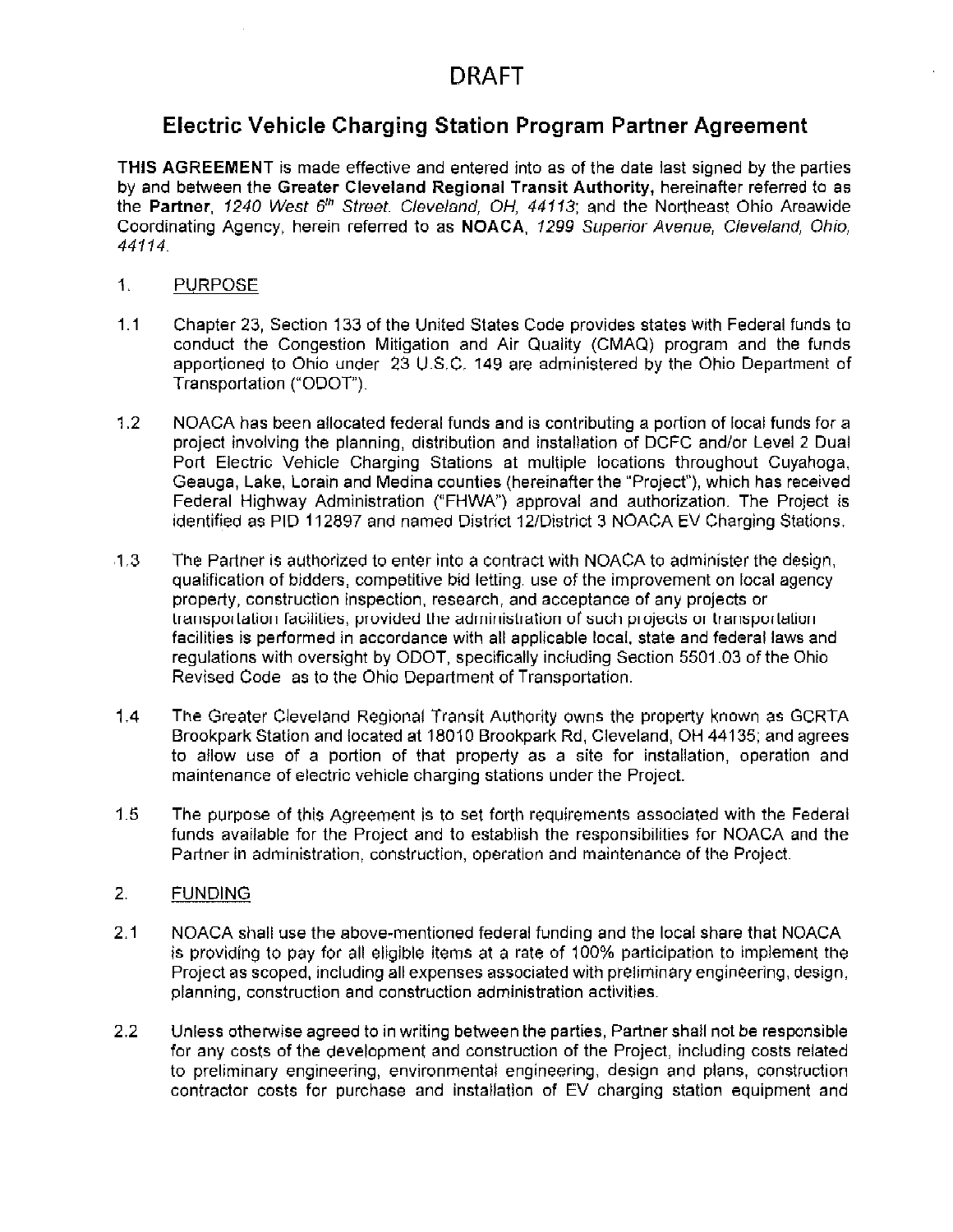software, site preparation, marking of parking spaces, extension of electric supply lines and connection to the charging stations.

- 3. **NOTICE**
- $3.1$ Notice under this Agreement shall be directed as follows:

NOACA and the Partner shall designate a point of contact for all communications with associated with performance of the Project. The point of contact shall be responsive to all communications in the performance of the Project. As of the Effective Date of this Agreement, the parties designate the following contacts:

| NOACA:                   | PARTNER:                                     |
|--------------------------|----------------------------------------------|
| Randy Lane               | <b>Mandy Metcalf</b>                         |
| <b>NOACA</b>             | Greater Cleveland Regional Transit Authority |
| 1299 Superior Avenue     | 1240 West 6 <sup>th</sup> Street             |
| Cleveland, OH 44114      | Cleveland, OH 44113                          |
| riane@mpo.noaca.org      | Samantha.Metcalf@gcrta.org                   |
| (216) 241-2414, ext. 300 | 216-356-3290                                 |

4. TERM

> The Term of this Agreement shall begin on the above-stated effective date and, unless otherwise terminated as provided in this Agreement, shall last for a period of five (5) years, which period shall coincide with the duration of the Project funding period with FHWA.

#### 5. **EXPIRATION AND TERMINATION PROVISIONS**

 $5.1$ This Agreement and obligation of the parties herein may be terminated by either party with thirty (30) days advance written notice to the other party. In the event of termination during construction, NOACA shall order a cease work, terminate all subcontracts relating to such terminated activities, take all necessary or appropriate steps to limit disbursements and minimize costs at the site, and furnish all data results, reports, and other materials describing all work under this contract, including without limitation, results accomplished, conclusions resulting therefrom, and such other matters as NOACA and/or ODOT may require.

### 6. **OBLIGATIONS/RESPONSIBILITIES OF NOACA**

- $6.1$ NOACA will service as the Local Public Agency ("LPA") for the project, assuming all responsibilities to FHWA and ODOT in adherence to all requirements contained with the Locally Administered Transportation Projects Manual of Procedures. NOACA will engage the services of any consultants and contractors necessary to perform the Project provided under this Agreement.
- $6.2$ NOACA will, in coordination with the Partner, assess potential sites to determine level of scope, costs, and schedule for charger installation at the identified site.
- $6.3$ NOACA will be responsible for: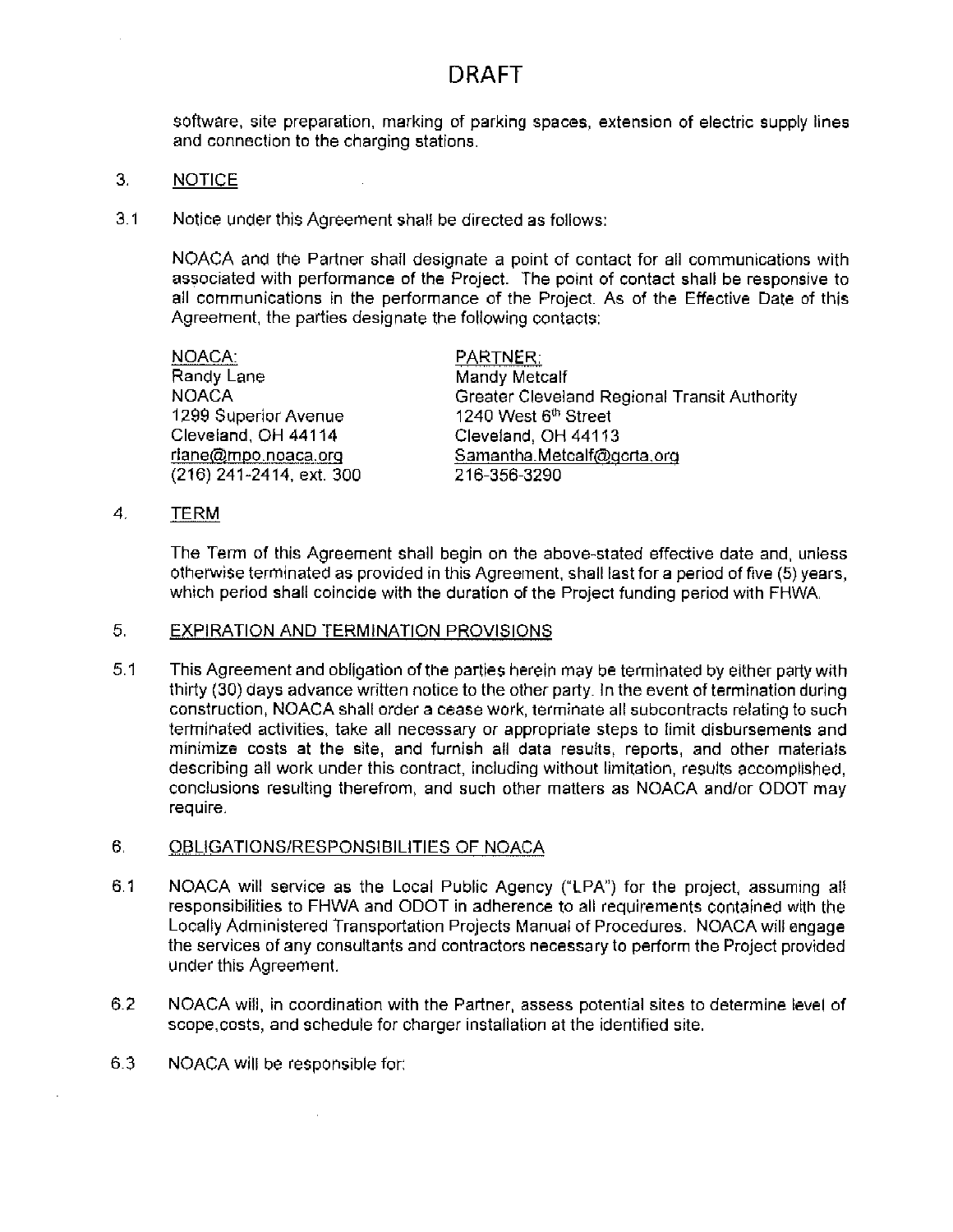- a. Development of detailed project scope and location identification as well as an engineer's estimate identifying all costs necessary for implementation of the Project.
- b. Development of the Plans, Specifications and Estimate (PS&E) package in accordance with ODOT Project Development Process (PDP) requirements, including: -Environmental (NEPA) Documentation
	- -Right of Way Certification to ODOT
	- -Design Plans (Consultant, proposed Design-Build)
	- -Construction Specifications (Design-Build Scope)
	- -Bidding Documents
- c. Procurement and contract award for charging station equipment, electrical upgrades, and all labor necessary for proper installation
- d. Directly or through a consultant perform construction inspection
- e. Directly or through its Project contractor, obtain any applicable zoning and building permits, certificate of occupancy or other license, permit and approval. To the extent necessary to obtain such permit, license or approval, Partner will cooperate with NOACA or its contractor in obtaining such permit, license or approval as may be necessary.
- $6.4$ NOACA shall provide copies of its plans, drawings, specifications for the construction and installation of the EV charging stations at Partner's site for review and acceptance.
- $6.5$ NOACA shall require of its construction contractor that it indemnify and hold harmless the State of Ohio and ODOT and that such contractor maintain those levels of liability, motor vehicle and Worker's Compensation insurance coverage that are provided in Section 107.12, of ODOT's Construction & Materials Specifications (Jan. 2019, as amended).
- $6.6$ Typical construction items for which NOACA is responsible depending on site conditions, include:
	- New charging station units and associated equipment.
	- Conduit, signage at the parking spot, bollards, cable/wiring and electrical service box disconnects.
	- Concrete or asphalt addition or replacement.  $\overline{a}$
	- Paint striping and stenciling of the charging station parking spaces.  $\blacksquare$
	- Charging station installation labor (electrical, trenching, etc.)
	- Annual network fees for up to 5 years included in the original purchase price
	- Warranty and annual maintenance contract costs for the charging equipment (at  $\overline{1}$ least 5 years warranty required) included in the original purchase price
	- Construction inspection ä,
- $6.7$ NOACA shall require that its contractor or vendor cooperate with the Partner in setting up multiple pay options which users may employ to pay for any fee that may be charged for use of the EV charging stations under Section 12.
- 6.8 NOACA or its contractor or vendor will be responsible for registering the location, hours of availability and other details about the EV charging stations in any mapping or other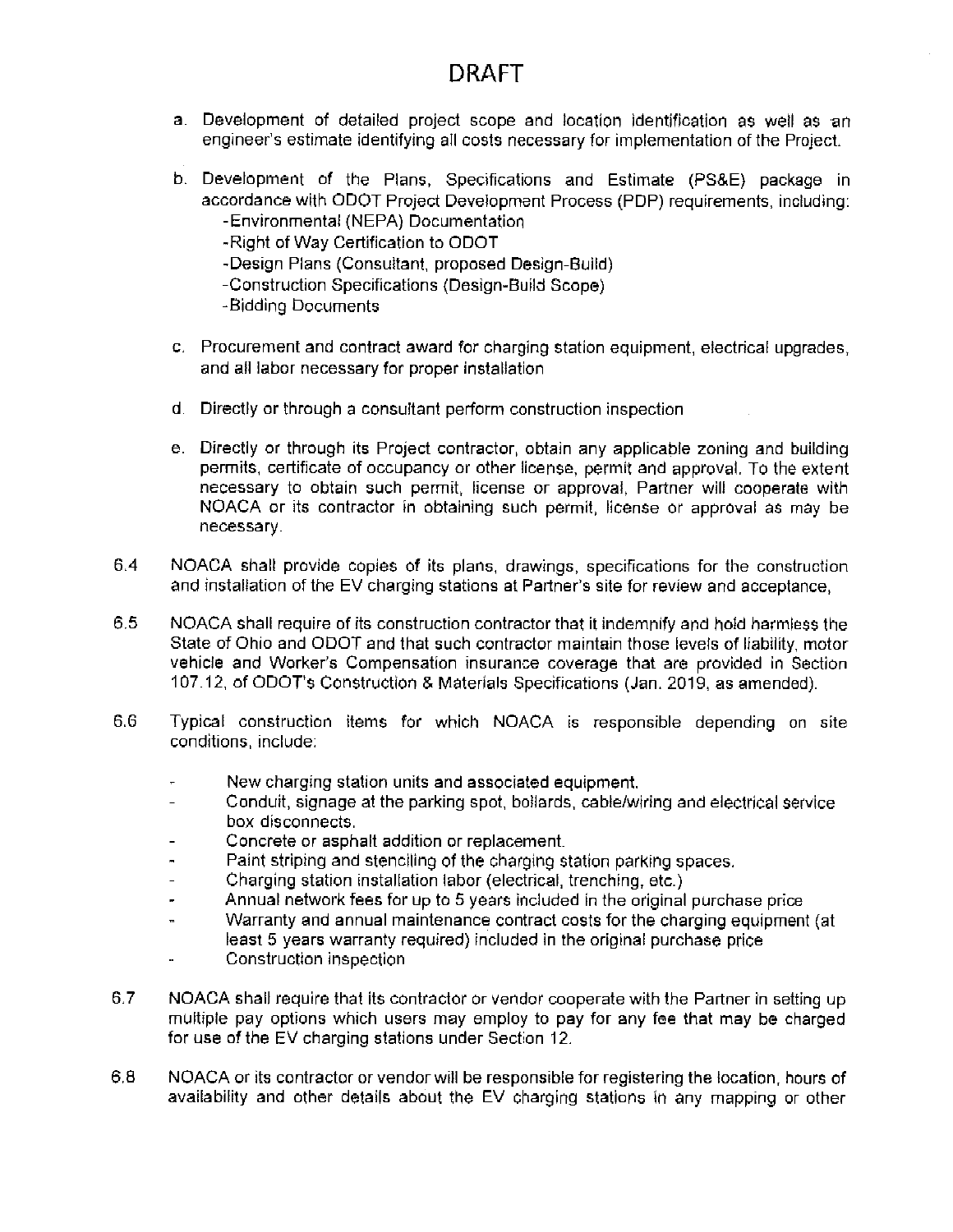relevant EV charging station database.

- 6.9 NOACA will ensure compliance with all federal requirements associated with project implementation, including environmental review, coordination of right of way or rights to locate on specific properties, design, contracting and reporting.
- $6.10$ NOACA will include provisions in its Project or construction contract requiring that routine troubleshooting of the EV charging equipment and network upgrades are included under that contract for the five (5) year useful life of the charging units.

### $7<sub>1</sub>$ OBLIGATIONS/RESPONSIBILITIES OF PARTNER

- $7.1$ As provided in Section 8, Partner will provide access to a specific location on its property for the construction, maintenance and use of the EV charging stations for the duration of the project, which coincides with the life expectancy of the charging stations of five (5) years.
- $7.2$ Partner will coordinate with NOACA in:
	- a. The assessment of potential sites to determine level of scope, costs, and schedule for charger installation at each identified site:
	- $\mathcal{R}$ b. The development of detailed project scope and location identification.
	- c. The development of an engineer's estimate identifying all costs necessary for implementation.
	- d. The certification of availability of necessary property to comply with FHWA regulations for federally funded projects.
- $7.3$ Partner will within this Agreement grant NOACA a right of entry onto its property to perform inspections or surveys in the planning of construction and for the full construction/installation of the EV charging station equipment at Partner's site. In the event that any additional or supplemental instrument or conveyance is needed to allow such construction as well as troubleshooting and installation of network updates, during the term of this Agreement, Partner will cooperate to provide such instrument.
- $7.4$ Partner will allow for the installation of any additional electrical service facilities across its property which may be necessary to provide a power source to the EV charging stations.
- $7.5$ Partner will maintain public access to the EV charging stations site for no less than twelve (12) hours per day for the useful life of the equipment of five (5) years.

### 8. RIGHT OF ENTRY AND LICENSE

 $8,1$ The Partner hereby grants a temporary license and permission for a Right of Entry to NOACA, its consultants, contractors and subcontractors, and utility providers ("Agents") for entry onto the work area located at 18010 Brookpark Rd, Cleveland, OH 44135 for the purpose of making surveys and tests and constructing the Project, including installation of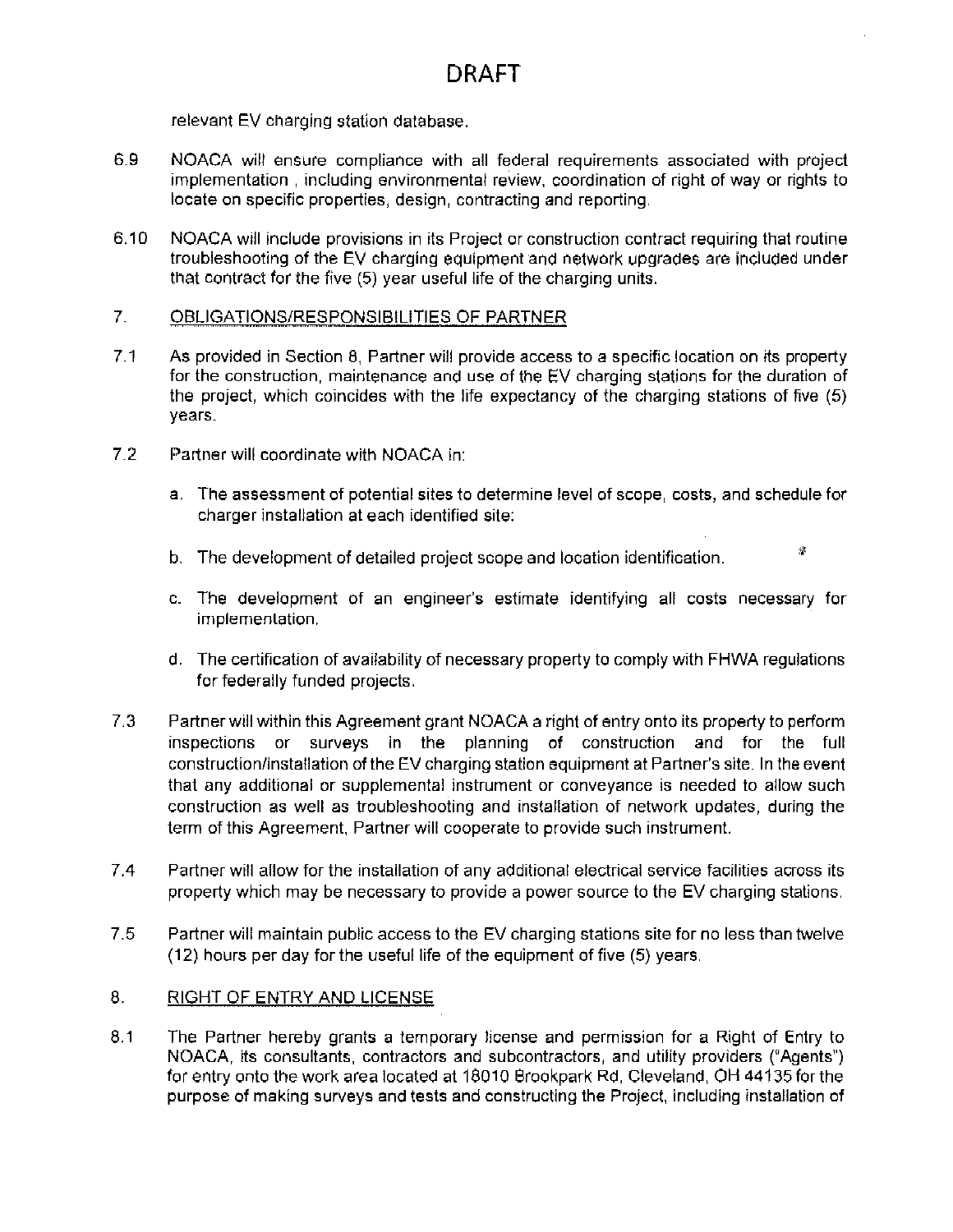electric vehicle supply equipment ("EVSE"), necessary site and utilities improvements to operate the EVSE.

- 8.2 This Temporary Right of Entry and License shall commence on the effective date of this Agreement and shall continue until the date of final construction completion and mutual acceptance (the "Term"), unless extended in writing pursuant to the mutual agreement of the parties hereto, at which time NOACA and its Agents shall vacate the property.
- $8,3$ Use of the Work Area and the installation of the Project shall be in compliance with the requirements of all applicable Federal, State and local laws, ordinances, rules and regulations.
- $8,4$ NOACA and its Agents shall coordinate all Improvements onsite with the designated Partner contact for the Work Area by telephone or by email.
- 8.5 NOACA, and its Agents shall notify the Partner contact at least 72 hours prior to entry onto the Work Area, and immediately if any unusual conditions are encountered. NOACA, or its Agents, shall provide the following information to the Partner contact at the time of notification:
	- (i) Access routes to and from the Work Area:
	- (ii) Type, size and number of vehicles and crews to be used to perform the work; and
	- (iii) Copies of all plans, drawings, permits, etc., including, but not limited to permits related to sediment and erosion control and storm-water management.
- 8.6 Any and all proposed trimming of trees, cutting of timber and/or clearing of the Work Area by NOACA and its Agents, will be reviewed, approved and inspected by the Partner before any work is begun, to ensure that all such proposed work is permitted and within the Work Area.
- 8.7 NOACA and its Agents shall take any and all precautionary measures to protect any sensitive and threatened or endangered species and habitats.
- 8.8 In the event that historical, cultural or archeological resources are uncovered during the course of construction, work shall be halted immediately and NOACA shall contact State and Federal oversight agencies for guidance.
- OWNERSHIP OF PROJECT EQUIPMENT 9.
- $9.1$ Upon completion of installation and construction EV charging station at the Partner's site and confirmation that the equipment is fully operational, the Partner will be considered to be the owner of the charging stations and thereafter responsible for providing maintenance as covered in Section 10, including maintenance of an electric power supply.
- 9.2 Partner shall be required to maintain the charging stations at its site for a period of five (5) years. Upon the expiration of that five-year period, coinciding with the expiration of this Agreement, Partner may choose to retain the equipment in place and to operate it; or choose to have the equipment removed and discontinue making the charging stations available to the public.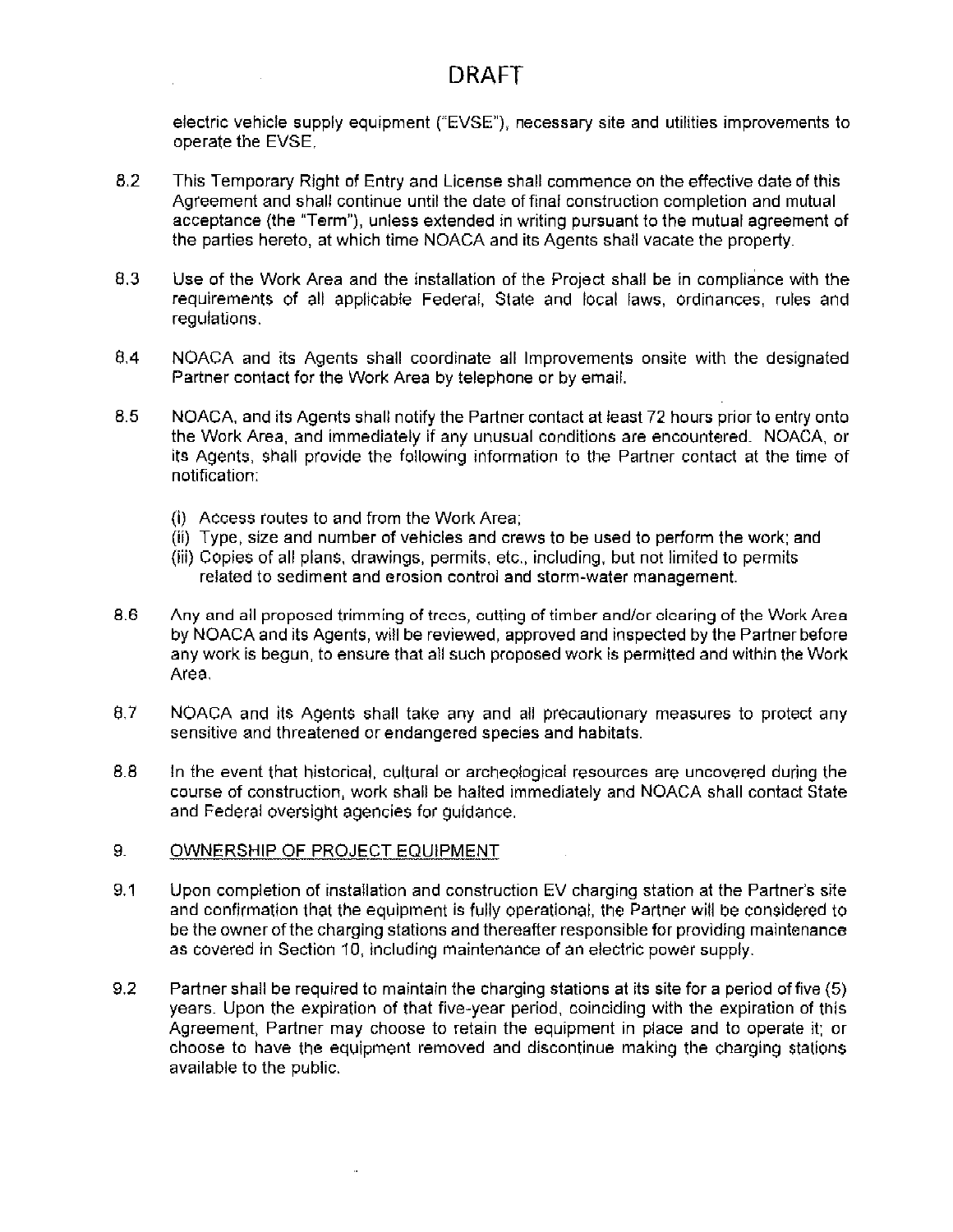$9.3$ In the event that Partner determines to retain and operate the equipment following the expiration of the five-year period, the Partner will be responsible for maintaining an agreement with a vendor for management of, receipt and disbursement of fees charges under Section 12.

### $10.$ PROJECT MAINTENANCE

- $10.1$ 23 United States Code, Section 116 requires a formal agreement with the appropriate officials of jurisdiction in which the project is located to provide for the maintenance of the PROJECT for the useful life of five (5) years, beginning from the date the facility is open to the public. The Partner shall be responsible for the maintenance of the PROJECT under this agreement. This includes the maintenance of electrical vehicle supply equipment and associated site improvements to allow for continued operation and functionality. The Partner shall also maintain public access to the site for 12 hours or more per day for the full useful life.
- $10.2$ Maintenance under this Section shall include maintaining an electric power supply to the charging equipment and paying the costs of such electric service.
- The Project will be included for review under NOACA's annual Project Maintenance  $10.3<sub>1</sub>$ Monitoring Policy. If selected for maintenance review, NOACA will coordinate with the Partner to perform a site maintenance review in accordance with the policy, which may result in corrective plans and action to ensure the facility continues to be functional and accessible for public utilization.

#### $11.$ DATA SHARING AND REPORTING

- $11.1$ The Partner will provide, or arrange to be provided through the Electric Vehicle Supply Equipment (EVSE) provider, usage data reports on a semi-annual basis for the five-year useful life (10 total reports). For each EVSE unit installed under this agreement, the following information, in summary form, will be required:
	- 1. Location: Site name, EVSE ID number, address, city, zip, county
	- 2. Operational uptime (percentage)
	- 3. Number of charge events
	- 4. Number of unique vehicles
	- 5. Average charge time per event (minutes)
	- 6. Average kW per charge event
	- 7. Total kW consumed

### $12.$ FEE STRUCTURE

- $12.1$ The Partner shall have the right to set and collect user or convenience fees to offset costs associated with electricity supply to and maintenance of EVSE. The Partner shall not monetarily profit or direct fees collected to any other purpose.
- $12.2$ Payment of the fee shall be available through several optional forms; web/mobile application, pay card, subscription and credit card at point of sale.
- $12.3$ Management of the fee payment system will be handled by NOACA's Project contractor or vendor, who shall collect the fees and disburse revenue. Details of the collection,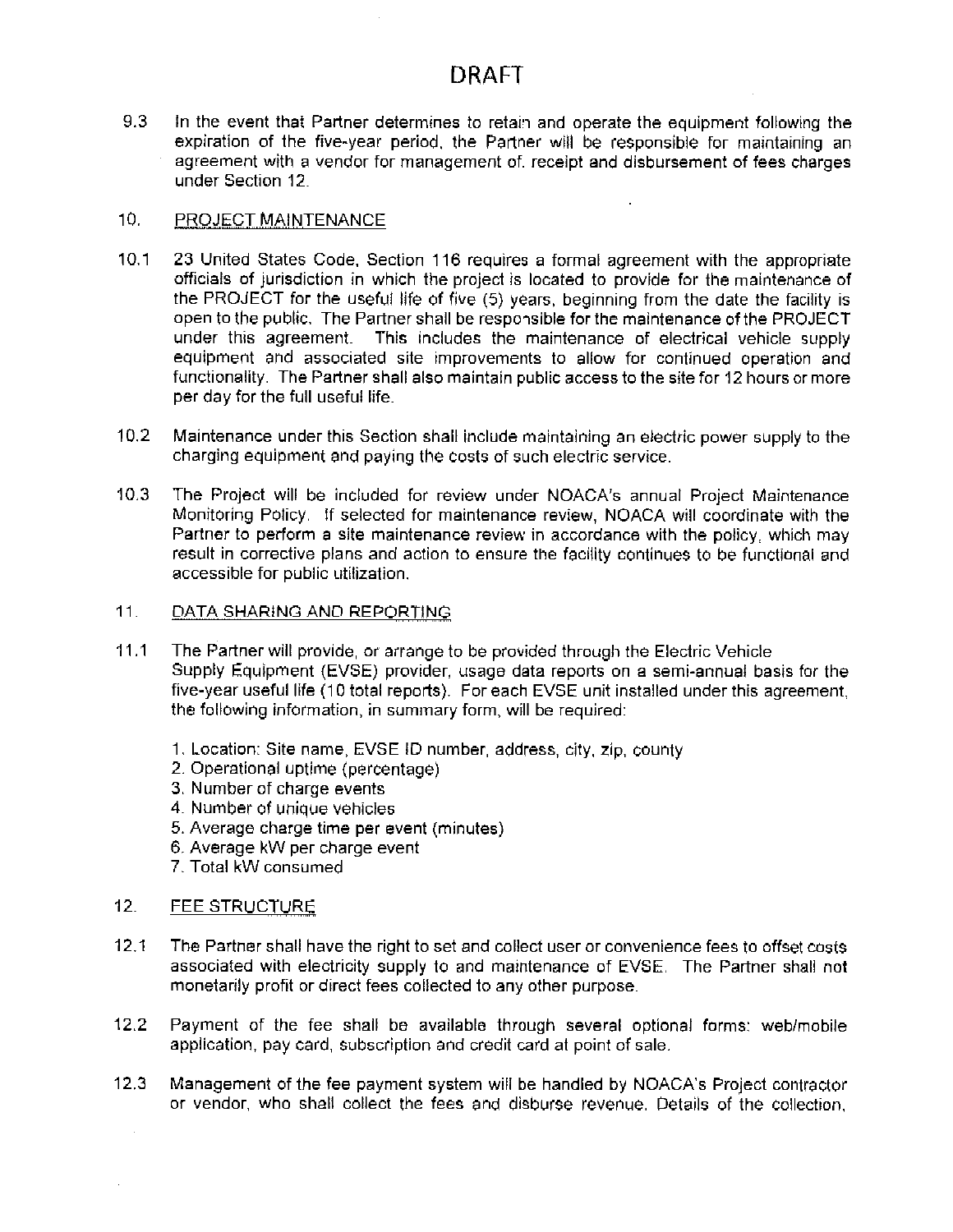management and disbursement of fees will be set out in a separate written Agreement to be entered after NOACA has awarded the Project construction contract.

- $12.4$ The Partner may apply the revenue resources to reimbursement costs of electricity supply and costs of maintenance or repair of the charging units during the term of this Agreement.
- $12.5$ Following the term of this Agreement, in the event that Partner chooses to retain the electric vehicle charging equipment in place and operate and manage that equipment. Partner will be required to enter into a new, separate agreement for a party to manage collection of fees and disbursement of revenue.

### $13<sup>°</sup>$ **INDEMNIFICATION**

- $13.1$ NOACA, to the extent allowable under law in the State of Ohio, and its Project contractor shall indemnify and save harmless the Partner against and from all expenses, liabilities, obligations, damages, penalties, claims, accidents, costs and expenses, including reasonable attorneys' fees paid, suffered or incurred for death or damage or injury to persons or property in whole arising out of the carelessness, negligence, or improper conduct of NOACA or its contractor or subcontractors, its agents, servants, employees or licensees resulting from its performance of its obligations under this Agreement or its use and occupancy of the Premises. Partner's liability shall be determined in accordance with Ohio Revised Code Chapter 2744. Notwithstanding anything to the contrary in this Agreement, no party shall be required to indemnify another party from or against such other party's intentional acts or omissions or negligence.
- $13.2$ This provision may be met by maintaining liability insurance policies as outlined in Section 107.12 of the ODOT CMS and providing to Partner copies of certificates of insurance coverage.

### $14.$ **GENERAL**

- $14.1$ Neither this contract, nor any rights, duties or obligation described herein shall be assigned by either party hereto without the prior express written consent of the other party. Any change to the provisions of this agreement must be made in a written amendment executed by both parties.
- $14.2$ This Agreement shall be construed and interpreted and the rights of the parties determined in accordance with the laws of the State of Ohio.
- $14.3$ Performance by the Partner as a political subdivision of the State of Ohio and in the event that the Agreement requires the payment of money, the Agreement is subject to Section 5705.41 requiring the certification of availability of funds by the Fiscal Officer of the political subdivision.
- $14.4$ Any person executing this Agreement in a representative capacity hereby warrants that he/she has been duly authorized by his/her principal to execute this Agreement on such principal's behalf.
- $14.5.$ NOACA agrees for itself and its project contractors that it is in compliance with the requirements of R.C.  $\S$  125.111.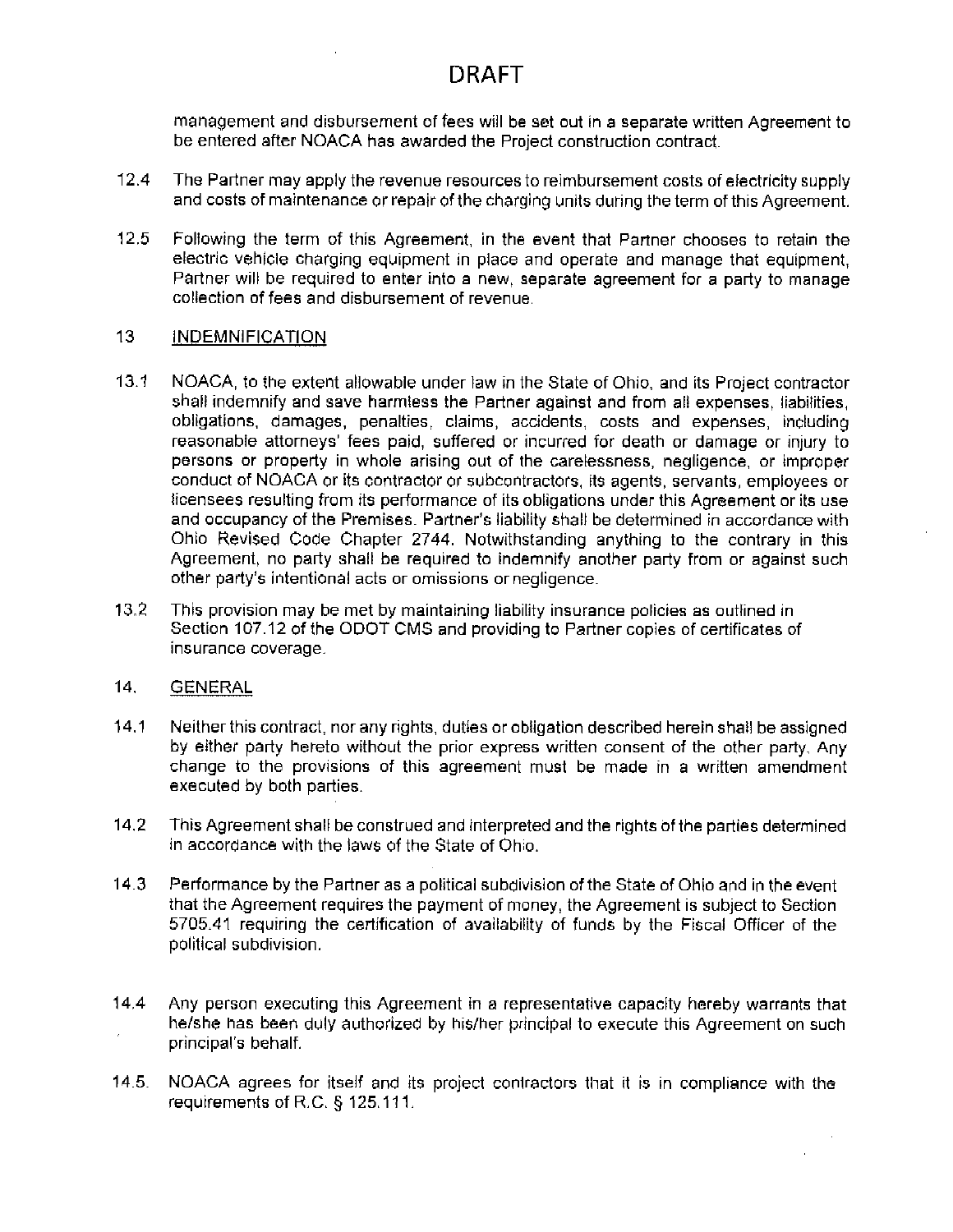- $14.6$ NOACA certifies that it: (i) has reviewed and understands the Ohio ethics and conflict of interest laws as found in Ohio Revised Code Chapter 102 and in Ohio Revised Code Sections 2921.42 and 2921.43, and (ii) will take no action inconsistent with those laws. NOACA understands that failure to comply with Ohio's ethics and conflict of interest laws is grounds for termination of this Agreement and may result in the loss of other contracts or grants with the State of Ohio.
- 14.7. NOACA affirms that it is compliant with R.C. § 3517.13.
- $14.8$ NOACA affirms that it has read and understands Executive Order 2019-12D issued by Ohio Governor Mike DeWine. NOACA has signed and completed the Standard Affirmation and Disclosure Form and shall abide by those requirements in the performance of this Agreement and perform no services required under this Agreement outside of the United States. The Executive Order can be accessed at the following website: https://governor.ohio.gov/wps/portal/gov/governor/media/executiveorders/2019-12d.
- 14.9 Pursuant to R.C. § 9.76 (B), NOACA warrants that it is not boycotting any jurisdiction with whom the State of Ohio can enjoy open trade, including Israel, and will not do so during the contract period.
- 14.10 This Agreement may be executed in multiple counterparts, each of which shall be deemed an original and all of which shall constitute one agreement. Signatures delivered electronically (by facsimile or electronic mail) shall be deemed originals for all intents and purposes. The signature of any party to any counterpart shall be deemed to be a signature to, and may be appended to, any other counterpart.
- 14.11 While this Agreement is captioned as Partner Agreement, neither that title nor any provision of this Agreement creates any agency, partnership, employer/employee, joint venture or other relationship between the Partner and NOACA.
- 14.12 If any term, covenant or condition of this Agreement or the application thereof to any part. person or circumstances shall, to any extent, be invalid or unenforceable, the remainder of this Agreement or the application of such term, covenant or condition shall be valid and shall be enforced to the fullest extent permitted by law.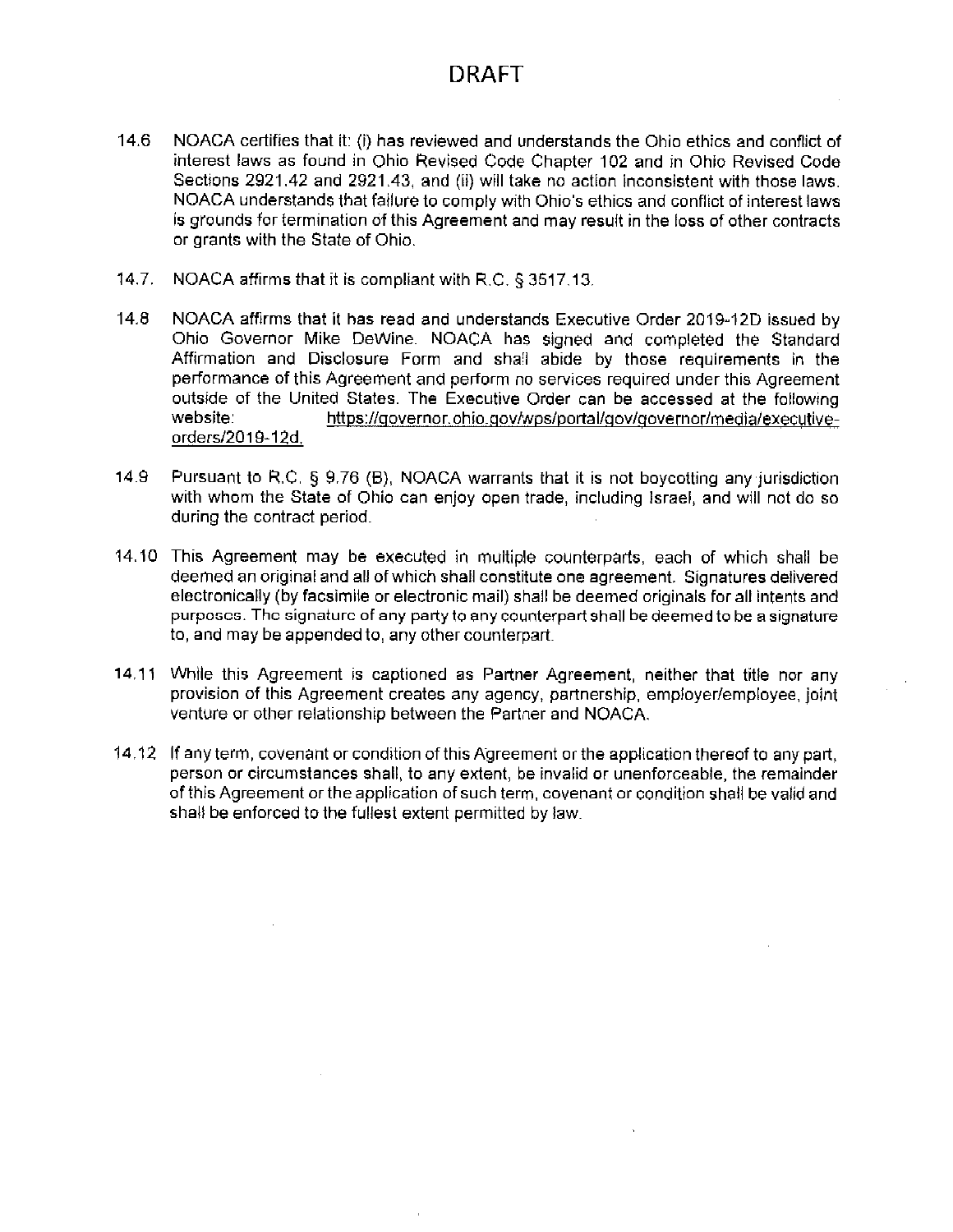IN WITNESS WHEREOF, the parties hereto have caused this Agreement to be duly executed as of the day and year last written below.

 $\sim$   $\sim$ 

| <b>NORTHEAST OHIO AREAWIDE</b><br><b>COORDINATING AGENCY</b>                                  | NORTHEAST OHIO AREAWIDE<br><b>COORDINATING AGENCY</b>                   |
|-----------------------------------------------------------------------------------------------|-------------------------------------------------------------------------|
| By:                                                                                           | By:                                                                     |
| Legal Counsel                                                                                 | <b>Executive Director</b>                                               |
| Date:                                                                                         | Date:                                                                   |
| <b>PARTNER: Greater Cleveland Regional</b><br><b>Transit Authority</b>                        | <b>PARTNER: Greater Cleveland Regional</b><br><b>Transit Authority</b>  |
| Bv:                                                                                           | By:                                                                     |
| <b>Sheryl King Benford, General</b><br>Counsel<br>Deputy General Manager for Legal<br>Affairs | India L. Birdsong<br><b>General Manager, Chief Executive</b><br>Officer |
| Date:                                                                                         | Date:                                                                   |

 $\mathcal{L}^{\text{max}}_{\text{max}}$  and  $\mathcal{L}^{\text{max}}_{\text{max}}$  and  $\mathcal{L}^{\text{max}}_{\text{max}}$ 

 $\sim$ 

 $\mathcal{L}_{\mathcal{A}}$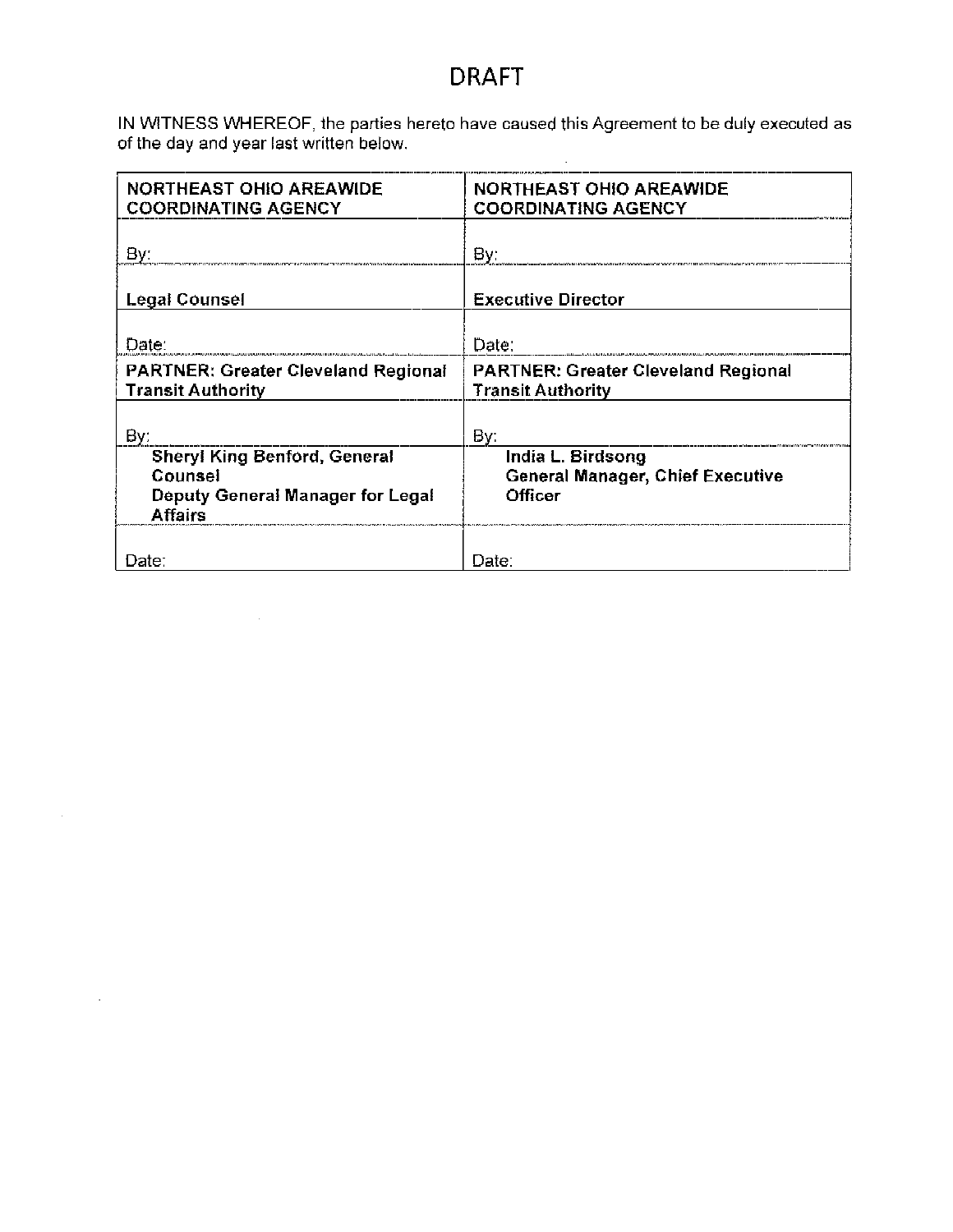# Electric Vehicle Charging Station Program Partner Agreement

THIS AGREEMENT is made effective and entered into as of the date last signed by the parties by and between the Greater Cleveland Regional Transit Authority, hereinafter referred to as the Partner, 1240 West 6th Street. Cleveland, OH, 44113; and the Northeast Ohio Areawide Coordinating Agency, herein referred to as NOACA, 1299 Superior Avenue, Cleveland, Ohio, 44114.

- 1. PURPOSE.
- $1.1$ Chapter 23, Section 133 of the United States Code provides states with Federal funds to conduct the Congestion Mitigation and Air Quality (CMAQ) program and the funds apportioned to Ohio under 23 U.S.C. 149 are administered by the Ohio Department of Transportation ("ODOT").
- $1.2$ NOACA has been allocated federal funds and is contributing a portion of local funds for a project involving the planning, distribution and installation of DCFC and/or Level 2 Dual Port Electric Vehicle Charging Stations at multiple locations throughout Cuyahoga, Geauga, Lake, Lorain and Medina counties (hereinafter the "Project"), which has received Federal Highway Administration ("FHWA") approval and authorization. The Project is identified as PID 112897 and named District 12/District 3 NOACA EV Charging Stations.
- $1.3$ The Partner is authorized to enter into a contract with NOACA to administer the design, qualification of bidders, competitive bid letting, use of the improvement on local agency property, construction inspection, research, and acceptance of any projects or transportation facilities, provided the administration of such projects or transportation facilities is performed in accordance with all applicable local, state and federal laws and regulations with oversight by ODOT, specifically including Section 5501.03 of the Ohio Revised Code as to the Ohio Department of Transportation.
- $1.4$ The Greater Cleveland Regional Transit Authority has property rights to the property known as GCRTA Green Road Station and located at 2800 S. Green Road, Shaker Heights, OH, 44122; and agrees to allow use of a portion of that property as a site for installation, operation and maintenance of electric vehicle charging stations under the Project.
- $1.5$ The purpose of this Agreement is to set forth requirements associated with the Federal funds available for the Project and to establish the responsibilities for NOACA and the Partner in administration, construction, operation and maintenance of the Project.
- 2. **FUNDING**
- $2.1$ NOACA shall use the above-mentioned federal funding and the local share that NOACA is providing to pay for all eligible items at a rate of 100% participation to implement the Project as scoped, including all expenses associated with preliminary engineering, design, planning, construction and construction administration activities.
- $2.2$ Unless otherwise agreed to in writing between the parties. Partner shall not be responsible for any costs of the development and construction of the Project, including costs related to preliminary engineering, environmental engineering, design and plans, construction contractor costs for purchase and installation of EV charging station equipment and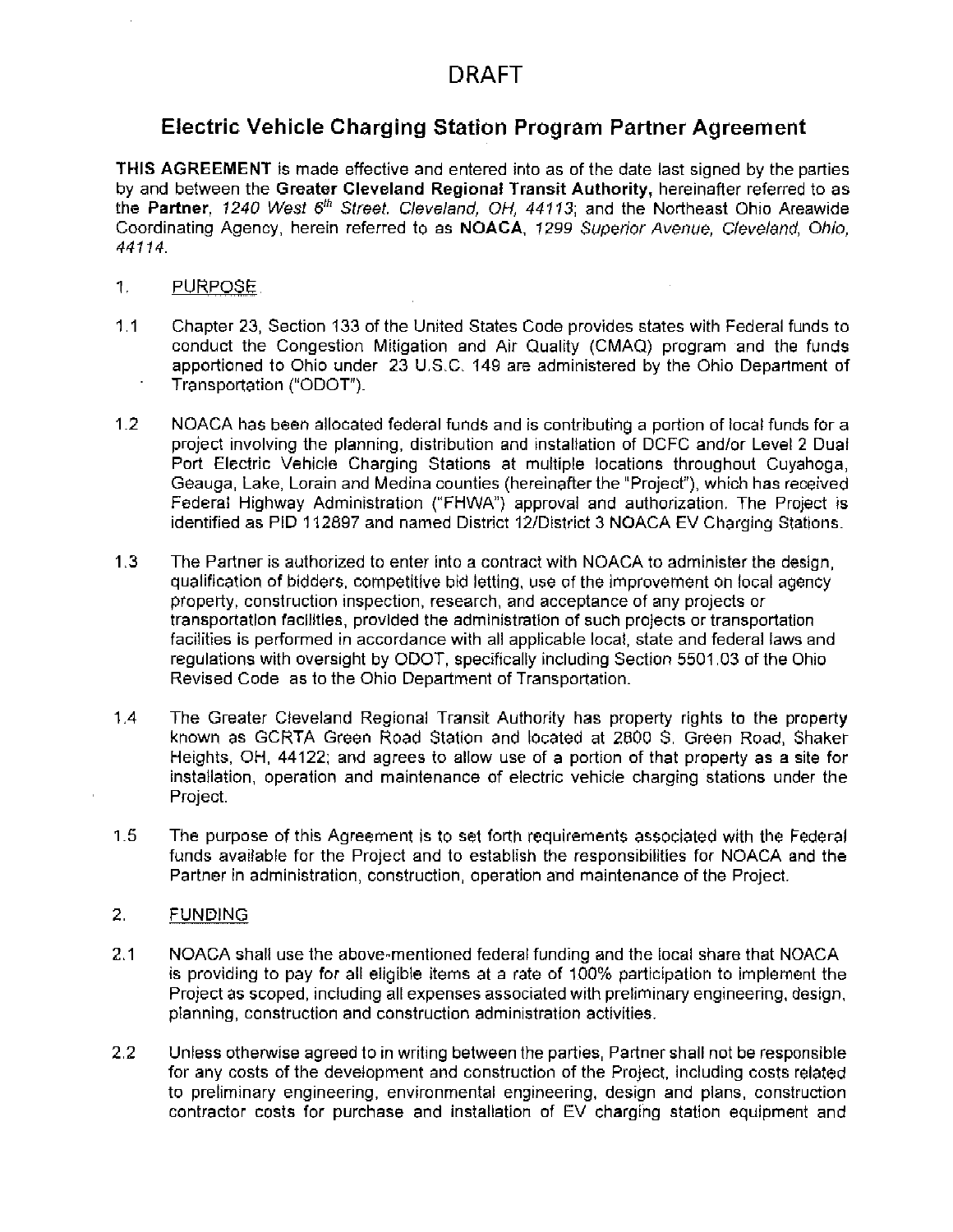software, site preparation, marking of parking spaces, extension of electric supply lines and connection to the charging stations.

- 3. **NOTICE**
- $3.1$ Notice under this Agreement shall be directed as follows:

NOACA and the Partner shall designate a point of contact for all communications with associated with performance of the Project. The point of contact shall be responsive to all communications in the performance of the Project. As of the Effective Date of this Agreement, the parties designate the following contacts:

| NOACA:                   | PARTNER:                                     |
|--------------------------|----------------------------------------------|
| Randy Lane               | Mandy Metcalf                                |
| <b>NOACA</b>             | Greater Cleveland Regional Transit Authority |
| 1299 Superior Avenue     | 1240 West 6 <sup>th</sup> Street             |
| Cleveland, OH 44114      | Cleveland, OH 44113                          |
| rlane@mpo.noaca.org      | Samantha.Metcalf@gcrta.org                   |
| (216) 241-2414, ext. 300 | 216-356-3290                                 |

 $4.$ TERM

> The Term of this Agreement shall begin on the above-stated effective date and, unless otherwise terminated as provided in this Agreement, shall last for a period of five (5) years, which period shall coincide with the duration of the Project funding period with FHWA.

### 5. **EXPIRATION AND TERMINATION PROVISIONS**

 $5.1$ This Agreement and obligation of the parties herein may be terminated by either party with thirty (30) days advance written notice to the other party. In the event of termination during construction, NOACA shall order a cease work, terminate all subcontracts relating to such terminated activities, take all necessary or appropriate steps to limit disbursements and minimize costs at the site, and furnish all data results, reports, and other materials describing all work under this contract, including without limitation, results accomplished. conclusions resulting therefrom, and such other matters as NOACA and/or ODOT may require.

### 6. OBLIGATIONS/RESPONSIBILITIES OF NOACA

- $6.1$ NOACA will service as the Local Public Agency ("LPA") for the project, assuming all responsibilities to FHWA and ODOT in adherence to all requirements contained with the Locally Administered Transportation Projects Manual of Procedures. NOACA will engage the services of any consultants and contractors necessary to perform the Project provided under this Agreement.
- $6.2$ NOACA will, in coordination with the Partner, assess potential sites to determine level of scope, costs, and schedule for charger installation at the identified site.
- 6.3 NOACA will be responsible for: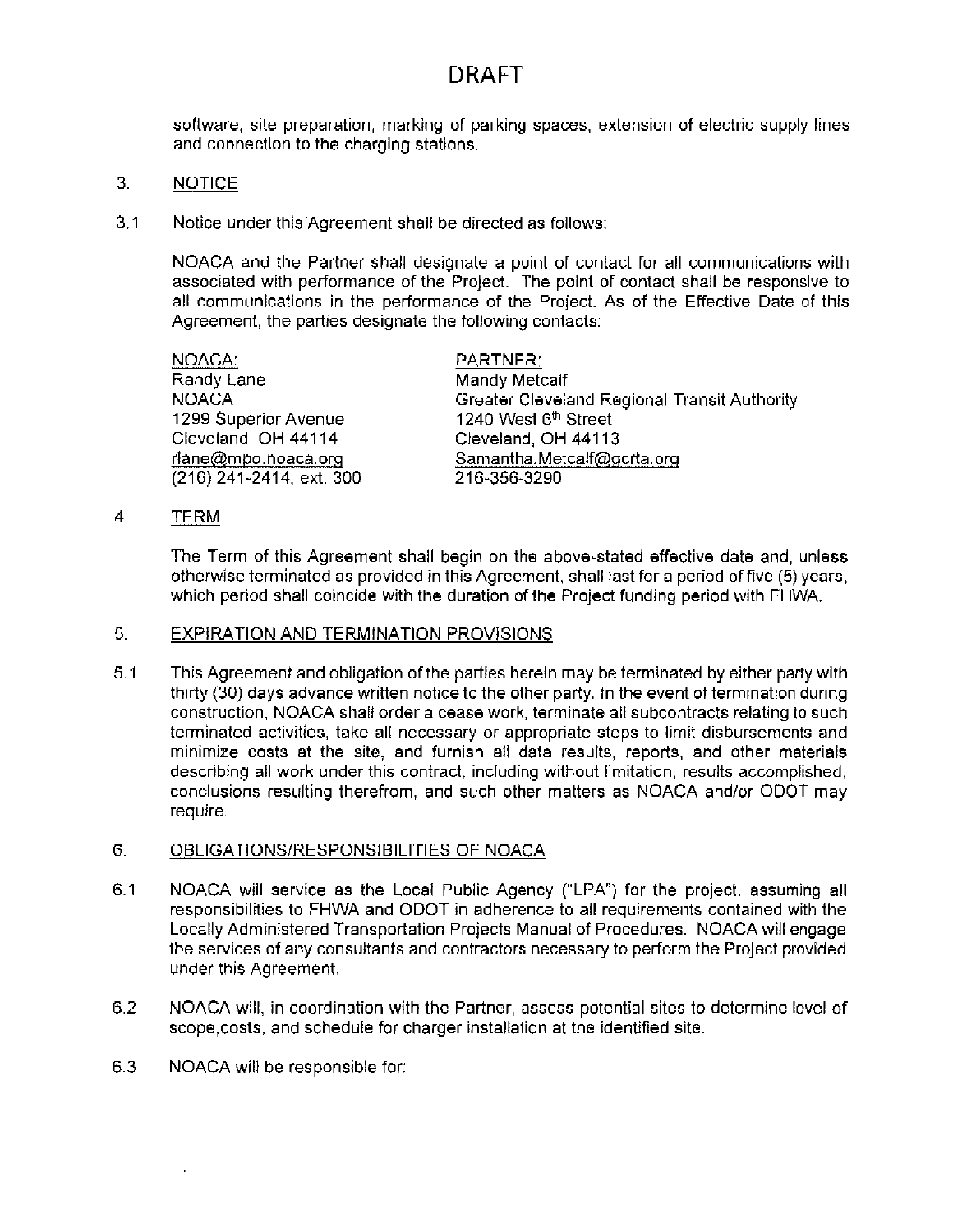- a. Development of detailed project scope and location identification as well as an engineer's estimate identifying all costs necessary for implementation of the Project.
- b. Development of the Plans, Specifications and Estimate (PS&E) package in accordance with ODOT Project Development Process (PDP) requirements, including: -Environmental (NEPA) Documentation
	-
	- -Right of Way Certification to ODOT
	- -Design Plans (Consultant, proposed Design-Build)
	- -Construction Specifications (Design-Build Scope)
	- -Bidding Documents
- c. Procurement and contract award for charging station equipment, electrical upgrades, and all labor necessary for proper installation
- d. Directly or through a consultant perform construction inspection
- e. Directly or through its Project contractor, obtain any applicable zoning and building permits, certificate of occupancy or other license, permit and approval. To the extent necessary to obtain such permit, license or approval, Partner will cooperate with NOACA or its contractor in obtaining such permit, license or approval as may be necessary.
- 6.4 NOACA shall provide copies of its plans, drawings, specifications for the construction and installation of the EV charging stations at Partner's site for review and acceptance,
- 6.5 NOACA shall require of its construction contractor that it indemnify and hold harmless the State of Ohio and ODOT and that such contractor maintain those levels of liability, motor vehicle and Worker's Compensation insurance coverage that are provided in Section 107.12, of ODOT's Construction & Materials Specifications (Jan. 2019, as amended).
- 6.6 Typical construction items for which NOACA is responsible depending on site conditions, include:
	- New charging station units and associated equipment.
	- Conduit, signage at the parking spot, bollards, cable/wiring and electrical service  $\ddot{\phantom{1}}$ box disconnects.
	- Concrete or asphalt addition or replacement.
	- Paint striping and stenciling of the charging station parking spaces. a.
	- Charging station installation labor (electrical, trenching, etc.)  $\blacksquare$
	- Annual network fees for up to 5 years included in the original purchase price ш
	- Warranty and annual maintenance contract costs for the charging equipment (at  $\overline{a}$ least 5 years warranty required) included in the original purchase price
	- Construction inspection ш.
- $6.7$ NOACA shall require that its contractor or vendor cooperate with the Partner in setting up multiple pay options which users may employ to pay for any fee that may be charged for use of the EV charging stations under Section 12.
- 6.8 NOACA or its contractor or vendor will be responsible for registering the location, hours of availability and other details about the EV charging stations in any mapping or other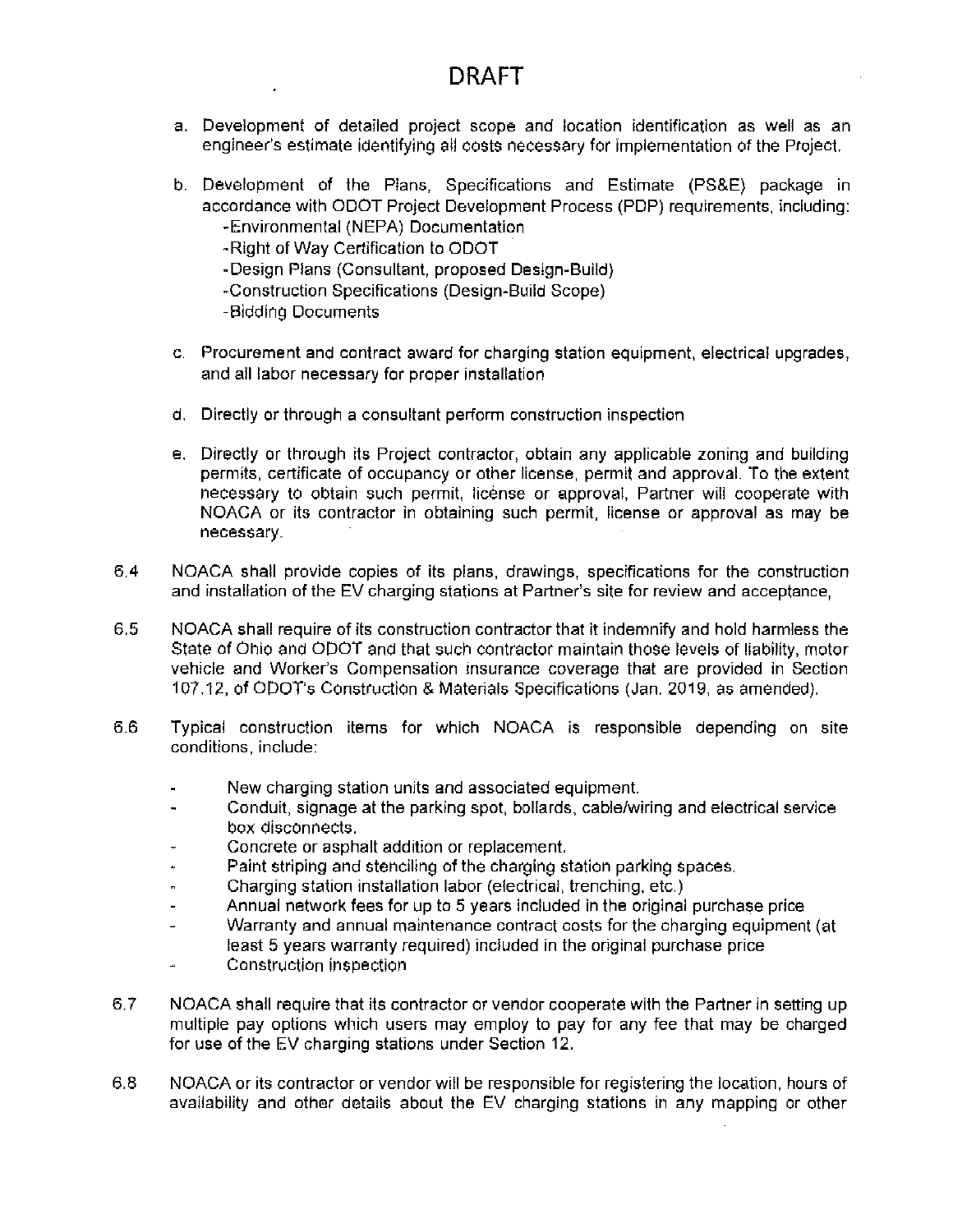relevant EV charging station database.

- 6.9 NOACA will ensure compliance with all federal requirements associated with project implementation, including environmental review, coordination of right of way or rights to locate on specific properties, design, contracting and reporting.
- $6.10$ NOACA will include provisions in its Project or construction contract requiring that routine troubleshooting of the EV charging equipment and network upgrades are included under that contract for the five (5) year useful life of the charging units.

### $7<sub>1</sub>$ OBLIGATIONS/RESPONSIBILITIES OF PARTNER

- $7.1$ As provided in Section 8, Partner will provide access to a specific location on its property for the construction, maintenance and use of the EV charging stations for the duration of the project, which coincides with the life expectancy of the charging stations of five (5) years.
- $7.2$ Partner will coordinate with NOACA in:
	- a. The assessment of potential sites to determine level of scope, costs, and schedule for charger installation at each identified site:
	- b. The development of detailed project scope and location identification.
	- c. The development of an engineer's estimate identifying all costs necessary for implementation.
	- d. The certification of availability of necessary property to comply with FHWA requiations for federally funded projects.
- $7.3$ Partner will within this Agreement grant NOACA a right of entry onto its property to perform inspections or surveys in the planning of construction and for the full construction/installation of the EV charging station equipment at Partner's site. In the event that any additional or supplemental instrument or conveyance is needed to allow such construction as well as troubleshooting and installation of network updates, during the term of this Agreement. Partner will cooperate to provide such instrument.
- $7.4$ Partner will allow for the installation of any additional electrical service facilities across its property which may be necessary to provide a power source to the EV charging stations.
- 7.5 Partner will maintain public access to the EV charging stations site for no less than twelve (12) hours per day for the useful life of the equipment of five (5) years.

### 8. RIGHT OF ENTRY AND LICENSE

8.1 The Partner hereby grants a temporary license and permission for a Right of Entry to NOACA, its consultants, contractors and subcontractors, and utility providers ("Agents") for entry onto the work area located at 2800 S. Green Road, Shaker Heights, OH 44122 for the purpose of making surveys and tests and constructing the Project, including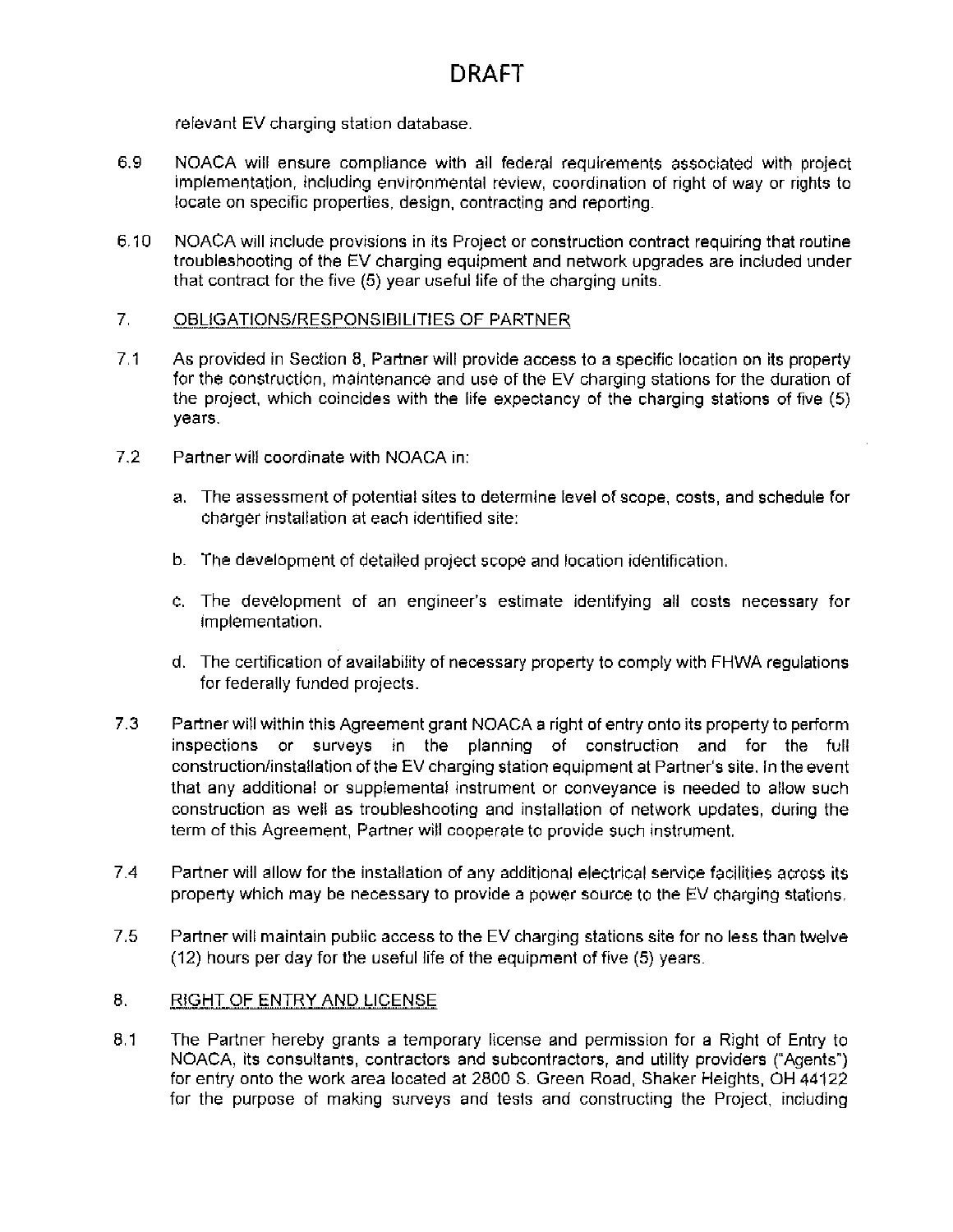installation of electric vehicle supply equipment ("EVSE"), necessary site and utilities improvements to operate the EVSE.

- 8.2 This Temporary Right of Entry and License shall commence on the effective date of this Agreement and shall continue until the date of final construction completion and mutual acceptance (the "Term"), unless extended in writing pursuant to the mutual agreement of the parties hereto, at which time NOACA and its Agents shall vacate the property.
- 8.3 Use of the Work Area and the installation of the Project shall be in compliance with the requirements of all applicable Federal. State and local laws, ordinances, rules and regulations.
- $8.4$ NOACA and its Agents shall coordinate all improvements onsite with the designated Partner contact for the Work Area by telephone or by email.
- 8.5 NOACA, and its Agents shall notify the Partner contact at least 72 hours prior to entry onto the Work Area, and immediately if any unusual conditions are encountered. NOACA, or its Agents, shall provide the following information to the Partner contact at the time of notification:
	- (i) Access routes to and from the Work Area;
	- (ii) Type, size and number of vehicles and crews to be used to perform the work; and
	- (iii) Copies of all plans, drawings, permits, etc., including, but not limited to permits related to sediment and erosion control and storm-water management.
- 8.6 Any and all proposed trimming of trees, cutting of timber and/or clearing of the Work Area by NOACA and its Agents, will be reviewed, approved and inspected by the Partner before any work is begun, to ensure that all such proposed work is permitted and within the Work Area.
- 8.7 NOACA and its Agents shall take any and all precautionary measures to protect any sensitive and threatened or endangered species and habitats.
- $8.8$ In the event that historical, cultural or archeological resources are uncovered during the course of construction, work shall be halted immediately and NOACA shall contact State and Federal oversight agencies for guidance.

### 9. OWNERSHIP OF PROJECT EQUIPMENT

- $9,1$ Upon completion of installation and construction EV charging station at the Partner's site and confirmation that the equipment is fully operational, the Partner will be considered to be the owner of the charging stations and thereafter responsible for providing maintenance as covered in Section 10, including maintenance of an electric power supply.
- $9.2$ Partner shall be required to maintain the charging stations at its site for a period of five (5) years. Upon the expiration of that five-year period, coinciding with the expiration of this Agreement. Partner may choose to retain the equipment in place and to operate it: or choose to have the equipment removed and discontinue making the charging stations available to the public.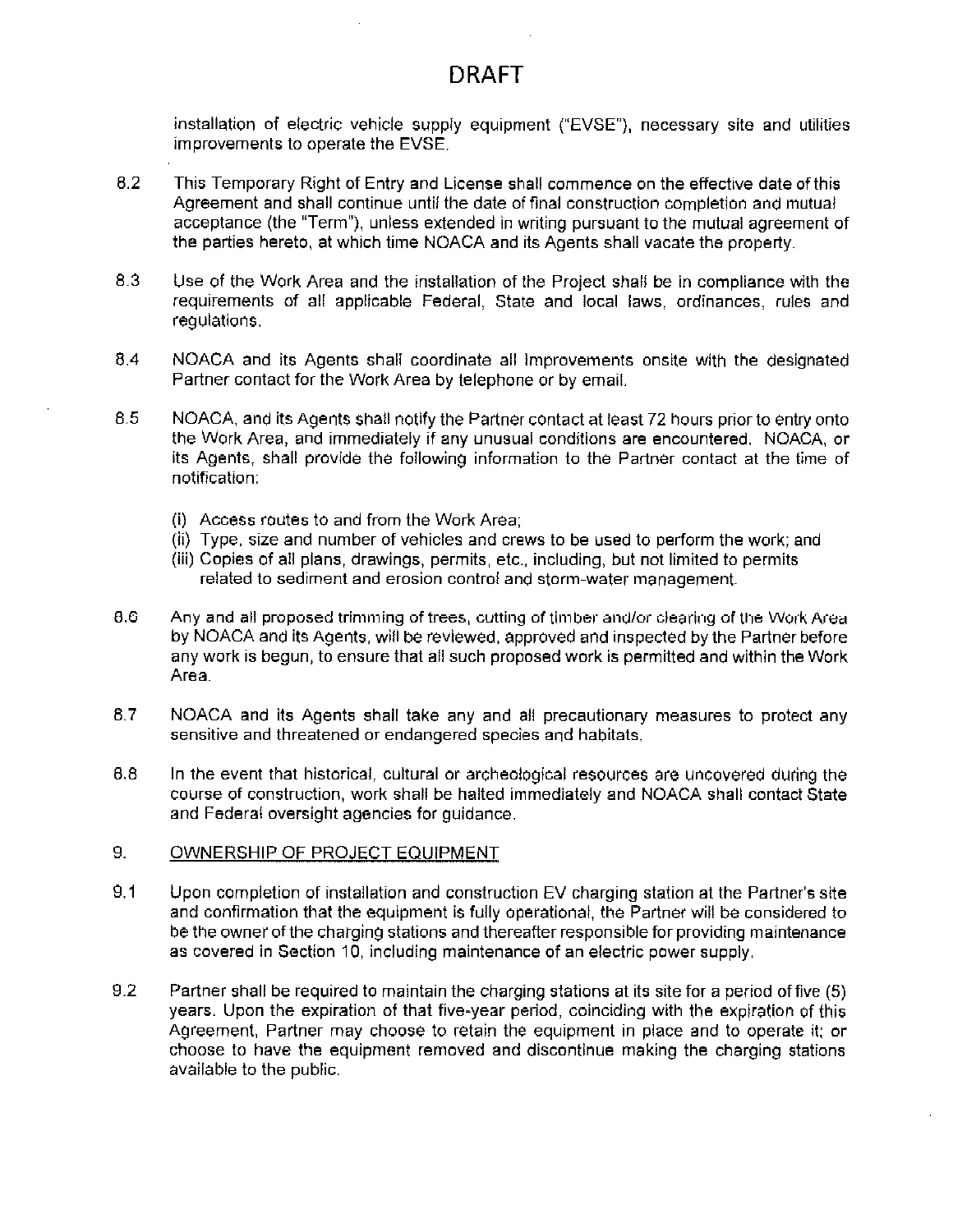$9.3$ In the event that Partner determines to retain and operate the equipment following the expiration of the five-year period, the Partner will be responsible for maintaining an agreement with a vendor for management of, receipt and disbursement of fees charges under Section 12.

### $10<sub>1</sub>$ PROJECT MAINTENANCE

- $10.1$ 23 United States Code, Section 116 requires a formal agreement with the appropriate officials of jurisdiction in which the project is located to provide for the maintenance of the PROJECT for the useful life of five (5) years, beginning from the date the facility is open to the public. The Partner shall be responsible for the maintenance of the PROJECT under this agreement. This includes the maintenance of electrical vehicle supply equipment and associated site improvements to allow for continued operation and functionality. The Partner shall also maintain public access to the site for 12 hours or more per day for the full useful life.
- $10.2$ Maintenance under this Section shall include maintaining an electric power supply to the charging equipment and paying the costs of such electric service.
- $10.3$ The Project will be included for review under NOACA's annual Project Maintenance Monitoring Policy. If selected for maintenance review, NOACA will coordinate with the Partner to perform a site maintenance review in accordance with the policy, which may result in corrective plans and action to ensure the facility continues to be functional and accessible for public utilization.
- $11.$ DATA SHARING AND REPORTING
- $11.1$ The Partner will provide, or arrange to be provided through the Electric Vehicle Supply Equipment (EVSE) provider, usage data reports on a semi-annual basis for the five-year useful life (10 total reports). For each EVSE unit installed under this agreement, the following information, in summary form, will be required:
	- 1. Location: Site name, EVSE ID number, address, city, zip, county
	- 2. Operational uptime (percentage)
	- 3. Number of charge events
	- 4. Number of unique vehicles
	- 5. Average charge time per event (minutes)
	- 6. Average kW per charge event
	- 7. Total kW consumed

### $12.$ **FEE STRUCTURE**

- $12.1$ The Partner shall have the right to set and collect user or convenience fees to offset costs associated with electricity supply to and maintenance of EVSE. The Partner shall not monetarily profit or direct fees collected to any other purpose.
- $12.2$ Payment of the fee shall be available through several optional forms: web/mobile application, pay card, subscription and credit card at point of sale.
- $12.3$ Management of the fee payment system will be handled by NOACA's Project contractor or vendor, who shall collect the fees and disburse revenue. Details of the collection,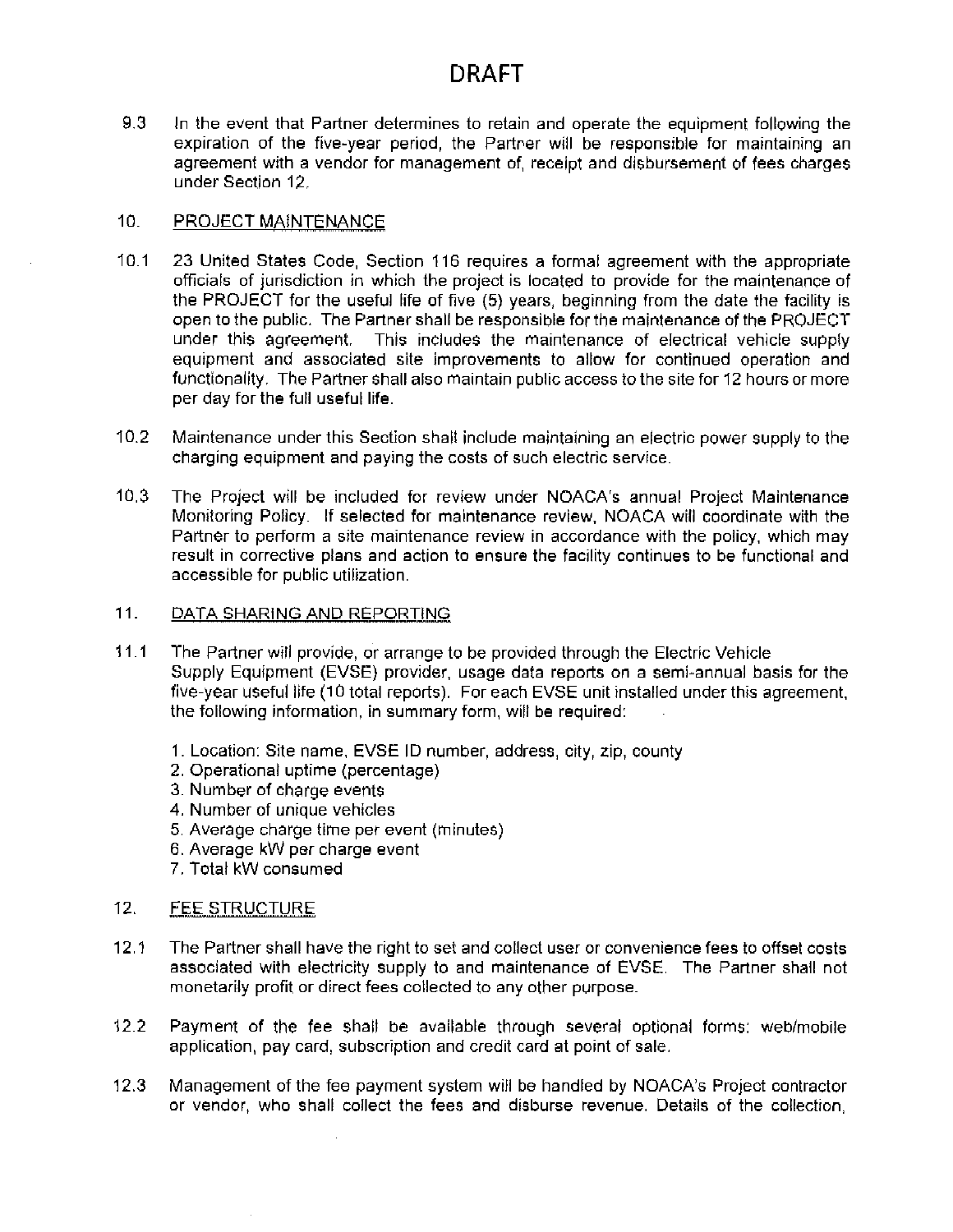management and disbursement of fees will be set out in a separate written Agreement to be entered after NOACA has awarded the Project construction contract.

- $12.4$ The Partner may apply the revenue resources to reimbursement costs of electricity supply and costs of maintenance or repair of the charging units during the term of this Agreement.
- $12.5$ Following the term of this Agreement, in the event that Partner chooses to retain the electric vehicle charging equipment in place and operate and manage that equipment, Partner will be required to enter into a new, separate agreement for a party to manage collection of fees and disbursement of revenue.

### $13<sub>1</sub>$ **INDEMNIFICATION**

- $13.1$ NOACA, to the extent allowable under law in the State of Ohio, and its Project contractor shall indemnify and save harmless the Partner against and from all expenses, liabilities, obligations, damages, penalties, claims, accidents, costs and expenses, including reasonable attorneys' fees paid, suffered or incurred for death or damage or injury to persons or property in whole arising out of the carelessness, negligence, or improper conduct of NOACA or its contractor or subcontractors, its agents, servants, employees or licensees resulting from its performance of its obligations under this Agreement or its use and occupancy of the Premises. Partner's liability shall be determined in accordance with Ohio Revised Code Chapter 2744. Notwithstanding anything to the contrary in this Agreement, no party shall be required to indernify another party from or against such other party's intentional acts or omissions or negligence.
- $13.2$ This provision may be met by maintaining liability insurance policies as outlined in Section 107.12 of the ODOT CMS and providing to Partner copies of certificates of insurance coverage.

### 14. **GENERAL**

- $14.1$ Neither this contract, nor any rights, duties or obligation described herein shall be assigned by either party hereto without the prior express written consent of the other party. Any change to the provisions of this agreement must be made in a written amendment executed by both parties.
- $14.2$ This Agreement shall be construed and interpreted and the rights of the parties determined in accordance with the laws of the State of Ohio.
- $14.3$ Performance by the Partner as a political subdivision of the State of Ohio and in the event that the Agreement requires the payment of money, the Agreement is subject to Section 5705.41 requiring the certification of availability of funds by the Fiscal Officer of the political subdivision.
- Any person executing this Agreement in a representative capacity hereby warrants that  $14.4$ he/she has been duly authorized by his/her principal to execute this Agreement on such principal's behalf.
- 14.5. NOACA agrees for itself and its project contractors that it is in compliance with the requirements of R.C. § 125.111.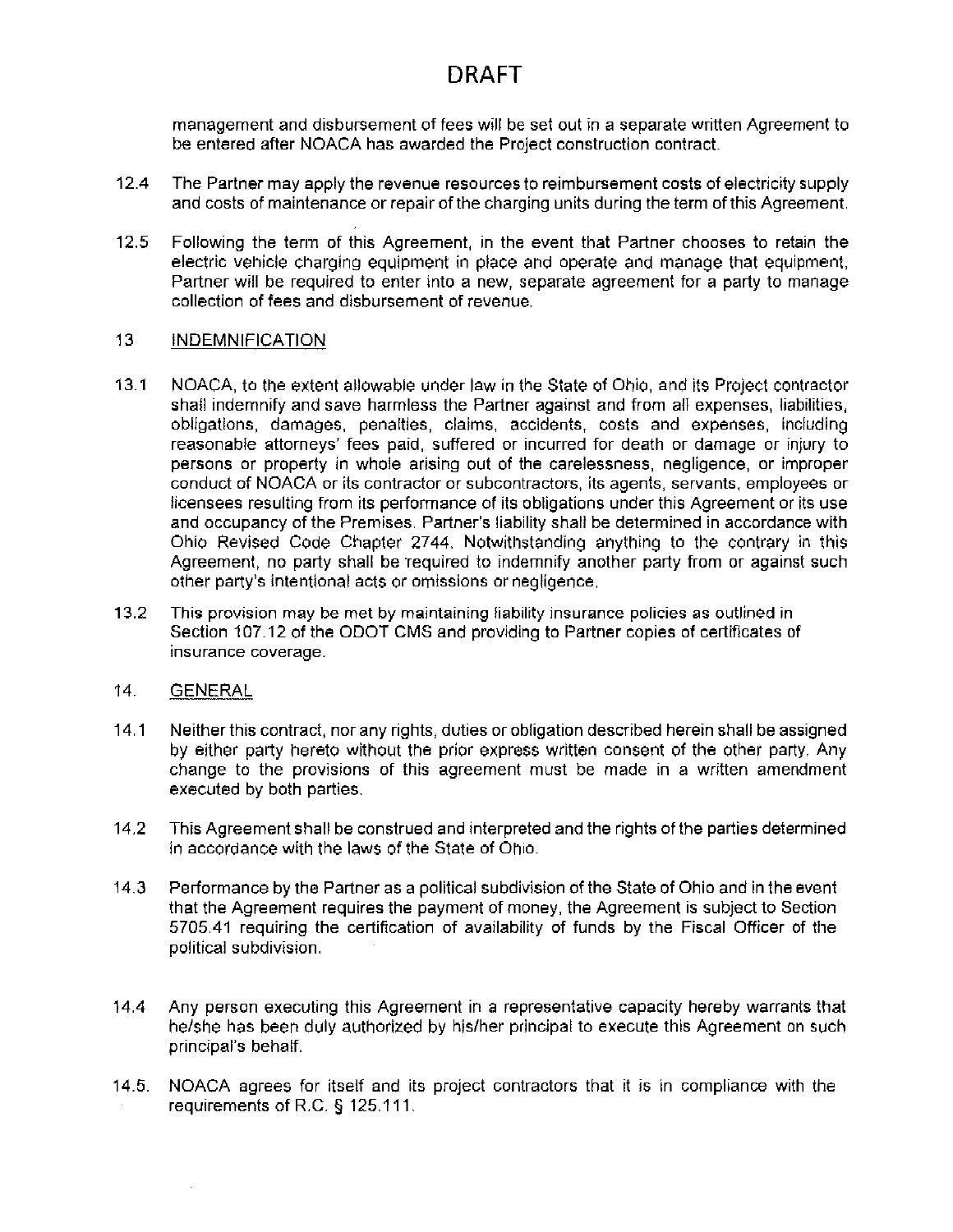- 14.6 NOACA certifies that it: (i) has reviewed and understands the Ohio ethics and conflict of interest laws as found in Ohio Revised Code Chapter 102 and in Ohio Revised Code Sections 2921.42 and 2921.43, and (ii) will take no action inconsistent with those laws. NOACA understands that failure to comply with Ohio's ethics and conflict of interest laws is grounds for termination of this Agreement and may result in the loss of other contracts or grants with the State of Ohio.
- $14.7$ NOACA affirms that it is compliant with R.C. § 3517.13.
- $14.8$ NOACA affirms that it has read and understands Executive Order 2019-12D issued by Ohio Governor Mike DeWine, NOACA has signed and completed the Standard Affirmation and Disclosure Form and shall abide by those requirements in the performance of this Agreement and perform no services required under this Agreement outside of the United States. The Executive Order can be accessed at the following website: https://governor.ohio.gov/wps/portal/gov/governor/media/executiveorders/2019-12d.
- 14.9 Pursuant to R.C. § 9.76 (B), NOACA warrants that it is not boycotting any jurisdiction with whom the State of Ohio can enjoy open trade, including Israel, and will not do so during the contract period.
- 14.10 This Agreement may be executed in multiple counterparts, each of which shall be deemed an original and all of which shall constitute one agreement. Signatures delivered electronically (by facsimile or electronic mail) shall be deemed originals for all intents and purposes. The signature of any party to any counterpart shall be deemed to be a signature to, and may be appended to, any other counterpart.
- 14.11 While this Agreement is captioned as Partner Agreement, neither that title nor any provision of this Agreement creates any agency, partnership, employer/employee, joint venture or other relationship between the Partner and NOACA.
- 14.12 If any term, covenant or condition of this Agreement or the application thereof to any part, person or circumstances shall, to any extent, be invalid or unenforceable, the remainder of this Agreement or the application of such term, covenant or condition shall be valid and shall be enforced to the fullest extent permitted by law.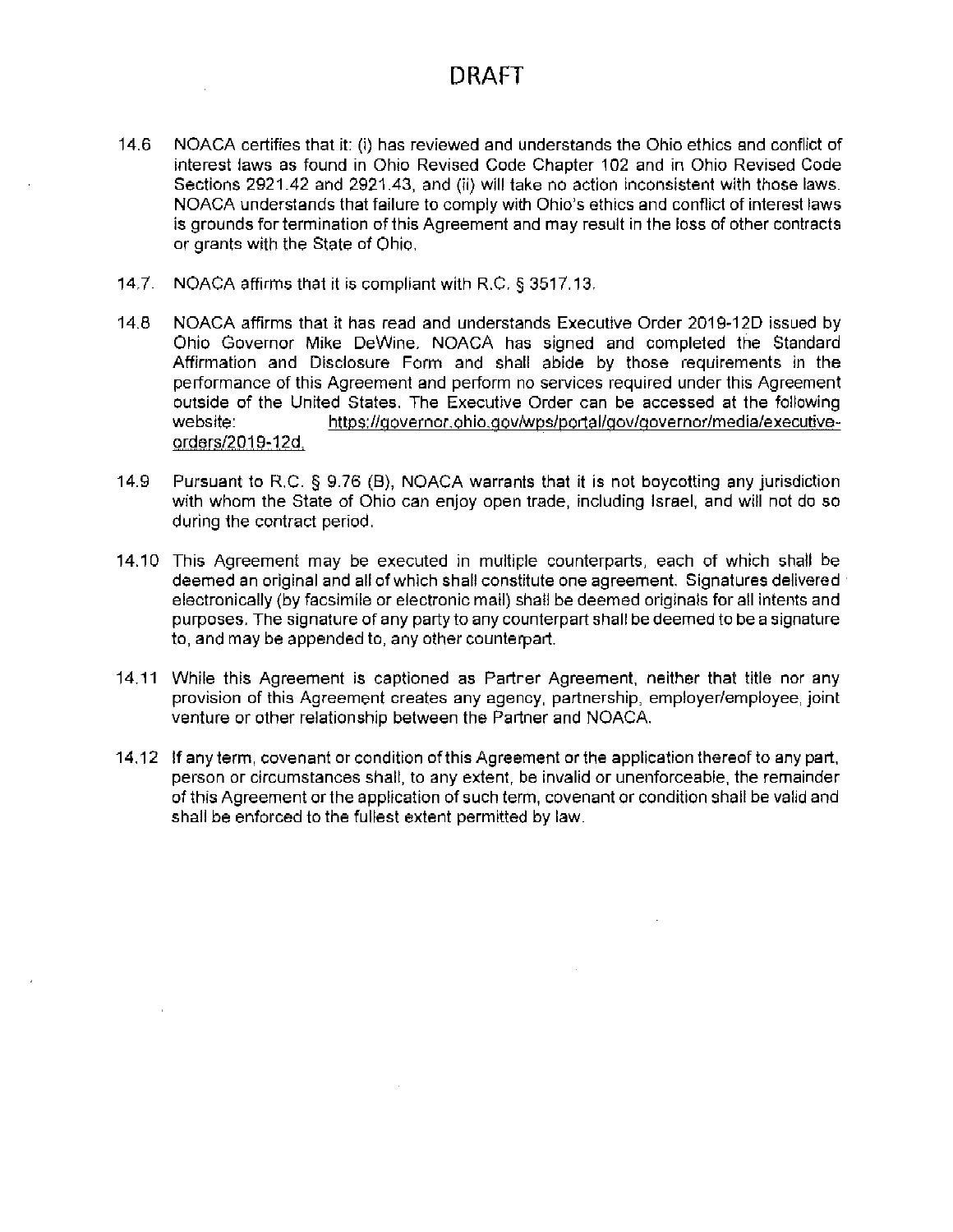IN WITNESS WHEREOF, the parties hereto have caused this Agreement to be duly executed as of the day and year last written below.

| <b>NORTHEAST OHIO AREAWIDE</b><br><b>COORDINATING AGENCY</b>                                        | <b>NORTHEAST OHIO AREAWIDE</b><br><b>COORDINATING AGENCY</b>           |
|-----------------------------------------------------------------------------------------------------|------------------------------------------------------------------------|
| By:                                                                                                 | By:                                                                    |
| <b>Legal Counsel</b>                                                                                | <b>Executive Director</b>                                              |
| Date:                                                                                               | Date:                                                                  |
| <b>PARTNER: Greater Cleveland Regional</b><br><b>Transit Authority</b>                              | <b>PARTNER: Greater Cleveland Regional</b><br><b>Transit Authority</b> |
| Bγ∶                                                                                                 | By:                                                                    |
| <b>Sheryl King Benford General</b><br>Counsel<br>Deputy General Manager for Legal<br><b>Affairs</b> | India L. Birdsong<br>General Manager, Chief Executive<br>Officer       |
| Date:<br>if which is a small with a more company                                                    | Date:                                                                  |

 $\bar{z}$ 

 $\mathcal{L}^{\text{max}}_{\text{max}}$  , where  $\mathcal{L}^{\text{max}}_{\text{max}}$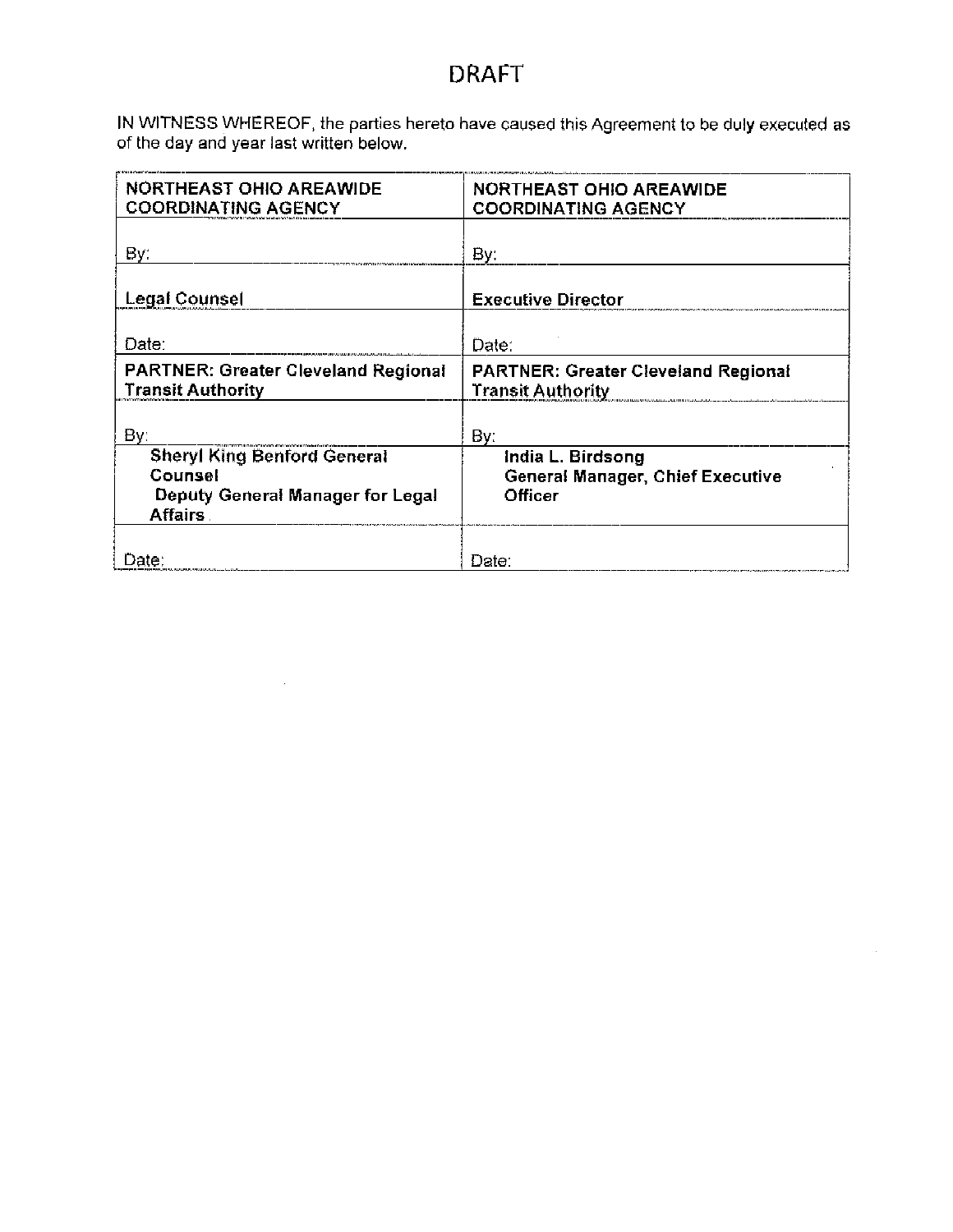### RESOLUTION NO. 2022-10

### AUTHORIZING ELECTRIC VEHICLE CHARGING STATION PROGRAM PARTNER AGREEMENTS BETWEEN THE NORTHEAST OHIO AREAWIDE COORDINATING AGENCY (NOACA) AND THE GREATER CLEVELAND REGIONAL TRANSIT AUTHORITY (GCRTA)

WHEREAS, the Northeast Ohio Areawide Coordinating Agency (NOACA) is the federally-authorized Metropolitan Planning Organization (MPO) that represents Cuyahoga County and four other Northeast Ohio counties; and

WHEREAS, the U. S. Environmental Protection Agency (EPA) has designated Cuyahoga County as either a maintenance or non-attainment area for four of the six air pollutants measured by EPA, including ozone, particulate matter (2.5) and carbon monoxide; and

WHEREAS, transportation-related uses are the highest generator of air quality pollutants especially ozone and fine particulate matter; and

WHEREAS, enhancing environmental sustainability is a key objective of NOACA's Long Range Plan ENO2050; and

WHEREAS, NOACA has received federal funding to implement an Electric Vehicle Charging Station Program that funds the construction of EV charging stations in the region; and

WHEREAS, NOACA has selected three GCRTA facilities to construct EV charging stations; and

WHEREAS, environmental sustainability is an objective defined in GCRTA's Framework for the Future Strategic Plan; and

WHEREAS, construction of EV charging stations at GCRTA facilities may assist in reducing the reliance upon high pollution generating fuel sources while providing accessible charging stations to transit customers; and

WHEREAS, providing EV charging stations at GCRTA rapid stations may encourage transit ridership, and

WHEREAS, GCRTA wishes to participate as a Program Partner with NOACA in the EV Charging Station Program; and

WHEREAS, the execution of each agreement is a condition to participate in this program.

NOW, THEREFORE, BE IT RESOLVED by the Board of Trustees of the Greater Cleveland Regional Transit Authority, Cuyahoga County, Ohio:

Section 1. That the CEO, General Manager of the Greater Cleveland Regional Transit Authority be and is hereby authorized to enter into an Electric Charging Station Program Partner Agreement for each site with NOACA for the purpose of constructing EV charging stations at Brookpark Rapid Transit Station, Louis Stokes Rapid Transit Station at Windermere, and the Green Road Rapid Transit Station.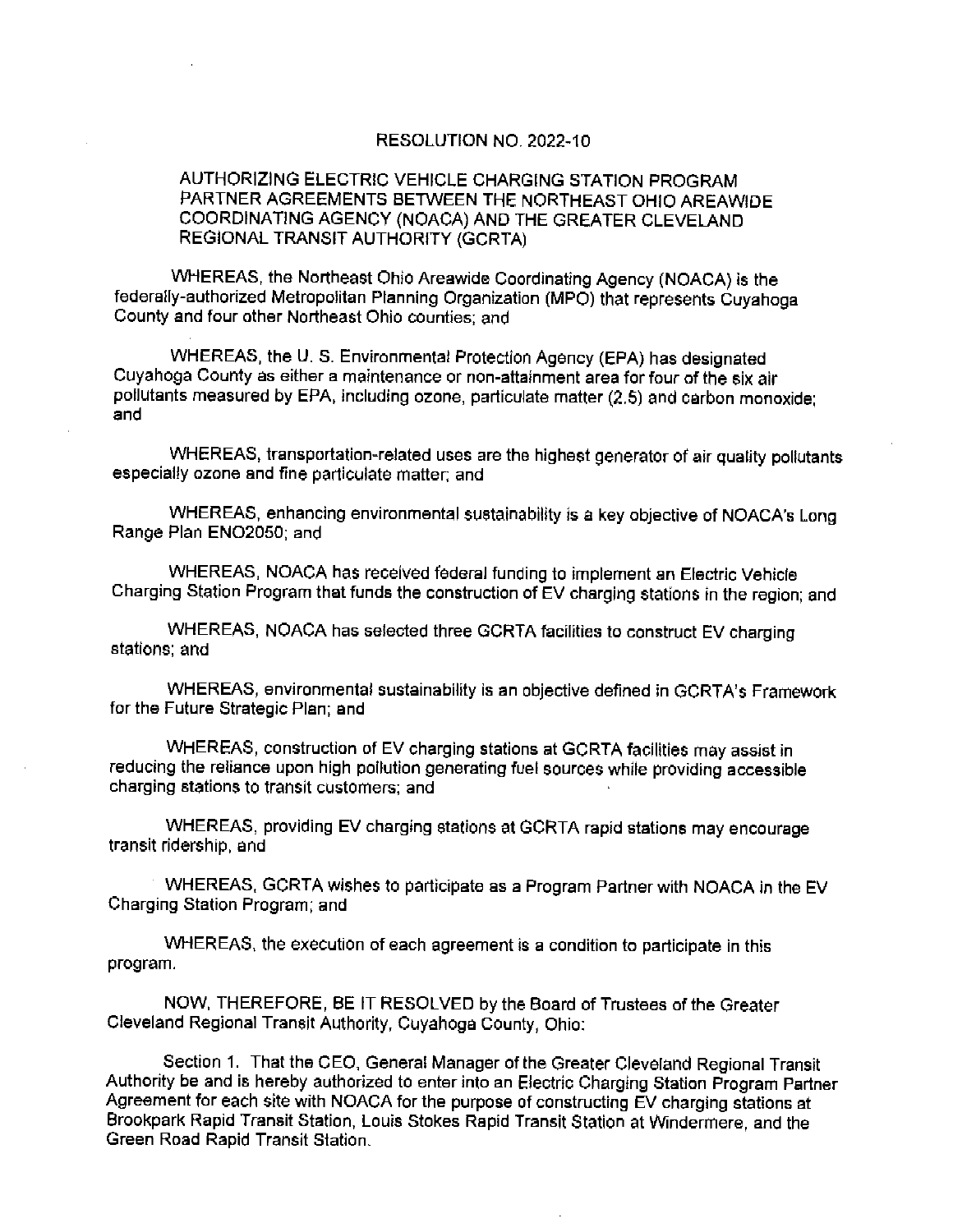Resolution No. 2022-10 Page 2

Section 2. That all costs associated with the design and construction of the EV charging stations will be paid for by NOACA.

Section 3. That GCRTA will be responsible for routine maintenance costs and electricity for a period of five (5) years and is permitted to charge a fee for the use of the charging stations.

Section 4. That this resolution shall take effect immediately upon its adoption.

 $\sim$ 

 $\mathcal{L}_{\mathcal{A}}$ 

Adopted: January 25, 2022

President

Attest: \_\_\_\_

Secretary-Treasurer

 $\sim$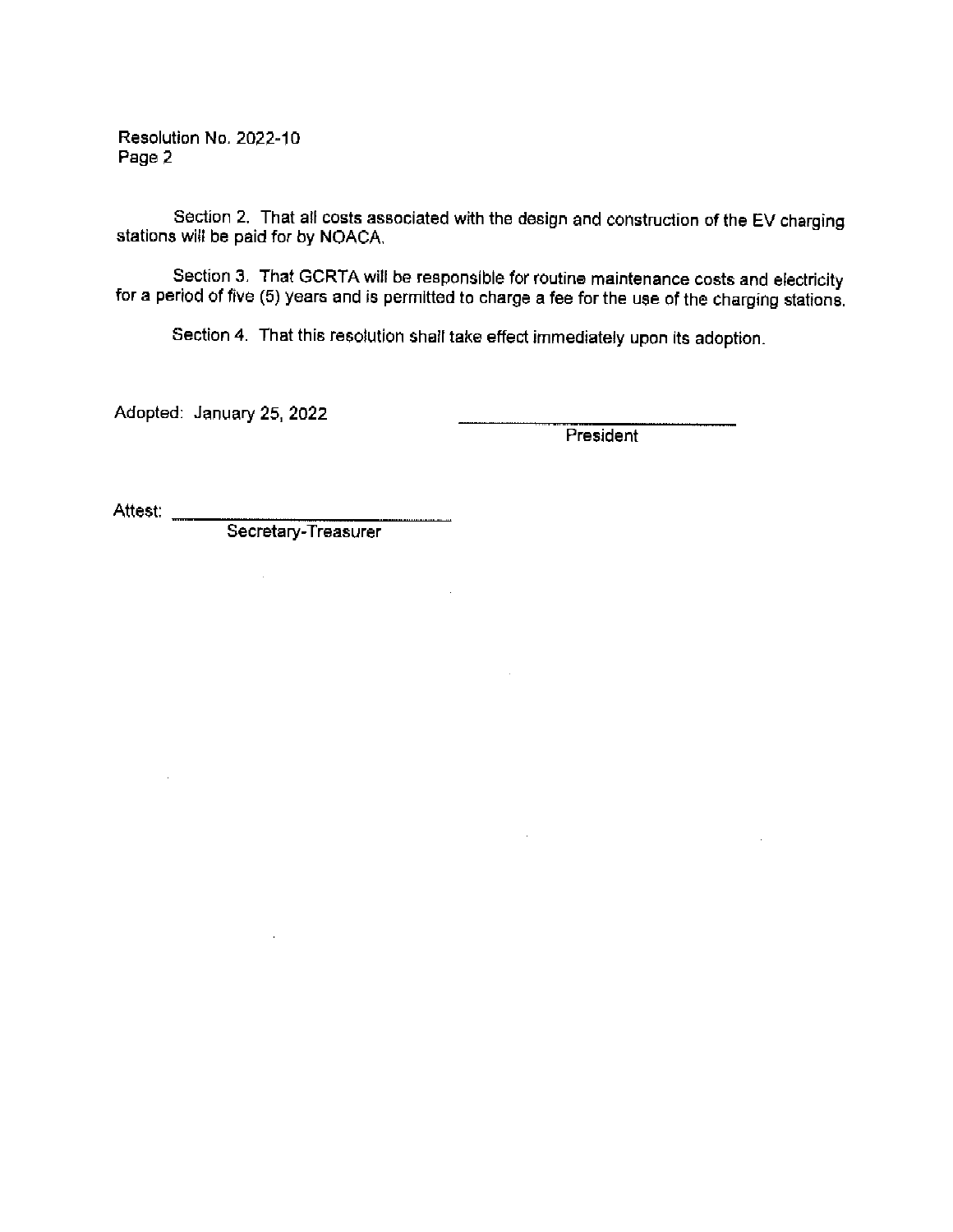| Form 100-326<br>07-03-97  | <b>Greater Cleveland Regional Transit Authority</b><br>STAFF SUMMARY AND COMMENTS    |                                                              |
|---------------------------|--------------------------------------------------------------------------------------|--------------------------------------------------------------|
| <b>TITLE/DESCRIPTION:</b> |                                                                                      | <b>Resolution No.∶</b><br>2022-11                            |
| <b>CONTRACT:</b>          | AMENDMENT TO UTILITY AGREEMENT TO EXTEND<br>ELECTRIC SERVICE TO THE NEW WARRENSVILLE | Date:                                                        |
|                           | <b>VAN AKEN SUBSTATION</b>                                                           | January 20, 2022                                             |
| <b>VENDOR:</b>            | CLEVELAND ELECTRIC ILLUMINATING COMPANY<br>("CEI")                                   | Initiator:<br><b>Engineering &amp; Project</b><br>Management |
| AMOUNT:                   | \$163,777.12                                                                         |                                                              |
| <b>ACTION REQUEST:</b>    |                                                                                      |                                                              |
| ⊠ Approval                | □ Review/Comment<br>$\Box$ Information Only<br>Other                                 |                                                              |

- 1.0 PURPOSE/SCOPE: This resolution seeks Board approval for an amendment to a utility agreement with the Cleveland Electric Illuminating Company ("CEI") for the purpose of relocating an existing duct bank in conjunction with extending electric service to the new Warrensville Van Aken Substation located north and west of the terminus of the Blue Line in Shaker Heights, Ohio.
- 2.0 DESCRIPTION/JUSTIFICATION: The existing duct bank crosses a parcel owned by the City of Shaker Heights ("City") that is available for transit-oriented development. Amending the utility agreement and relocating the existing duct bank into the right-of-way of Chagrin Road and Tuttle Road will facilitate the potential for transit-oriented development. It will also prevent future disruption of electrical service to the new Warrensville/Van Aken substation.
- 3.0 PROCUREMENT BACKGROUND: Does not apply.
- $4.0$ DBE/AFFIRMATIVE ACTION BACKGROUND: Does not apply.
- $5.0$ POLICY IMPACT: Does not apply.
- 6.0 ECONOMIC IMPACT: Amending the utility agreement will increase the cost of the electrical service installation by \$163.777.12. It is payable through the RTA Development Fund. Engineering and Project Development Department budget, including but not limited to Capital Grant OH-2018-027 for a total amount of \$49,479.97 (\$39,583.98 in federal funds which represents 80% of the cost), additional GCRTA local funding of \$32,408.59, and a contribution of \$81,888.56 from the City of Shaker Heights.
- $7.0$ ALTERNATIVES: The RTA can refrain from amending the utility agreement with CEI at this time and utilize the existing duct line to install utility cabling and equipment This approach would interfere with the City's plans for redevelopment of the site. Also, this approach would be inconsistent with the 1975 Mass Transit Transfer Agreement between Shaker Heights and GCRTA and the 2016 amendments thereto. Relocating the duct bank when the transitoriented development site is under construction would interrupt electrical service to the new substation.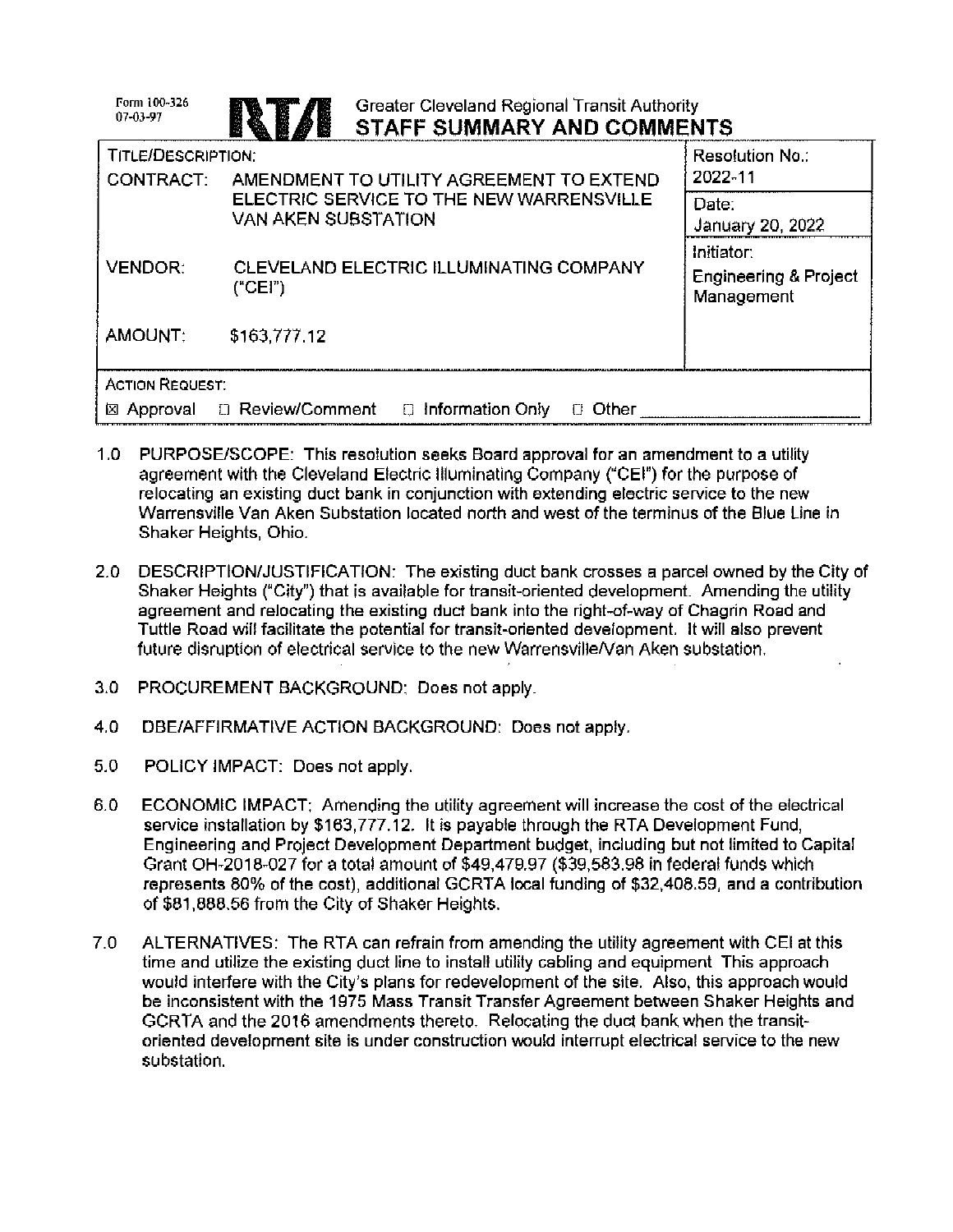**Staff Summary & Comments** CEI Utility Agreement Page 2

- 8.0 RECOMMENDATION: The amendment to the utility agreement was discussed with the Board of Trustees at the January 11, 2022 Operational Planning & Infrastructure Committee meeting and at the January 25, 2022 Committee of the Whole meeting. It is recommended that the Board of Trustees approve the resolution authorizing the General Manager, Chief Executive Officer to execute the amendment to the utility agreement with CEI.
- $9.0$ ATTACHMENTS: None.

Recommended and certified as appropriate to the availability of funds, legal form and conformance with the Procurement requirements.

R. L. C. C. فحصيت

General Manager, Chief Executive Officer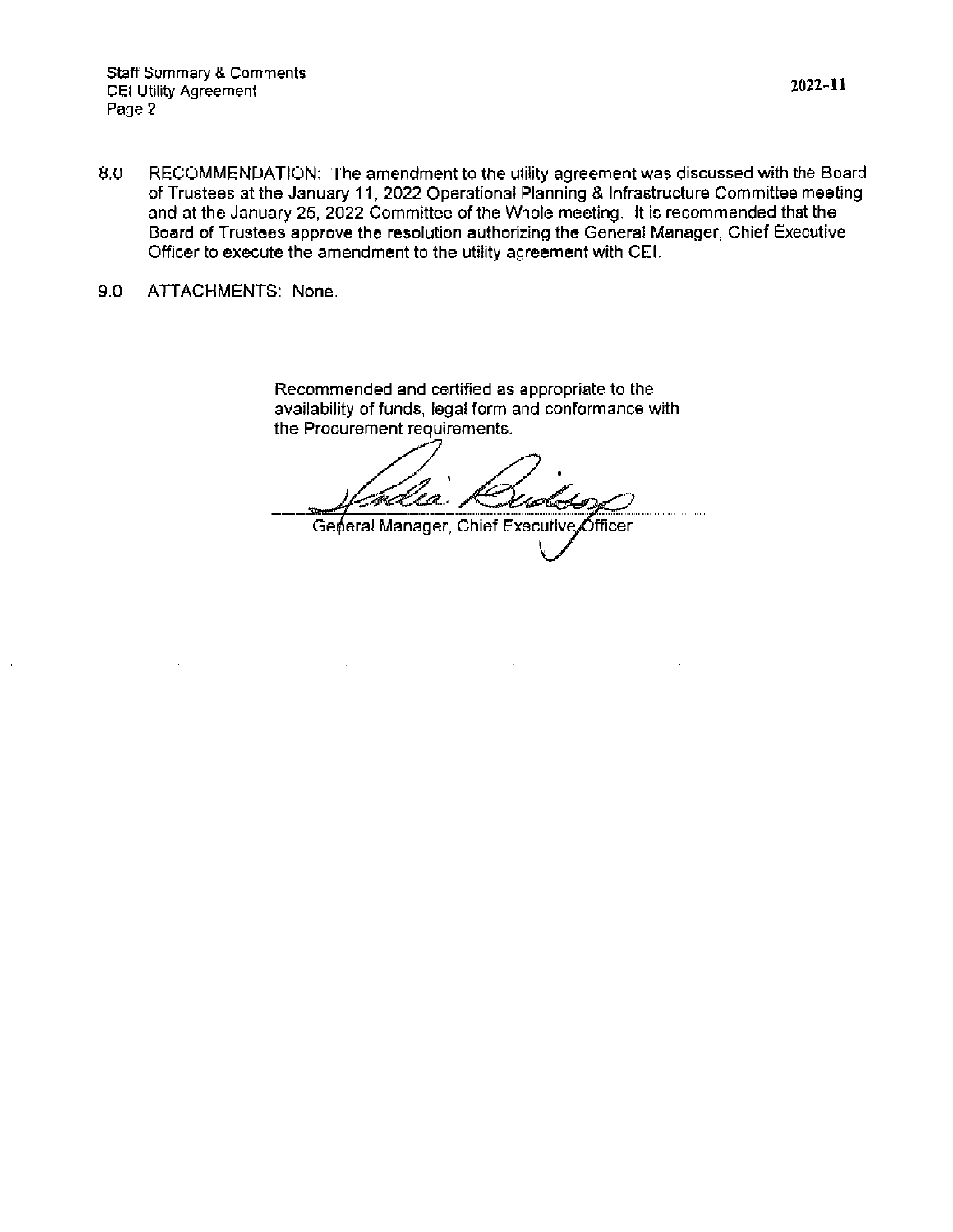### RESOLUTION 2022-11

### AUTHORIZING AN AMENDMENT TO AN EXISTING UTILITY AGREEMENT WITH CLEVELAND ELECTRIC ILLUMINATING COMPANY TO RELOCATE AN EXISTING DUCT BANK IN CONJUNCTION WITH EXTENDING ELECTRIC SERVICE TO THE NEW WARRENSVILLE VAN AKEN SUBSTATION (PROJECT NO. 60B) IN AN AMOUNT NOT TO EXCEED \$163,777.12

WHEREAS, the Greater Cleveland Regional Transit Authority ("GCRTA") is constructing the Warrensville Van Aken Substation at a new location north and west of the former location at the end of the Blue Line in Shaker Heights, Ohio; and

WHEREAS, Cleveland Electric Illuminating Company ("CEI") is the electricity supplier at this location; and

WHEREAS, GCRTA has a need for electric service to be extended to the new location of the Warrensville Van Aken Substation; and

WHEREAS, GCRTA executed a utility agreement with CEI to extend electric service to the new substation for a total price not to exceed \$850,520.03.00; and

WHEREAS, GCRTA and the City of Shaker Heights need to relocate an existing CEI utility duck bank to facilitate transit-oriented development just east of the terminus of the Blue Line: and

WHEREAS, GCRTA must amend the utility agreement with CEI in order to perform this relocation, and CEI is willing to amend the agreement for a net increase of \$163,777.12, and to perform the duct bank relocation; and

WHEREAS, the Ohio Revised Code Section 306.43(H)(2) provides that competitive bidding is not required when the expenditure is for goods or services, or any combination thereof, and after reasonable inquiry the board or any officer or employee the board designates finds that only on source of supply is reasonably available; and

WHEREAS, CEI has been determined to be the only source for this work; and

WHEREAS, the General Manager, Chief Executive Officer deems the offer of CEI to be in the best interest of GCRTA and recommends acceptance thereof by the Board of Trustees.

NOW, THEREFORE, BE IT RESOLVED by the Board of Trustees of the Greater Cleveland Regional Transit Authority, Cuyahoga County, Ohio:

Section 1. That the offer of CEI to relocate an existing duct bank in conjunction with the extension of electric service to the new Warrensville Van Aken Substation north and west of the terminus of the Blue Line in Shaker Heights, Ohio is hereby accepted.

Section 2. That the General Manager, Chief Executive Officer be and is hereby authorized to amend the agreement with CEI to relocate the duct bank while constructing the extension of electric service to the new Warrensville Van Aken Substation.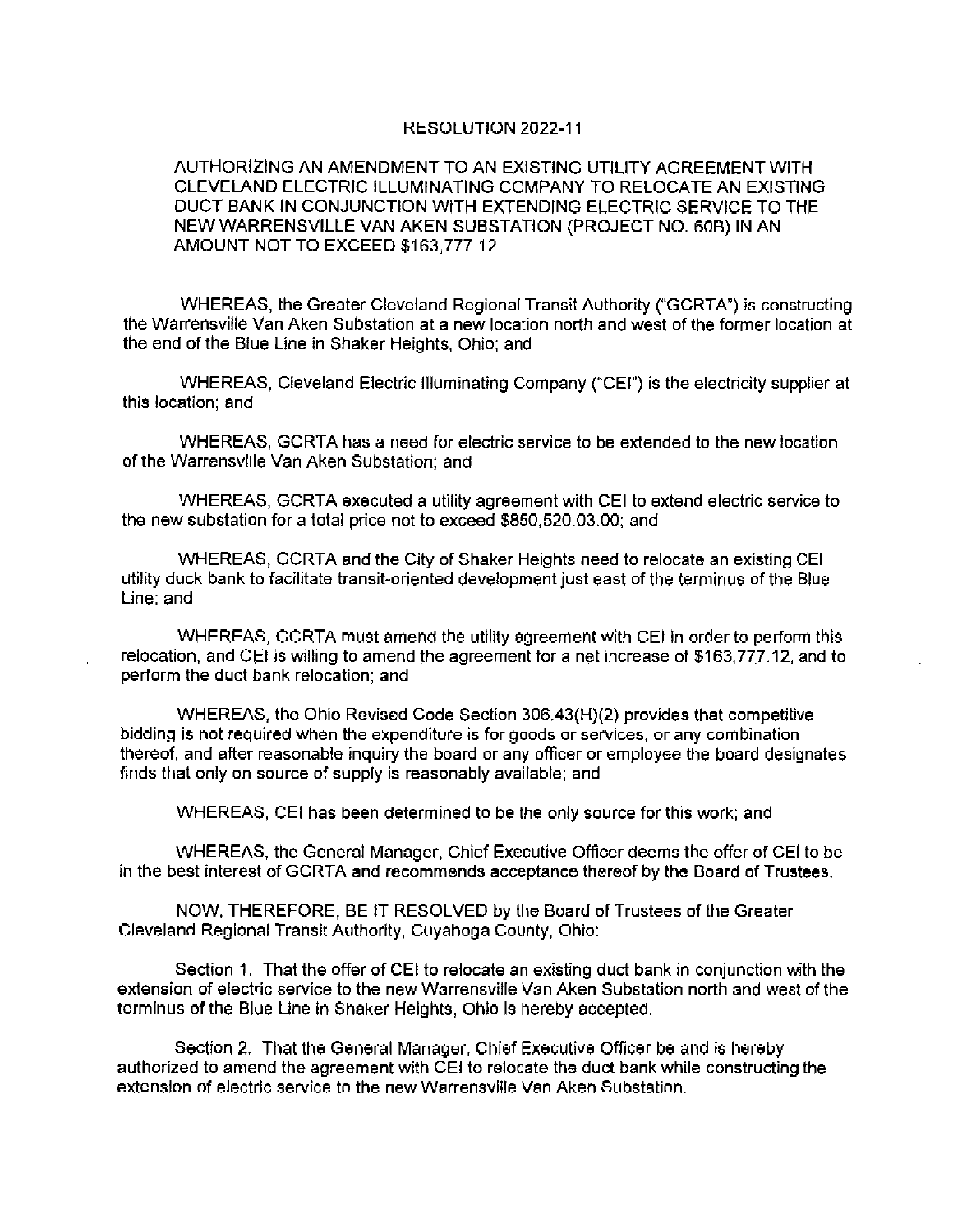Resolution No. 2022-11 Page 2

Section 3. That said contract should be payable from the RTA Development Fund, Engineering & Project Development Department budget, including but not limited to Capital Grant OH-2018-027, in an amount not to exceed \$49,479.97 (\$39,583.98 in federal funds which represents 80% of the cost), additional GCRTA local funding of \$32,408.59, and a contribution of \$81,888.56 from the City of Shaker Heights.

Section 4. That said agreement shall be binding upon and an obligation of the Authority contingent upon appropriation of funds; compliance by the contractor to the Specifications and Addenda thereto, if any; the Affirmative Action Plan adopted by the Board of Trustees; bonding and insurance requirements, as applicable; and all applicable laws relating to contractual obligations of the Authority.

Section 5. That this resolution shall become effective immediately upon its adoption.

 $\sim 10^{-10}$ 

Adopted: January 25, 2022

President

 $\sim 10^{-11}$ 

Attest:

 $\alpha$  .

 $\sim 10^{-10}$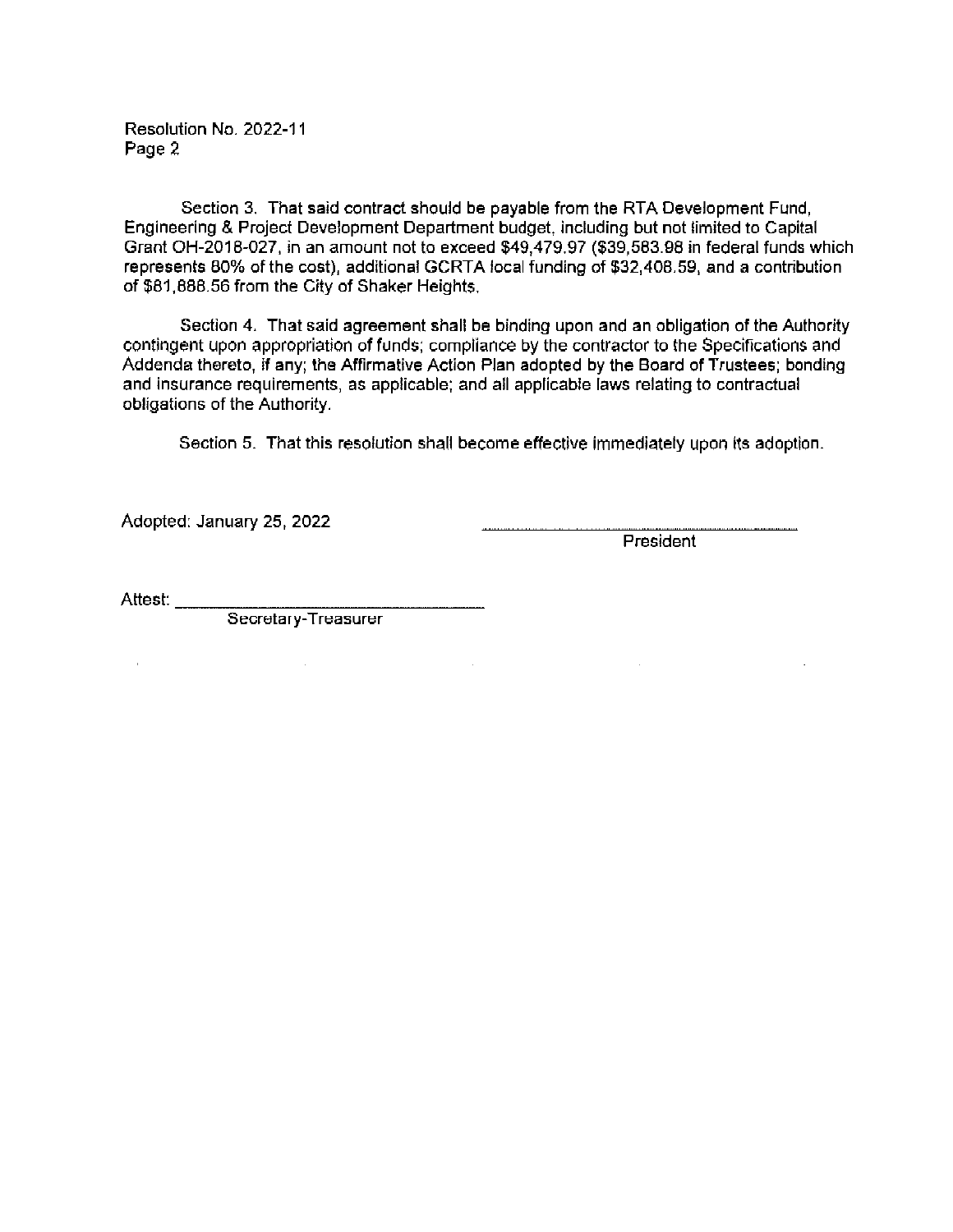| Form 100-326<br>07-03-97               | <b>Greater Cleveland Regional Transit Authority</b><br><b>STAFF SUMMARY AND COMMENTS</b>                                                                       |                                                  |
|----------------------------------------|----------------------------------------------------------------------------------------------------------------------------------------------------------------|--------------------------------------------------|
| <b>TITLE/DESCRIPTION:</b><br>CONTRACT: | <b>INTERAGENCY AGREEMENT WITH SHAKER HEIGHTS</b>                                                                                                               | Resolution No.:<br>2022-12                       |
|                                        | PROVIDING FOR SHAKER HEIGHTS TO CONTRIBUTE<br>TOWARDS THE COST OF RELOCATING AN<br>ELECTRICAL DUCT BANK FOR SERVICE TO THE<br>WARRENSVILLE/VAN AKEN SUBSTATION | Date:<br>January 20, 2022<br>Initiator:<br>Legal |
| AMOUNT:                                | UP TO \$114,643.98                                                                                                                                             |                                                  |
| <b>ACTION REQUEST:</b>                 |                                                                                                                                                                |                                                  |
|                                        | ⊠ Approval [ Review/Comment<br>⊟ Information Only<br>Other                                                                                                     |                                                  |

- 1.0 PURPOSE/SCOPE: This resolution seeks Board approval for an interagency agreement with the City of Shaker Heights ("City") for the purpose of sharing the costs of relocating an existing electrical duct bank in conjunction with extending electric service to the new Warrensville Van Aken Substation located north and west of the terminus of the Blue Line in Shaker Heights. Ohio.
- 2.0 DESCRIPTION/JUSTIFICATION: The existing duct bank crosses a parcel that is owned by the City and available for transit-oriented development. Amending the utility agreement with the Cleveland Electric Illuminating Company ("CEI) and relocating the existing duct bank into the right-of-way of Chagrin Road and Tuttle Road will facilitate the potential for transit-oriented development. It will also prevent future disruption of electrical service to the new Warrensville/Van Aken substation. Because the City has an interest in promoting development on its parcel, it has agreed to share the costs of relocating the duct bank.
- 3.0 PROCUREMENT BACKGROUND: Does not apply.
- 4.0 DBE/AFFIRMATIVE ACTION BACKGROUND: Does not apply.
- 5.0 POLICY IMPACT: Sharing the cost of the relocation of the duct bank would further the Authority's interest in promoting transit-oriented development and encourage a positive working relationship between the City and GCRTA. It will also prevent future disruption of electrical service to the new Warrensville/Van Aken substation and rail service along on the Blue Line.
- 6.0 ECONOMIC IMPACT: The total estimated cost of the relocation of the CEI duct bank is \$189,786.57. GCRTA would apply the \$26,009.45 cost of installing electrical service at the current location to the relocation cost. The remaining cost of \$163,777.12 would be split equally between the City and GCRTA, with each party contributing \$81,888.56. If there are any unanticipated construction costs above the \$163,777.12, the parties will split the unanticipated costs equally, until the City's total contribution reaches \$114,643.98. Thereafter, GCRTA will be responsible for any remaining unanticipated construction costs. The City's contribution will save GCRTA up to \$114,643.98 towards the cost of relocating the duct bank.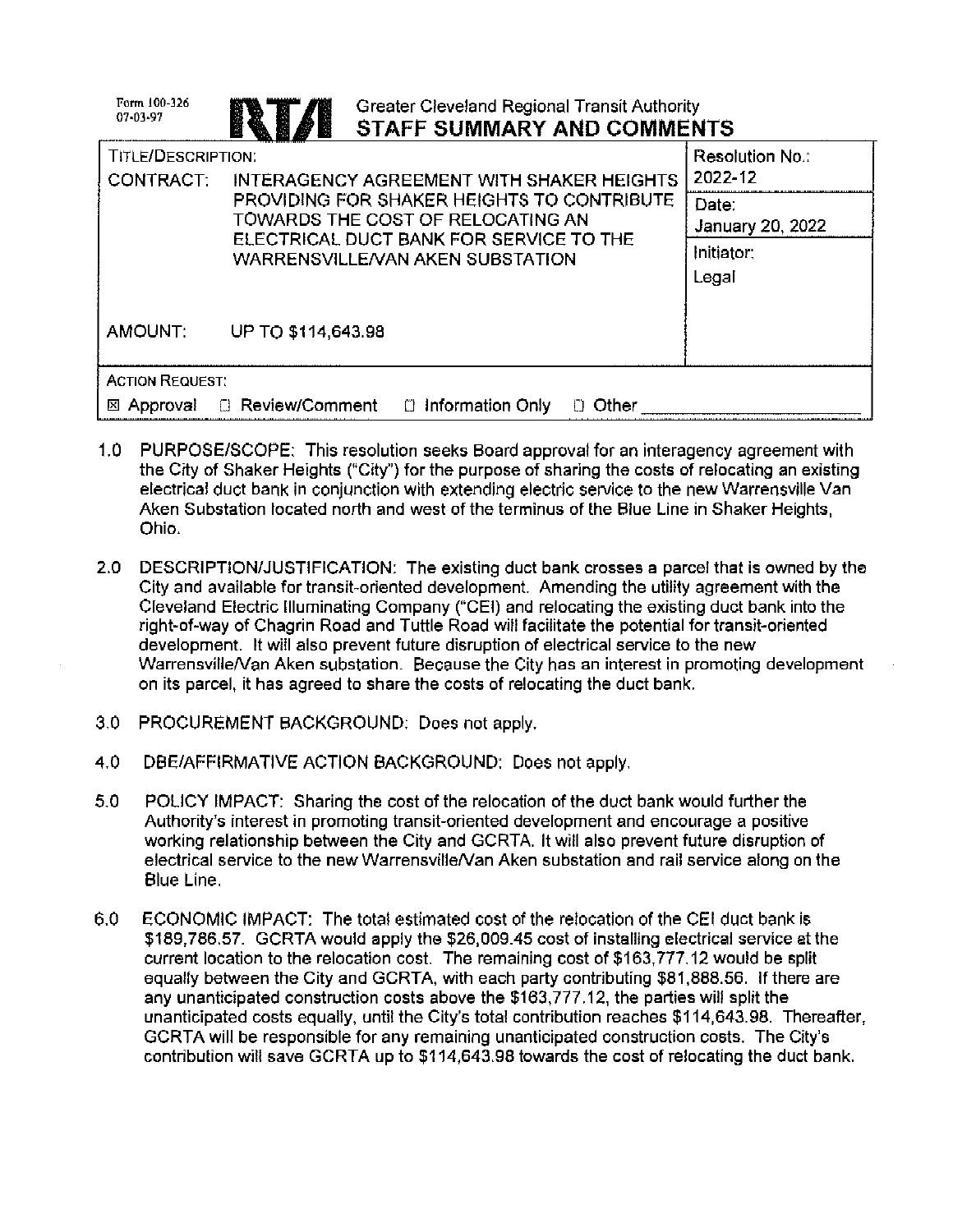- $7.0$ ALTERNATIVES: GCRTA can refrain from entering into the interagency agreement with the City, which would cause GCRTA to lose the City's contribution towards the cost of the project.
- 8.0 RECOMMENDATION: The interagency agreement was discussed with the Board of Trustees at the January 11, 2022 Operational Planning & Infrastructure Committee meeting and at the January 25, 2022 Committee of the Whole meeting. It is recommended that the Board of Trustees approve the resolution authorizing the General Manager, Chief Executive Officer to enter into an interagency agreement with the City.
- 9.0 ATTACHMENTS: None.

Recommended and certified as appropriate to the availability of funds, legal form and conformance with the Procurement requirements.

بو<br>موس

General Manager, Chief Executive Officer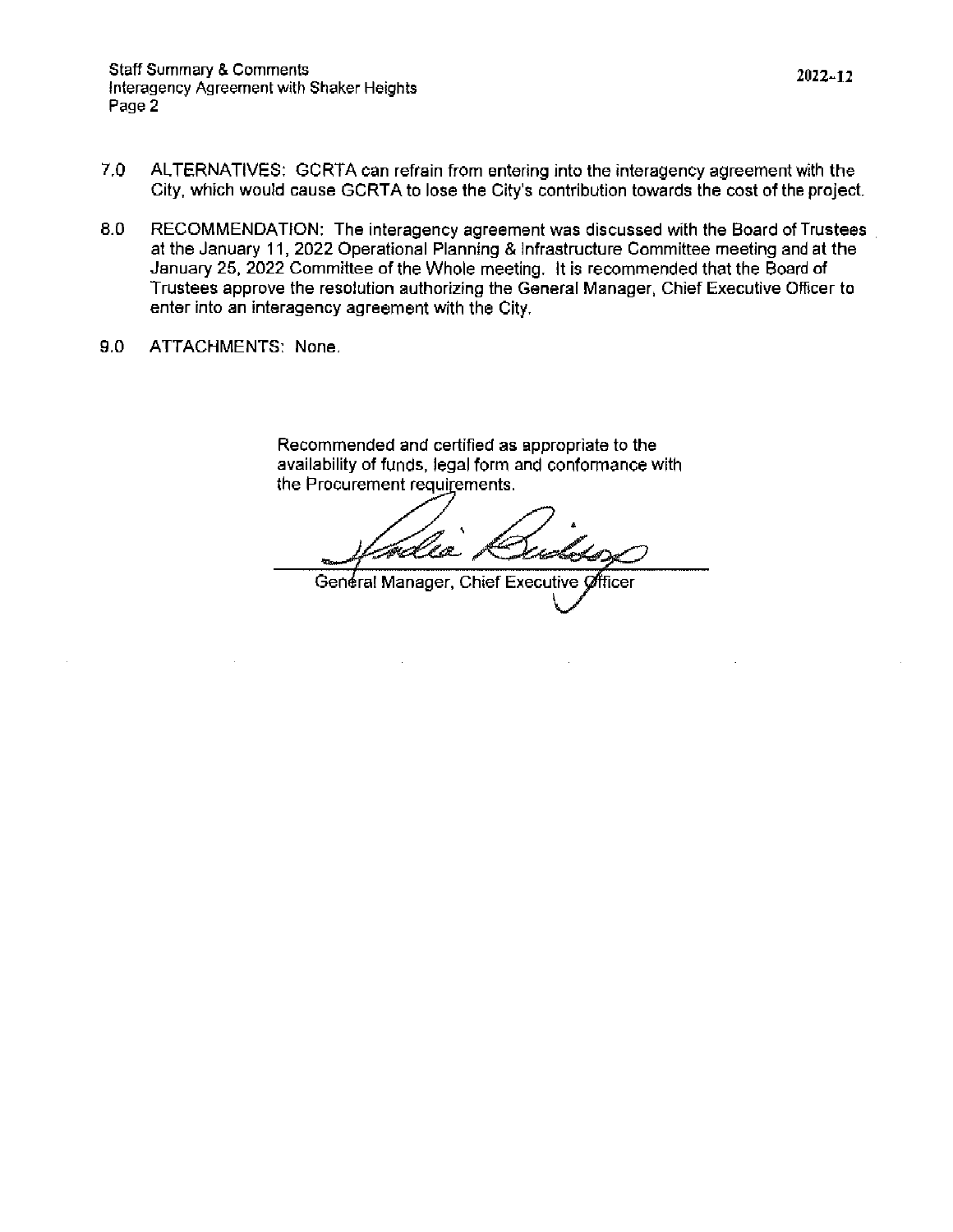### RESOLUTION 2022-12

### AUTHORIZING AN INTERAGENCY AGREEMENT WITH SHAKER HEIGHTS PROVIDING FOR SHAKER HEIGHTS TO CONTRIBUTE TOWARDS THE COST OF RELOCATING AN ELECTRICAL DUCT BANK FOR SERVICE TO THE WARRENSVILLE/VAN AKEN SUBSTATION IN AN AMOUNT UP TO \$114,643.98

WHEREAS, in 1975, the City of Shaker Heights ("City") and the Greater Cleveland Regional Transit Authority ("GCRTA") entered into a Mass Transit System Transfer Agreement ("Transfer Agreement"), which sets forth the respective rights and property interests between the City and GCRTA regarding the transfer of the properties and assets of the City's transit system to GCRTA, for the purpose of providing a comprehensive, coordinated public mass transportation system for Cuyahoga County; and

WHEREAS, pursuant to and in furtherance of the Transfer Agreement, the City granted certain easements to GCRTA in a Loop and Storage Yard Easement dated April 8, 1977 ("Easement") and the City leased certain property to GCRTA in a Lease Agreement dated August 10, 1976 ("Lease"); and

WHEREAS, in 2016, the City and GCRTA entered into an Amendment to Loop and Yard Permanent Easement and Transfer Agreement and Termination of Lease Agreement, wherein the City and GCRTA amended the Easement and Transfer Agreement and terminated the Lease, to reflect changes to GCRTA's facilities and the re-configuration of the intersection of Warrensville Center Rd, and Van Aken Blvd, related to the creation of potential transit-oriented development opportunities; and

WHEREAS, GCRTA is installing a new electrical substation within its Easement, as amended, just north of its Warrensville/Van Aken Blue Line Station, including the installation of high-voltage electrical power by the Cleveland Electric Illuminating Company ("CEI"); and

WHEREAS, GCRTA had previously removed an old substation from the vicinity of the Warrensville/Van Aken Blue Line Station and ceased to use the site of the old substation for transit purposes; and

WHEREAS, as part of its Van Aken District Development Project, the City has identified a potential transit-oriented development site ("Site") just east of the Warrensville/Van Aken Blue Line Station; and

WHEREAS, the CEI duct bank ("Duct Bank") that served the old substation is not currently operational and will require the installation of new cables; and

WHEREAS, the location of the Duct Bank conflicts with the potential development of the Site in the future: and

WHEREAS, both the City and GCRTA will benefit from relocating the Duct Bank in conjunction with the ongoing CEI project to provide power to GCRTA's new substation; and

WHEREAS, the City and GCRTA have reached an agreement regarding the sharing of costs related to relocation of the Duct Bank; and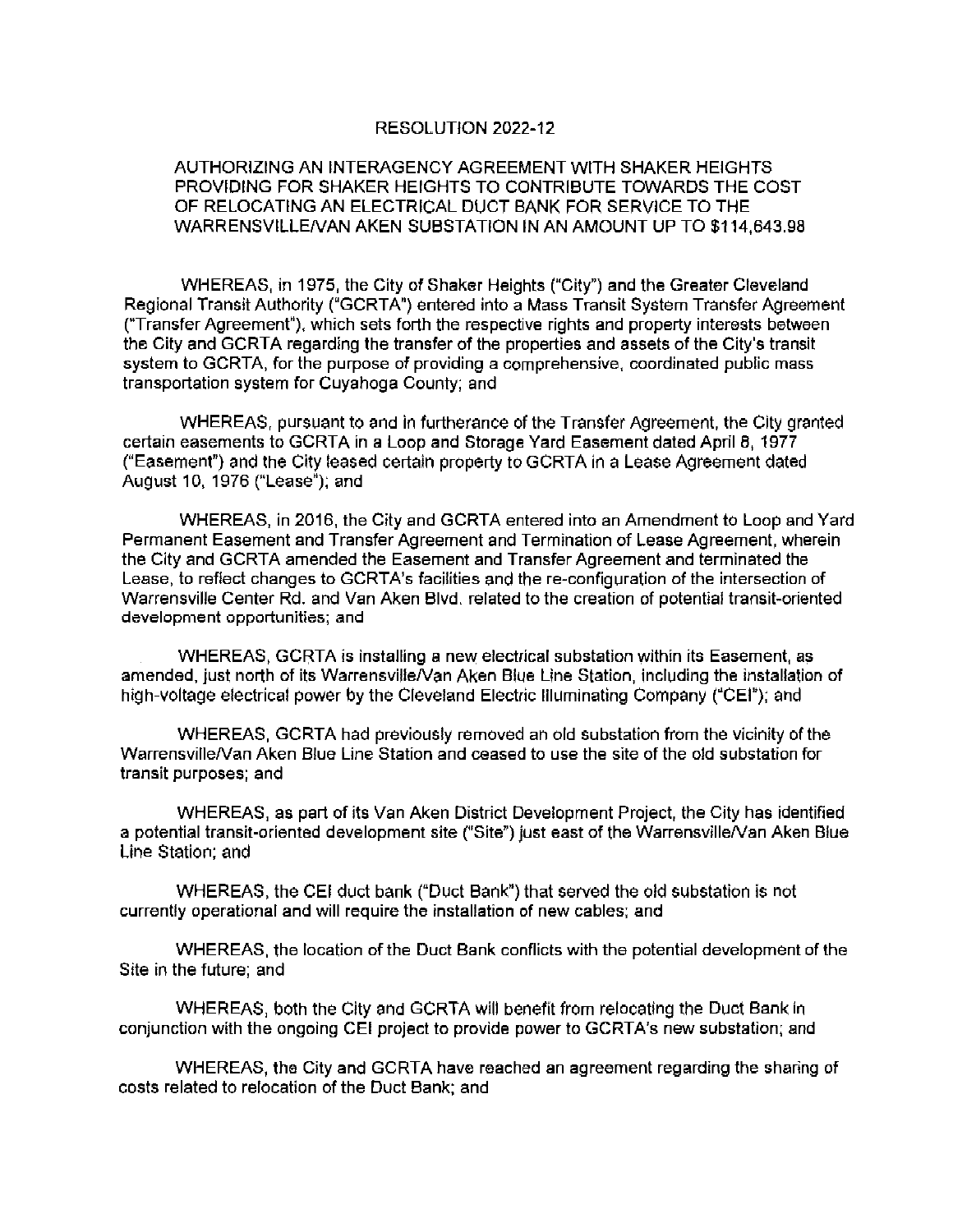Resolution No. 2022-12 Page 2

WHEREAS, the General Manager, Chief Executive Officer deems the proposed interagency agreement to be in the best interest of GCRTA and recommends acceptance thereof by the Board of Trustees.

NOW, THEREFORE, BE IT RESOLVED by the Board of Trustees of the Greater Cleveland Regional Transit Authority, Cuvahoga County, Ohio;

Section 1. That the offer of the City of Shaker Heights ("City") to share in the costs of relocating the Cleveland Electric Illuminating Company ("CEI") duct bank ("Duct Bank") is hereby accepted. The current total estimated cost of the relocation of the CEI duct bank is \$189,786.57. GCRTA will apply the \$26,009.45 cost of installing electrical service at the current location to the relocation cost. The remaining cost of \$163,777.12 will be divided equally between the City and GCRTA, with each party contributing \$81,888.56. If there are any unanticipated construction costs above the \$163,777.12, the parties will split the unanticipated costs equally, until the City's total contribution reaches \$114,643.98. Thereafter, GCRTA will be responsible for any remaining unanticipated construction costs.

Section 2. That the General Manager, Chief Executive Officer be and is hereby authorized to enter into an interagency agreement with the City to share the costs of the relocation of the Duct Bank.

Section 3. That this resolution shall become effective immediately upon its adoption.

Adopted: January 25, 2022

President

Attest: \_\_\_\_

Secretary-Treasurer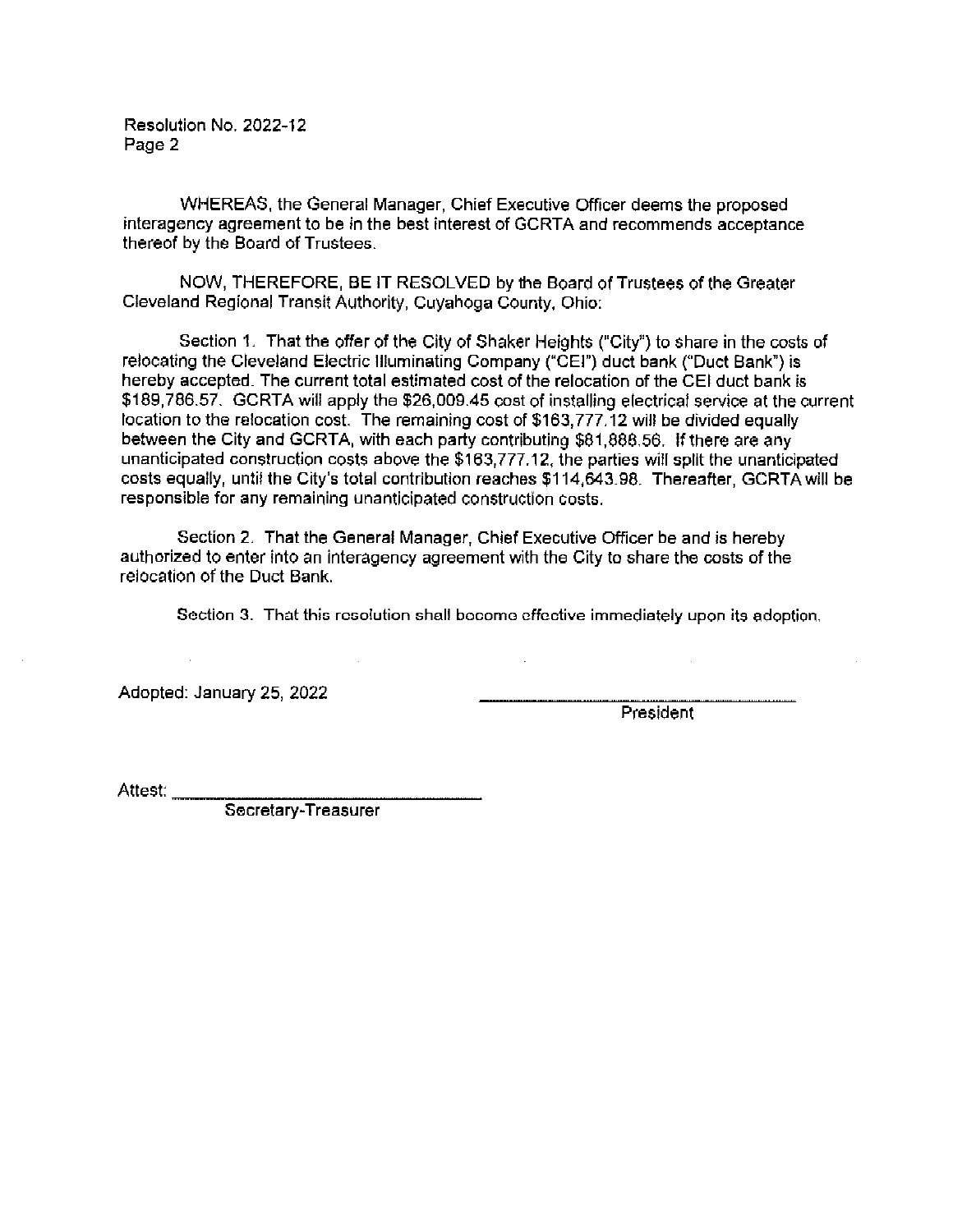I

 $\mathcal{L}_{\mathcal{A}}$ 

## THE GREATER CLIVELARD RESORNAL TRANSIT AUTHORITY<br>RIFSHT OF CASH RECEIVED <u>ICOMPARED TO PRIOR YEAR</u>-GERERAL FUND<br>FOR THE FERROT ENDED DECEMBER 31, 2021 AND DOEENHIJER 31, 2020

 $\frac{1}{2}$ 

|                                                        | 西南西                                   | <b>PROBER</b>   |                 |               | <b>CURRALITY</b> | ã                    | a.             |                    |                         | <b>CARDRED</b> |
|--------------------------------------------------------|---------------------------------------|-----------------|-----------------|---------------|------------------|----------------------|----------------|--------------------|-------------------------|----------------|
| <b>PASTRATE FARES</b>                                  | <b>RONTH</b>                          | <b>MARINE</b>   | <b>YARIA RE</b> | KOINKE        | <b>KINTH</b>     | ę                    | Ê              | <b>VALLANCE</b>    | 型型                      | <b>XDFTOTA</b> |
| CLASS FAILES                                           | IS AST                                | 61,142          |                 |               |                  |                      |                |                    |                         |                |
|                                                        |                                       |                 | 123,8%          | 19.076        | 3.2M             | 1946, 169            | 1467.41        | <b>SAME</b><br>s   | š                       | 174            |
| PASA/TRUCT SALS                                        | 53,35                                 | ज<br>बाह्य      | 39,049          | 19.67%        | $\frac{1}{2}$    | 5,88,188,2           | 1,129,400      | 1.436,257          | 19.591                  | ŗ,             |
| СМБО- СТАБЕЙТ БАНЕСАНИЗ                                | 5,985                                 | ą               | i, id           | JULIA.        | 0.03%            | iirkii               | 49,643         | 13,69              | 41.07%                  | 0.7%           |
| u pres                                                 | 2210                                  | 34,00           | (131,174)       | 医足肉           | 3.053            | 1241.48              | 212116         | <b>SOLS17</b>      | <b>ELLIN</b>            | a.ira          |
| <b>MOBAL TICKETING</b>                                 |                                       | 浅胞              | 96.216          | 31.JFR        | 155              | 101, 95              | <b>LINGS</b>   | 50,0%              | <b>A</b>                |                |
| <b>SUBTDTAL PASSERS FARES</b>                          | $\frac{35.70}{133.59}$                | EL BART, 1      | ist ng          | 12.38%        | 18%              | <b>71,541,152</b>    | MINAISE        | <b>CENSIS 25</b>   |                         | 副              |
|                                                        |                                       |                 |                 |               |                  |                      |                |                    | <b>DOM</b>              | IJ             |
| <b>CATCLES HOURS</b>                                   |                                       |                 |                 |               |                  |                      |                |                    |                         |                |
| SHES&USE TAX                                           |                                       | 14,282,055<br>v | 2550,680        | إثالنا        |                  | 19,141,147           | 201217,468     | <b>SI LIBILITY</b> |                         | ri<br>R        |
| <b>SURFORAL OPERATING SUBSIDED</b>                     | $\frac{2152.75}{10.011.78}$           | 地理感             | <b>Raid</b>     | ă.            | 휇                | 医细胞                  | 14,14,16       | <b>BLANTS</b>      | $\frac{13.896}{2}$<br>ᆒ | 闡              |
| <u>other reverse</u>                                   |                                       |                 |                 |               |                  |                      |                |                    |                         |                |
| <b>ADVERTISHEAT CARDINAL STATES</b>                    |                                       |                 |                 |               |                  |                      |                |                    |                         |                |
|                                                        | 57,25                                 | 163,414         | 166,139         | <b>HELMIN</b> | 0.41%            | 180,78               | 744,587        | 1961.331           | E.                      | 0.20%          |
| NAMNO RIGHTS LES COMMESIDIES                           | 1467                                  | ia a            | <b>SOLL 44</b>  | 121.054       | p.uak)           | 373,367              | 191.542        | [215,183]          | ia as                   | 0.0%           |
| REATAL INCOME                                          | 10,856                                | 21,141          | Ë               | $\frac{1}{2}$ | d.BM             | 347,548              | <b>ALL ARE</b> | 92,045             | <b>35.07%</b>           | 0.II.A         |
| <b>INTEREST INFOWER</b>                                | 6.65                                  | 15,500          | 1989)           | [58.407]      | 0.03%            | 57,475               | 690,786        | (401.404)          | (M.D.)                  | 0.00%          |
| 医百                                                     |                                       | 15,114          | 195541          | 111851X       | 0.91%            | S06,349              | in 36          | 191,953            | 剧                       |                |
| SUSTOTAL OTHER REVERUS                                 | 214.679<br>1924.67                    | 14.             | 15,589          | S.O.S         | i it             | <b>Lating</b>        | 3.400 FT       | 再用                 | [7.973]                 | 諧              |
|                                                        |                                       |                 |                 |               |                  |                      |                |                    |                         |                |
| <b>RETHANDERITS AND OTHER SOURCES OF CASH:</b>         |                                       |                 |                 |               |                  |                      |                |                    |                         |                |
| <b>PUEL/CEG/PROPARE TAX REFUNDS</b>                    | ng a                                  | 63 M.T          | 1,643           | 12.00%        | 0.XX             | 1,412,906            | 1000.791       | (1,591,005)        | 医眼区                     | G. BIS         |
| GSART RENEWED MATT (FEDERAL, STATE, LOCAL MATCH)       | ł                                     | щ.              | 119,771)        |               | ţ.               | 110, IS              | 62,93          | <b>IS70,614</b>    | (E.R.                   | 0.07%          |
| PREVENTIVE MARNTEROARTE (FEATERAL, STATE, SOCAL MATCH) | 477,905                               |                 | 177,905         |               | 2.0%             | 1,099,999            | 71000.00       | 10,900,003         | r<br>En Sal             | 1.TH           |
| <b>FEDERAL OPERATIG ASSISTANCE</b>                     | a.<br>S                               |                 | 89. IS          |               | t.               | 1.494,018            | an an          | 医窝                 | 132,19%                 | 0.37%          |
| <b>MISCELLANEOUS RECEIPES</b>                          | <b>B</b><br>2.5                       | 15,740          | 大地地             | 161,596       | á.               | 2,50 km 5            | 446.15         | SG, 0, PS          | <b>ABS</b>              | 0.63%          |
| <b>FERENCIARS AT</b>                                   |                                       |                 |                 |               | tian.            | $\ddot{\phantom{0}}$ | erturin        | <b>PATIES</b>      |                         | 0,00%          |
| <b>FEDERAL CRICAR</b>                                  |                                       |                 |                 |               | ļ.               | 67,416,466           |                | 67, 116, 466       |                         | 16.5%          |
| FEDERAL ARP                                            | $\frac{8\pi^2\sigma_0^2}{\sigma_0^2}$ |                 |                 |               | ists.            | <b>SLASPER</b>       |                | <b>SLATS, RE</b>   |                         |                |
| SUSTOTAL REDUCATION TO AND OTHER ACRESS OF CASH        |                                       | 电阻              | aria<br>B       | <b>SZL315</b> | lor's            | 17,000,07            | 13,90,00       | 0,504.627          | n zrij                  | 贈              |
| TOTAL CASH RECEIVED - GENERAL FURED                    |                                       |                 |                 |               |                  |                      |                |                    |                         |                |
|                                                        | 1,88,47                               | 引起              | 里当              | $\frac{1}{2}$ | <b>Littletin</b> | <b>ENLIGHTEN</b>     | <b>PALLATE</b> | <u>446.81</u><br>ฯ | \$                      | <b>Figure</b>  |

 $\sim$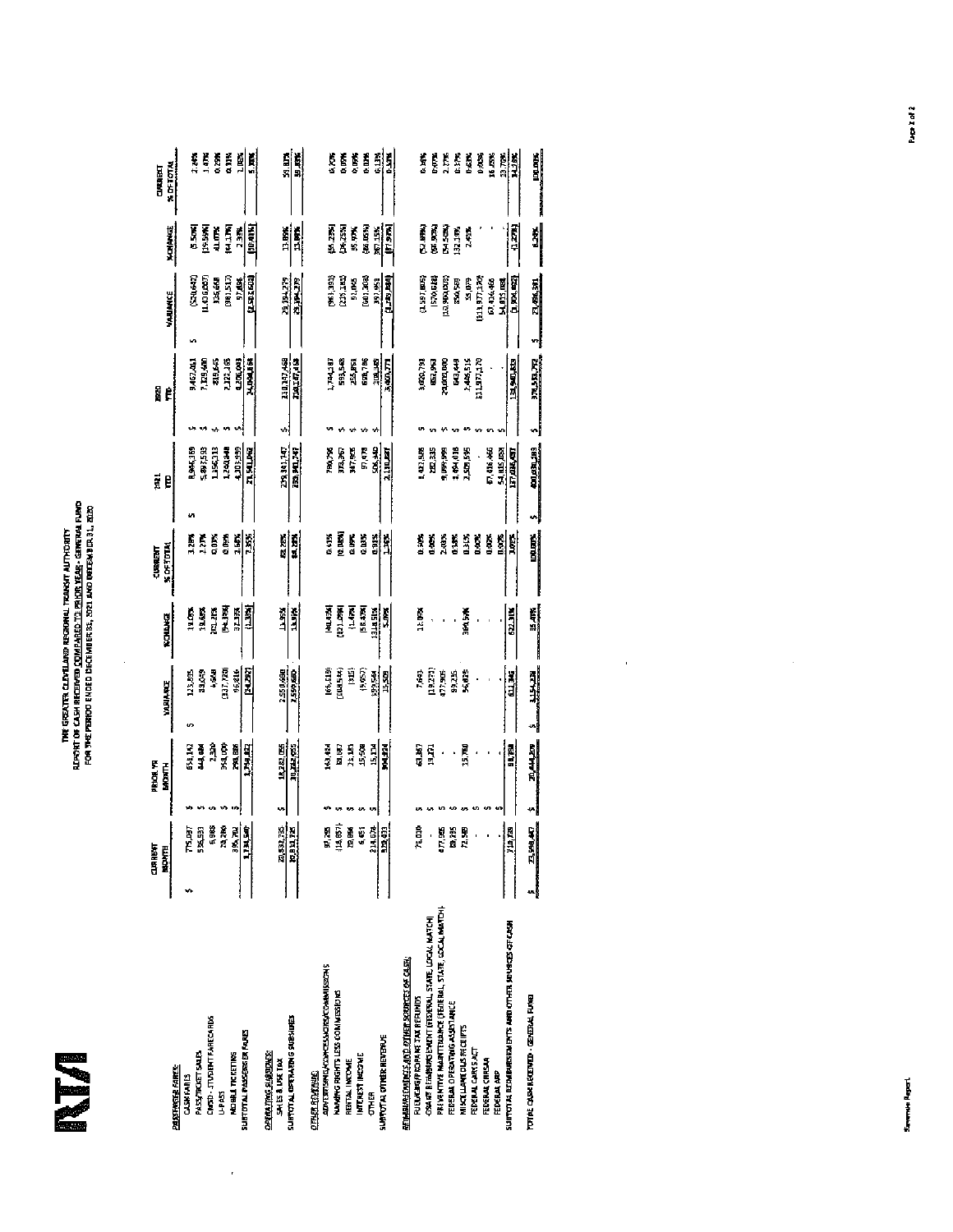NI

### the Greater Cleveland Regional Transit Alithority<br>Report of Casa Recordo <u>Conferged to Broget</u> - Ge**re**ral Fund<br>For the Train Report of Phoed Decembre 31, 2021

Ŷ,

|                                                        | 网络鱼               | CURRING      |               |                |                              |                | <b>CURRENT</b>     |    | Ę                         | ä                |                          |                | <b>CURRENT</b>    |
|--------------------------------------------------------|-------------------|--------------|---------------|----------------|------------------------------|----------------|--------------------|----|---------------------------|------------------|--------------------------|----------------|-------------------|
|                                                        | MRNET.            | <b>TENTH</b> |               | <b>VIOLARE</b> |                              | <b>SCHONGS</b> | 1071190            |    | <b>TTD BUDGT</b>          | ę                | <b>VARIANCE</b>          | <b>SOUNDS</b>  | $\times 00$ TITLE |
| PASSENGER FARES:<br><b>CANTHER</b>                     | 88,87             |              |               |                |                              |                |                    |    |                           |                  |                          |                |                   |
|                                                        |                   |              | T75,037       |                | 13,420                       | <b>D.33%)</b>  | 32R                |    | <b>BATACTI</b>            | 3,946,369        | 2.437.640                | (11.4FF)       | Ą                 |
| <b>CASSING TOOLS ALC</b>                               | 114,52            |              | 54653         |                | 179,032                      | (24.97%)       | ă                  |    | 6,921,184                 | 5,191,59         | 3.027.591                | <b>Band</b> ED | Í.                |
| CAND - STUDERS FARECARDS                               | il.               |              | ś,            |                | 5,588                        | <b>REBR</b>    | uters,             |    | 169,000                   | 1,154,313        | 387,313                  | 28.8%          | i<br>155          |
| ar i d                                                 | Î.                |              | 20,280        |                | 医半期                          | 医毛豆            | 0.00%              |    | 2,33,535                  | <b>END 242,1</b> | 1,448,787)               | (46.74%)       | L1K               |
| <b>NORM TOGETHIC</b>                                   |                   |              | HK,TOP        |                |                              | 0.513          | 1663               |    | 1,909.91                  | 4,301,939        | (Kua, Cit)               | щщ             | Í.                |
| <b>MBITTALPASSEWEERE AFTER</b>                         | 41.172<br>DELINEO |              | <b>DAYAD</b>  |                | [16,470]<br><b>[NK 457</b> ] | (25.91%)       | 734                |    | 77.114.079                | <b>TLUCK</b>     | 胆血的                      | <u>[21534]</u> | J)                |
| <b>DAMING DUDDES</b>                                   |                   |              |               |                |                              |                |                    |    |                           |                  |                          |                |                   |
| <b>SALE &amp; USE FAX</b>                              | 14,84,249         |              | 20,832,735    |                | 1,848,446                    | 10.44%         | <b>BA215</b>       |    |                           | 255,542,747      | 23,121,591               |                | 52.82             |
| <b>SURFITURE OFFICIATING SUPPORTS</b>                  | <b>SECRETIS</b>   |              | <b>MARZIN</b> |                | 引到                           | 10.41%         | a.m                |    | <u> 사진 전후</u><br>고고, 100명 | 医儿童              | 马马克                      | 쵉              | 39.0.75           |
| <b>DAYA REYORK:</b>                                    |                   |              |               |                |                              |                |                    |    |                           |                  |                          |                |                   |
| <b>PORTELLARE CONTINUES COMMISSION</b>                 | ing 777           |              | 51,285        |                | (109, 132)                   | 52.8%          | 0.41%              |    | 1,851,072                 | 医尿               | 300 BCB)                 | 医血细胞           | 0.21%             |
| NANSO SALID LES COMMONS                                | 158,150           |              | na an         |                | (177,051)                    | <b>ALLSON</b>  | (ALLAN)            |    | <b>SALAS</b>              | TAL 67           | (274.475)                | 14.05.1        | 0.00%             |
| <b>RENTALINOME</b>                                     | 11394             |              | 20,866        |                | (63,758)                     | 医细             | CLUPS <sup>2</sup> |    | 61,129                    | <b>Иг.906</b>    | (333,823)                | 148.21%        | dona              |
| INTEREST INCOME                                        | 30,331            |              | 55            |                | (23,580)                     | <b>P19FR</b>   | 0.03%              |    | 1,003,943                 | 97,478           | 1,972,480)               | 18,294         | 40.76             |
| <b>OTHER</b>                                           | 質<br>だくの          |              | 214,678       |                | Eristi                       | 178.20%        | 6.91%              |    | 67,189                    | <b>SO6, 200</b>  | 12,85%                   | <b>PE2110</b>  | 5<br>Jur          |
| SUBTUTAL OTHER BUYENUE                                 |                   |              | <b>RAMI</b>   |                | 西方尼                          | 同盟             | Ē,                 |    | 5, 222, 702               | <b>CTRUT</b>     | (1,111,985)              | 医院医院           | ģ.                |
| <b>REMOVALISMO DE EL SORTO EL CASE.</b>                |                   |              |               |                |                              |                |                    |    |                           |                  |                          |                |                   |
| <b>DIEL/ENGEROPARE TAX REPUBLIS</b>                    | 30%               |              | am Li         |                | (179, 958)                   | pina           | ā.                 |    | una                       | <b>ԼՀՀ</b><br>3  | 197,200                  | 压成剂            | 6.363             |
| GRANT REIMBURSEMENT (FEDERAL, STATE, LOCAL MAITOR)     | 166,526           |              |               |                | (366,526)                    |                | t, pr              |    | 116,73                    | 10,375           | 医反应                      | $\frac{15}{2}$ | S<br>Burg         |
| PREVENTIVE MAINITERANCE FEEDERAL STATT, LOCAL MATCHI   | 6,880,FFI         |              | 17.56         |                | 5,932.536                    | <b>内部</b>      | 2.03%              |    | 16,341,919                | 1559.99          | (7, 76, 970)             | 8.970          | 12TC              |
| FEDERAL OPERATING ASSISTANCE                           |                   |              | 39,235        |                | 49,235                       | ,              | 0.38%              |    |                           | 1,390,003        | 1494,018                 | ï              | 03TF              |
| ANGERIANEONS RECEPTS                                   | 51,578            |              | 72,589        |                | Cremio                       | 21475          | 0.316              |    | 1,007,494                 | 2,40,593         | 1,495,101                | tus m          | 0.63%             |
| <b>FDFANCHISHT</b>                                     |                   |              | ł             |                |                              |                | C.IRT              |    |                           |                  |                          |                | Q.UUR             |
| <b>FOREAL CREAT</b>                                    |                   |              |               |                |                              |                | Ē.                 |    |                           | 57,476,466       | 67,115,166               |                | 16.85%            |
| <b>FEDERALAR</b>                                       |                   |              |               |                |                              |                | Q.DOK              |    |                           | 54,85,09         | 54,015,059               |                |                   |
| SURTER AL REPRISOR SURFAITS AND OTHER SURFACES OF CASH | 6,901,192         |              | PLOTT,        |                | 医非网络鸡                        | 医阿             | 巃                  |    | 19,413.919                | 137,036,467      | 117,522.MA               | ia<br>S        | 11.700<br>Presid  |
| TOTAL CASH ASCENTED - GENERAL PUND                     | 电话                |              |               | √              | 乳汁                           | E              | 191.905            | v, | <b>RALLAS</b>             | 400,030,183      | <b>THE REAL PROPERTY</b> | <b>Alia</b>    | lainn.            |
|                                                        |                   |              |               |                |                              |                |                    |    |                           |                  |                          |                |                   |

 $\hat{\mathcal{A}}$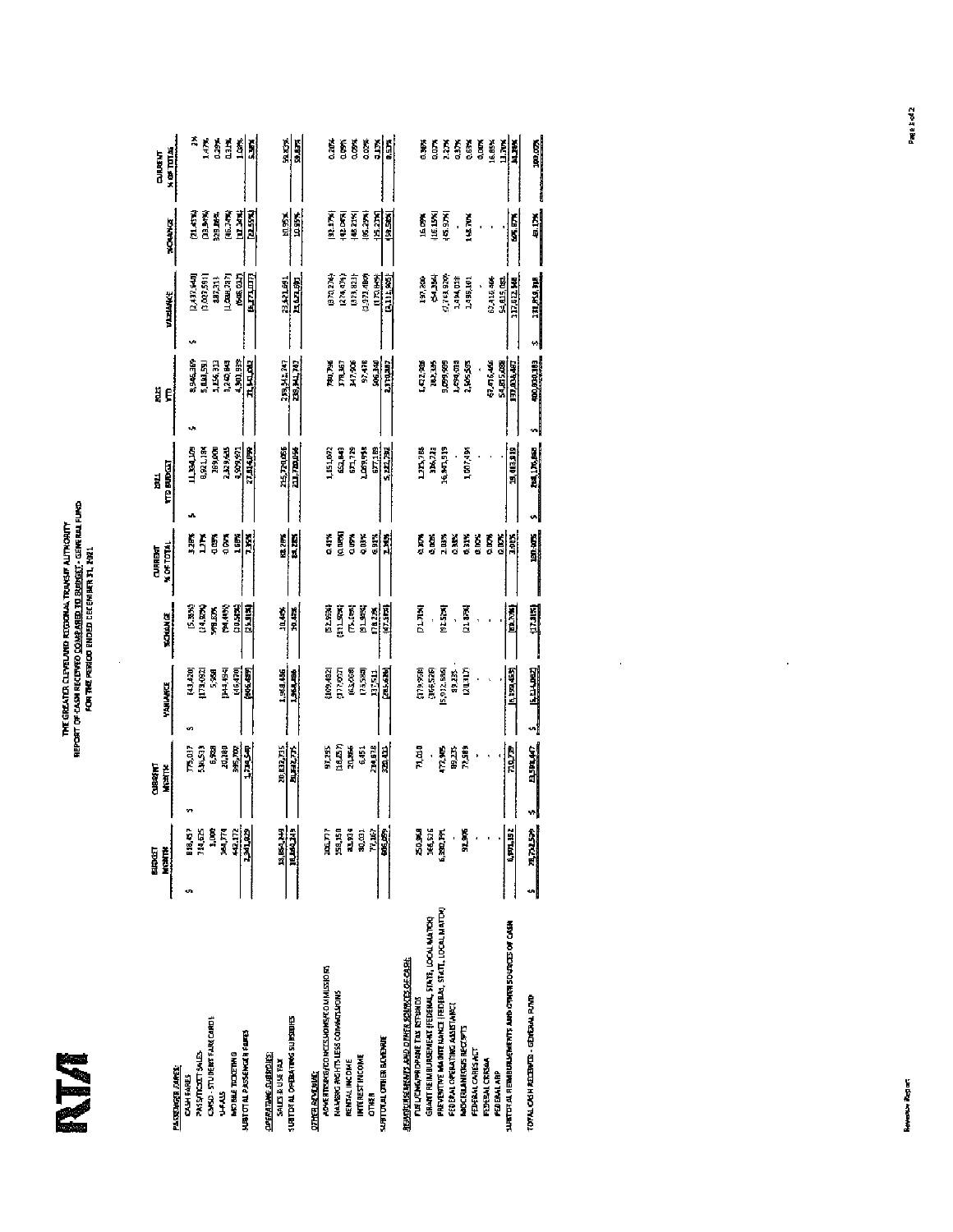2021

2022

|                          |                      |                             |                  |                       | VERSUS                         | <b>NUNTHLY</b>                                                 |                            |                     |                               |               |                                     |                                            |
|--------------------------|----------------------|-----------------------------|------------------|-----------------------|--------------------------------|----------------------------------------------------------------|----------------------------|---------------------|-------------------------------|---------------|-------------------------------------|--------------------------------------------|
| RECEIVED<br><b>HONTH</b> | <b>ACTUAL</b><br>70Z | <b>ACTUAL</b><br>7021       | ESTIMATE<br>20 K | <b>ACTUAL</b><br>2022 | <b>MONUM</b><br>CHANGE<br>2021 | <b>ACTUAL VERSUS</b><br><b>2021 MONTHLY</b><br><b>ESTIMATE</b> | <b>ACTUAL</b><br>2020<br>ę | $\frac{1}{2}$<br>ãe | <b>ESTIMATE</b><br>2022<br>ÎК | 心叫<br>e<br>Re | 2021 YTD %<br>2022 VERSUS<br>Clinic | <b>VARIANCE</b><br><b>TO % EST</b><br>2022 |
| <b>JANUARY</b>           | 518,303,734          | \$18,510,754                | \$18,880,969     | \$20,884,157          | 12.82%                         | 10.61%                                                         | \$18,303,734               | \$18,510,754        | \$18,880,969                  | \$20,884,157  | 12.32%                              | 10.61%                                     |
| FEBRUARY                 | \$18,450,264         | \$17,982,308                | \$16,341,954     |                       |                                |                                                                |                            |                     |                               |               |                                     |                                            |
| MARCH                    | \$21,219,411         | \$20,664,587                | \$21,077,879     |                       |                                |                                                                |                            |                     |                               |               |                                     |                                            |
| <b>APRIL</b>             | \$16,460,465         | \$16,791,242                | 517, 177, 067    |                       |                                |                                                                |                            |                     |                               |               |                                     |                                            |
| MAY                      | \$15,293,102         | 517,263,726                 | \$17,609,001     |                       |                                |                                                                |                            |                     |                               |               |                                     |                                            |
| JUNE                     | \$15,926,194         | \$21,214,064                | \$21,838,345     |                       |                                |                                                                |                            |                     |                               |               |                                     |                                            |
| <b>NBI</b>               | \$13,364,539         | \$20,766,582                | \$21,181,914     |                       |                                |                                                                |                            |                     |                               |               |                                     |                                            |
| AIGUST                   | \$17592,128          | \$21,522,576                | \$21,953,028     |                       |                                |                                                                |                            |                     |                               |               |                                     |                                            |
| SEPTEMBER                | \$19,653,853         | \$21,976,295                | \$22,415,621     |                       |                                |                                                                |                            |                     |                               |               |                                     |                                            |
| <b>OCTOBER</b>           | \$18,570,261         | \$21,490,445                | 521,920,254      |                       |                                |                                                                |                            |                     |                               |               |                                     |                                            |
| NOVEMBER                 | \$17,091,363         | \$20,326,433                | \$20,251,377     |                       |                                |                                                                |                            |                     |                               |               |                                     |                                            |
| DECEMBER                 | \$18,282,055         | \$20,832,735                | \$20,598,441     |                       |                                |                                                                |                            |                     |                               |               |                                     |                                            |
| <b>TOTAL</b>             | \$210,147,468        | \$239,341,749 \$242,986,050 |                  | \$20,884,157          |                                |                                                                |                            |                     |                               |               |                                     |                                            |
|                          |                      |                             |                  |                       |                                |                                                                |                            |                     |                               |               |                                     |                                            |

### Summary:<br>Month

12.82% (\$2,373,413) higher than January 2021 Actual<br>10.61% (\$2,003,188) higher than January 2022 estimate

 $\hat{\mathcal{A}}$ 

### E

12.82% (\$2,373,413) higher than 2021 Actual<br>10.61% (\$2,003,188) higher than 2022 estimate

 $\hat{\vec{r}}$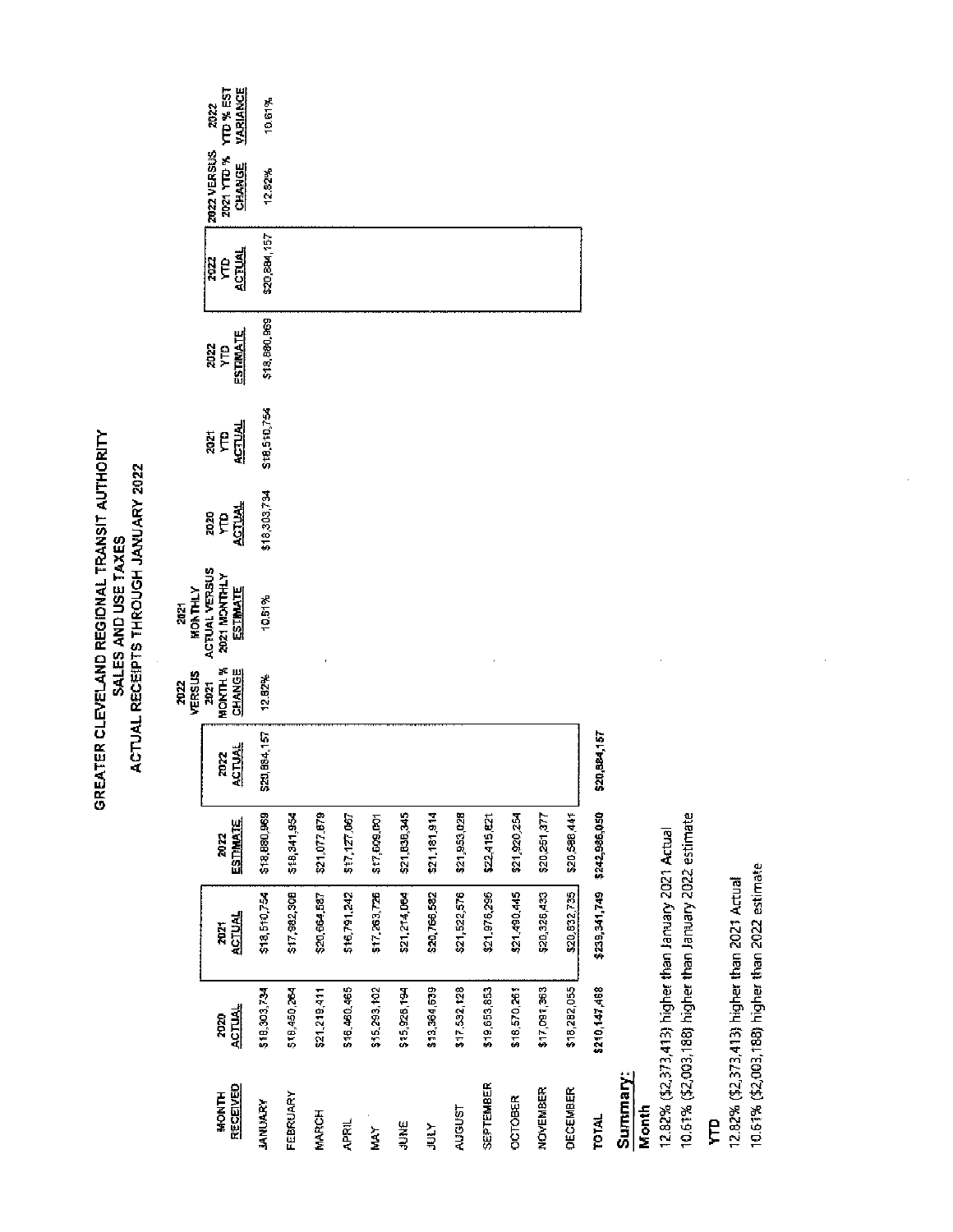|                                                                        |                                                                                                                                    |                                                                                                                        | AS OF DECEMBER 31, 2021                                                                                                                                          |                                                                                                                                                                                      |                                                                            |                                                                                                                                               |                                                                             |                                                                                                                       |                                                                                        |
|------------------------------------------------------------------------|------------------------------------------------------------------------------------------------------------------------------------|------------------------------------------------------------------------------------------------------------------------|------------------------------------------------------------------------------------------------------------------------------------------------------------------|--------------------------------------------------------------------------------------------------------------------------------------------------------------------------------------|----------------------------------------------------------------------------|-----------------------------------------------------------------------------------------------------------------------------------------------|-----------------------------------------------------------------------------|-----------------------------------------------------------------------------------------------------------------------|----------------------------------------------------------------------------------------|
| 요<br>그러나                                                               | PURCHASE<br>DATE                                                                                                                   | MATURITY<br>DATE                                                                                                       | <b>INSTRUMENT</b>                                                                                                                                                | <b>INSTITUTION</b>                                                                                                                                                                   | TERM<br>DAYS                                                               | PRINCIPAL<br><b>TOTAL</b>                                                                                                                     | <b>INTEREST</b><br>ACCRUED                                                  | AVERAGE<br>MATURITY<br>DAYS TO                                                                                        | AVERAGE<br><b>CTEN</b>                                                                 |
| BOND RETIREMENT FUND                                                   | 12/31/2021<br>5/8/2019                                                                                                             | 5/31/2022<br>10,2021                                                                                                   | EASURY BILL FOR PREMIUM<br><b>MONEY MARKET</b><br>Ē                                                                                                              | HUNTINGTON BANK<br><b>HUNTINGTON BANK</b>                                                                                                                                            | 1118<br>ø                                                                  | \$3,850,473<br>5247,412                                                                                                                       | $\frac{9}{24}$<br>5,                                                        | ត<br><u>ក</u>                                                                                                         | 0.02%<br>2.10%                                                                         |
| TOTAL BOND RETIREMENT FUND                                             |                                                                                                                                    |                                                                                                                        |                                                                                                                                                                  |                                                                                                                                                                                      |                                                                            | \$4,097,885                                                                                                                                   | <b>Sat.</b>                                                                 |                                                                                                                       | $\frac{11}{11}$                                                                        |
| GENERAL FUND                                                           | 12031/2021<br>1110/2021<br>1115/2021<br>12/31/2021<br>12/31/2021<br>12/31/2021<br>12/31/2021<br>12/9/2021<br>9/30/2021<br>3/1/2021 | 11/15/2024<br>1202024<br>9/30/2024<br>3/15/2022<br>J/1/2024<br>1,3/2021<br>1,3/2021<br>13/2021<br>1/3/2021<br>1/3/2021 | MERCHANT ACCT-KEY MMKT<br>EMPLOYEE ACTIVITY FUND<br>PNC CUSTOOY ACCOUNT<br>SALES TAX ACCOUNT<br>US TREASURY<br>STAR OHIO<br>INCIIA CP<br>FFCB<br>EN B<br>FFCB    | HILLTOP SECURITIES<br>HUNTINGTON BANK<br>STIFEL NICOLAUS<br>STIFEL NICOLAUS<br>STIFEL NICOLAUS<br>STIFEL NICOLAUS<br>STATE OF OHIO<br><b>PNC BANK</b><br><b>KEY BANK</b><br>KEY BANK | ios<br><u>Sol</u><br>1095<br>105<br>125<br>$\omega$<br>Ø<br>c,<br>C)<br>ကက | \$33,030,217<br>\$4,997,500<br>\$3,000,000<br>\$4,995,508<br>\$4,994,785<br>\$4,996,354<br>\$175,117<br>\$90,050<br>\$17,987<br><b>S4,400</b> | 5<br>\$1,486<br>S,<br>\$10,590<br>27,442<br>54,983<br>52,903<br>3<br>5<br>8 | 1049<br>1042<br>$\overline{\mathbf{g}}$<br>$\overline{\mathbb{S}}$<br>쿹<br>$\mathbf{C}$<br><b>CO</b><br>O<br>C)<br>ოო | 0.78%<br>0.96%<br>0.09%<br>0.35%<br>0.01%<br>0,03%<br>0.35%<br>0.25%<br>0.57%<br>0.21% |
| TOTAL GENERAL FUND                                                     | 12/31/2021                                                                                                                         | 10/2021                                                                                                                | KEY ECR                                                                                                                                                          | key Bank                                                                                                                                                                             |                                                                            | \$67,206,289<br>\$10,904,371                                                                                                                  | 외<br>\$27,406                                                               |                                                                                                                       | 0.35%<br>0.29%                                                                         |
| TOTAL INSURANCE FUND<br>INSURANCE FUNO                                 | 12/31/2021<br>12/31/2021                                                                                                           | 102021<br>18/2021                                                                                                      | STAR OHIO<br>KEY EOR                                                                                                                                             | STATE OF OHIO<br>KEY BANK                                                                                                                                                            | 43<br>57                                                                   | \$4,112,167<br>\$67,565                                                                                                                       | 영 양<br>З                                                                    | 67 CZ                                                                                                                 | 0.09%<br>0.35%                                                                         |
| TOTAL LAW ENFORCEMENT FUND<br>LAW ENFORCEMENT FUND<br>LOCAL MATCH FUND | 12/31/2021<br>12/31/2021                                                                                                           | 13/2021<br>102021                                                                                                      | LAW ENFORCEMENT<br><b>STAR OHIO</b>                                                                                                                              | <b>KEY BANK-SINEEP</b><br>STATE OF OHIO                                                                                                                                              | თი                                                                         | \$4,179,732<br>\$151,486<br>\$107,442<br>\$44,044                                                                                             | 8<br>5                                                                      | ოო                                                                                                                    | <b>Neo-0</b><br>0.35%<br>0.09%<br>0.22%                                                |
|                                                                        | 1231/2021<br>12/311/2021<br>12/31/2021<br>12/31/2021<br>3/17/2020<br>1231/2021<br>1231/2021                                        | 1/24/2023<br>1/3/2021<br>13/2021<br>13/2021<br>132021<br>13/2021<br>1/3/2021                                           | 2019 DEBT ACCT-STAR OHIO<br>2019 DEBT ACCT-KEY ECR<br>OCAL MATCH-STAR OHIO<br>LOCAL MATCH-KEY ECR<br>CATCH BASIN-KEY ECR<br>LOCAL MATCH FFCB<br><b>GRANT-ECR</b> | STIFEL NICOLAUS<br>STATE OF OHIO<br>STATE OF OHIO<br>KEY BANK<br>KEY BANK<br>KEY BANK<br><b>KEY BANK</b>                                                                             | 1042<br>ოოოო<br>ოო                                                         | \$73,686,133<br>\$5,091,175<br>\$8,505,952<br>\$101,690<br>244,737<br>S<br>3                                                                  | \$35,989<br>욿<br>S)<br>ន្ល<br>g<br>읽<br>5,                                  | 38<br>ოო<br>ကကကက                                                                                                      | 0.08%<br>0.35%<br>0.08%<br>0.75%<br>0.35%<br>0.35%<br>184%                             |
| TOTAL LOCAL MATCH FUND                                                 |                                                                                                                                    |                                                                                                                        |                                                                                                                                                                  |                                                                                                                                                                                      |                                                                            | \$87,729,886                                                                                                                                  | \$35,989                                                                    |                                                                                                                       | 9.20%                                                                                  |
| PENSION FUND                                                           | 12/31/2021<br>12/31/2021                                                                                                           | 132021<br>11312021                                                                                                     | STAR OHIO<br><b>KEY ECR</b>                                                                                                                                      | STATE OF OHIO<br><b>KEY BANK</b>                                                                                                                                                     | ოო                                                                         | \$1,229,592<br>\$88,404                                                                                                                       | 88                                                                          | ოო                                                                                                                    | 0.35%<br>0.09%                                                                         |
| TOTAL PENSION FUND                                                     |                                                                                                                                    |                                                                                                                        |                                                                                                                                                                  |                                                                                                                                                                                      |                                                                            | \$1,317,995                                                                                                                                   | S,                                                                          |                                                                                                                       | 0.11%                                                                                  |

GREATER CLEVELAND REGIONAL TRANSIT AUTHORITY<br>INVENTORY OF TREASURY INVESTMENTS

Page 1 of 2

 $\overline{1}$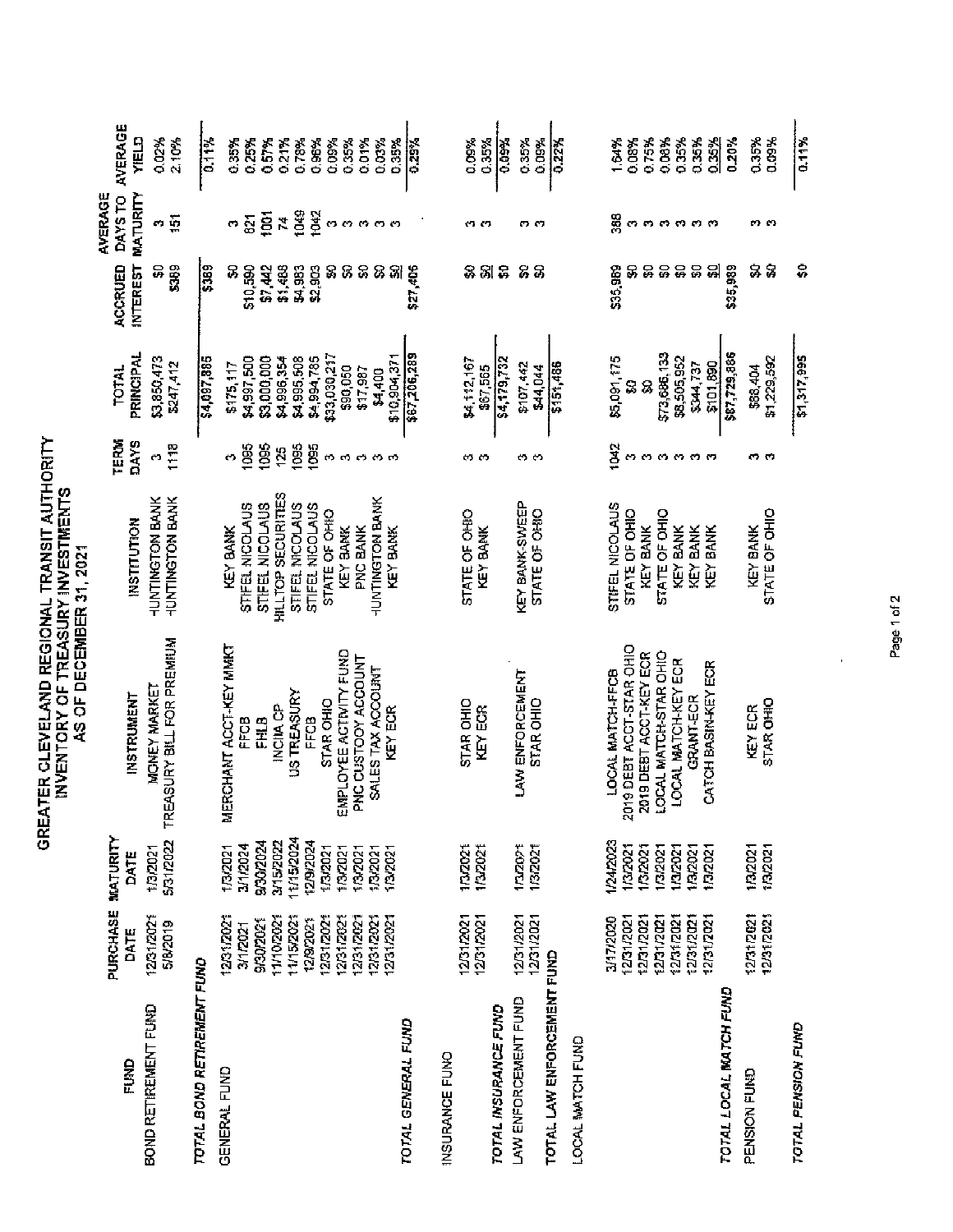$\hat{\boldsymbol{\epsilon}}$ 

| FUND                   | PURCHASE MATURITY<br>DATE                                                | DATE                                                                      | INSTRUMENT                                                    | INSTITUTION                                                                                                       | <b>DAYS</b><br><b>TERM</b>                        | PRINCIPAL<br><b>LOTAL</b>                                                           | <b>INTEREST</b><br>ACCRUED                               | DAYS TO AVERAGE<br>MATURITY<br>AVERAGE                         | <b>CI3</b>                                        |
|------------------------|--------------------------------------------------------------------------|---------------------------------------------------------------------------|---------------------------------------------------------------|-------------------------------------------------------------------------------------------------------------------|---------------------------------------------------|-------------------------------------------------------------------------------------|----------------------------------------------------------|----------------------------------------------------------------|---------------------------------------------------|
| RTA CAPITAL FUND       | 12/31/2021<br>8/25/2021<br>9/30/2023<br>3/4/2021<br>8/5/2021<br>4/5/2021 | 9/30/2024<br>5,22,202<br>8/26/2024<br><b>PZ024</b><br>4/5/2024<br>13/2021 | NATXIY CP<br>KEY ECR<br>은<br>도<br>FHLB<br><b>ENMA</b><br>FFCB | <b>HILLTOP SECURITIES</b><br>STIFEL NICOLAUS<br>STIFEL NICOLAUS<br>STIFEL NICOLAUS<br>STIFEL NICOLAUS<br>KEY BANK | 1095<br>tos<br>tes<br>tos,<br>$\overline{2}$<br>ø | \$5,746,446<br>\$5,000,000<br>\$2,000,000<br>\$4,994,375<br>\$2,000,000<br>X499,750 | g<br>\$1,644<br>\$1,442<br>\$3,083<br>\$1,595<br>\$1,342 | $\tilde{g}$<br>អ្ន<br>ķ,<br>g<br>49                            | 0.57%<br>0.35%<br>0.3%<br>0.15%<br>0.33%<br>0.34% |
| TOTAL RTA CAPITAL FUND |                                                                          |                                                                           |                                                               |                                                                                                                   |                                                   | \$20,240,571                                                                        | \$21,107                                                 |                                                                | 0.34%                                             |
| RESERVE FUND           | 12/31/2021<br>12/31/2021<br>3/17/2020<br>9/15/2021                       | 5/23/2022<br>124/2023<br>13/2021<br>13/2021                               | AGRI BANK OP<br>STAR OHIO<br>KEY ECR<br>FFCB                  | <b>HILLTOP SECURITIES</b><br>STIFEL NICOLAUS<br>STATE OF OHIO<br>KEY BANK                                         | 1042<br>250<br>ø<br>ო                             | \$87,831,268<br>\$5,091,175<br>\$4,993,750<br>\$1,555,867                           | \$19.53<br>\$35,989<br>g<br>읝                            | 88<br>20<br>$\left\langle \mathbf{r}\right\rangle$<br>$\sigma$ | 0.18%<br>1.64%<br>0.35%<br>0.90%                  |
| TOTAL RESERVE FUND     |                                                                          |                                                                           |                                                               |                                                                                                                   |                                                   | \$99,472,060                                                                        | \$38,664                                                 |                                                                | <b>V60'0</b>                                      |
| TOTAL ALL FUNDS        |                                                                          |                                                                           |                                                               |                                                                                                                   |                                                   | \$284,395,904                                                                       | \$123,554                                                | t'6                                                            | 0.47%                                             |
|                        |                                                                          |                                                                           |                                                               |                                                                                                                   |                                                   |                                                                                     |                                                          |                                                                |                                                   |
|                        |                                                                          |                                                                           |                                                               |                                                                                                                   |                                                   |                                                                                     |                                                          |                                                                |                                                   |
|                        |                                                                          |                                                                           |                                                               |                                                                                                                   |                                                   |                                                                                     |                                                          |                                                                |                                                   |
|                        |                                                                          |                                                                           |                                                               |                                                                                                                   |                                                   |                                                                                     |                                                          |                                                                |                                                   |
|                        |                                                                          |                                                                           |                                                               |                                                                                                                   |                                                   |                                                                                     |                                                          |                                                                |                                                   |

 $\label{eq:2} \frac{1}{2} \int_{0}^{2\pi} \frac{1}{2} \, \mathrm{d} \theta \, \mathrm{d} \theta \, \mathrm{d} \theta \, \mathrm{d} \theta \, \mathrm{d} \theta \, \mathrm{d} \theta \, \mathrm{d} \theta \, \mathrm{d} \theta \, \mathrm{d} \theta \, \mathrm{d} \theta \, \mathrm{d} \theta \, \mathrm{d} \theta \, \mathrm{d} \theta \, \mathrm{d} \theta \, \mathrm{d} \theta \, \mathrm{d} \theta \, \mathrm{d} \theta \, \mathrm{d} \theta \, \mathrm{d} \theta \, \mathrm{d} \theta \, \mathrm{d} \theta$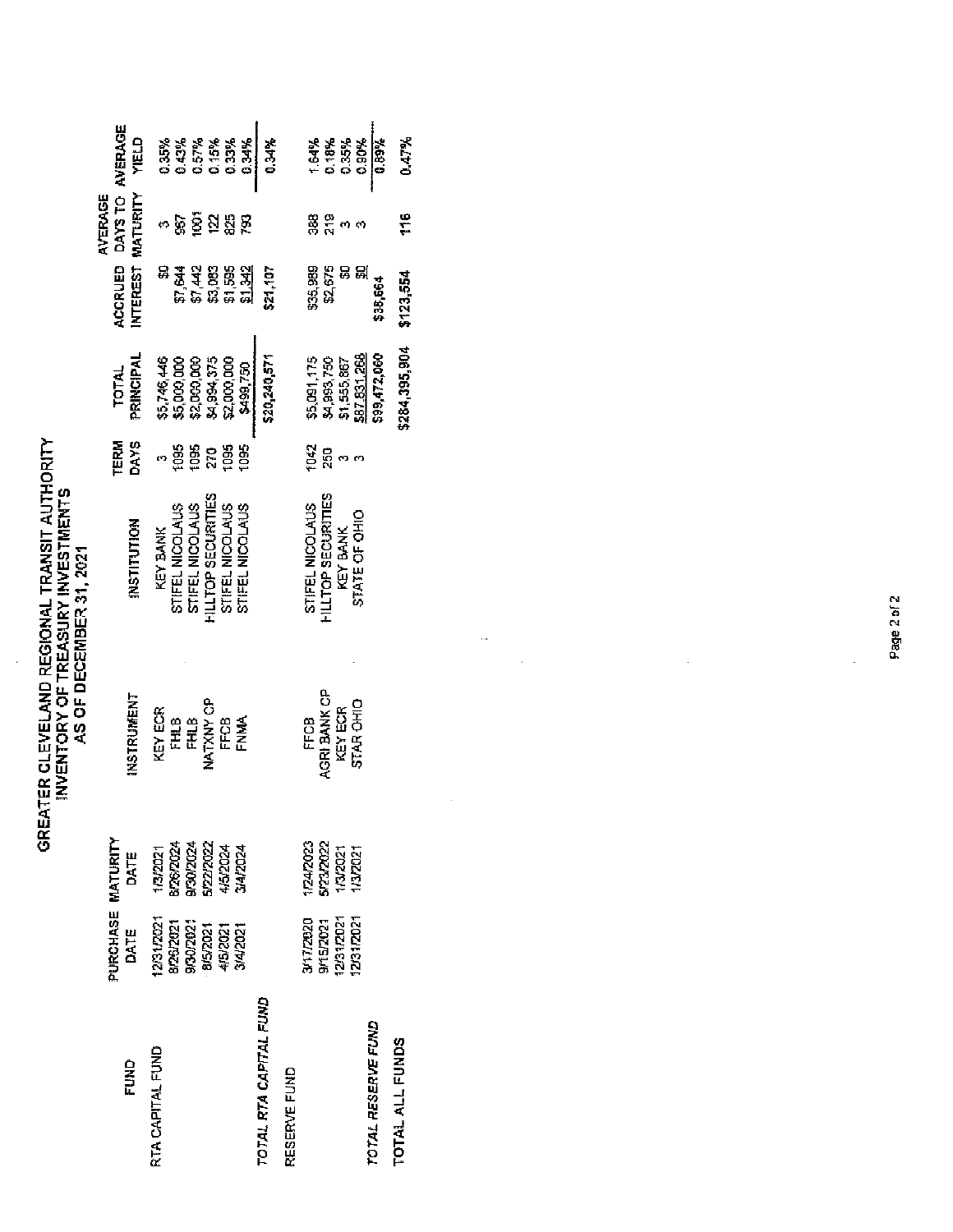$\ddot{\phantom{0}}$ 

| ,399,250.00<br><b>BOD, 250.DD</b><br>551,500,00<br>1,829,950.00<br>1,492,750.00<br>teaulrement<br><b>Total Deht</b><br>2022<br>\$11873.7                                   |
|----------------------------------------------------------------------------------------------------------------------------------------------------------------------------|
| $10.704.350$ Or $1$<br>,397,625.00<br>2,342,125 M<br>1,006,375.00<br>275,750.00<br>,582,475 DO<br><b>Debt Service</b><br>equirement<br>211/2022                            |
| 195,000,00<br>,285,000.00<br>,520,000.00<br>,535,000.00<br>,000,000.00<br>211/2022<br>rincipal<br>leiqeke,                                                                 |
| 02,625.00<br>57,125.00<br>47,475.00<br>275,750.00<br>\$1,169,350.00<br>86,375.00<br>2112022<br>iapeta <sub>s</sub><br>nterest                                              |
| 57,125.00<br>47,475.00<br>C \$1,169,350.DV<br>186,375.00<br>102,625.CO<br><b>Debt Service</b><br>tequirement<br>75,750.00<br>11/2022                                       |
| <b>SO.00</b><br>rincipal<br>layable<br>11/2022<br>g<br>g<br>g<br>g<br>ខ្មី                                                                                                 |
| 169.350.00<br>202,625.00<br>486,375.00<br>57,125.0"<br>147,475.0<br>275,750.00<br>112022<br>1<br>eldsva'<br>rieresi                                                        |
| $\frac{11,030,000.00}{547,450,000.00}$ \$1,<br>iotal Principal<br>Outstanding<br>19,455,000.00<br>3,105,000.00<br>2,285,000.00<br>6,575,000.00<br>12/1/2021                |
| Dec. 2030<br>Dec. 2022<br>Dec, 2025<br>Dec, 2026<br>Dec. 2027<br>Maturity<br>Date<br>Date<br>Final                                                                         |
| Series 2014A-Sales Tax Rev<br>Series 2015-Sales Tax Rev.<br>Series 2012-Sales Tax Rev.<br>Series 2016-Sales Tax Rev.<br>Series 2019-Sales Tax Rev.<br>Total Bonds<br>Bonds |

| ţ |
|---|
|   |
| Ì |
|   |
| ĵ |
|   |

Bond Retirement<br>\$4,097,885

 $\frac{1}{2}$ 

**Monthly Set Aside Required** 

\$706,892

 $\frac{1}{2}$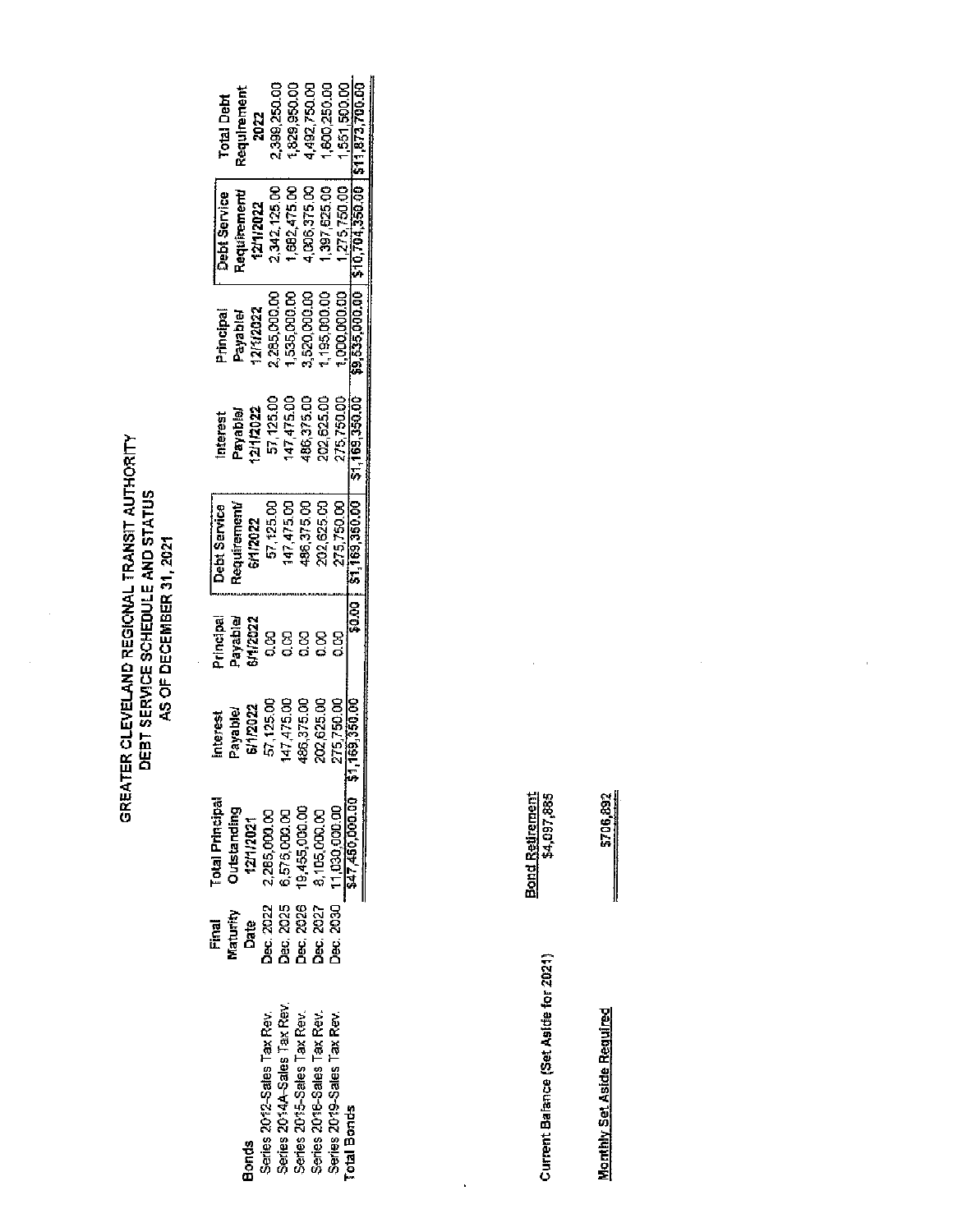GREATER CLEVELAND REGIONAL TRANSIT AUTHORITY<br>SUMMARY OF INVESTMENT PERFORMANCE<br>YEAR TO DATE THROUGH DECEMBER 31, 2021

 $\overline{1}$ 

| $\begin{array}{l} 8247,916,757\\ 8241,578,777\\ 8233,701,862\\ 8233,701,862\\ 8256,830,970\\ 8256,830,970\\ 8257,892,878\\ 8287,864,318\\ 8288,788,1989\\ \end{array}$<br>AVERAGE<br><b>BALANCE</b> | <b>NTEREST</b><br><u>Earned</u><br>ង្គន្លន្តខ្លួនខ្លួន ដូចខ្លួ<br>ឆ្លន្តន្ត្រីខ្លួនខ្លួន ដូចខ្លួន<br>ឆ្លន្តត្តន្ត្រី ឆ្លន្តន្ត្រី ឆ្លន្ត | <b>RACE<br/>ELIX * * * * * * * * * * * * *</b><br>PLIX 7 7 8 8 8 8 8 8 8 8 8 8 7 7<br>PLIX 7 8 8 8 8 8 8 8 8 8 8 8 7 7<br><u>ង្គា</u><br>님 | <b>EXAMPLE DESCRIPTION OF SALE RESPONSE AND RELATIONS SESSION CONTINUES.</b><br>THE CONSTRUCTION OF SALE RESPONSE AND RELATION OF SALE RESPONSE AND RELATION CONTINUES.<br>TRANSPORT OF SALE RESPONSE AND RELATION OF SALE RELATIONS OF S |       | AVERAGE<br><u>BALANCE</u><br>\$153,025,000<br>\$153,725,000<br>\$153,725,000<br>\$16,725,000<br>\$16,725,155,825<br>\$222,155,825,122,285<br>\$255,122,285<br>\$255,122,285<br>\$26,763,325 | <b>FEEST</b><br><b>EANED</b><br><b>EANED 83 REE 35 REE 12 REE 12 REE 12 REE 12 REE 12 REE 12 REE 12 REE 12 REE 12 REE 12 REE 12 REE 12 REE 12 RE</b><br><b>EAN 83 REE 13 REE 12 REE 12 REE 12 REE 12 REE 12 REE 12 REE 12 REE 12 REE 12 REE 12 REE 12 R</b> | <b>NEWS SEARCH SEARCH SEARCH SEARCH SEARCH SEARCH SEARCH SEARCH SEARCH SEARCH SEARCH SEARCH SEARCH SEARCH SEARCH</b><br><b>NEWS SEARCH SEARCH SEARCH SEARCH SEARCH SEARCH SEARCH SEARCH SEARCH SEARCH SEARCH SEARCH SEARCH SEARCH SEARCH</b> |       | <b>EXEL<br/>ESPARANTE EN EN 1878</b><br>ESPARANTE EN EN 1878<br>ESPARANTE EN 1878 EN 1878 EN 1878 EN 1878 EN 1878 EN 1878 EN 1879 EN 1879 EN 1879 EN 1879 EN 1879 EN 1879 EN 18 |
|-----------------------------------------------------------------------------------------------------------------------------------------------------------------------------------------------------|------------------------------------------------------------------------------------------------------------------------------------------|--------------------------------------------------------------------------------------------------------------------------------------------|-------------------------------------------------------------------------------------------------------------------------------------------------------------------------------------------------------------------------------------------|-------|---------------------------------------------------------------------------------------------------------------------------------------------------------------------------------------------|-------------------------------------------------------------------------------------------------------------------------------------------------------------------------------------------------------------------------------------------------------------|----------------------------------------------------------------------------------------------------------------------------------------------------------------------------------------------------------------------------------------------|-------|---------------------------------------------------------------------------------------------------------------------------------------------------------------------------------|
|                                                                                                                                                                                                     |                                                                                                                                          |                                                                                                                                            |                                                                                                                                                                                                                                           |       |                                                                                                                                                                                             |                                                                                                                                                                                                                                                             |                                                                                                                                                                                                                                              |       |                                                                                                                                                                                 |
|                                                                                                                                                                                                     |                                                                                                                                          |                                                                                                                                            |                                                                                                                                                                                                                                           |       |                                                                                                                                                                                             |                                                                                                                                                                                                                                                             |                                                                                                                                                                                                                                              |       |                                                                                                                                                                                 |
|                                                                                                                                                                                                     |                                                                                                                                          |                                                                                                                                            |                                                                                                                                                                                                                                           |       |                                                                                                                                                                                             |                                                                                                                                                                                                                                                             |                                                                                                                                                                                                                                              |       |                                                                                                                                                                                 |
| 1243,356,737                                                                                                                                                                                        |                                                                                                                                          |                                                                                                                                            |                                                                                                                                                                                                                                           |       |                                                                                                                                                                                             |                                                                                                                                                                                                                                                             |                                                                                                                                                                                                                                              |       |                                                                                                                                                                                 |
|                                                                                                                                                                                                     |                                                                                                                                          |                                                                                                                                            |                                                                                                                                                                                                                                           |       |                                                                                                                                                                                             |                                                                                                                                                                                                                                                             |                                                                                                                                                                                                                                              |       |                                                                                                                                                                                 |
| \$272,326,795<br>\$273,878,183<br>\$265,861,732                                                                                                                                                     |                                                                                                                                          |                                                                                                                                            |                                                                                                                                                                                                                                           |       |                                                                                                                                                                                             |                                                                                                                                                                                                                                                             |                                                                                                                                                                                                                                              |       |                                                                                                                                                                                 |
|                                                                                                                                                                                                     |                                                                                                                                          |                                                                                                                                            |                                                                                                                                                                                                                                           |       |                                                                                                                                                                                             |                                                                                                                                                                                                                                                             |                                                                                                                                                                                                                                              |       |                                                                                                                                                                                 |
| 262,288,744                                                                                                                                                                                         | \$39,633                                                                                                                                 |                                                                                                                                            |                                                                                                                                                                                                                                           |       |                                                                                                                                                                                             |                                                                                                                                                                                                                                                             |                                                                                                                                                                                                                                              |       |                                                                                                                                                                                 |
| 257,998,740                                                                                                                                                                                         | 6422,422                                                                                                                                 | 0.22%                                                                                                                                      | 1.08%                                                                                                                                                                                                                                     | 0.01% | 184,786,142                                                                                                                                                                                 | 2,009,071                                                                                                                                                                                                                                                   | 0.88%                                                                                                                                                                                                                                        | 1,64% | 0.25%                                                                                                                                                                           |
|                                                                                                                                                                                                     | RTA AVERAGE YIELDS OVER (UNDER) INDEX                                                                                                    |                                                                                                                                            | 1,15%                                                                                                                                                                                                                                     | 0.21% |                                                                                                                                                                                             |                                                                                                                                                                                                                                                             |                                                                                                                                                                                                                                              | 3.24% | 0.63%                                                                                                                                                                           |
|                                                                                                                                                                                                     |                                                                                                                                          |                                                                                                                                            |                                                                                                                                                                                                                                           |       |                                                                                                                                                                                             |                                                                                                                                                                                                                                                             |                                                                                                                                                                                                                                              |       |                                                                                                                                                                                 |

# Moving average coupon equivalent yields for 6 month Treasury Bills,

# Market Yield equals US Treasury Money Fund 7 Day Yield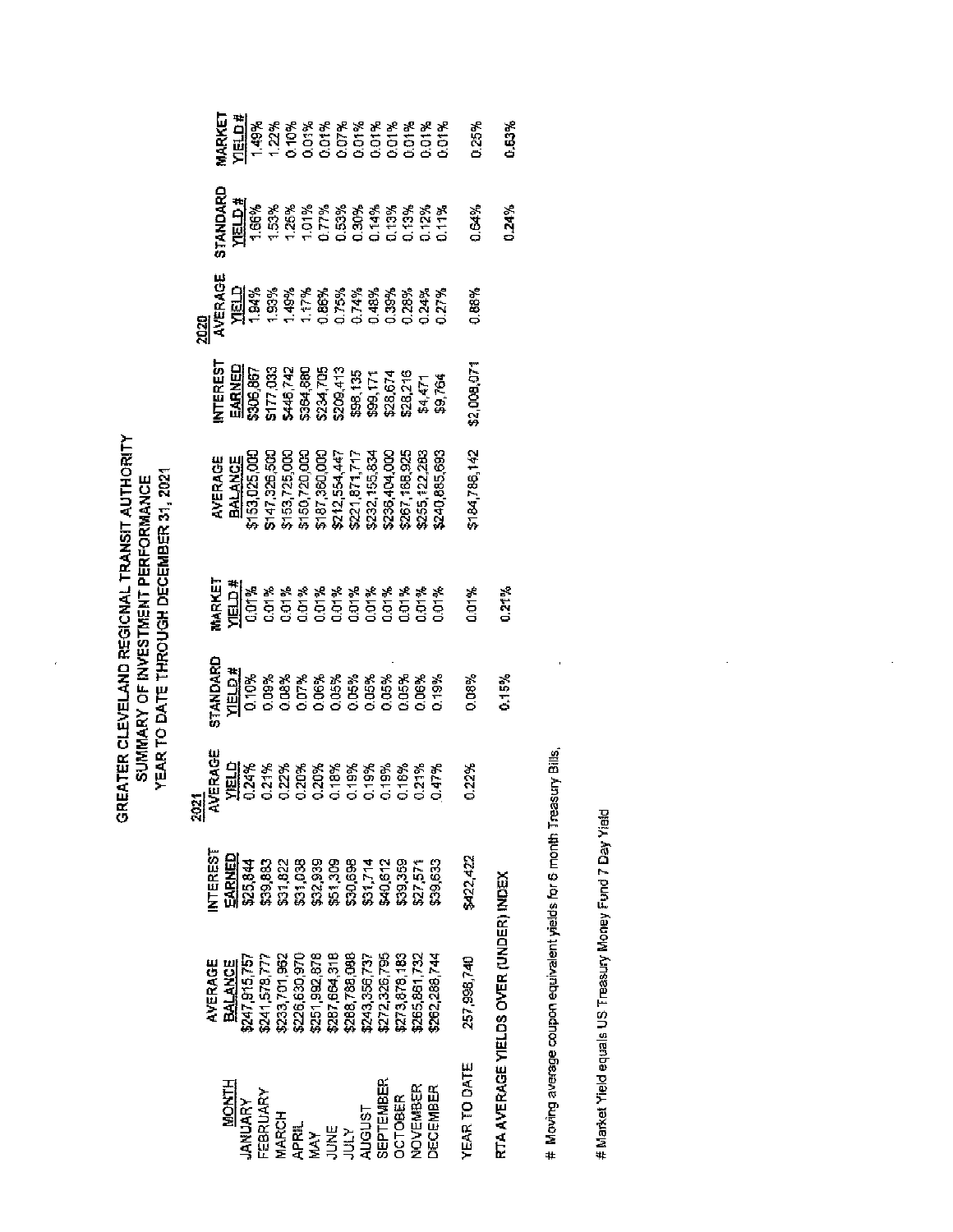# **GREATER CLEVELAND REGIONAL TRANSIT AUTHORITY<br>REPORT ON INVESTMENT EARNINGS (CASH BASIS)**<br>DECEMBER 2021

**Bond retirement fund**<br>Huntington Money Mar

| HUNING ION MONEY MARKET                                   |                   | \$298.52           |
|-----------------------------------------------------------|-------------------|--------------------|
|                                                           | DECEMBER 2021     | \$298.52           |
|                                                           | 2021 YEAR TO DATE | \$41,268.56        |
|                                                           | 2020 YEAR TO DATE | \$152,327.14       |
| GENERAL FUND                                              |                   |                    |
| ES TAX ACCOUNT<br><b>HUNTINGTON-SAL</b>                   |                   | \$0.46             |
|                                                           |                   | \$6,309.86         |
| STAROHIO<br>KEY BANK SWEEP ACCOUNT<br>PNC CUSTODY ACCOUNT |                   | \$138.26           |
|                                                           |                   | \$0.84             |
| MERCHANT ACCOUNT-KEY BANK SWEEP ACCOUNT                   |                   | $\frac{31.85}{21}$ |
|                                                           | DECEMBER 2021     | \$6,451.27         |
|                                                           | 2021 YEAR TO DATE | \$97,478.65        |
|                                                           | 2020 YEAR TO DATE | \$683,290,92       |
| INSURANCE FUND                                            |                   |                    |
| STAROHIO                                                  |                   | 3304.64            |
|                                                           | DECEMBER 2021     | \$304.64           |
|                                                           | 2021 YEAR TO DATE | \$15,759.75        |
|                                                           | 2020 YEAR TO DATE | \$176,857.42       |
| LAW ENFORCEMENT FUND                                      |                   |                    |
| <b>ACCOUNT</b><br>KEY BANK SWEEP                          |                   | \$0.76             |
| STAROHIO                                                  |                   | \$3.23             |
|                                                           | DECEMBER 2021     | \$3.99             |
|                                                           | 2021 YEAR TO DATE | \$41.61            |
|                                                           | 2020 YEAR TO DATE | <b>S417.08</b>     |

 $\hat{\boldsymbol{\beta}}$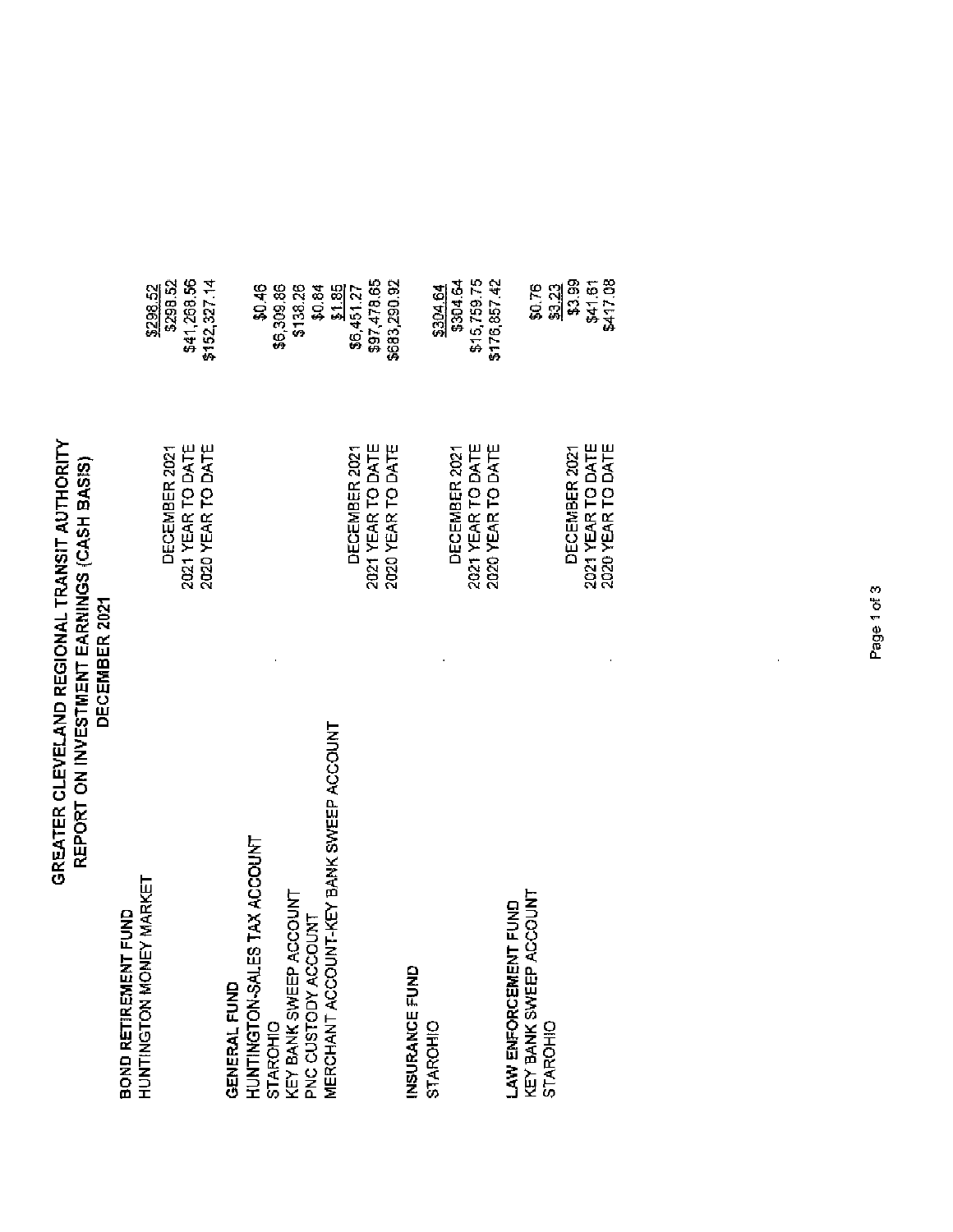### GREATER CLEVELAND REGIONAL TRANSIT AUTHORITY REPORT ON INVESTMENT EARNINGS (CASH BASIS)<br>DECEMBER 2021

| LOCAL MATCH FUND | STAROHIO-LOCAL MATCH | STAROHIO-2019 DEBT | KEY BANK SWEEP ACCOUNT |
|------------------|----------------------|--------------------|------------------------|
|                  |                      |                    |                        |

ł,

|                      |          | EP ACCOUN         |
|----------------------|----------|-------------------|
| <b>芝ラエ</b><br>NOISNI | STAROHIC | とり<br><b>BANK</b> |

### EMPLOYEE ACTIVITY ACCOUNT<br>KEY BANK MONEY MARKET

RTA CAPITAL FUND<br>KEY BANK SWEEP ACCOUNT

| \$565,405.40<br>\$115,032.78<br>\$5,399.10<br>\$60.28<br>\$5,504.29<br>\$44.91 | \$13,565,18<br>\$90.84<br>\$1,012.31<br>\$0.75<br>ຣສ<br>ຣອ | \$0.79<br>\$12.50<br>\$154.95<br>\$0.79 | 546.90<br>\$159,441.56<br>\$3,900.27<br>\$46.90 |
|--------------------------------------------------------------------------------|------------------------------------------------------------|-----------------------------------------|-------------------------------------------------|
| 2020 YEAR TO DATE                                                              | 2020 YEAR TO DATE                                          | 2021 YEAR TO DATE                       | 2021 YEAR TO DATE                               |
| 2021 YEAR TO DATE                                                              | 2021 YEAR TO DATE                                          | 2020 YEAR TO DATE                       | 2020 YEAR TO DATE                               |
| DECEMBER 2021                                                                  | DECEMBER 2021                                              | DECEMBER 2021                           | DECEMBER 2021                                   |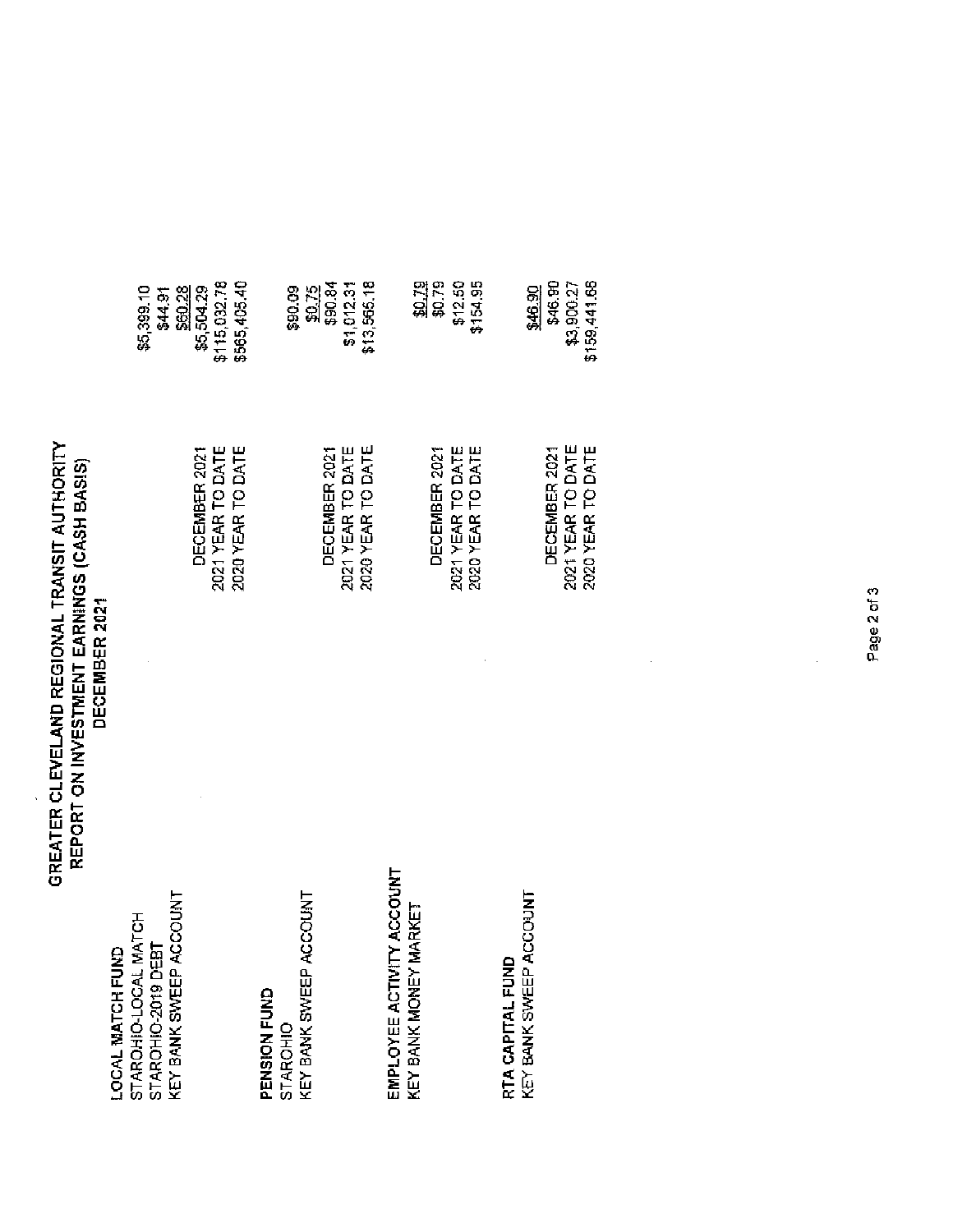# **GREATER CLEVELAND REGIONAL TRANSIT AUTHORITY<br>REPORT ON INVESTMENT EARNINGS (CASH BASIS)**<br>DECEMBER 2021

RESERVE FUND<br>STAROHO<br>KEY BANK SWEEF

| STAROHIO                                                              |                                                         | \$2,181.35                                    |
|-----------------------------------------------------------------------|---------------------------------------------------------|-----------------------------------------------|
| KEY BANK SWEEP ACCOUNT                                                |                                                         | \$13.21                                       |
|                                                                       | 2020 YEAR TO DATE<br>2021 YEAR TO DATE<br>DECEMBER 2021 | \$2,194.56<br>\$118,015.22<br>\$533,620.72    |
| TOTAL ALL FUNDS                                                       | 2020 YEAR TO DATE<br>DECEMBER 2021<br>2021 YEAR TO DATE | \$14,895.80<br>\$392,521.65<br>\$2,285,080.47 |
|                                                                       |                                                         | 2021 YEAR                                     |
|                                                                       | DECEMBER                                                | TO DATE                                       |
| EREST RECEIVED (CASH BASIS)<br>Ę                                      | \$14,896                                                | \$392,522                                     |
|                                                                       |                                                         |                                               |
| ACCRUED INTEREST:<br>BEGINNING:<br>ENDING:<br>INTEREST INCOME EARNED: | (591, 375)                                              | (886,211)                                     |
|                                                                       | \$123,554                                               | \$123,554                                     |
|                                                                       | \$47,075                                                | \$429,865                                     |
| AVERAGE INVESTMENT BALANCE (COST):                                    | \$262,288,744                                           | \$257,998,740                                 |
| AVERAGE YIELD ON INVESTMENTS:                                         | 0.47%                                                   | $\frac{0.22\%}{2.5}$                          |

 $\frac{1}{2}$ 

 $\ddot{\phantom{0}}$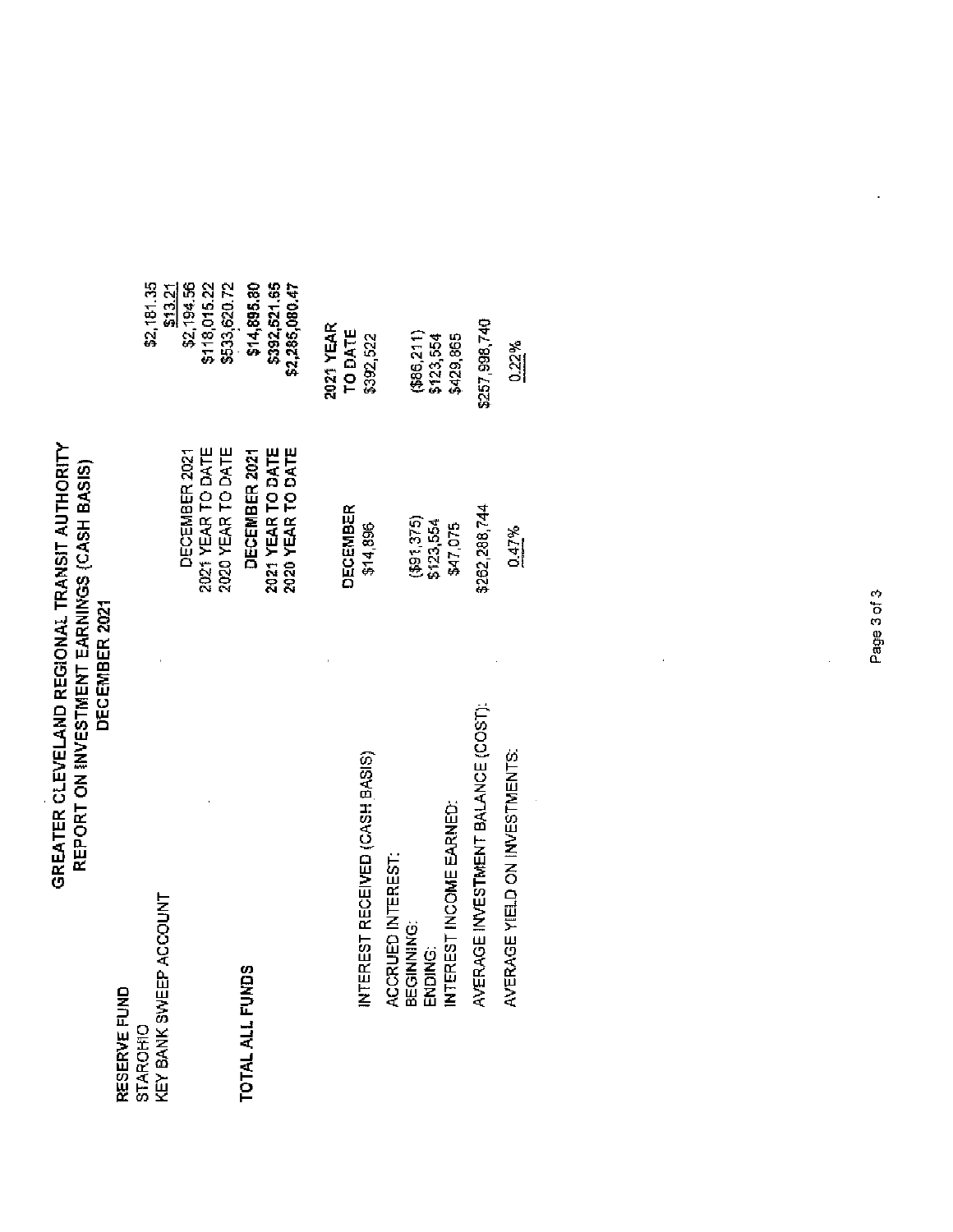| h<br>D<br>ĺ<br>í<br>Î<br>こじこ<br>į | さつらさ<br>ś |
|-----------------------------------|-----------|
| č                                 |           |

| nstrument                         |                                                                                                        |                                                                                                                          |                                                                                         |                                                                     |
|-----------------------------------|--------------------------------------------------------------------------------------------------------|--------------------------------------------------------------------------------------------------------------------------|-----------------------------------------------------------------------------------------|---------------------------------------------------------------------|
| Vioney Market Account             | PRINCIPAL<br>\$4,029,992<br>\$215,479<br>\$199,933,419<br>\$27,315,231<br>\$37,917,304<br>\$37,917,304 |                                                                                                                          |                                                                                         |                                                                     |
| Key Bank Sweep Account            |                                                                                                        |                                                                                                                          |                                                                                         |                                                                     |
| Star Ohio                         |                                                                                                        |                                                                                                                          |                                                                                         |                                                                     |
| Earnings Credit Rate Account      |                                                                                                        |                                                                                                                          |                                                                                         |                                                                     |
| <b>Commercial Paper</b>           |                                                                                                        |                                                                                                                          |                                                                                         |                                                                     |
| U.S. Government Securities        |                                                                                                        |                                                                                                                          |                                                                                         |                                                                     |
| <b>Total Investment Portfolio</b> |                                                                                                        | <b>FACE</b><br><b>AMOUNT</b><br>\$4,029,991<br>\$215,479<br>\$15,315,231<br>\$21,750,000<br>\$15,000,000<br>\$31,750,000 | <b>FRCENT OF<br/>TOTAL 142%</b><br>1,42% 2008%<br>0.000% 5.27% 2008%<br>9.0000% 100000% | <b>XERAGE</b><br>YELD<br>YELD 35% XXXX<br>YELD 35% XXXXXX<br>VERAGE |

 $\hat{\vec{r}}$ 

 $\frac{1}{2}$ 

**AVERAGE<br>MATURITY**<br>MATURITY<br>MATURITY